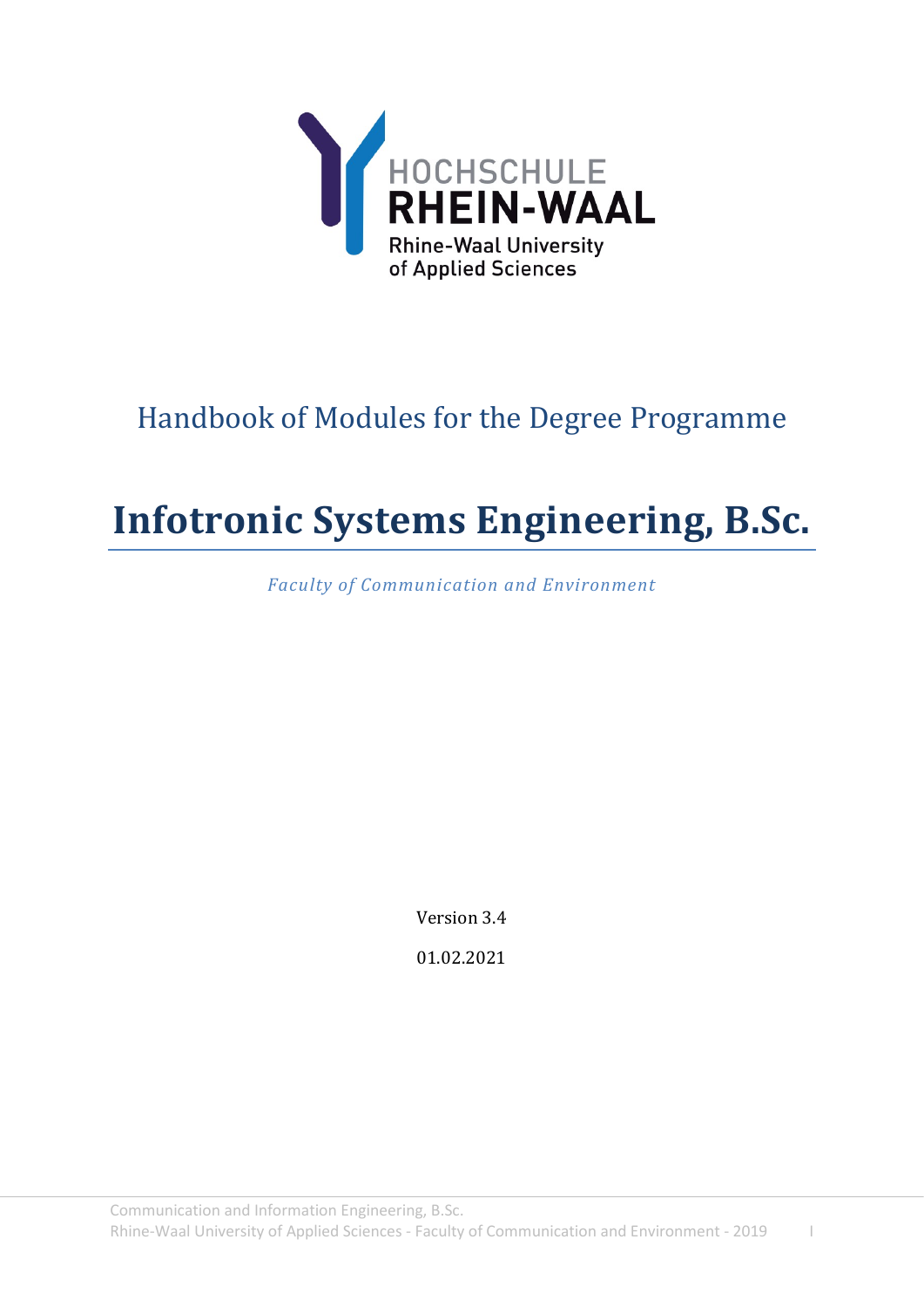

# **Dokumentenhistorie**

| Version | Datum    | Verantw.  | Bemerkung                                                                                                                                                                                                                   |                                                                                                               |  |  |  |  |  |  |  |
|---------|----------|-----------|-----------------------------------------------------------------------------------------------------------------------------------------------------------------------------------------------------------------------------|---------------------------------------------------------------------------------------------------------------|--|--|--|--|--|--|--|
| 1.0     |          |           |                                                                                                                                                                                                                             | Erste eingereichte Version für die Akkreditierung                                                             |  |  |  |  |  |  |  |
| 1.1     |          |           | Version für die Akkreditierung nach Änderungen<br>durch die neuen Kollegen. Anpassung<br>Beschreibung Analog Signal Processing,<br><b>Embedded Systems, Digital Signal Processing</b>                                       |                                                                                                               |  |  |  |  |  |  |  |
| 1.2     |          | <b>CR</b> | Das Pflichtmodul "Fundamentals of Business<br>Adminstration" wurde in Wahlpflichtmodule<br>umgewandelt, das Modul "Introduction into<br>Accounting and Controlling" kann aus dem<br>Wahlpflichtkatalog IBSS gewählt werden. |                                                                                                               |  |  |  |  |  |  |  |
| 1.3     |          | <b>CR</b> | Stärkung der praktischen Ausbildung durch                                                                                                                                                                                   | "Laborausbildung: Elektrotechnik"<br>"Labor: Digitaltechnik und Informatik                                    |  |  |  |  |  |  |  |
| 1.4     |          | <b>CR</b> | Modul "High Frequency Technology" entfällt                                                                                                                                                                                  |                                                                                                               |  |  |  |  |  |  |  |
| 1.4.1   |          | <b>CR</b> | Modul "Software Engineering" wurde ergänzt                                                                                                                                                                                  |                                                                                                               |  |  |  |  |  |  |  |
| 2.0     |          | <b>CR</b> | Inhaltliche Überarbeitung folgender Module:<br>Technologies<br>CI 2.04 Computer Networks<br>Processing<br>Geänderte Modulnamen:                                                                                             | CI 1.03 Fundamentals of Digital<br>CI 4.01 Analog and Digital Signal<br>CI_4.02 Identification and Automation |  |  |  |  |  |  |  |
|         |          |           | Alter Name                                                                                                                                                                                                                  | Neuer Name                                                                                                    |  |  |  |  |  |  |  |
|         |          |           | <b>Advanced Computer</b><br>Networks & Bus Systems<br>Analog Signal Processing<br>(50%)                                                                                                                                     | <b>Computer Networks</b><br>Signals and Systems                                                               |  |  |  |  |  |  |  |
|         |          |           | Analog Signal Processing<br>(50%)                                                                                                                                                                                           | Analog and Digital Signal<br>Processing (50%)                                                                 |  |  |  |  |  |  |  |
|         |          |           | <b>Digital Signal Processing</b>                                                                                                                                                                                            | Analog and Digital Signal<br>Processing (50%)                                                                 |  |  |  |  |  |  |  |
|         |          |           | Middleware Systems<br>Programming(50%)                                                                                                                                                                                      | Programming: Distributed<br>Systems (50%)<br>Object Oriented                                                  |  |  |  |  |  |  |  |
|         |          |           | Programming(50%)                                                                                                                                                                                                            | Programming<br>Programming: Distributed<br>Systems (50%)                                                      |  |  |  |  |  |  |  |
|         |          |           | Anpassung der Modulnummern.                                                                                                                                                                                                 |                                                                                                               |  |  |  |  |  |  |  |
| 2.1     |          | <b>CR</b> | Anpassung der Gruppengrößen                                                                                                                                                                                                 |                                                                                                               |  |  |  |  |  |  |  |
| 2.2     |          | <b>CR</b> | Homogenisierung der Begriffswelten in den<br>Modulbeschreibungen                                                                                                                                                            |                                                                                                               |  |  |  |  |  |  |  |
| 2.3     | 27.11.14 | TH/CR     | Anpassung von Lehrinhalten                                                                                                                                                                                                  |                                                                                                               |  |  |  |  |  |  |  |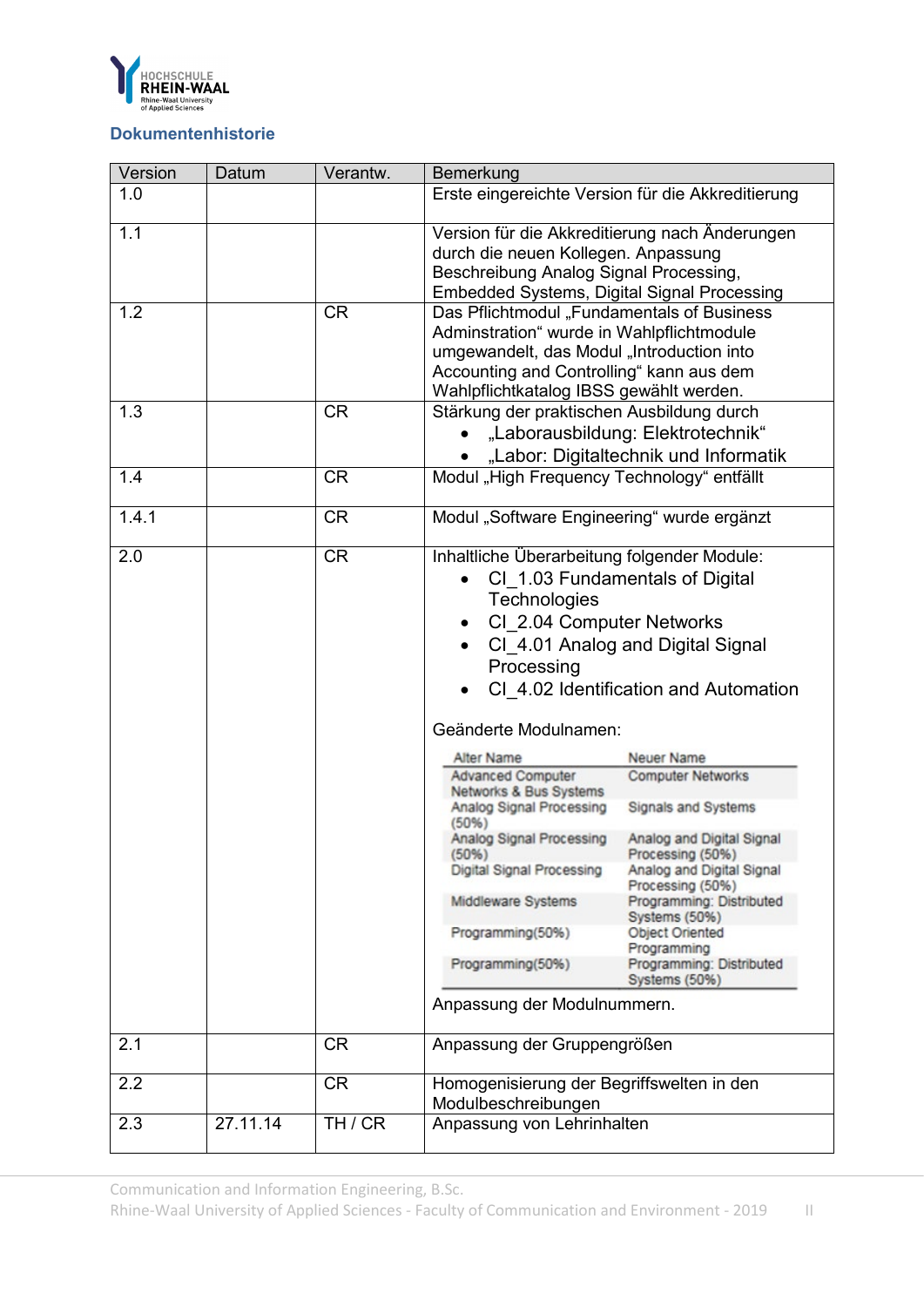

| 2.4 | 16.12.14   | TH/CR     | Module ergänzt                                                                                                                                                                                                                                                                                                                                                                                                                                                                  |
|-----|------------|-----------|---------------------------------------------------------------------------------------------------------------------------------------------------------------------------------------------------------------------------------------------------------------------------------------------------------------------------------------------------------------------------------------------------------------------------------------------------------------------------------|
| 2.5 | 19.01.15   | <b>AR</b> | Überschrift geändert (Degree Programm)                                                                                                                                                                                                                                                                                                                                                                                                                                          |
| 2.6 | 30.06.16   | <b>CR</b> | Deckblatt Studiengangsname angepasst                                                                                                                                                                                                                                                                                                                                                                                                                                            |
| 3.0 | 28.05.2019 | CR / SRY  | Überarbeitung des Studiengangs im Rahmen der<br>Akkreditierung, inkl. Umstrukturierung                                                                                                                                                                                                                                                                                                                                                                                          |
| 3.1 | 18.07.2019 | <b>CR</b> | Link für Type of assessment zur RPO eingefügt.                                                                                                                                                                                                                                                                                                                                                                                                                                  |
| 3.2 | 07.12.2020 | <b>CR</b> | Anpassungen zur Auflagenerfüllung der<br>Reeakkreditierung durchgeführt: Anpassung des<br>Studiengangsnamen, Darstellung der<br>überfachlichen Kompetenzen, Modul<br>Communication Systems eingefügt, Control<br>Engineering nun Wahlpflicht, genauere Darstellung<br>der stochastischen Modelle, Kapitel Specification<br>of types of assessments detaillierter ausgeführt,<br>Kapitel zu Prüfungsabhängigkeiten eingeführt,<br>Curriculum ausgetauscht, Nummerierung geändert |
| 3.3 | 18.01.2021 | <b>CR</b> | Curriculum: Nicht benutzte Abkürzung T aus<br>Curriculum entfernt. Änderung: Im<br>Wahlpflichtbereich können mit Zustimmung des<br>Prüfungsausschusses maximal 5 CP aus dem<br>gesamtenStudienangebot der Hochschule Rhein-<br>Waal belegt werden (vorher 6 CP, die nicht ins<br>Raster passen).                                                                                                                                                                                |
| 3.4 | 25.01.2021 | <b>CR</b> | Prüfungsform                                                                                                                                                                                                                                                                                                                                                                                                                                                                    |

# **Abbreviations**

| mın        | <b>Minutes</b>                                                      |
|------------|---------------------------------------------------------------------|
|            | hour(s). $1h = 60$ min                                              |
| ΤU         | Teaching Unit. 1TU = 45 min                                         |
| <b>SWS</b> | Semester hours per week,<br>describing the amount of TU per<br>week |
|            |                                                                     |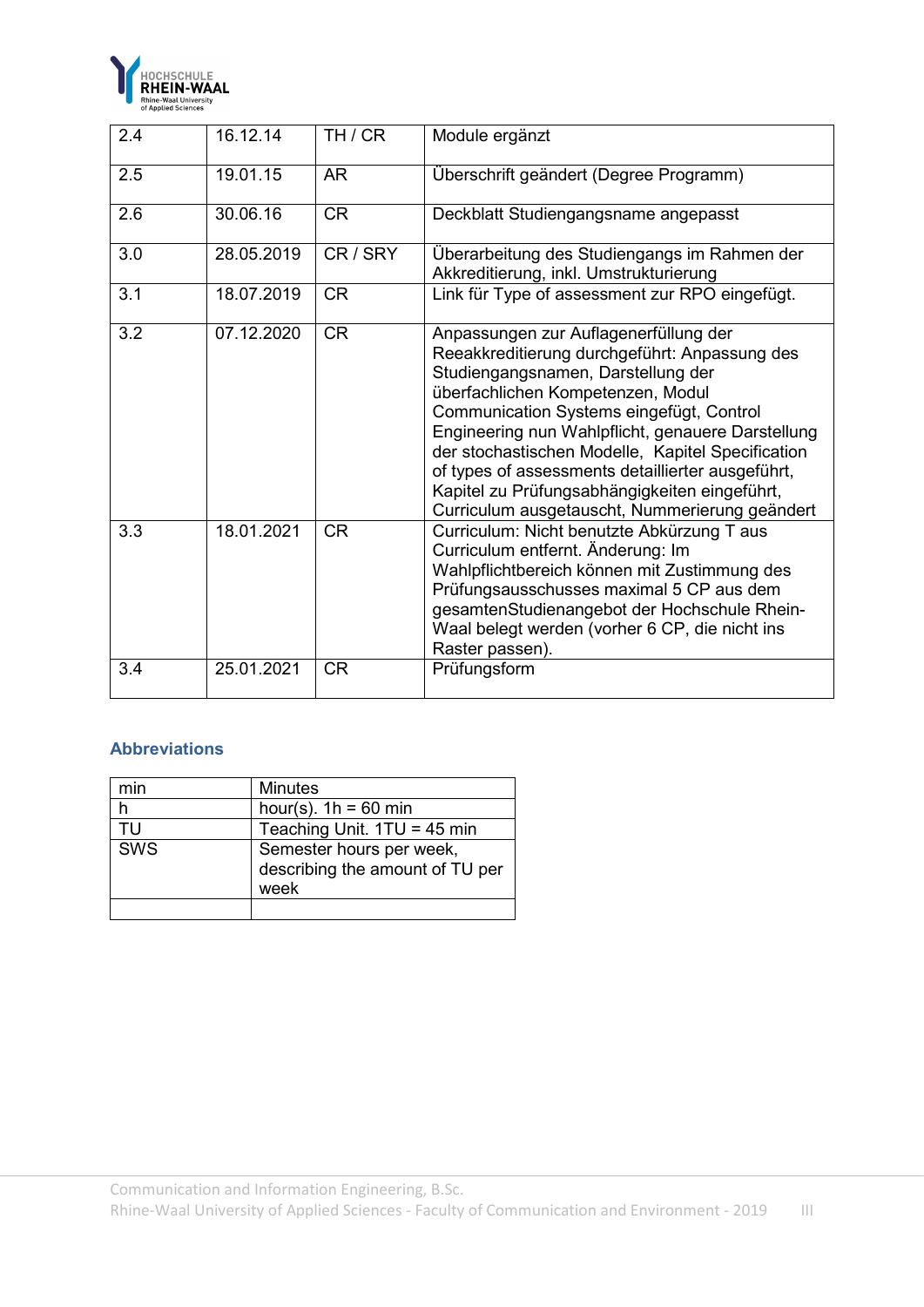

#### **Specification of the types of assessment**

Assessments are regulated in the "general examination regulations for Bachelor's and Master's degree programmes at Rhein-Waal University of Applied Science" (RPO Rahmenprüfungsordnung der Hochschule Rhein-Waal). According to RPO there are two types of assessment.

**Certificate (according RPO §20) :** Certificates are pass/fail without grading. The purpose of certificates is to attest, in particular, the successful completion of exercises, practical courses, laboratories or seminars. Certificates are awarded to students who have demonstrated the ability to apply their acquired knowledge and skills and their proficiency in the use of subject-specific methods. Various documents can serve as proof of completion for certificate requirements, for example experiment records, written analyses of findings, calculations, programming exercises, constructs, design concepts and sketches, oral presentations and technical discussions etc.

**Examinations (according RPO §14**): The purpose of course examinations is to assess whether students have become proficient in the essential content and methodology of a specific subject area and are able to autonomously and correctly apply their acquired knowledge and skills. Examinations are planned according to learning outcomes and usually take the form of written or electronic examinations (RPO §17, §17b), multiple choice examinations (RPO §17a), oral examinations (RPO §18) or assignments, term papers or projects (RPO §19). A combination thereof is also possible with approval of the Examination Board. For periods abroad considered relevant to the degree programme, a written examination may be substituted for an oral examination with approval of the Examination Board.

According to the examination regulation the Examination Board will generally specify and notify students of the type of examination, as well as of the duration in the case of written examinations, before the start of the corresponding course in consultation with the examiner(s), and in a uniform and binding manner for all participating students. The weight of grading of composite examination types is also announced at the beginning of the semester.

The following assessment scale is used for examinations (RPO §11(3)):

| $1 = Very Good$ | $=$ Excellent |
|-----------------|---------------|
|-----------------|---------------|

| $2 = Good$ | = Well above average |
|------------|----------------------|
|------------|----------------------|

 $3 =$  Satisfactory  $=$  Average

 $4 = Sufficient$  = Meets all requirements despite shortcomings

 $5$  = Failed  $=$  Does not meet requirements due to significant shortcomings

Marks can be raised or lowered by 0.3 points for more precise assessment; 0.7, 4.3, 4.7 and 5.3 are not valid marks.

In the event of any discrepancy or doubt between the RPO and this document, the RPO version takes precedence.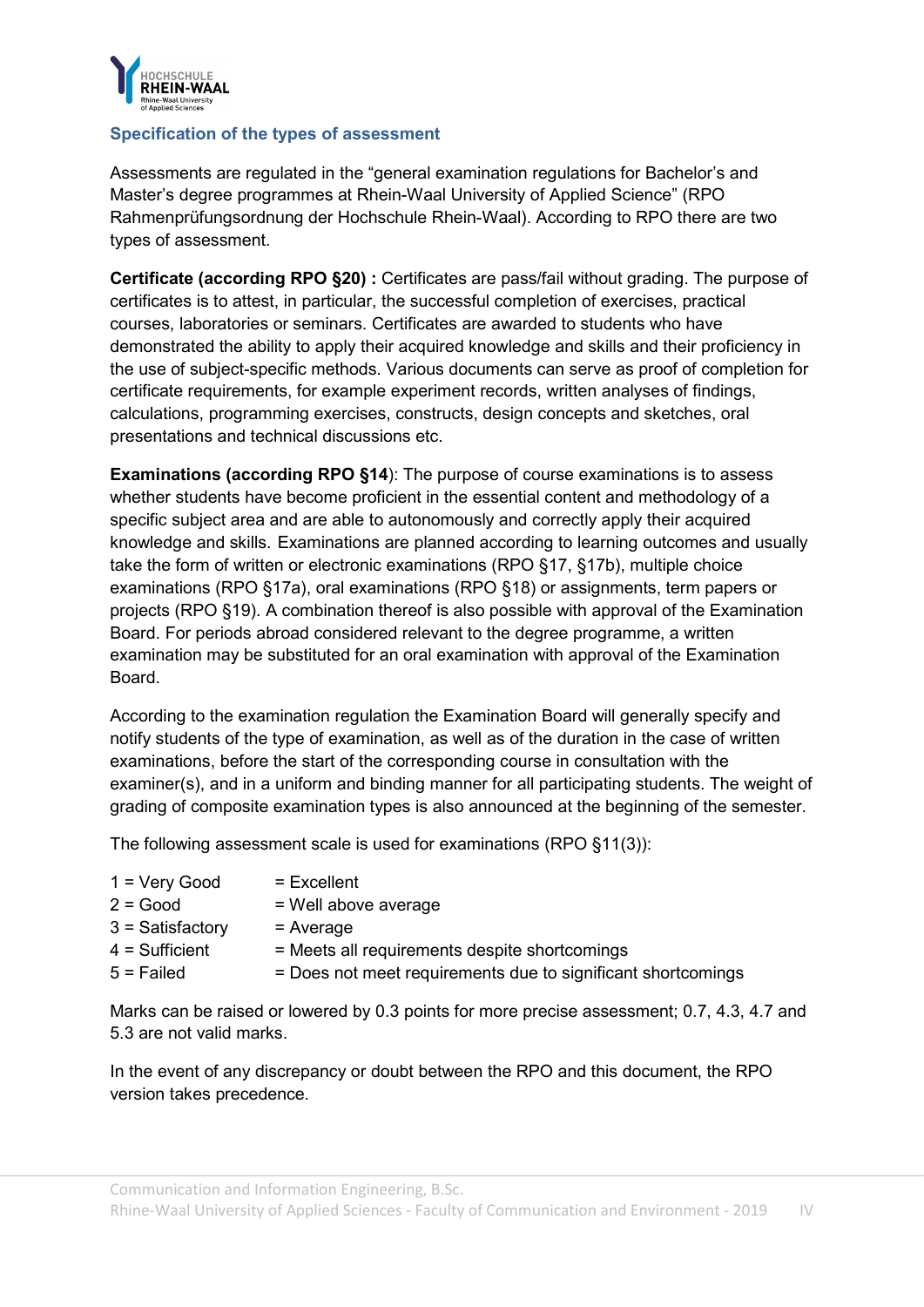

# **Dependencies: Formal entry requirements of the non-elective modules**

The following figure summarizes the formal dependencies of the non-elective modules according to the provided module descriptions. The dependencies describe the formal entry requirements (passed courses). Beside formal dependencies content dependencies exist, which are considered in the level of the modules.

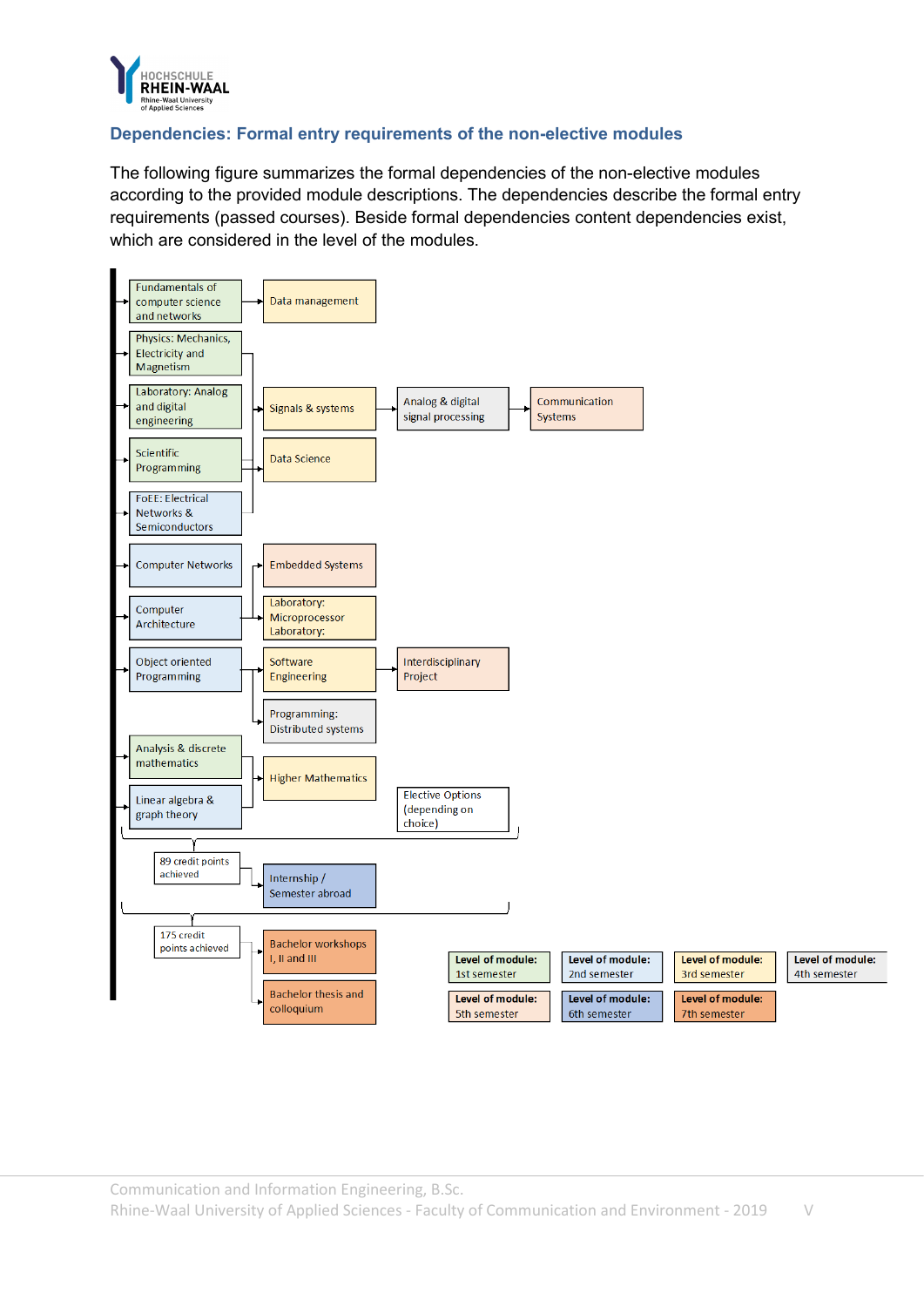

| . .<br>u, |  |
|-----------|--|

| Curriculum of the Bachelor Degree Programme "Infotronic Systems Engineering, B.Sc." 3 |  |
|---------------------------------------------------------------------------------------|--|
|                                                                                       |  |
|                                                                                       |  |
|                                                                                       |  |
|                                                                                       |  |
|                                                                                       |  |
|                                                                                       |  |
|                                                                                       |  |
|                                                                                       |  |
| CI_2.07 Fundamentals of electrical engineering: Networks and semiconductors 22        |  |
|                                                                                       |  |
|                                                                                       |  |
|                                                                                       |  |
|                                                                                       |  |
|                                                                                       |  |
|                                                                                       |  |
|                                                                                       |  |
|                                                                                       |  |
|                                                                                       |  |
|                                                                                       |  |
|                                                                                       |  |
|                                                                                       |  |
|                                                                                       |  |
|                                                                                       |  |
|                                                                                       |  |
|                                                                                       |  |
|                                                                                       |  |
|                                                                                       |  |
|                                                                                       |  |
|                                                                                       |  |
|                                                                                       |  |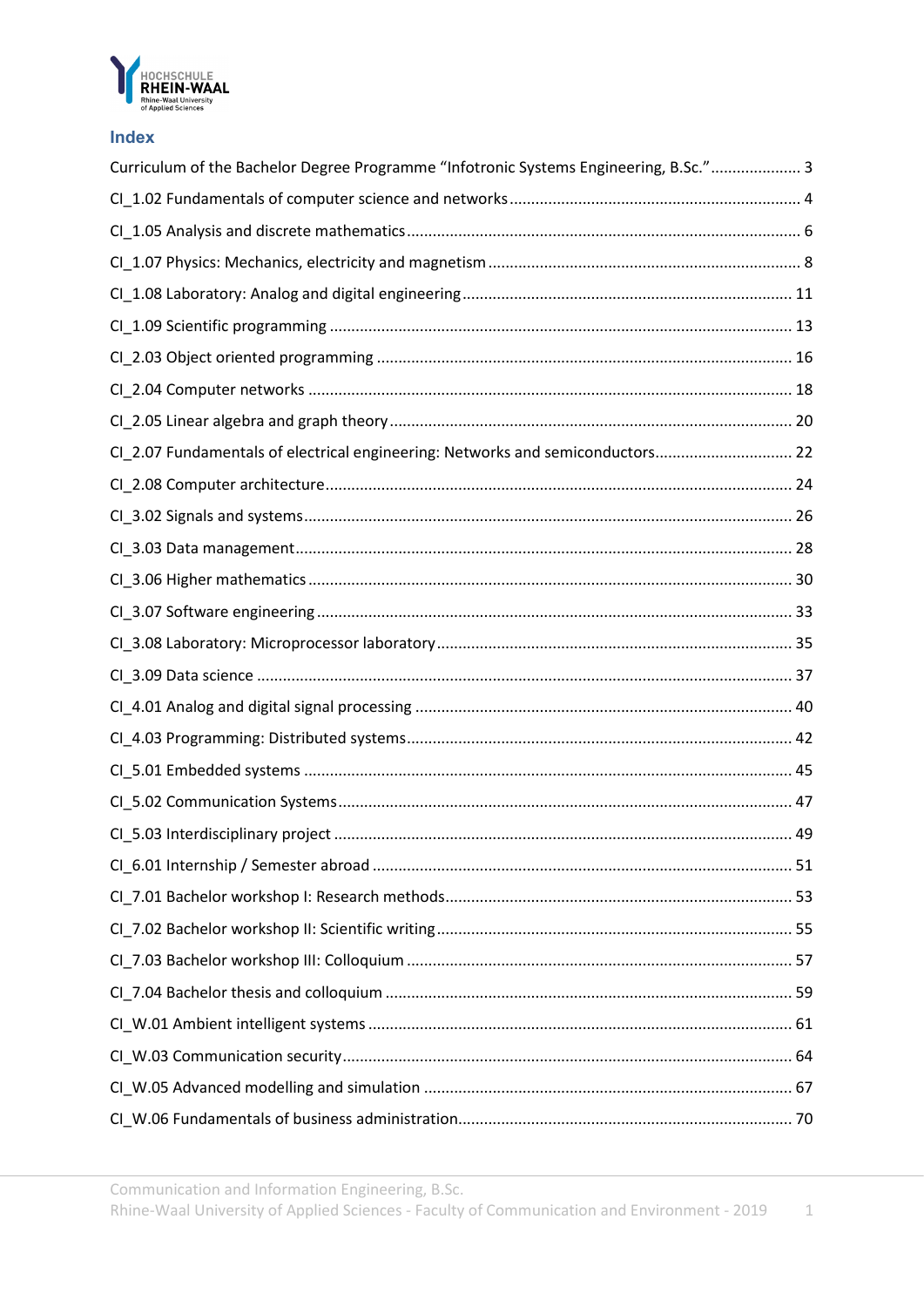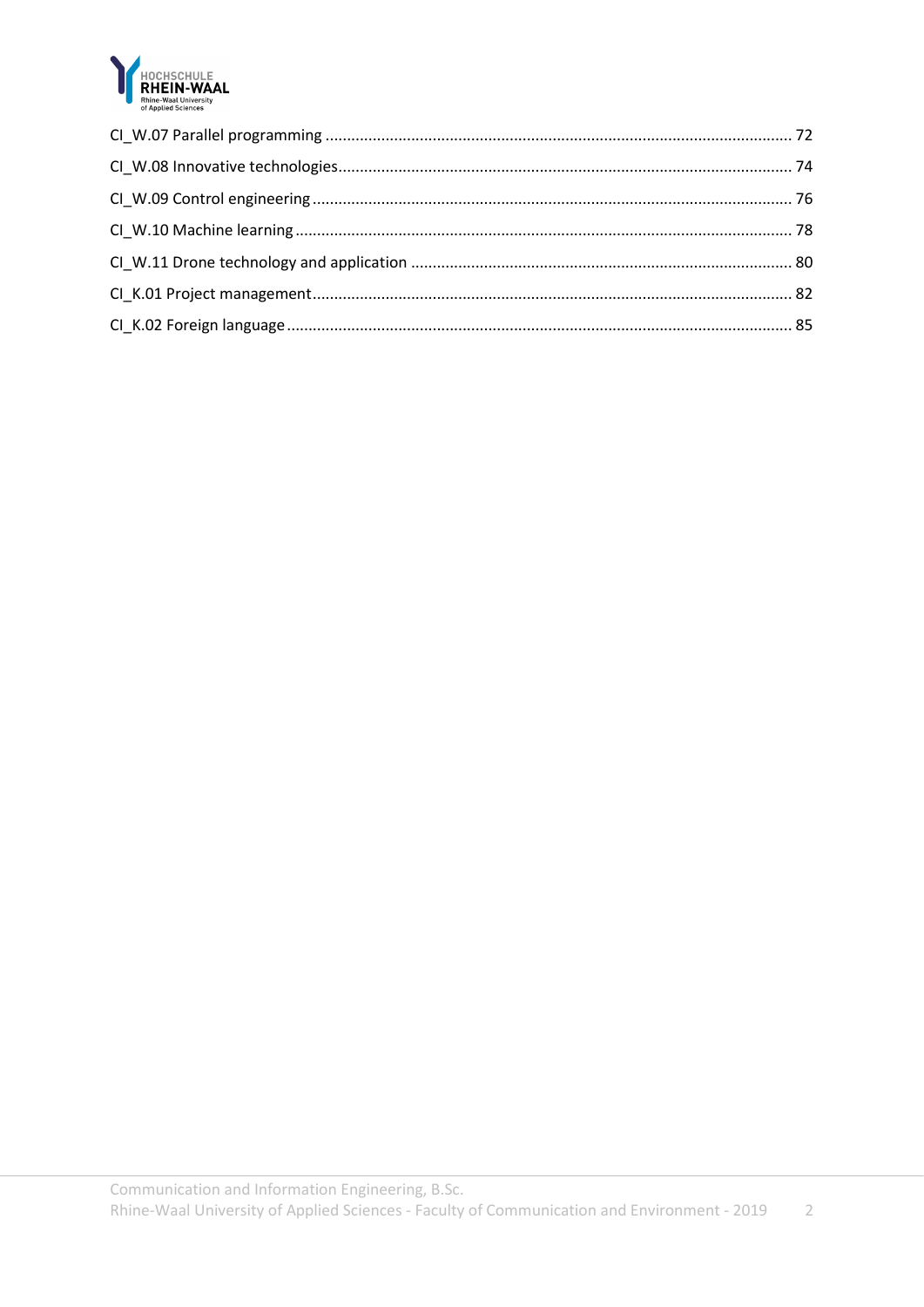Communication and Information Engineering, B.Sc.

Rhine-Waal University of Applied Sciences - Faculty of Communication and Environment - 2019 3



#### <span id="page-7-0"></span>**Curriculum of the Bachelor Degree Programme "Infotronic Systems Engineering, B.Sc."**

| Code No   | <b>Module</b>                                                                                                         |                |                |                   |          | <b>Type (Veranstaltungsart)</b> |                            |         | TE.         | <b>Sum</b>     | <b>WS</b>            | <b>SS</b>      | <b>WS</b>               | SS                      | WS                      | <b>SS</b>                | <b>WS</b>                                                                                                                                                                                                                               |                             |                                                                                |
|-----------|-----------------------------------------------------------------------------------------------------------------------|----------------|----------------|-------------------|----------|---------------------------------|----------------------------|---------|-------------|----------------|----------------------|----------------|-------------------------|-------------------------|-------------------------|--------------------------|-----------------------------------------------------------------------------------------------------------------------------------------------------------------------------------------------------------------------------------------|-----------------------------|--------------------------------------------------------------------------------|
| (Kennnr.) |                                                                                                                       |                | L<br>(V)       | <b>SL</b><br>(SL) | s<br>(S) | Ex<br>$\ddot{\mathbf{U}}$       | PT.<br>$ $ (Pra) $ $ (Pro) | $ $ Pro | (Prü)       | <b>CP</b>      | $\blacktriangleleft$ | $\overline{2}$ | $\overline{\mathbf{3}}$ | $\overline{\mathbf{4}}$ | $\overline{\mathbf{5}}$ | 6 <sup>1</sup>           | $\mathbf{7}$                                                                                                                                                                                                                            |                             | <b>Key Competences Options</b>                                                 |
| $CI_1.02$ | Fundamentals of computer science and networks<br>Grundlagen der Informatik und der Computernetzwerke                  | $\overline{4}$ | $\overline{2}$ |                   |          | $\overline{2}$                  |                            |         | Ε           | 5              | $\overline{4}$       |                |                         |                         |                         |                          |                                                                                                                                                                                                                                         | Code No<br>(Kennnr.)        | <b>Elective Key C</b>                                                          |
| $Cl_1.05$ | Analysis & discrete mathematics<br>Analysis und diskrete Mathematik                                                   | $\overline{4}$ | $\overline{2}$ |                   |          | $\overline{2}$                  |                            |         | E           | 5              | $\overline{\bf 4}$   |                |                         |                         |                         |                          |                                                                                                                                                                                                                                         | CI_K.01                     | <b>Project Management</b>                                                      |
| $Cl_1.07$ | Physics: Mechanics, Electricity and Magnetism<br>Physik: Mechanik, Elektrizität und Magnetismus                       | 10             | $\overline{5}$ |                   |          | 5                               |                            |         | E           | 10             | 10                   |                |                         |                         |                         |                          | $\widehat{\mathbf{o}}$                                                                                                                                                                                                                  | CI K.02                     | Projektmanagement<br>Foreign Language                                          |
| $Cl_1.08$ | Laboratory: Analog and digital engineering<br>Laborausbildung: Analoge und digitale Schaltungen                       | 6              |                |                   |          |                                 | 6                          |         | $\mathbf C$ | 5              | 6                    |                |                         |                         |                         |                          | d Collophony (Kollophony) (Sop)<br>har) (A SW; 5 CP; type:S; TE: C<br>harp (A SW; 5 CP; type:S; TE: C)<br>harp (A SW; 5 CP; type:S; TE: C)<br>a Colloquium (Kolloquium) (S CP)                                                          |                             | Fremdsprache                                                                   |
| $Cl_1.09$ | Scientific Programming<br>Wissenschaftliches Programmieren                                                            | 4              | $\overline{2}$ |                   |          | $\overline{2}$                  |                            |         | Е           | 5              | $\overline{4}$       |                |                         |                         |                         |                          |                                                                                                                                                                                                                                         |                             |                                                                                |
|           |                                                                                                                       |                |                |                   |          |                                 |                            |         |             |                |                      |                |                         |                         |                         |                          |                                                                                                                                                                                                                                         |                             | Elective Options / Wahlpflichkatalog                                           |
| $Cl_2.03$ | Object Oriented Programming<br>Objektorientierte Programmierung                                                       | 8              | 4              |                   |          | $\overline{2}$                  | $\overline{2}$             |         | Е           | 10             |                      | 8              |                         |                         |                         | $\widehat{\mathbf{o}}$   | CI_7.01 Workshop 1: Research Methods (Forschungsmethoden) (4 SW; 5<br>CI_7.02 Workshop 2: Scientific Writing (wissenschaftliches Schreiben) (4 SW;<br>CI_7.03 Workshop 3: Advanced Seminar (Hauptseminar) (4 SW; 5 CP;<br>CI_7.04 Bache | <b>Code No</b><br>(Kennnr.) | Elec                                                                           |
| $Cl_2.04$ | Computer Networks<br>Computemetze                                                                                     | $\overline{4}$ | $\overline{2}$ |                   |          |                                 | $\overline{2}$             |         | E           | 5              |                      | $\overline{4}$ |                         |                         |                         | 芒<br>$\ddot{\mathbf{g}}$ |                                                                                                                                                                                                                                         | CI_W.01                     | Ambient Intelligent Systems<br>Ambient Intelligent Systems                     |
| $Cl_2.05$ | Linear algebra & graph theory<br>Lineare Algebra und Graphentheorie                                                   | 4              | $\overline{2}$ |                   |          | $\overline{2}$                  |                            |         | Е           | 5              |                      | $\overline{4}$ |                         |                         |                         |                          |                                                                                                                                                                                                                                         | CI_W.03                     | Communication Security<br>Sicherheit in Kommunikationssys                      |
| $Cl_2.07$ | Fundamentals of Electrical Engineering: Electrical Networks &<br>Grundlagen der Elektrotechnik: Elektrische Netze und | $\overline{A}$ | $\overline{2}$ |                   |          | $\overline{2}$                  |                            |         | E           | 5              |                      | $\overline{4}$ |                         |                         |                         | semester abroad (30      |                                                                                                                                                                                                                                         | CI_W.05                     | Advanced Modelling and Simulat<br>Fortgeschrittene Modellierung ur             |
| $Cl_2.08$ | Computer Architecture<br>Computerarchitektur                                                                          | $\overline{A}$ | $\overline{2}$ |                   |          | $\overline{2}$                  |                            |         | Е           | 5              |                      | $\overline{4}$ |                         |                         |                         | Auslandsse               |                                                                                                                                                                                                                                         | CI_W.06                     | Fundamentals of Business Admi<br>Grundlage der Betriebswirtschaft              |
|           |                                                                                                                       |                |                |                   |          |                                 |                            |         |             |                |                      |                |                         |                         |                         |                          |                                                                                                                                                                                                                                         | CI W.07                     | Parallel Programming<br>Parallel Programming                                   |
| $CI_3.02$ | Signals & Systems<br>Signale und Systeme                                                                              | $\overline{4}$ | $\overline{a}$ |                   |          | $\overline{2}$                  |                            |         | Е           | 5              |                      |                | $\overline{4}$          |                         |                         | è                        |                                                                                                                                                                                                                                         | CI_W.08                     | Innovative Technologies<br>Innovative Technologien                             |
| $CI_3.03$ | Data Management<br>Datenmanagement                                                                                    | 4              | $\overline{2}$ |                   |          | $\overline{2}$                  |                            |         | Е           | 5              |                      |                | $\overline{4}$          |                         |                         | Intemship or             |                                                                                                                                                                                                                                         | CI_W.09                     | Control Engineering<br>Steuerungs- und Regelungstech                           |
| $CI_3.06$ | <b>Higher Mathematics</b><br>Höhere Mathematik                                                                        | 4              | $\overline{2}$ |                   |          | $\overline{2}$                  |                            |         | Е           | 5              |                      |                | $\overline{4}$          |                         |                         |                          |                                                                                                                                                                                                                                         | CI_W.10                     | Machine Learning<br>Machine Learning                                           |
| $Cl_3.07$ | Software Engineering<br>Software Engineering                                                                          | $\overline{4}$ | $\overline{2}$ |                   |          | $\overline{2}$                  |                            |         | Е           | 5              |                      |                | $\overline{4}$          |                         |                         | 6.01                     |                                                                                                                                                                                                                                         | CI W.11                     | Drone Technology and Applicatio<br>Dohnentechnologie und Ihre Anv              |
| $Cl_3.08$ | Laboratory: Micorprocessor Laboratory<br>Laborausbildung: Mikroprozessortechnik                                       | $\overline{4}$ |                |                   |          |                                 | 4                          |         | C           | 5              |                      |                | $\overline{4}$          |                         |                         | $\overline{\sigma}$      |                                                                                                                                                                                                                                         |                             |                                                                                |
| $Cl_3.09$ | Data Science<br>Data Science                                                                                          | $\overline{4}$ | $\overline{2}$ |                   |          | $\overline{2}$                  |                            |         | Е           | 5              |                      |                | $\overline{4}$          |                         |                         |                          |                                                                                                                                                                                                                                         |                             |                                                                                |
| $CI_4.01$ | Analog and digital signal processing<br>Analoge und digitale Signalverarbeitung                                       | 8              | 4              |                   |          | $\overline{2}$                  | $\overline{2}$             |         | Е           | 10             |                      |                |                         | 8                       |                         |                          |                                                                                                                                                                                                                                         |                             |                                                                                |
| $Cl_4.03$ | Programming: Distributed Systems<br>Programmierung: verteilte Systeme                                                 | 6              | $\overline{2}$ |                   |          | $\overline{2}$                  | $\overline{2}$             |         | Е           | 5              |                      |                |                         | 6                       |                         |                          |                                                                                                                                                                                                                                         |                             |                                                                                |
|           | Elective key competences<br>Wahlfach: Schlüsselkompetenz                                                              | $\overline{4}$ |                | $\overline{4}$    |          |                                 |                            |         | C           | 5              |                      |                |                         | 4                       |                         |                          |                                                                                                                                                                                                                                         |                             | *Im Wahlpflichtbereich können mit Zu                                           |
|           | <b>Elective Option 1</b><br>Wahlpflichtkurs 1                                                                         | $\overline{4}$ | $\overline{2}$ |                   |          | $\overline{2}$                  |                            |         | Е           | 5              |                      |                |                         | 4                       |                         |                          |                                                                                                                                                                                                                                         |                             | CP aus dem gesamten Studienange<br>As elective subjects, a maximum of          |
|           | <b>Electicve Option 2</b><br><b>Wahlpflichtkurs 2</b>                                                                 | 4              | $\overline{2}$ |                   |          | $\overline{2}$                  |                            |         | Е           | 5              |                      |                |                         | 4                       |                         |                          |                                                                                                                                                                                                                                         |                             | examination committee from any stu<br>Applied Sciences.                        |
|           |                                                                                                                       |                |                |                   |          |                                 |                            |         |             |                |                      |                |                         |                         |                         |                          |                                                                                                                                                                                                                                         |                             |                                                                                |
| $Cl_5.01$ | <b>Embedded Systems</b><br><b>Embedded Systems</b>                                                                    | $\overline{4}$ | $\overline{2}$ |                   |          |                                 | $\overline{2}$             |         | Е           | $\sqrt{5}$     |                      |                |                         |                         | 4                       |                          |                                                                                                                                                                                                                                         |                             | **Die Fakultät behält sich das Recht<br>Zustandekommen eines Wahlpflicht       |
| $CI_5.02$ | <b>Communication Systems</b><br>Nachrichtentechnische Systeme                                                         | $\overline{4}$ | $\overline{2}$ |                   |          | $\overline{2}$                  |                            |         | Е           | $\sqrt{5}$     |                      |                |                         |                         | 4                       |                          |                                                                                                                                                                                                                                         |                             | organisationsbedingt zu verschieber<br>vorgeschriebenen Kreditpunktanzal       |
| $CI_5.03$ | Interdisciplinary Project<br>Interdisziplinäres Projekt                                                               | 6              |                |                   |          |                                 |                            | 6       | Е           | 10             |                      |                |                         |                         | 6                       |                          |                                                                                                                                                                                                                                         |                             | The faculty reserves the right to det<br>offering an elective subject and to p |
|           | Elective Option 3<br>Wahlpflichtkurs 3                                                                                | $\overline{4}$ | $\overline{2}$ |                   |          | $\overline{2}$                  |                            |         | Е           | $\overline{5}$ |                      |                |                         |                         | $\overline{\bf 4}$      |                          |                                                                                                                                                                                                                                         |                             | issues. The possibility to obtain the                                          |
|           | <b>Elective Option 4</b><br>Wahlpflichtkurs 4<br>Semester hours per week (total)                                      | $\overline{4}$ | $\overline{2}$ |                   |          | $\overline{2}$                  |                            |         | E           | $\overline{5}$ |                      |                |                         |                         | $\boldsymbol{\Delta}$   |                          |                                                                                                                                                                                                                                         | unaffected.                 |                                                                                |
|           |                                                                                                                       | 124            |                |                   |          |                                 |                            |         |             | 150            | 28                   | 24             | 24                      | 26                      | 22                      | 30                       | 30                                                                                                                                                                                                                                      |                             |                                                                                |

| <b>Key Competences Options</b> |                                                |                    |             |                  |  |  |  |  |  |  |
|--------------------------------|------------------------------------------------|--------------------|-------------|------------------|--|--|--|--|--|--|
| <b>Code No</b><br>(Kennnr.)    | <b>Elective Key Competences Module</b>         | <b>SW</b><br>(SWS) | ТE<br>(Prü) | <b>Sum</b><br>СP |  |  |  |  |  |  |
| CI K.01                        | <b>Project Management</b><br>Projektmanagement | 4                  | С           | 5                |  |  |  |  |  |  |
| CI K.02                        | Foreign Language<br>Fremdsprache               | 4                  | С           | 5                |  |  |  |  |  |  |
|                                |                                                |                    |             |                  |  |  |  |  |  |  |

| $***$<br>Elective Options / Wahlpflichkatalog |                                                                                   |                    |                    |                  |  |  |  |  |  |  |
|-----------------------------------------------|-----------------------------------------------------------------------------------|--------------------|--------------------|------------------|--|--|--|--|--|--|
| Code No<br>(Kennnr.)                          | <b>Elective Module</b>                                                            | <b>SW</b><br>(SWS) | <b>TE</b><br>(Prü) | Sum<br><b>CP</b> |  |  |  |  |  |  |
| CI W.01                                       | <b>Ambient Intelligent Systems</b><br><b>Ambient Intelligent Systems</b>          | 4                  | F                  | 5                |  |  |  |  |  |  |
| CI W.03                                       | <b>Communication Security</b><br>Sicherheit in Kommunikationssystemen             | 4                  | F                  | 5                |  |  |  |  |  |  |
| CI W.05                                       | Advanced Modelling and Simulation<br>Fortgeschrittene Modellierung und Simulation | 4                  | Е                  | 5                |  |  |  |  |  |  |
| CI W.06                                       | Fundamentals of Business Administration<br>Grundlage der Betriebswirtschaft       | 4                  | F                  | 5                |  |  |  |  |  |  |
| CI W.07                                       | Parallel Programming<br>Parallel Programming                                      | 4                  | F                  | 5                |  |  |  |  |  |  |
| CI W.08                                       | Innovative Technologies<br>Innovative Technologien                                | 4                  | F                  | 5                |  |  |  |  |  |  |
| CI W.09                                       | Control Engineering<br>Steuerungs- und Regelungstechnik                           | 4                  | F                  | 5                |  |  |  |  |  |  |
| CI W.10                                       | Machine Learning<br><b>Machine Learning</b>                                       | 4                  | Е                  | 5                |  |  |  |  |  |  |
| CI W.11                                       | Drone Technology and Application<br>Dohnentechnologie und Ihre Anwendung          | 4                  | Е                  | 5                |  |  |  |  |  |  |

ichtbereich können mit Zustimmung des Prüfungsausschusses maximal 5 m gesamten Studienangebot der Hochschule Rhein-Waal belegt werden. /  $\sin$  subjects, a maximum of 5 CP can be chosen with the consent of the In committee from any study programme at the Rhine-Waal University of

Ität behält sich das Recht vor eine Mindestteilnehmerzahl für das ommen eines Wahlpflichtkurses festzulegen oder eine Veranstaltung organisationsbedingt zu verschieben. Die Möglichkeit des Erreichens der ebenen Kreditpunktanzahl aus dem Wahlpflichtbereich bleibt unberührt./ reserves the right to determine a minimum number of participants for elective subject and to postpone single subjects because of organisational possibility to obtain the required number of credit points remains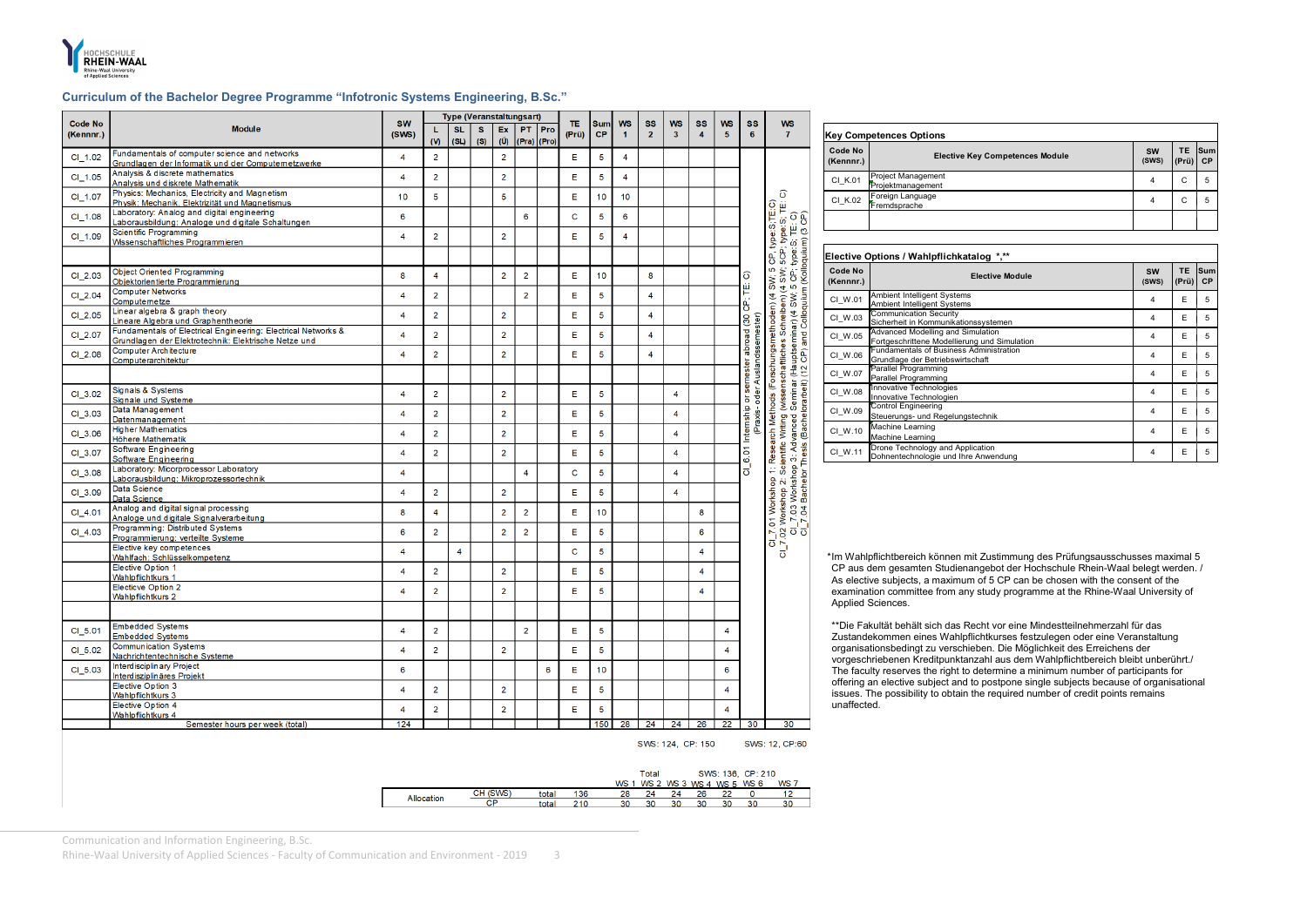

<span id="page-8-0"></span>

|  |  | CI_1.02 Fundamentals of computer science and networks |  |  |  |  |  |
|--|--|-------------------------------------------------------|--|--|--|--|--|
|--|--|-------------------------------------------------------|--|--|--|--|--|

| Code                       | <b>Workload</b> | <b>Credits</b>  | Level of       | <b>Frequency</b> | <b>Duration</b>           |
|----------------------------|-----------------|-----------------|----------------|------------------|---------------------------|
| CI 1.02                    | 150 h           | 5 CP            | module         | of offer         | 1 semester                |
|                            |                 |                 | $1st$ semester | Winter           |                           |
|                            |                 |                 |                | semester         |                           |
| <b>Courses</b>             |                 | <b>Teaching</b> |                | Self-study       | <b>Planned</b>            |
| Lectures: 33.75 h / 3 SWS  |                 | time            |                | 105h             | group size                |
| Exercises: 11.25 h / 1 SWS |                 | 45h/            |                |                  | Lectures:                 |
|                            |                 | 60 TU           |                |                  | open                      |
|                            |                 |                 |                |                  | Exercises:<br>50 students |

# **Learning outcomes / Competences and qualifications profile**

This module has introduced students to the key principles of computers and networks. Successful students have gained the ability to identify major hardware and software components of a computer system, to understand their relationship to one another and the importance of these components within the system. They are also able to convert numbers from different numeral systems, which are frequently used by computer systems, and can express conditions and causality using binary logic.

Furthermore students have gained an understanding of how computer networks work. They are able to explain the ISO/OSI reference model and IP traffic and can set up small networks independently.

In addition to the addressed computing science competencies, students have understood the importance of privacy and data protection for individual persons and society

#### **Content**

- Example for today's use of computers in different environments
- Basic principles: number systems, representation of text, combinational logic
- Hardware of a computer system, incl. CPU, motherboard, storage devices, RAID and backup systems
- Introduction to operating systems, incl. common operating systems
- Computer networks: network classifications, ISO/OSI reference model, layers of IP networks, network devices, basic security
- The importance of privacy, data protection and security

#### **Teaching methods**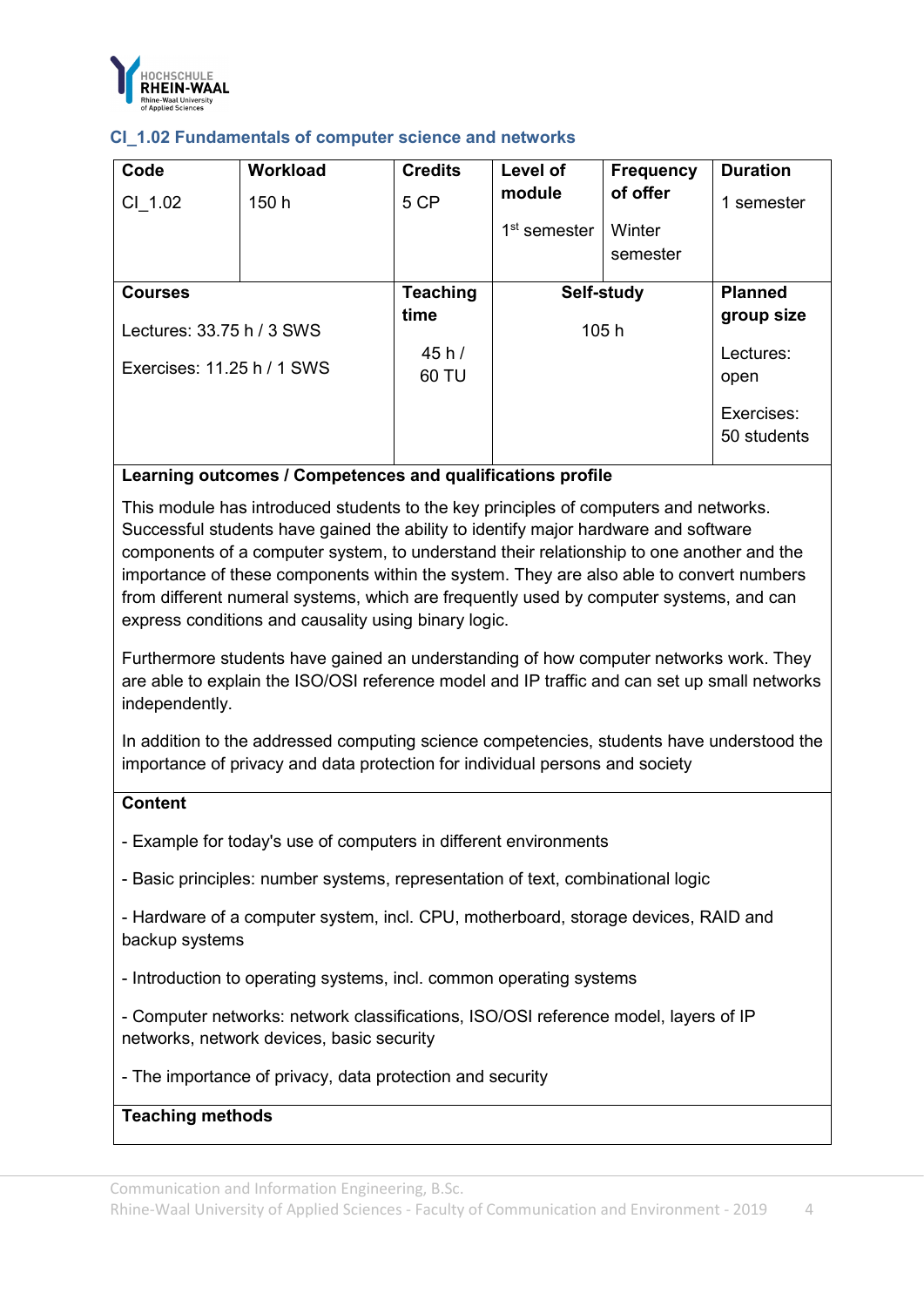

Tuition in seminars, lectures and practical classes

#### **Entry requirements**

None

#### **Types of assessment**

Graded examination

#### **Requirements for the award of credit points**

Passed examination

#### **Use of module (in other study programs)**

Same module in "Communication and Information Engineering" and "Mobility and Logistics"

#### **Weight towards final grade**

3,33 %

#### **Person in charge of module**

Prof. Dr. Christian Ressel

# **Additional information**

Reading:

Clements, A.:Principles of COMPUTER HARDWARE, ISBN 978-0-19-927313-3, Oxford University Press, 2006 (4th edition

Mafield,C.: Bebop - to the boolean boogie,ISBN 1856175073, Newnes, 2008 (3rd. edition)

Tannenbaum,A.: Computer Networks, ISBN 0130661023, Prentice Hall, 2002 (4th. edition)

Muller, J.-M. et al.: Handbook of Floting Point Arithmetic, ISBN 081764704X, Springer, 2009

Brent, R. P.; Zimmermann, P.: Arithmetic (Cambridge Monograph on Applied and Computational Mathematics), ISBN 0521194695, Cambridge University Press, 2010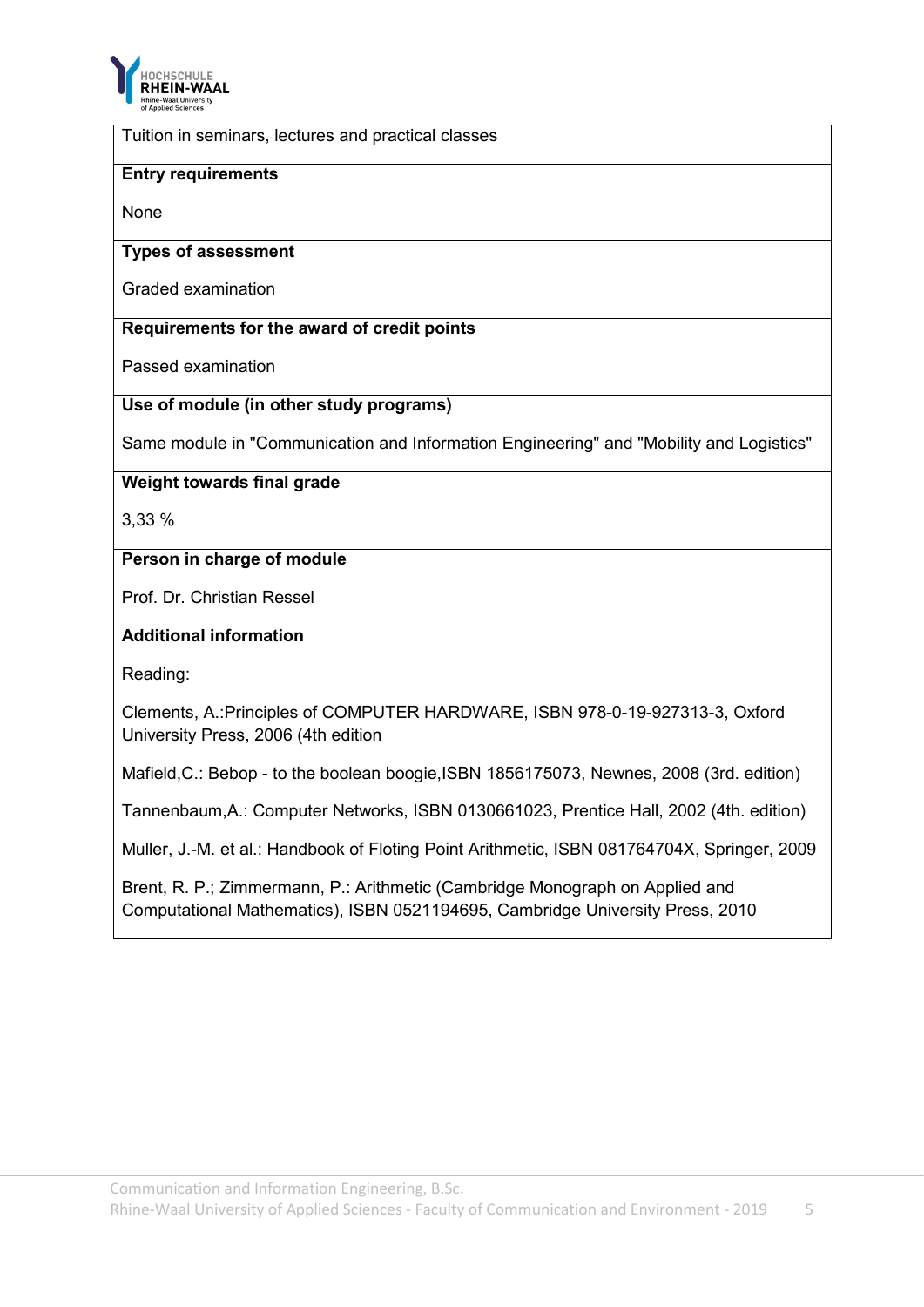

# <span id="page-10-0"></span>**CI\_1.05 Analysis and discrete mathematics**

| Code                        | <b>Workload</b>          | <b>Credits</b>  | Level of       | <b>Frequency</b> | <b>Duration</b>           |
|-----------------------------|--------------------------|-----------------|----------------|------------------|---------------------------|
| CI 1.05                     | 150 h                    | 5 CP            | module         | of offer         | 1 semester                |
|                             |                          |                 | $1st$ semester | Winter           |                           |
|                             |                          |                 |                | semester         |                           |
| <b>Courses</b>              |                          | <b>Teaching</b> |                | Self-study       | <b>Planned</b>            |
|                             | Lectures: 22.5 h / 2 SWS |                 | 105h           |                  | group size                |
| Exercises: $22.5 h / 2$ SWS |                          | 45h/            |                |                  | Lectures:                 |
|                             |                          | 60 TU           |                |                  | open                      |
|                             |                          |                 |                |                  | Exercises:<br>40 students |

# **Learning outcomes / Competences and qualifications profile**

This lecture introduced students to the basics of Discrete Mathematics and fundamental topics of Analysis. Students will have learned how to use Analysis to solve practical problems linked to engineering and logistics.

With the knowledge of the mathematical methods and formulas students can solve analytical problems based on discrete or continuous functions and are able to apply their knowledge to their professional context as analysts, planners or engineers.

Additionally, students are able to develop advanced solutions to describe and optimize technological functionalities in a mathematical way by using basic trigonometric functions as well as main formulas and procedures of differential and integral calculus.

#### **Content**

- Fundamentals of set theory, sets of numbers
- Complex numbers, Cartesian coordinates, polar coordinates
- Definition and calculation of limits, rule of L'Hôpital
- Fundamental functions polynomial -, potential -, exponential, logarithm -, and -

#### trigonometric functions

- Properties and graphs of functions, continuity, differentiability
- One- and two-dimensional differential calculus, partial derivatives, Hessian Matrix
- Taylor series, extremal points, applications
- Integral calculus, anti-derivatives, definite and indefinite integrals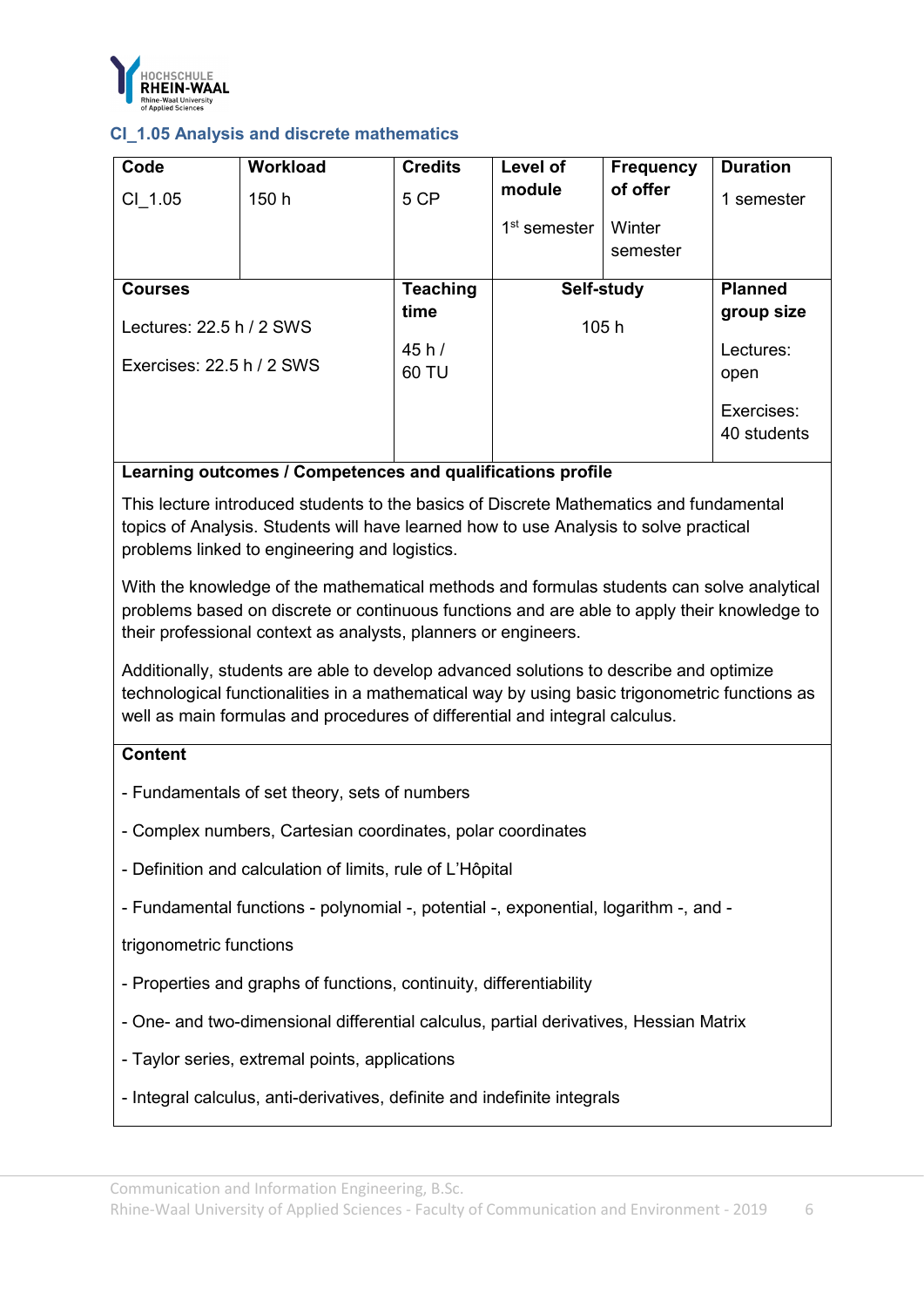

- Partial integration, integration by substitution, calculating areas and surfaces

#### **Teaching methods**

Tuition in lectures and practical classes

# **Entry requirements**

None

#### **Types of assessment**

Graded examination

# **Requirements for the award of credit points**

Passed examination

#### **Use of module (in other study programs)**

Same module in "Communication and Information Engineering" and "Mobility and Logistics"

#### **Weight towards final grade**

3,33 %

# **Person in charge of module**

Prof. Dr. Agatha Kalhoff

# **Additional information**

Literature:

Brown, Arlen, Pearcy, Carl: An Introduction to Analysis, Springer, 1995

Marco Baronti, Filippo de Mari, Robertus van der Putten, Irene Venturi: Calculus Problems, Springer, 2016

James Stewart: Calculus, Early Transcendentals, International Metric Edition, 6th Edition, BrooksCole, 2008; ISBN-13: 9780495382737

Gerald Teschl, Susanne Teschl: Mathematik für Informatiker, Bd. 2 Analysis und Statistik, 2. Auflage, Springer, 2007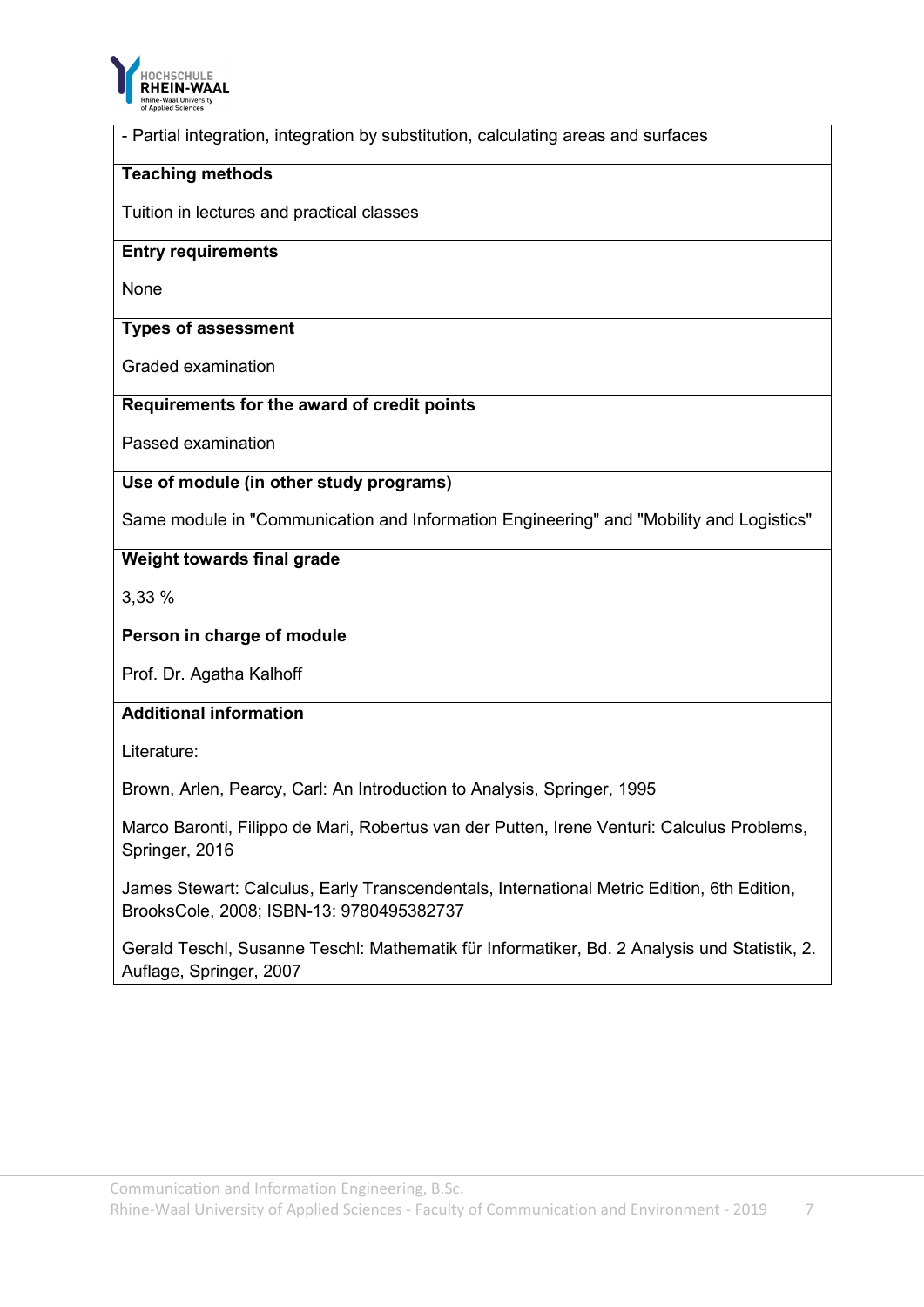

<span id="page-12-0"></span>

|  |  |  |  |  | CI_1.07 Physics: Mechanics, electricity and magnetism |
|--|--|--|--|--|-------------------------------------------------------|
|--|--|--|--|--|-------------------------------------------------------|

| Code                       | <b>Workload</b> | <b>Credits</b>  | Level of       | <b>Frequency</b> | <b>Duration</b>           |
|----------------------------|-----------------|-----------------|----------------|------------------|---------------------------|
| CI 1.07                    | 300 h           | 10 CP           | module         | of offer         | 1 semester                |
|                            |                 |                 | $1st$ semester | Winter           |                           |
|                            |                 |                 |                | semester         |                           |
|                            |                 |                 |                |                  |                           |
| <b>Courses</b>             |                 | <b>Teaching</b> |                | Self-study       | <b>Planned</b>            |
|                            |                 | time            |                |                  |                           |
| Lectures: 56.25 h / 5 SWS  |                 |                 | 187.5 h        |                  |                           |
|                            |                 | 112.5 h/        |                |                  | Lectures:                 |
| Exercises: 56.25 h / 5 SWS |                 | <b>150 TU</b>   |                |                  | open                      |
|                            |                 |                 |                |                  | Exercises:<br>50 students |

# **Learning outcomes / Competences and qualifications profile**

This module has introduced students to key principles of Physics. The successful student is able to apply and use the physical concepts, laws and equations he has learned in advanced modules and in his or her professional life. After passing this module the student is able to describe simple motion mathematically, can decompose forces, and has a sound understanding of the physical concepts work, energy and power. The student has understood the principal of energy conservation and is able to solve given tasks concerning the topics mentioned above. The student is also able to describe simple harmonic oscillation/waves, calculate the natural frequency of simple oscillating systems, has a sound understanding of period and wave length and is able to solve basic tasks including superpositioning of waves. Furthermore students know fundamental principles in the topic of electricity and magnetism. Students understand simple electric circuits with passive components such as resistors, capacitors and inductors. The students are familiar with alternating current and have understood the principles of induction.

#### **Content**

- Physical quantities and units
- 1 D and 3D Motion
- Newton's laws and forces
- Friction and drag forces
- Work, energy and power
- Linear momentum and collisions
- Circular motion and angular momentum
- Oscillations and waves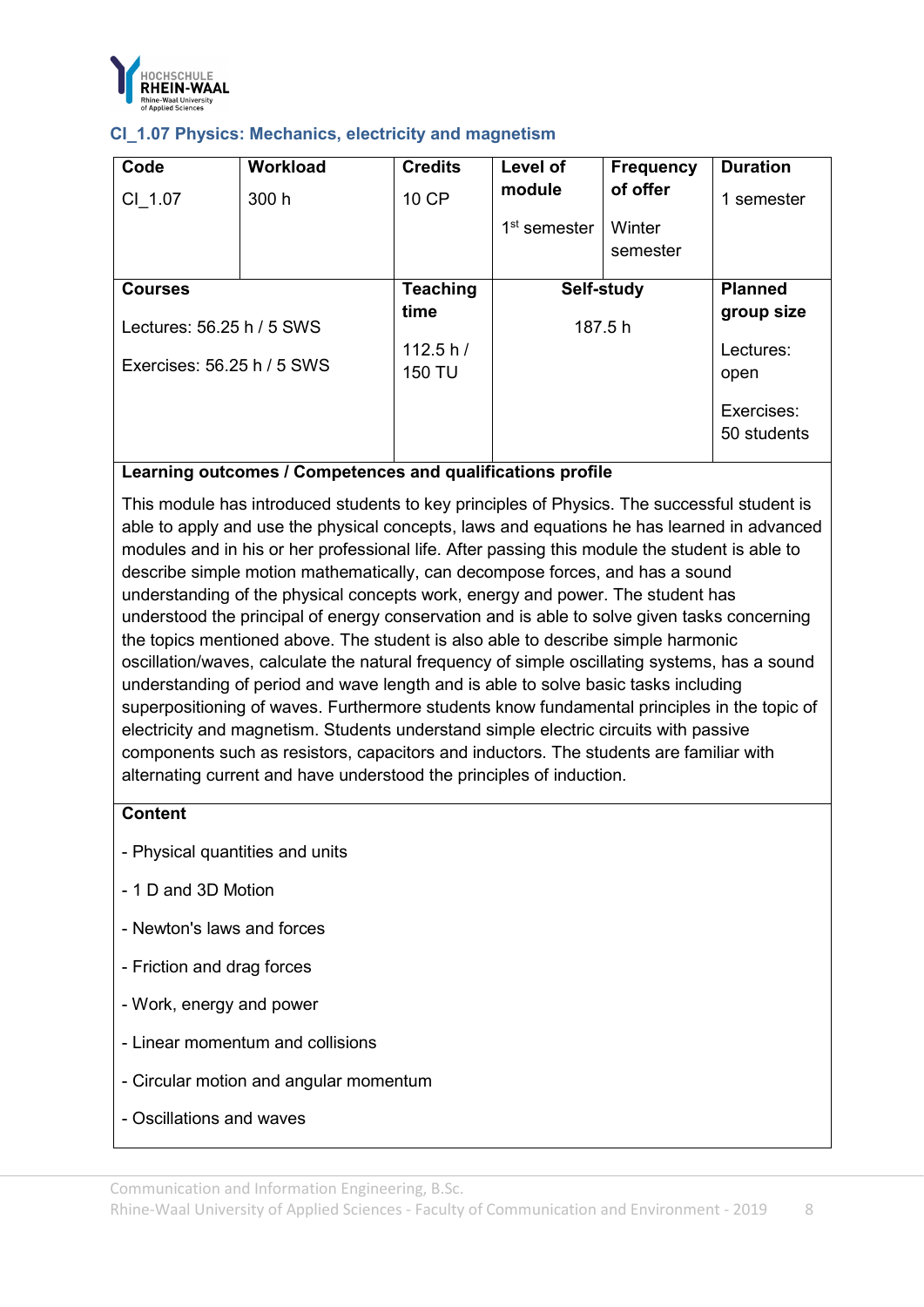

- Electrical charges and Coulomb's law
- Electrostatic field, electrical flux and Gauss's law
- Electrostatic potential energy and electric potential
- Capacitance
- Electrical current, Ohm's law, resistance, electrical power
- Kirchhoff's laws
- Introduction to Network Analysis: Nodal analysis
- Magnetism and Sources of the magnetic field
- Magnetic circuits
- Induction
- Electrical RC and RL Circuits
- AC circuits: Impedences, Phasors
- Power in AC systems and power adjustment
- Transformer

#### **Teaching methods**

Lectures and practical classes

#### **Entry requirements**

None

#### **Types of assessment**

Graded examination

#### **Requirements for the award of credit points**

Passed assessment

# **Use of module (in other study programs)**

Same module in "Environment and Energy" and "Communication and Information Engineering"

# **Weight towards final grade**

6,67 %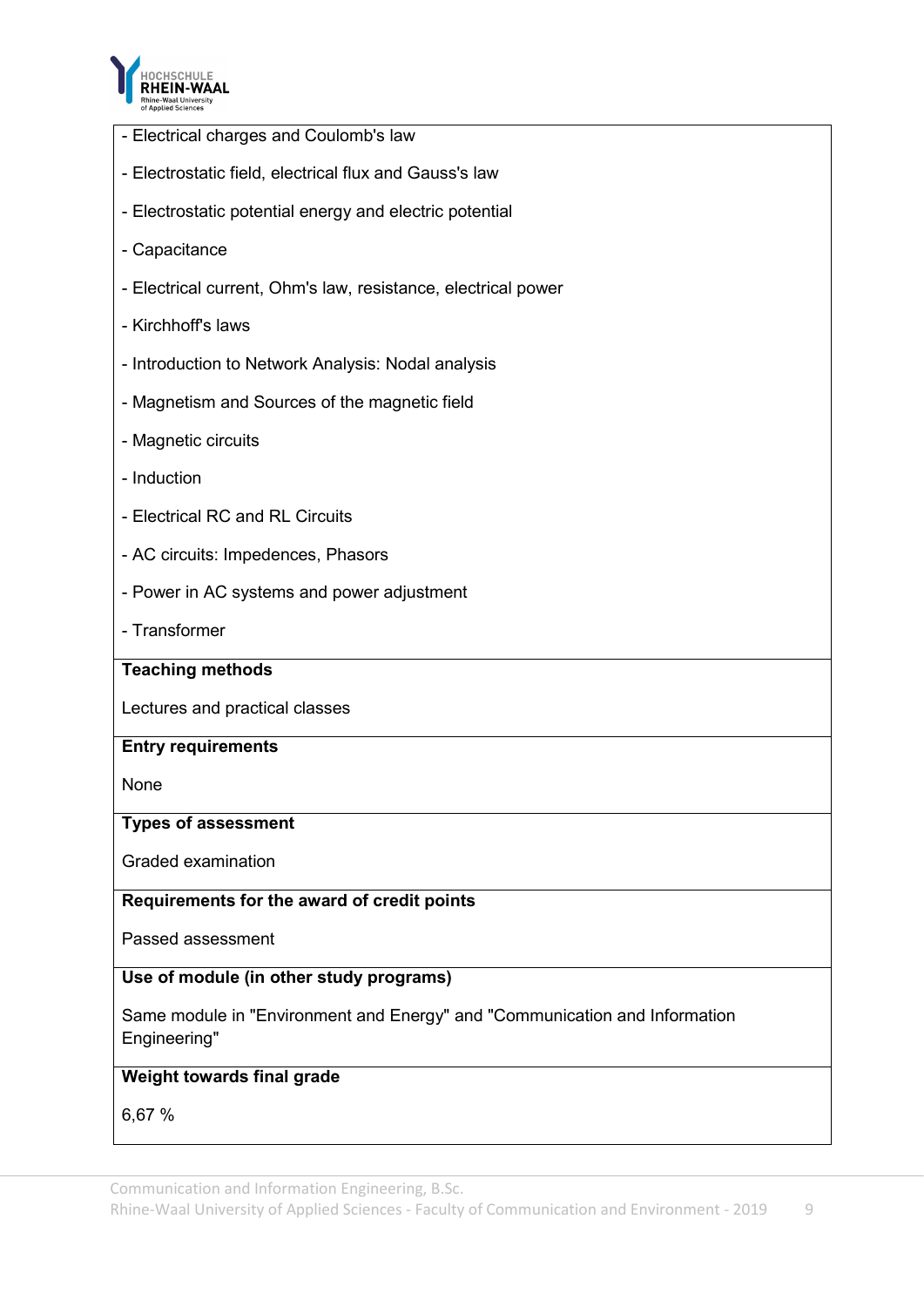

#### **Person in charge of module**

Prof. Dr. Christian Ressel

# **Additional information**

Reading:

Tipler P.A.; Mosca G. (2007): Physics for Scientists and Engineers. Enlarged 6th Edition; W.H. Freeman.

Halliday D.; Resnick R.; Walker J. (2010): Fundamentals of Physics. 9th Edition; Wiley, John & Sons.

W.D. Stanley, J.R. Hackworth, R.L. Jones: Fundamentals of electrical engineering and technology", Delmar Cangage Learning, New York, 2007.

Hambley, A.R.;Electrical Engineering: Principles and Applications; 5th Edition, Pearson.

R. Kories, H. Schmidt-Walter: Electrical Engineering -A pocket reference, Springer, Berlin,2003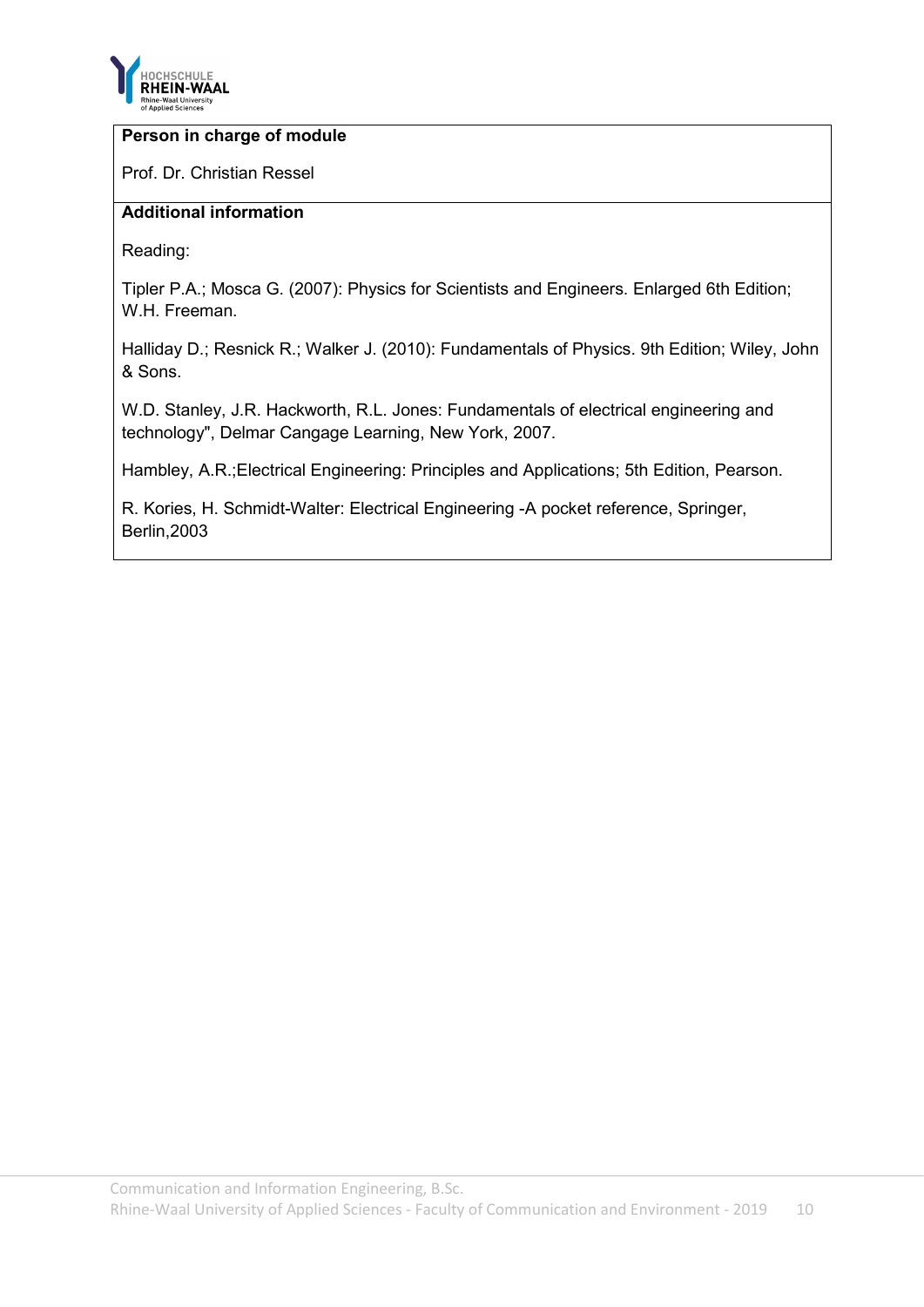

# <span id="page-15-0"></span>**CI\_1.08 Laboratory: Analog and digital engineering**

| Code                         | <b>Workload</b> | <b>Credits</b>  | Level of                    | <b>Frequency</b> | <b>Duration</b> |
|------------------------------|-----------------|-----------------|-----------------------------|------------------|-----------------|
| CI 1.03                      | 150 h           | 5 CP            | module                      | of offer         | semester<br>1   |
|                              |                 |                 | 1 <sup>st</sup><br>semester | Winter           |                 |
|                              |                 |                 |                             | semester         |                 |
| <b>Courses</b>               |                 | <b>Teaching</b> | Self-study                  |                  | <b>Planned</b>  |
| Laboratories: 67.5 h / 6 SWS |                 | time            | 82.5h                       |                  | group size      |
|                              |                 | 67.5 h/         |                             |                  | Practical       |
|                              |                 | 90 TU           |                             |                  | classes: 24     |
|                              |                 |                 |                             |                  | students        |

# **Learning outcomes / Competences and qualifications profile**

Students are experienced in handling real electrical components and basic measurement equipment. They are able to use software to develop and test electrical circuits. They have gained fundamental mechanical skills. Furthermore Students have gained first experience in simulate circuits. They are able to read and to make use of data sheets and use digital components to realize basic functionalities. They can realize first functions by using a microcontroller based board.

#### **Content**

- Introduction to the physical concepts of current, electric potential, power
- Basic measurement techniques
- Using an Oscilloscope
- Circuit design and applications with basic logic gates and sequential logic elements
- Microcontroller basics
- Circuit design for standard I/O microcontroller interfaces
- Basics of Electronic Assembly and Packaging
- Basic characteristic diagrams of passive and active electronic components
- Circuit design with passive components
- Circuit design with active components
- Circuit design with CAD-Tools

#### **Teaching methods**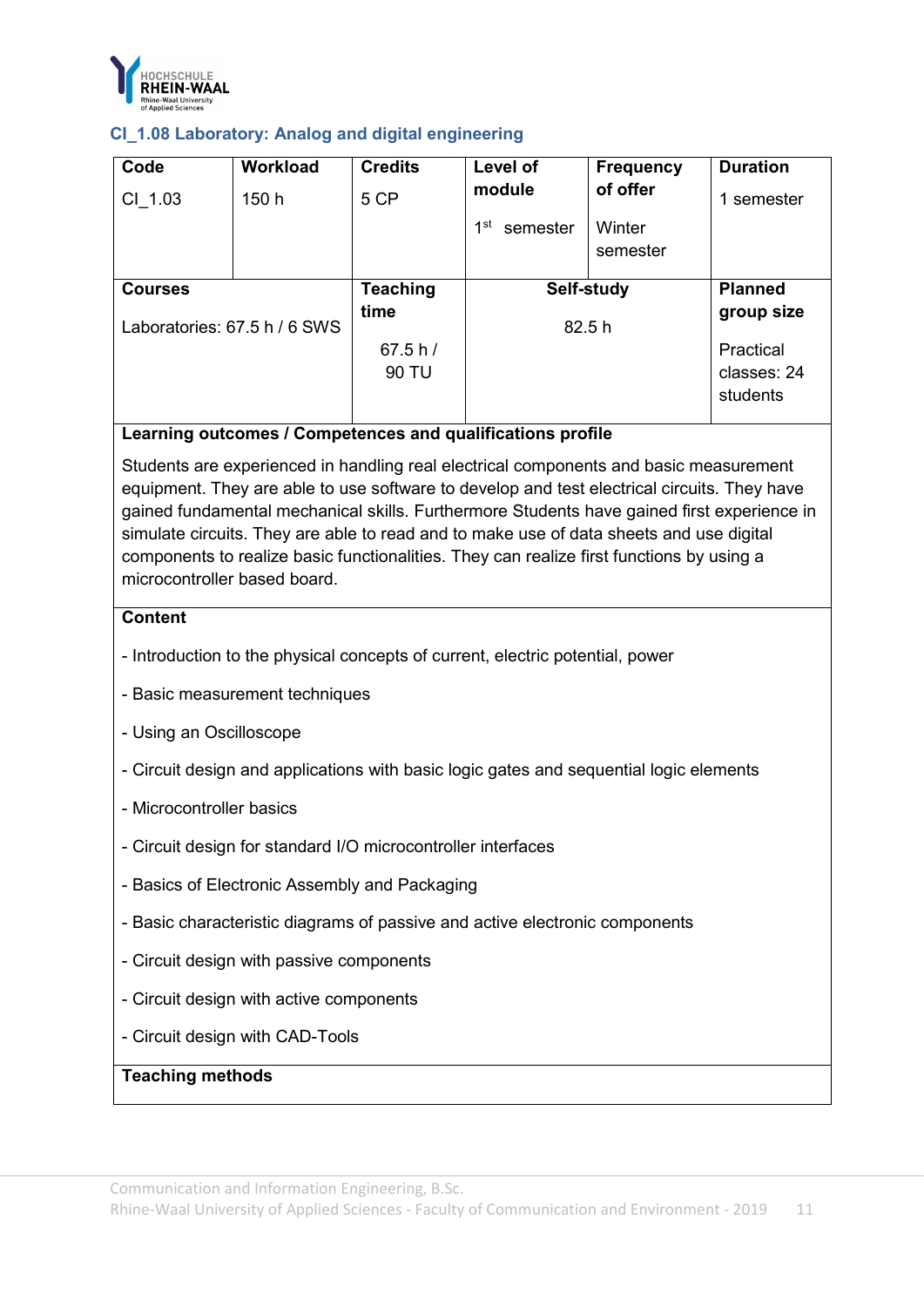

Lectures, accompanied by exercises in which case studies and problems in practice are presented

#### **Entry requirements**

None

#### **Types of assessment**

Certificate (Testat)

#### **Requirements for the award of credit points**

Successful participation in 80 % of all lessons offered

#### **Use of module ( in other study programs )**

 $\equiv$ 

# **Weight towards final grade**

None (ungraded)

# **Person in charge of module**

Prof. Dr. Christian Ressel

# **Additional information**

Reading:

Clements, A.: Principle of Computer Hardware, ISBN 978-0-19-927313-3, Oxford University Press (4th edition)

S. Salivahanan and S. Arivazhagan: Digital Electronics, Vikas Publishing House, 2011 Hill, C. W. L. (2009): International Business. Competing in the Global Marketplace.  $7<sup>th</sup>$  edition. New York: McGraw-Hill.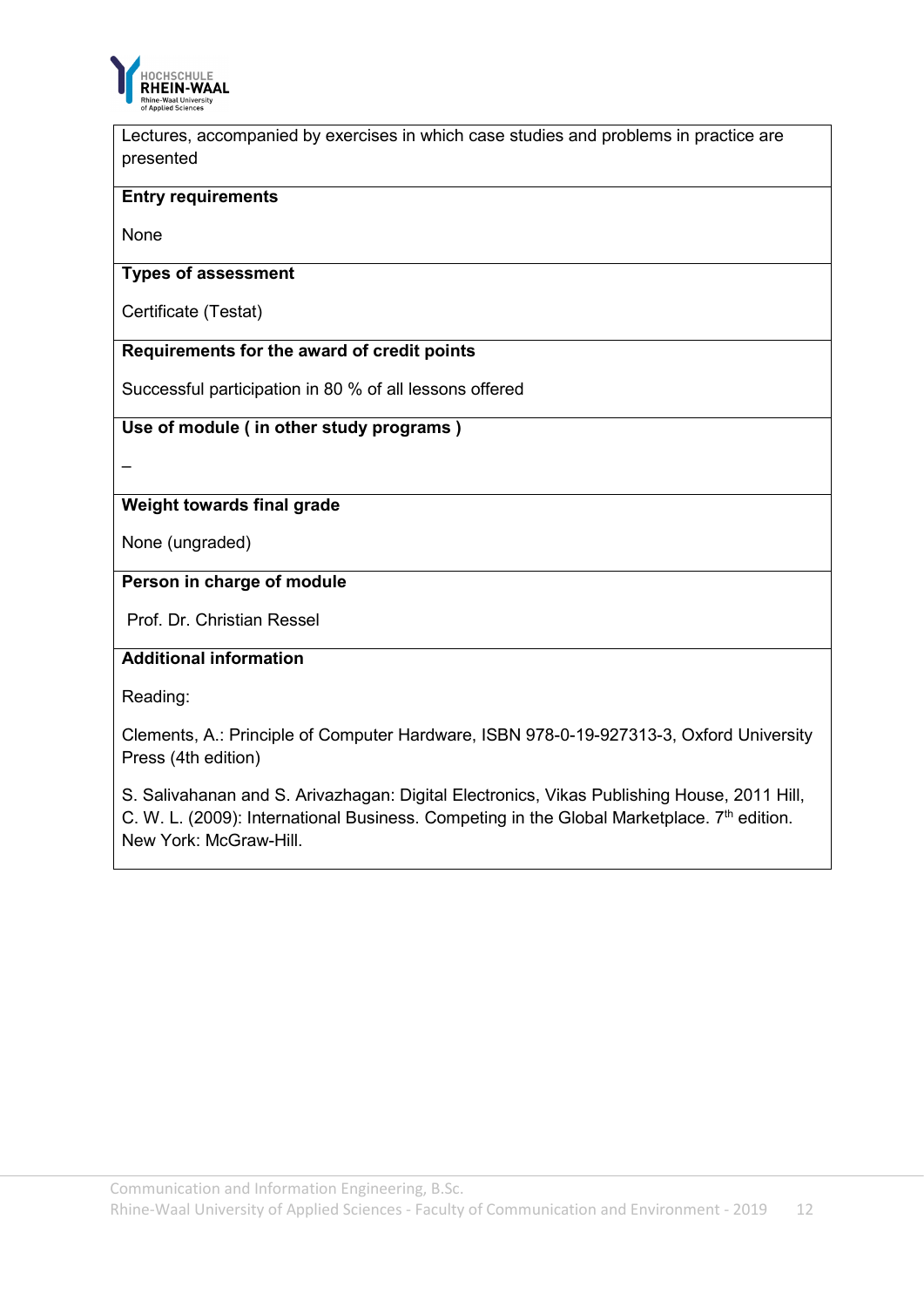

# <span id="page-17-0"></span>**CI\_1.09 Scientific programming**

| Code                          | <b>Workload</b> | <b>Credits</b>  | Level of       | <b>Frequency</b> | <b>Duration</b>           |
|-------------------------------|-----------------|-----------------|----------------|------------------|---------------------------|
| CI 1.09                       | 150 h           | 5 CP            | module         | of offer         | 1 semester                |
|                               |                 |                 | $1st$ semester | Winter           |                           |
|                               |                 |                 |                | semester         |                           |
| <b>Courses</b>                |                 | <b>Teaching</b> |                | Self-study       | <b>Planned</b>            |
| Lectures: 22.5 h / 2 semester |                 | time            | 105h           |                  | group size                |
| hours per week (SWS)          |                 | 45 h $/$        |                |                  | Lectures:                 |
| Exercises: $22.5 h / 2$ SWS   |                 | 60 TU           |                |                  | open                      |
|                               |                 |                 |                |                  | Exercises:<br>40 students |

# **Learning outcomes / Competences and qualifications profile**

This module introduces students to the basic principles of scientific programming. Understanding successful students the importance of programming in the engineering sciences. They are familiar with the basic principles and different programming paradigms. They have knowledge in identifying and formulating problems that need to be identified with their own software. They are able to solve simple data conversion, analysis and modeling problems and know the basic principles of digital data processing. They can apply the learned methods in different contexts.

Due to the discussions with and the continuous feedback from fellow students (and the lecturer) students have strengthen their abilities of critical self-reflection, to have a professional argument about technical approaches or scientific topics. Besides they train their presentation skills, to look at approaches from different perspectives and learn to accept critical discussions as part of the scientific process.

#### **Content**

# Examples for **today's use of computers in engineering**

**Introduction to programming** (e.g. in Python)

- The core python language (Python shell, IPython Notebook, …)

- Simple Plots (with pylab and matplotlib)
- NumPy, SciPy

- introduction to OOP

**Basic principles**: number representation and errors

**Solving simple numerical problems,** e.g.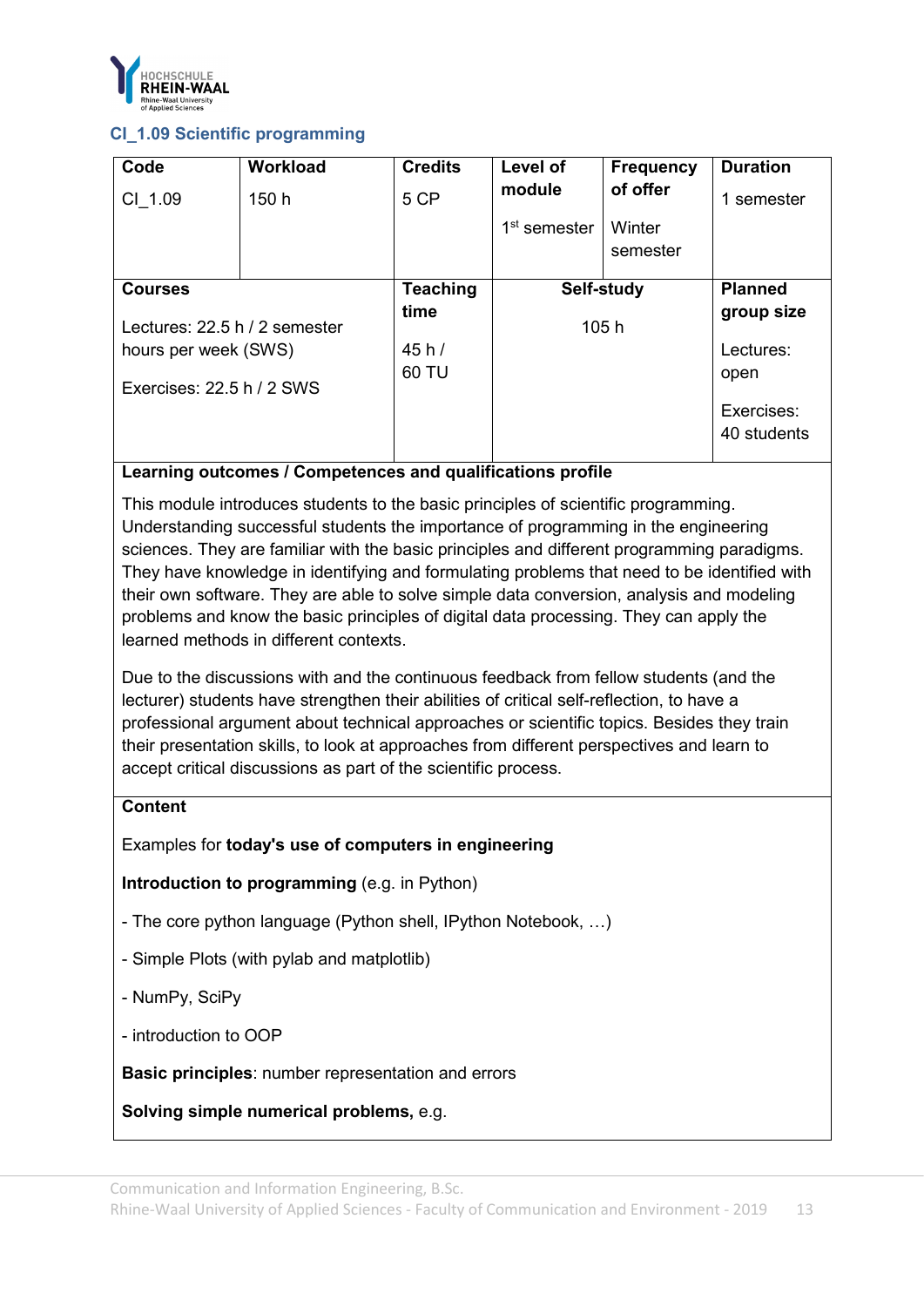

- linear and nonlinear equations
- numerical differentiation
- numerical integration
- curve fitting and interpolation

#### **handling data**

#### **Teaching methods**

Tuition in seminars, lectures and practical classes

#### **Entry requirements**

None

#### **Types of assessment**

Graded examination

# **Requirements for the award of credit points**

Passed assessment

# **Use of module (in other study programs)**

Open to students of other study programs, EE\_1.05 "Fundamentals of scientific programming"

#### **Weight towards final grade**

3,33 %

#### **Person in charge of module**

Prof. Dr. Frank Zimmer

# **Additional information**

Reading:

Chapra, S.C.; Canale, R.P.: Numerical Methods for Engineers, ISBN 978-0073397924, McGraw-Hill Education – Europe,  $7<sup>th</sup>$  ed., 2014

Gilat, A.; Subramaniam, V.: Numerical Methods for Engineers and Scientists: An Introduction with Applications Using MATLAB, ISBN 978-1118554937, John Wiley & Sons Inc., 3<sup>rd</sup> ed., 2013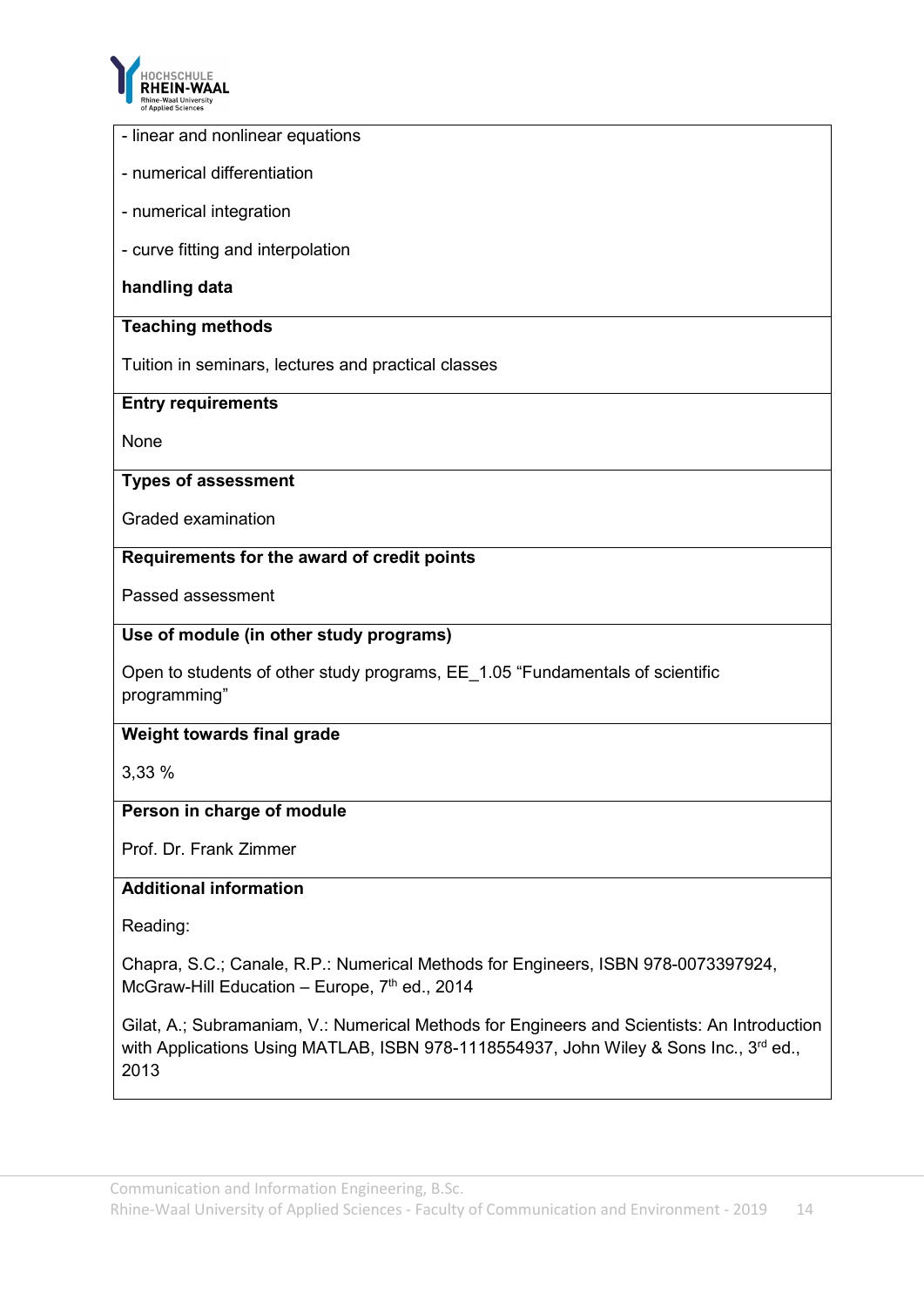

Jones, O.; Maillardet, R.; Robinson, A.: Introduction to Scientific Programming and Simulation Using R, ISBN 978-1466569997, CRC Press, Taylor & Francis Group, Boca Raton, FL, 2nd new edition, 2014

Hill, C.: Learning Scientific Programming with Python, ISBN 978-1107428225, Cambridge University Press, 2016

Langtangen, H.P.: A Primer on Scientific Programming with Python, ISBN 978-3662498866, 5<sup>th</sup> ed., Springer-Berlin, 2016

Linge, S.; Langtangen, H.P.: Programming for Computations - Python: A Gentle Introduction to Numerical Simulations with Python, ISBN 978-3319324272, Springer, Berlin, 2016

Quarteroni, A. M.; Saleri, F.; Gervasio, P.: Scientific Computing with MATLAB and Octave, ISBN 978-3642453663, 4th edition, Springer, Berlin, 2014

Turner, P.R.; Arildsen, T.; Kavanagh, K.: Applied Scientific Computing: With Python, ISBN 978-3319895741, Springer, Berlin, 2018

Wouwer, A.V.; Saucez, P.; Vilas, C.: Simulation of ODE/PDE Models with MATLAB®, OCTAVE and SCILAB: Scientific and Engineering Applications, ISBN 978-3319067896, Springer, Berlin, 2014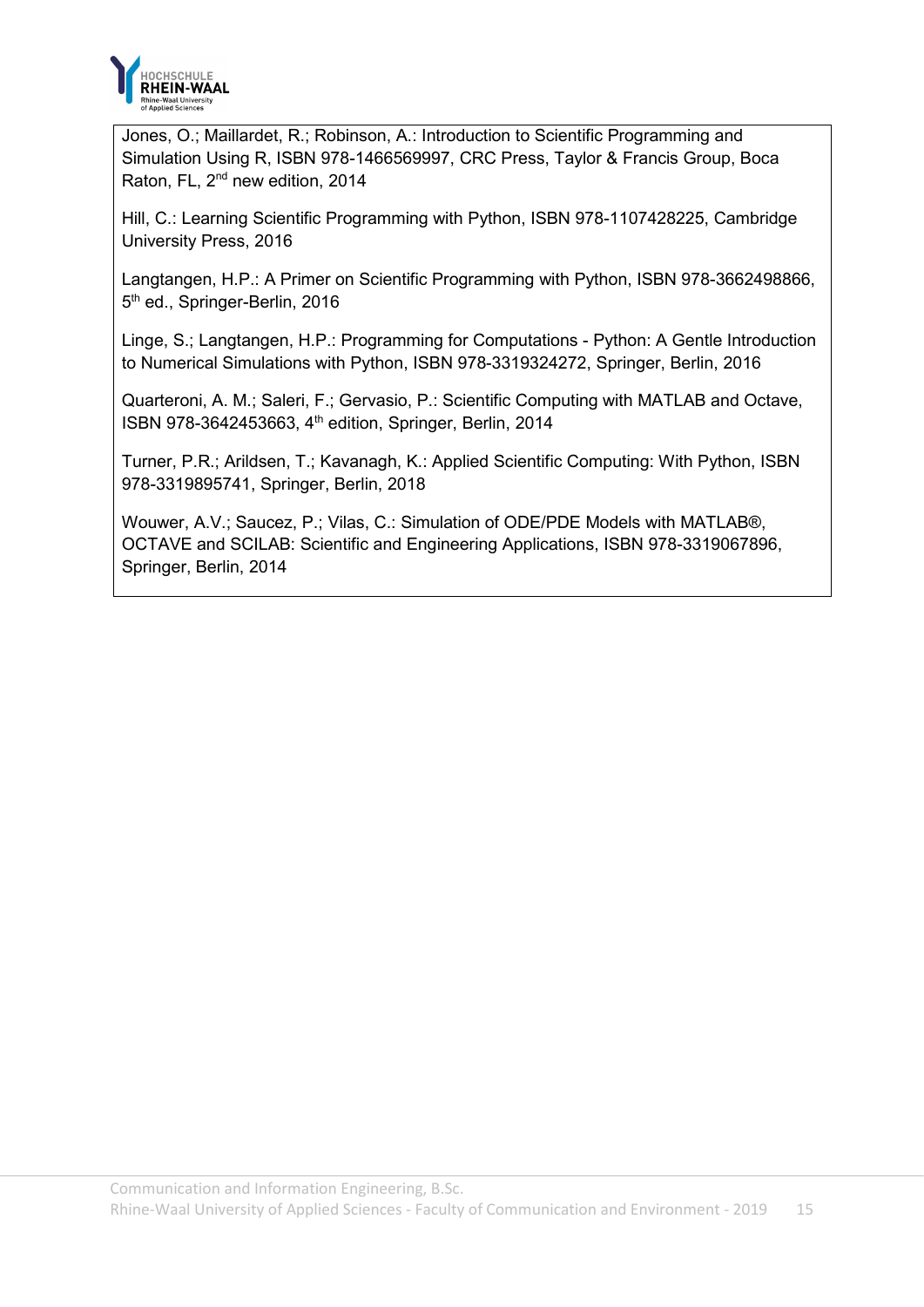

# <span id="page-20-0"></span>**CI\_2.03 Object oriented programming**

| Code                                        | <b>Workload</b> | <b>Credits</b>         | Level of       | <b>Frequency</b>   | <b>Duration</b>                      |
|---------------------------------------------|-----------------|------------------------|----------------|--------------------|--------------------------------------|
| CI 2.03                                     | 300 h           | 10 CP                  | module         | of offer           | 1 semester                           |
|                                             |                 |                        | $2nd$ semester | Summer<br>semester |                                      |
| <b>Courses</b>                              |                 | <b>Teaching</b>        |                | Self-study         | <b>Planned</b>                       |
| Lectures: $45 h/4$ SWS                      |                 | time                   | 210 h          | group size         |                                      |
| Exercises: 22.5 h / 2 SWS                   |                 | 90 h/<br><b>120 TU</b> |                | Lectures:<br>open  |                                      |
| Practical classes: 22.5 h / 2<br><b>SWS</b> |                 |                        |                |                    | Exercises:<br>50 students            |
|                                             |                 |                        |                |                    | Practical<br>classes: 20<br>students |

#### **Learning outcomes / Competences and qualifications profile**

The course has taught students to code fluently in an object-oriented style using the programming language Java. Students have learned to use standard library classes. Successful students have a sound understanding of the principles and practice of object oriented analyses and design in the construction of small robust, maintable programs. They are able to implement, compile, test and run programs, comprising more than one class to address a particular software problem. They are able to use simple data structures like collections and to make use of functionality of classes found in the standard API (such as the Math class).

# **Content**

- IDE introduction and usage, coding styles
- Fundamental programming structures and control structures
- Data Structures including arrays, linked lists, heaps, stacks, queues (including different queuing rules FIFO, LIFO, SIRO, non-preemptive priority, preemptive priority, Round Robin)
- Objects, classes, constructors, attributes, methods, parameters
- Inheritance, polymorphism
- (Multiple) interfaces, abstract classes, adapters
- Exception handling
- Terminal I/O, file I/O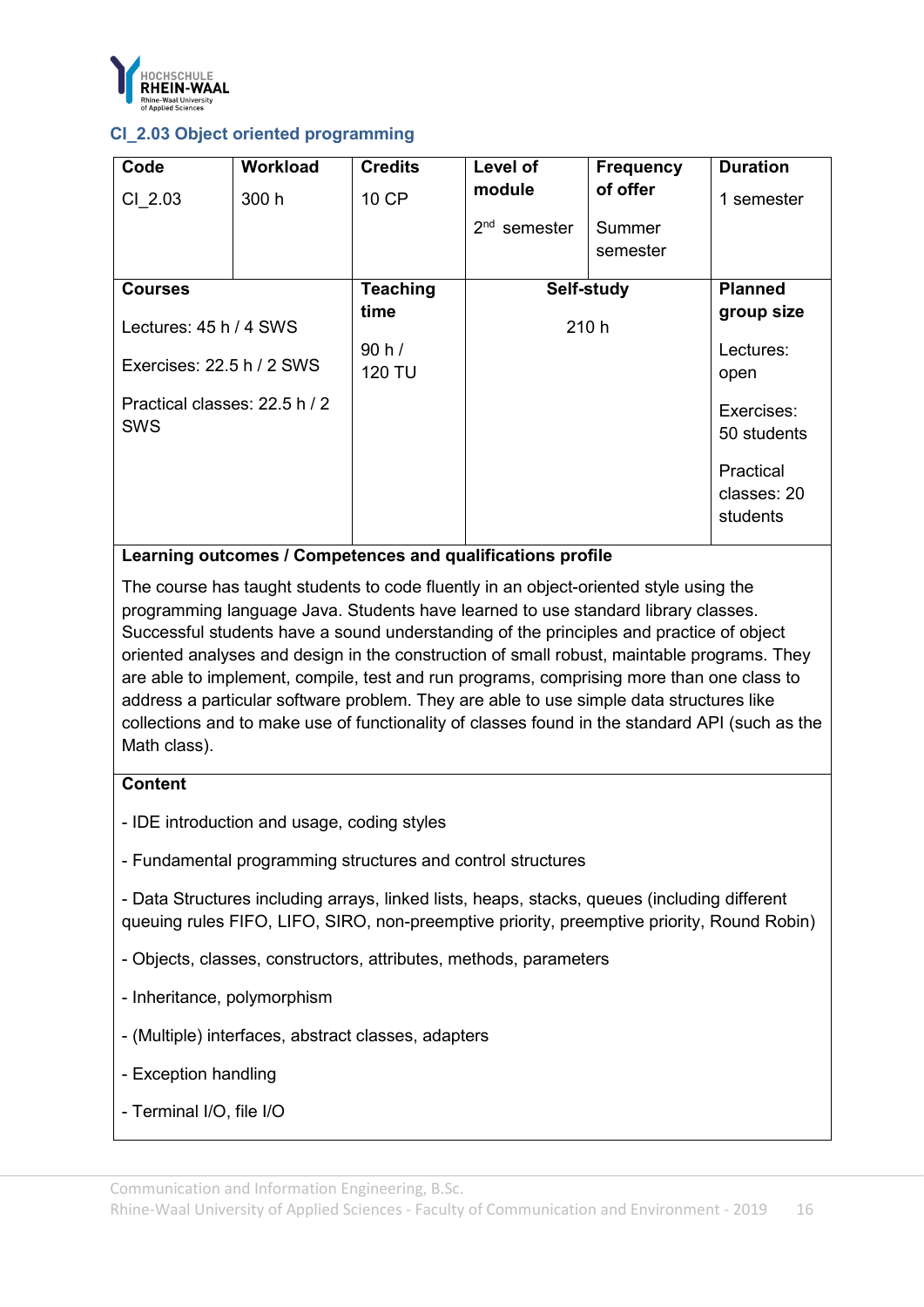

| - Threads, Concurrency and related problems                                                                                                                |
|------------------------------------------------------------------------------------------------------------------------------------------------------------|
| - TCP/IP and UDP/IP socket programming                                                                                                                     |
| - Characteristics of an algorithm                                                                                                                          |
| - Fundamental algorithms (sorting and searching)                                                                                                           |
| <b>Teaching methods</b>                                                                                                                                    |
| Lectures and practical classes                                                                                                                             |
| <b>Entry requirements</b>                                                                                                                                  |
| None                                                                                                                                                       |
| <b>Types of assessment</b>                                                                                                                                 |
| Graded examination and successful participation in practical classes                                                                                       |
| Requirements for the award of credit points                                                                                                                |
| Passed assessment                                                                                                                                          |
| Use of module (in other study programs)                                                                                                                    |
|                                                                                                                                                            |
| Weight towards final grade                                                                                                                                 |
| 6,67 %                                                                                                                                                     |
| Person in charge of module                                                                                                                                 |
| N.N.                                                                                                                                                       |
| <b>Additional information</b>                                                                                                                              |
| Reading:                                                                                                                                                   |
| Liang, Y.D.: Introduction to Java programming, Pearson, 2011.                                                                                              |
| Lafore, R.: Data structures and algorithms in Java, Sams/Pearson, 2003.                                                                                    |
| Flanagan, D.: Java in a nutshell, O'Reilly, 2005.                                                                                                          |
| Barnes, D.J. & Kölling, M.: Objects First with Java. A Practical Introduction Using BlueJ,<br>Pearson, 2012                                                |
| Oracle: Java Platform, Standard Edition 8. API Specification. Online available:<br>https://docs.oracle.com/javase/8/docs/api/ (last retrieved Nov 20, 2014 |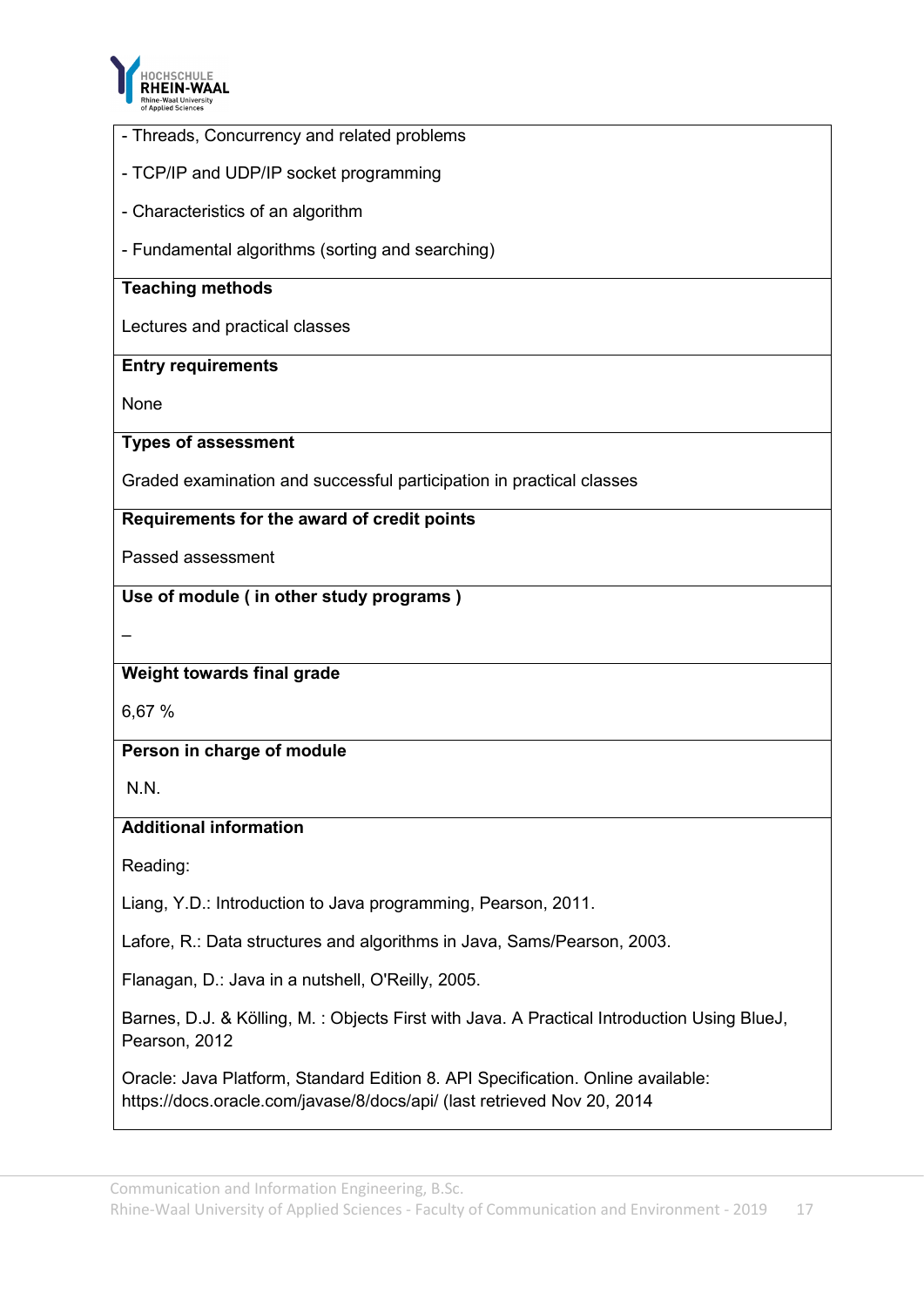

#### <span id="page-22-0"></span>**CI\_2.04 Computer networks**

| Code                      | <b>Workload</b>            | <b>Credits</b>  | Level of        | <b>Frequency</b> | <b>Duration</b>           |
|---------------------------|----------------------------|-----------------|-----------------|------------------|---------------------------|
| CI 2.04                   | 150 h                      | 5 CP            | module          | of offer         | 1 semester                |
|                           |                            |                 | 2 <sub>nd</sub> | Summer           |                           |
|                           |                            |                 | semester        | semester         |                           |
| <b>Courses</b>            |                            | <b>Teaching</b> |                 | Self-study       | <b>Planned</b>            |
|                           | Lectures: $22.5 h / 2$ SWS |                 | 105h            |                  | group size                |
| Exercises: 22.5 h / 2 SWS |                            | 45h/            |                 |                  | Lectures:                 |
|                           |                            | 60 TU           |                 |                  | open                      |
|                           |                            |                 |                 |                  | Exercises:<br>40 students |

# **Learning outcomes / Competences and qualifications profile**

Having completed this module, students understand the architectures of computer networks and relevant factors influencing network operation. They have gained an overview of the reasons for having a variety of different types of protocols and networks. They understand distributed networking systems with focus on Internet technologies and Internet operation. Furthermore, students can analyze protocols and can independently consult standards and technical reports concerning computer networks. Students are able to select and configure network technologies that provide fast and reliable communication.

#### **Content**

- Further details on computer network architecture with layers and protocols, the Internet architecture: network of networks

- Finite state machines, message sequence charts, wireshark

- Further details on link layer: link layer services, switched local area networks: link-layer addressing and ARP, multiple access links and protocols, sliding windows, Ethernet

- A closer look on the network Layer: Comparing IPv4 and IPv6, forwarding and routing, virtual circuit and datagram networks, router/switch operation, ICMP, multicast, hierarchical routing, BGP, Autonomous System Number

- IP security issues, IP alternatives, transport protocols and congestion control

- Network management tasks and principles, SNMP, virtual private networks, virtual local area networks (VLAN)-switching, link virtualization, multiprotocol label switching (MPLS), data center networking, software defined networks, Internet-standard management framework: structure of management information: SMI, management information base: MIB, SNMP protocol operations and transport mappings, ASN.1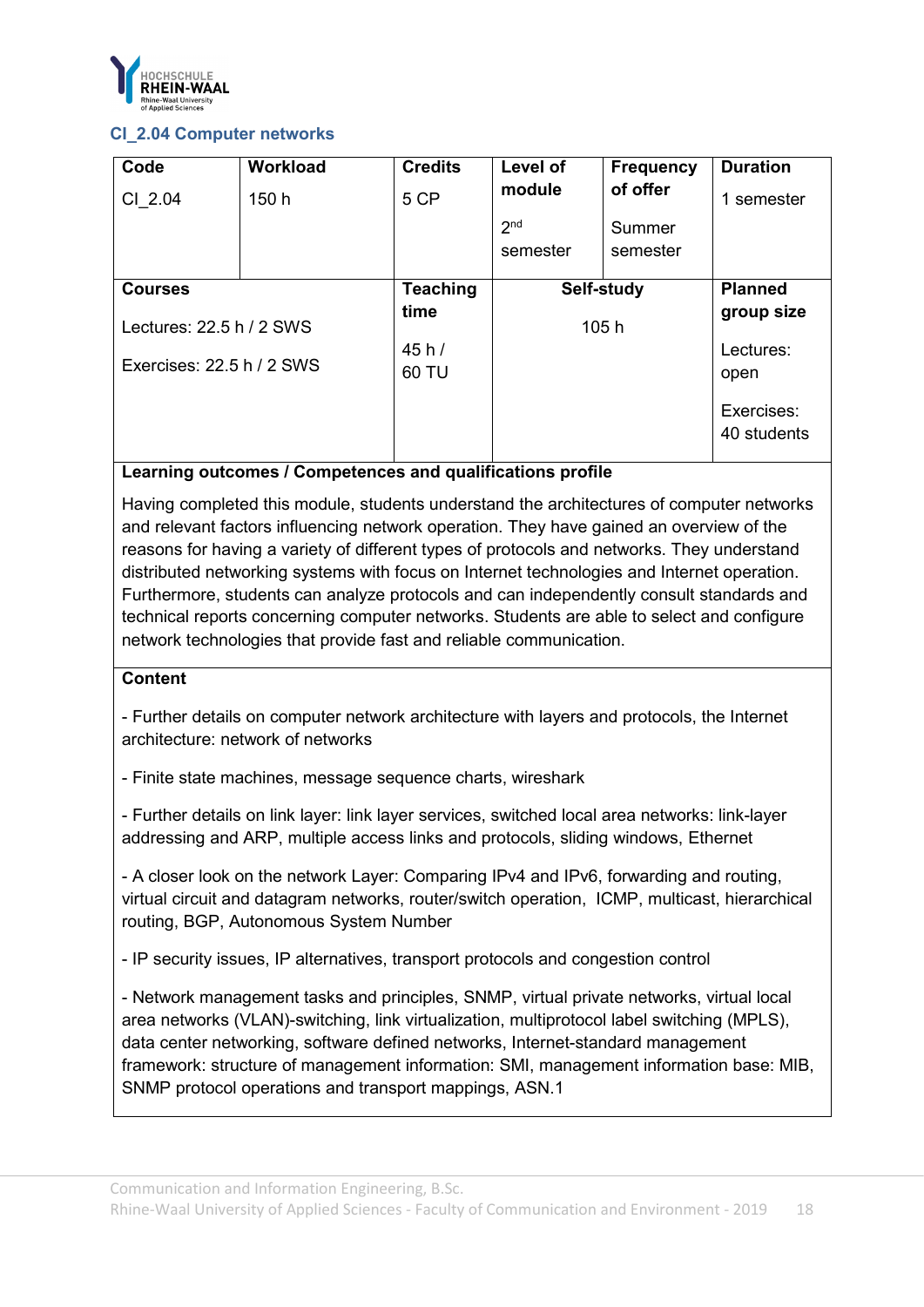

| of Applied Sciences                                                                                      |
|----------------------------------------------------------------------------------------------------------|
| - Wireless links and network characteristics, 802.11 (WLAN): architecture, MAC protocol,                 |
| and frames                                                                                               |
| - Multimedia and VoIP networking: SIP, RTTP, RTSP                                                        |
| - IP security issues                                                                                     |
| <b>Teaching methods</b>                                                                                  |
| Lectures and practical classes                                                                           |
| <b>Entry requirements</b>                                                                                |
| None                                                                                                     |
| <b>Types of assessment</b>                                                                               |
| Graded examination                                                                                       |
| Requirements for the award of credit points                                                              |
| Passed assessment                                                                                        |
| Use of module (in other study programs)                                                                  |
|                                                                                                          |
| Weight towards final grade                                                                               |
| 3,33 %                                                                                                   |
| Person in charge of module                                                                               |
| N.N.                                                                                                     |
| <b>Additional information</b>                                                                            |
| Kurose, J.F. & Ross, K.W. (2013). Computer Networking. A Top-Down Approach, Pearson.                     |
| Chappell, L. (2013). Wireshark 101. Essential Skills for Network Analysis, Laura Chappell<br>University. |
| Tannenbaum, A.S. & Wetherall, D.J. (2011). Computer Networks, Pearson.                                   |

Anderson, A. & Benedetti, R. (2009). Head First Networking, O'Reilly.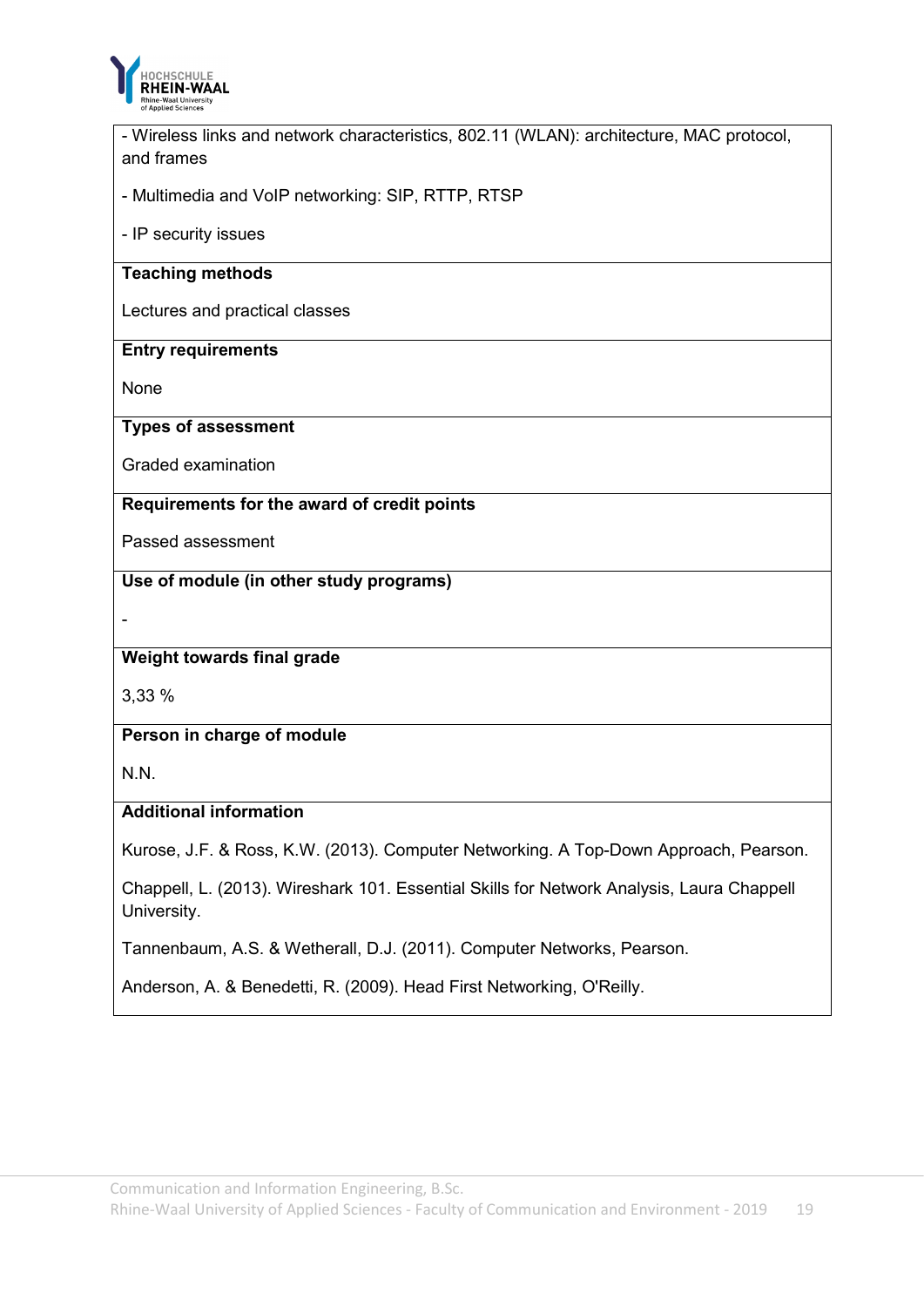

# <span id="page-24-0"></span>**CI\_2.05 Linear algebra and graph theory**

| Code                        | <b>Workload</b> | <b>Credits</b>  | Level of        | <b>Frequency</b> | <b>Duration</b>           |
|-----------------------------|-----------------|-----------------|-----------------|------------------|---------------------------|
| CI 2.05                     | 150 h           | 5 CP            | module          | of offer         | 1 semester                |
|                             |                 |                 | 2 <sub>nd</sub> | Summer           |                           |
|                             |                 |                 | semester        | semester         |                           |
| <b>Courses</b>              |                 | <b>Teaching</b> |                 | Self-study       | <b>Planned</b>            |
| Lectures: $22.5 h / 2$ SWS  |                 | time            | 105h            |                  | group size                |
| Exercises: $22.5 h / 2$ SWS |                 | 45h/            |                 |                  | Lectures:                 |
|                             |                 | 60 TU           |                 |                  | open                      |
|                             |                 |                 |                 |                  | Excerises:<br>40 students |

# **Learning outcomes / Competences and qualifications profile**

This lecture has introduced students to mathematical methods of linear algebra and the basics of graph theory which are needed to solve technical and operational problems.

With these mathematical methods and procedures at hand, students are able to solve linear problems and to apply the knowledge to their professional context as analysts, planners or engineers.

Additionally, students are able to develop advanced solutions to describe and optimize networks by applying the basic rules and procedures of graph theory.

#### **Content**

Linear Algebra:

- Introduction of vectors, matrices and matrix operations
- Vectors spaces and vector subspaces
- Linear equation systems

- Methods to solve linear equation systems**:** Gaussian Algorithm, Determinants, Inverse matrix

- Eigenvalues and Eigenspaces

Graph Theory:

- Fundamentals of graph theory
- Euler cycles, Hamilton cycles, weighted graphs
- Applications: Traveling Salesman, Postman Problem, Shortest path problem
- Algorithms of Fleury and Dijkstra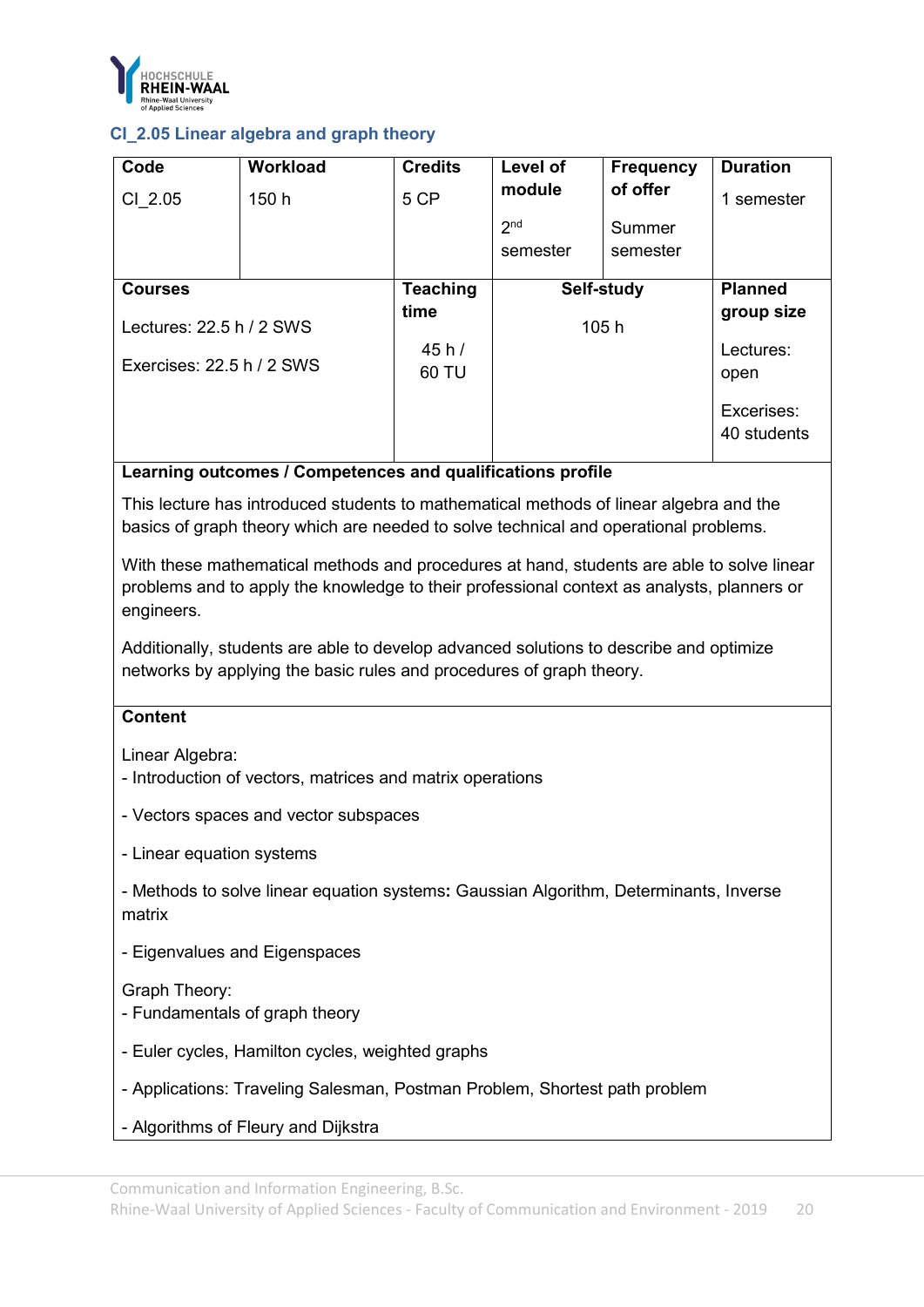

#### **Teaching methods**

Tuition in lectures and practical classes

#### **Entry requirements**

None

#### **Types of assessment**

Graded examination

#### **Requirements for the award of credit points**

Passed examination

#### **Use of module (in other study programs)**

Same module in "Communication and Information Engineering" and "Mobility and Logistics"

# **Weight towards final grade**

3,33 %

#### **Person in charge of module**

Prof. Dr. Agatha Kalhoff

# **Additional information**

Literature:

Reinhard Diestel: Graph Theory, Springer 2017

Belkacem Said-Houari: Linear Algebra, Birkhäuser-Basel, 2017

Seymour Lipschutz 3,000 Solved Problems in Linear Algebra (Schaum's Solved Problems Series)

Gerald Teschl, Susanne Teschl: Mathematik für Informatiker, Bd. 1 Diskrete Mathematik und Lineare Algebra, 3. Auflage, Springer 2009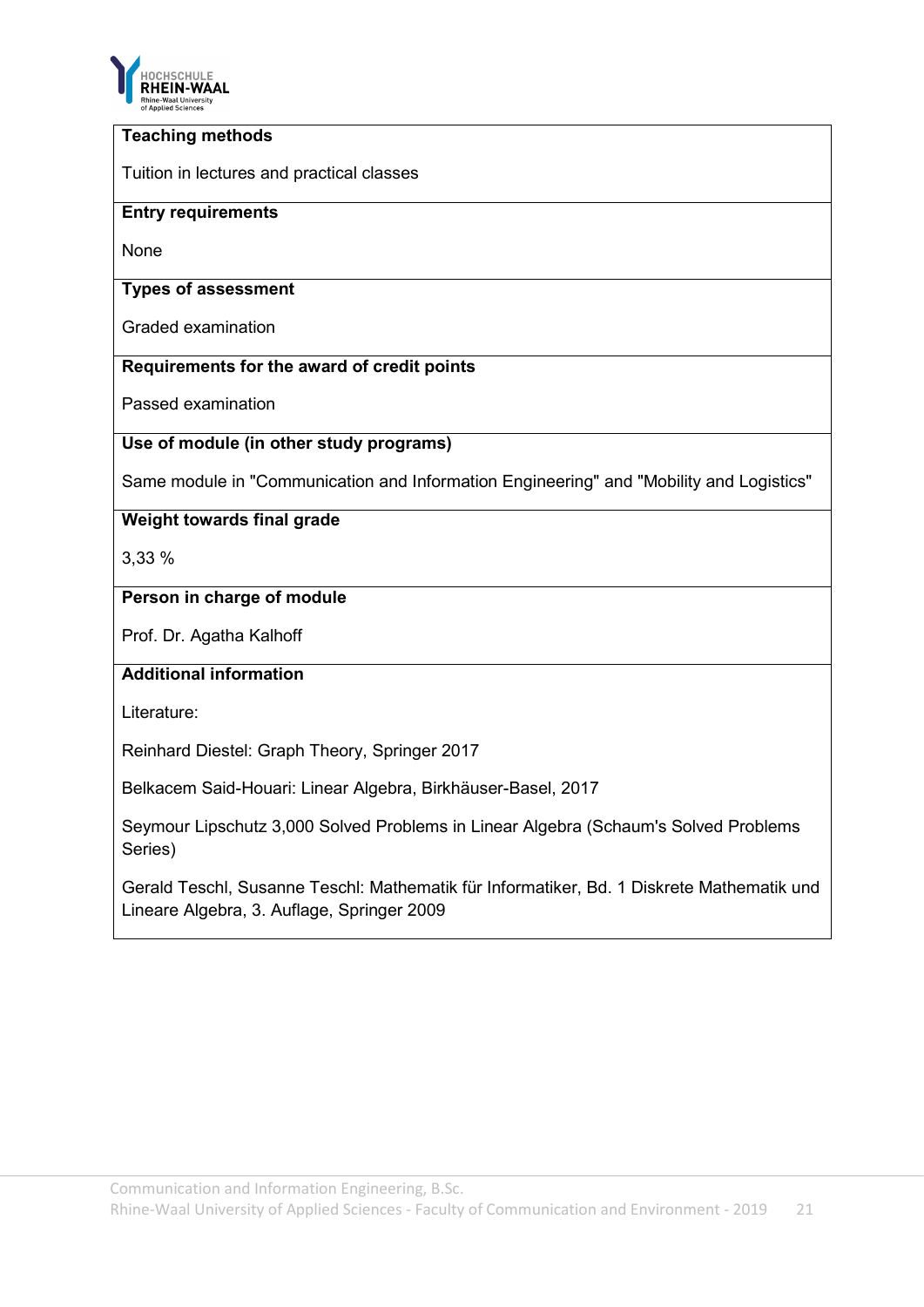

<span id="page-26-0"></span>

|  |  |  |  |  |  |  | CI_2.07 Fundamentals of electrical engineering: Networks and semiconductors |
|--|--|--|--|--|--|--|-----------------------------------------------------------------------------|
|--|--|--|--|--|--|--|-----------------------------------------------------------------------------|

| Code                        | <b>Workload</b> | <b>Credits</b>  | Level of        | <b>Frequency</b> | <b>Duration</b>           |
|-----------------------------|-----------------|-----------------|-----------------|------------------|---------------------------|
| CI 2.07                     | 150 h           | 5 CP            | module          | of offer         | 1 semester                |
|                             |                 |                 | 3 <sup>rd</sup> | Winter           |                           |
|                             |                 |                 | semester        | semester         |                           |
| <b>Courses</b>              |                 | <b>Teaching</b> | Self-study      |                  | <b>Planned</b>            |
| Lectures: $22.5 h / 2$ SWS  |                 | time            | 105h            |                  | group size                |
| Exercises: $22.5 h / 2$ SWS |                 | 45h/            |                 |                  | Lectures:                 |
|                             |                 | 60 TU           |                 |                  | open                      |
|                             |                 |                 |                 |                  | Exercises:<br>40 students |

# **Learning outcomes / Competences and qualifications profile**

Having passed this module, students know fundamental principles in topics which serves as a basis for the understanding of advanced concepts of subsequent courses. In particular, students are capable of handling and analyzing advanced and complex circuit elements and circuits. Furthermore, students have a profound understanding of the working principles and physics of semiconducter circuit elements and are able to apply typical semiconductor circuit elements for different purposes.

#### **Content**

- Thevenin & Norton equivalent circuits
- Network analysis: further methods
- Two Port Networks
- Semiconductors
- Diodes
- Transistors
- Operational Amplifiers

#### **Teaching methods**

Tuition in seminars, lectures and practical classes

#### **Entry requirements**

None

#### **Types of assessment**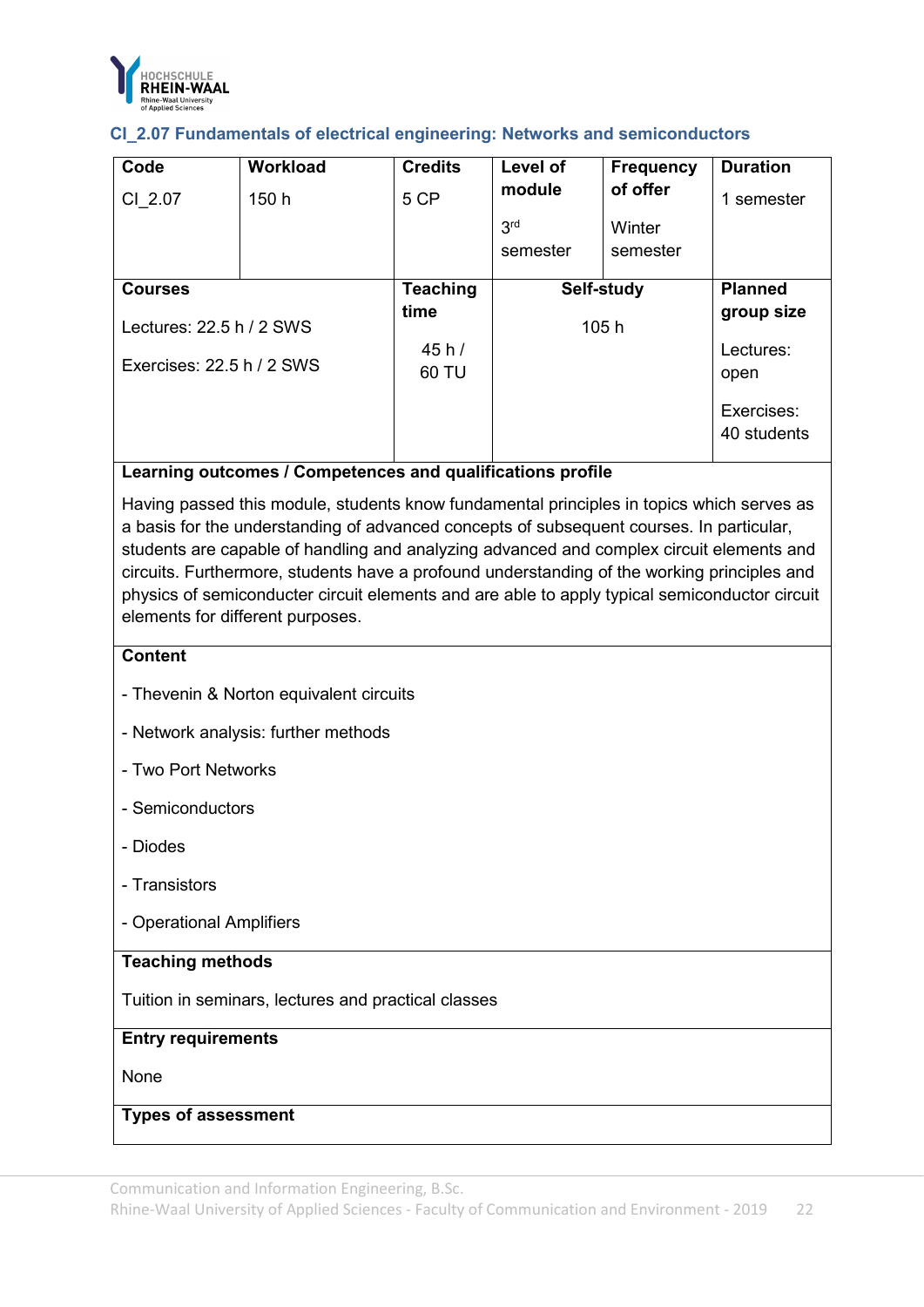

Graded examination

#### **Requirements for the award of credit points**

Passed assessment

# **Use of module (in other study programs)**

-

#### **Weight towards final grade**

3,33 %

# **Person in charge of module**

Prof. Dr. Christian Ressel

#### **Additional information**

Reading:

Bird, J.: Electrical Circuit Theory and Technology, ISBN 0750657847, Newnes publications

Alexander, C.K., Saiku, M.: "Fundamentals of electric circuits", ISBN 978-0-07-35295-4, McGraw-Hill

Cathey, J: Schaum's outline series - electronic devices and circuits, ISBN 0-07-139830-9, McGraw-Hill

Schwarz, Goldham:"Electrical Engineering", ISBN 13978-0-19-510585-8, Oxford University Press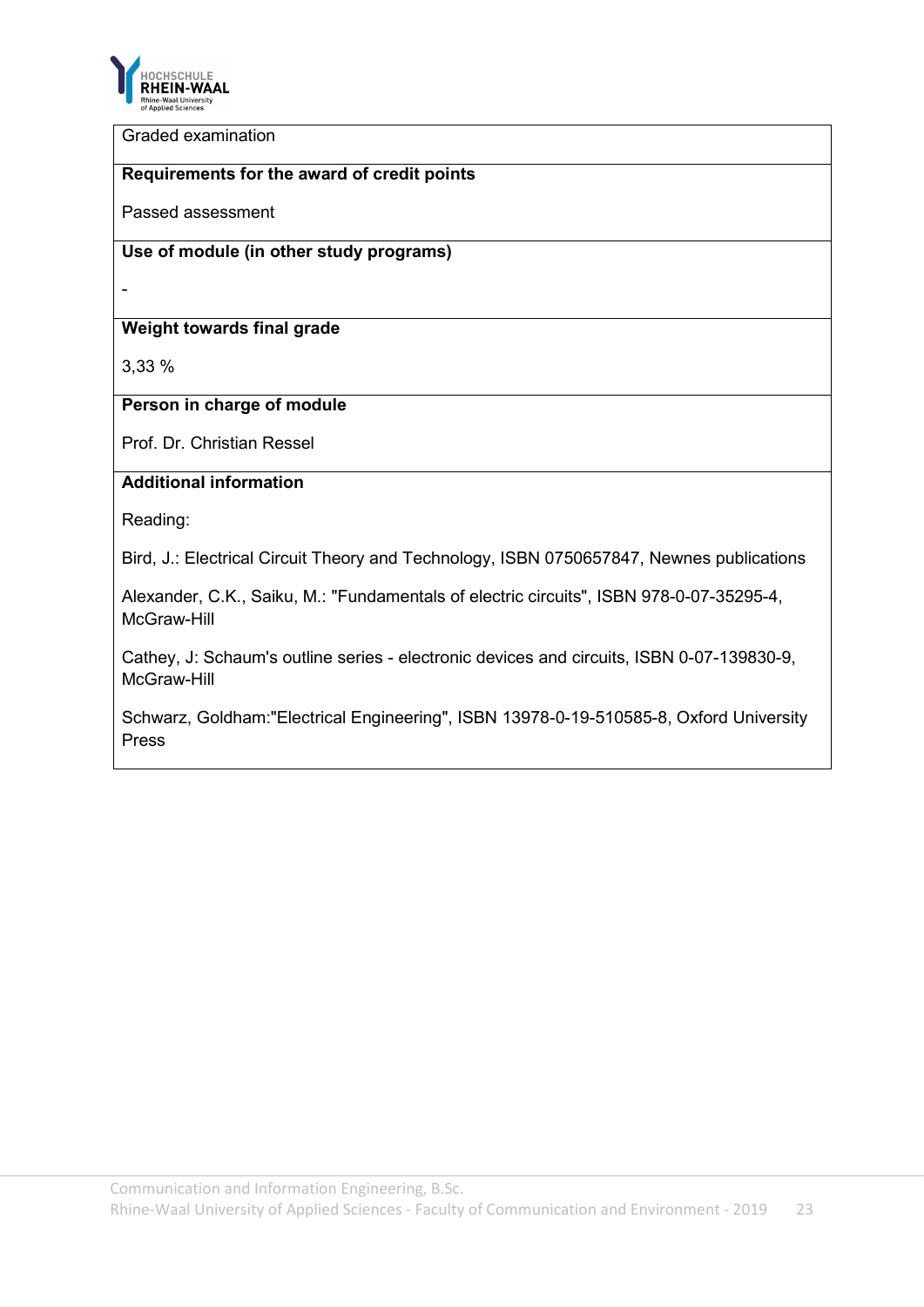

#### <span id="page-28-0"></span>**CI\_2.08 Computer architecture**

| Code                       | <b>Workload</b> | <b>Credits</b>  | Level of                    | <b>Frequency</b> | <b>Duration</b>                  |
|----------------------------|-----------------|-----------------|-----------------------------|------------------|----------------------------------|
| CI 2.08                    | 150 h           | 5 CP            | module                      | of offer         | semester                         |
|                            |                 |                 | 2 <sub>nd</sub><br>semester | Winter           |                                  |
|                            |                 |                 |                             | semester         |                                  |
|                            |                 |                 |                             |                  | <b>Planned</b>                   |
| <b>Courses</b>             |                 | <b>Teaching</b> | Self-study                  |                  |                                  |
| Lectures: $22.5 h / 2$ SWS |                 | time            | 105h                        |                  | group size                       |
| Exercises: 22.5 h / 2 SWS  |                 | 45h/            |                             |                  | Lectures:                        |
|                            |                 | 60 TU           |                             | open             |                                  |
|                            |                 |                 |                             |                  | Exercises: 40<br><b>Students</b> |

# **Learning outcomes / Competences and qualifications profile**

CI\_2.02 introduces digital design with an emphasis on abstraction as the guiding design principle for mastering complex systems such as a RISC microprocessor. Students learn the principles of digital logic, beginning from transistors, via CMOS circuits and logic gates to combinational and sequential circuits. Boolean Algebra and design techniques like logic minimization, verification, and finite state machine design are covered. In the process of studying the computer architecture of a MIPS processor, participants learn assembly programming using the SPIM simulator. The course concludes with the study of a microarchitecture of the MIPS processor.

#### **Content**

- Transistors, CMOS, logic gates
- Hazards in combinational circuits
- Arithmetic circuits
- Sequential circuits, finite state machines
- Assembly programming and machine language
- Microarchitecture of a MIPS processor
- Timing Analysis

# **Teaching methods**

Lectures, exercises, and practical lab sessions

#### **Entry requirements**

None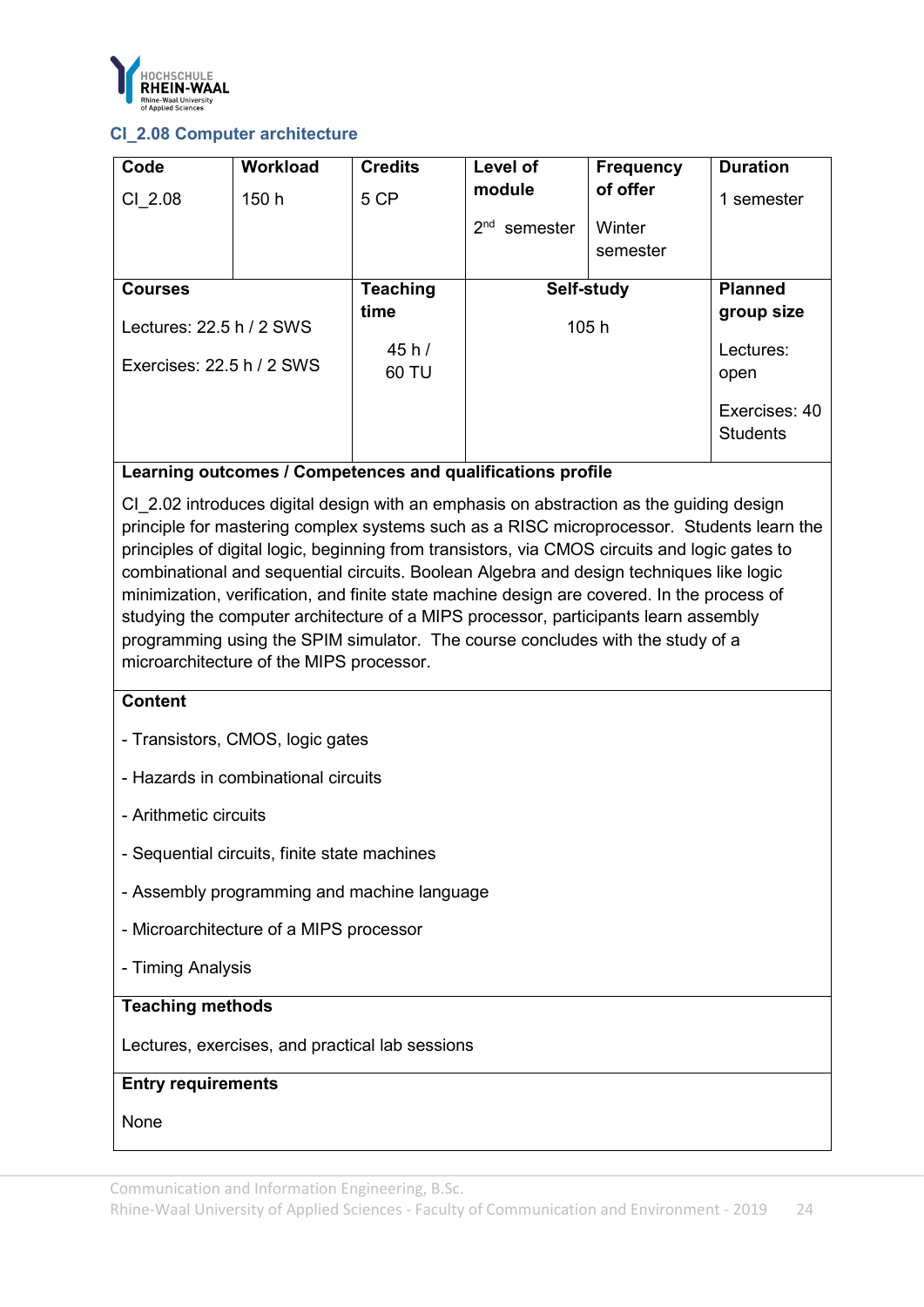

#### **Types of assessment**

Graded examination

#### **Requirements for the award of credit points**

Passed assessment

# **Use of module ( in other study programs )**

–

# **Weight towards final grade**

3,33 %

# **Person in charge of module**

Prof. Dr. Volker Strumpen

# **Additional information**

Readings:

Harris D.M.; Harris S.L. (2007): Digital Design and Computer Architecture. 1st Edition; Morgan Kaufmann.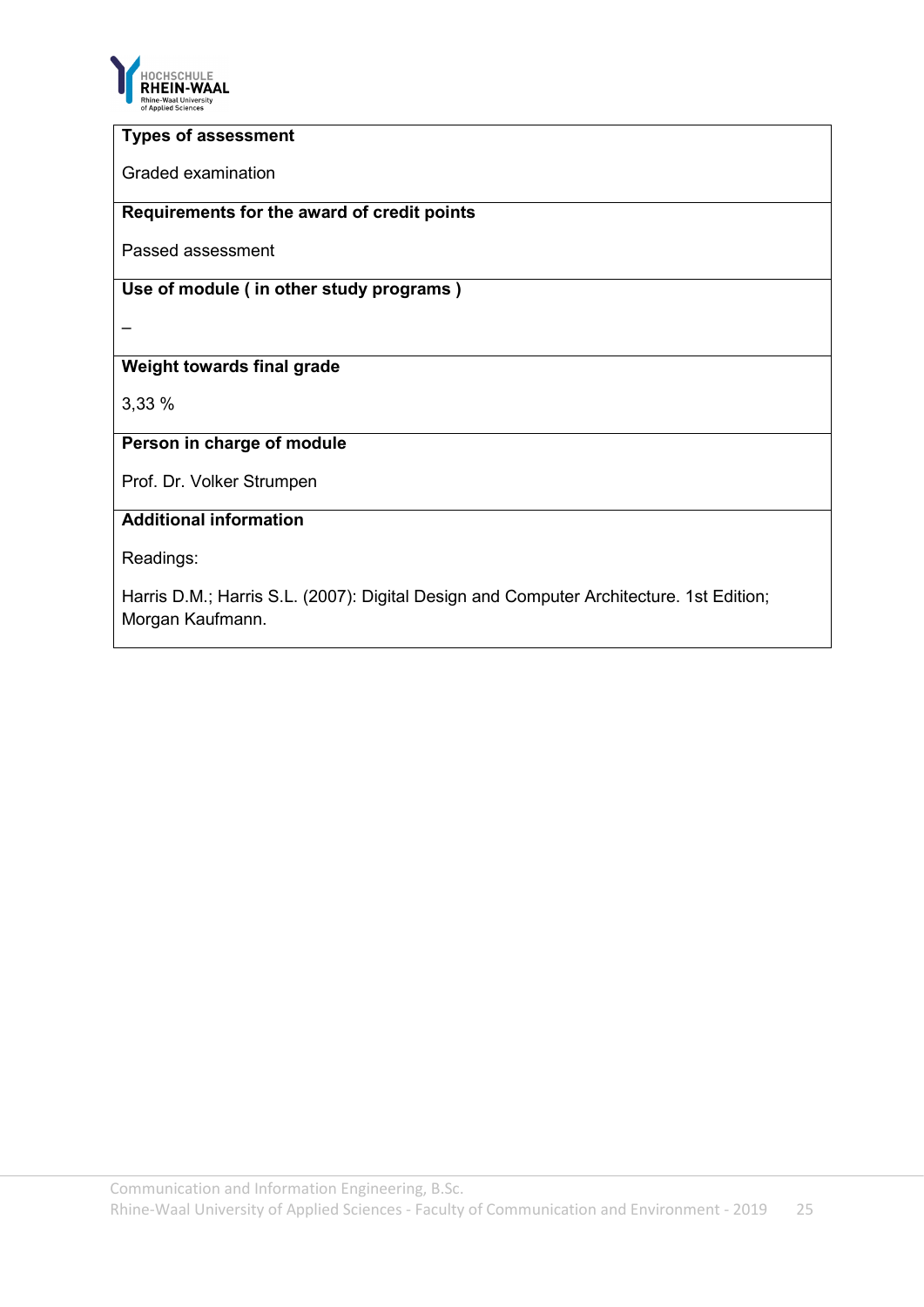

#### <span id="page-30-0"></span>**CI\_3.02 Signals and systems**

| Code                       | <b>Workload</b> | <b>Credits</b>  | Level of        | <b>Frequency</b> | <b>Duration</b>           |
|----------------------------|-----------------|-----------------|-----------------|------------------|---------------------------|
| CI 3.02                    | 150 h           | 5 CP            | module          | of offer         | 1 semester                |
|                            |                 |                 | 3 <sup>rd</sup> | Winter           |                           |
|                            |                 |                 | semester        | semester         |                           |
| <b>Courses</b>             |                 | <b>Teaching</b> |                 | Self-study       |                           |
|                            |                 | time            |                 |                  | <b>Planned</b>            |
| Lectures: $22.5 h / 2$ SWS |                 |                 | 105h            |                  | group size                |
| Exercise: 22.5 h / 2 SWS   |                 | 45h/            |                 |                  | Lectures:                 |
|                            |                 | 60 TU           |                 |                  | open                      |
|                            |                 |                 |                 |                  | Exercises:<br>40 students |

# **Learning outcomes / Competences and qualifications profile**

CI\_3.02 covers the principles and concepts of signal and system analysis. The course emphasizes the distinct advantages of different representations, including block diagrams, differential and difference equations, system functions, and Fourier representations. Basic signals and LTI systems are covered in both continuous and discrete time, as well as the relationships between Fourier, Laplace, and z-transforms, poles and zeros, impulse and step response, and frequency response. Applications such as passive circuit analysis and digital signal processing connect theory with practice.

# **Content**

- Basic signals in continuous and discrete time
- Singularity functions, complex exponentials, and series representations
- Properties of signals and systems, incl. linearity and time invariance
- Convolution sum and integral
- Laplace transform and z-transform
- Fourier representations
- System functions and system response
- Frequency Response
- Sampling and Aliasing

#### **Teaching methods**

Lectures, exercises, and practical lab sessions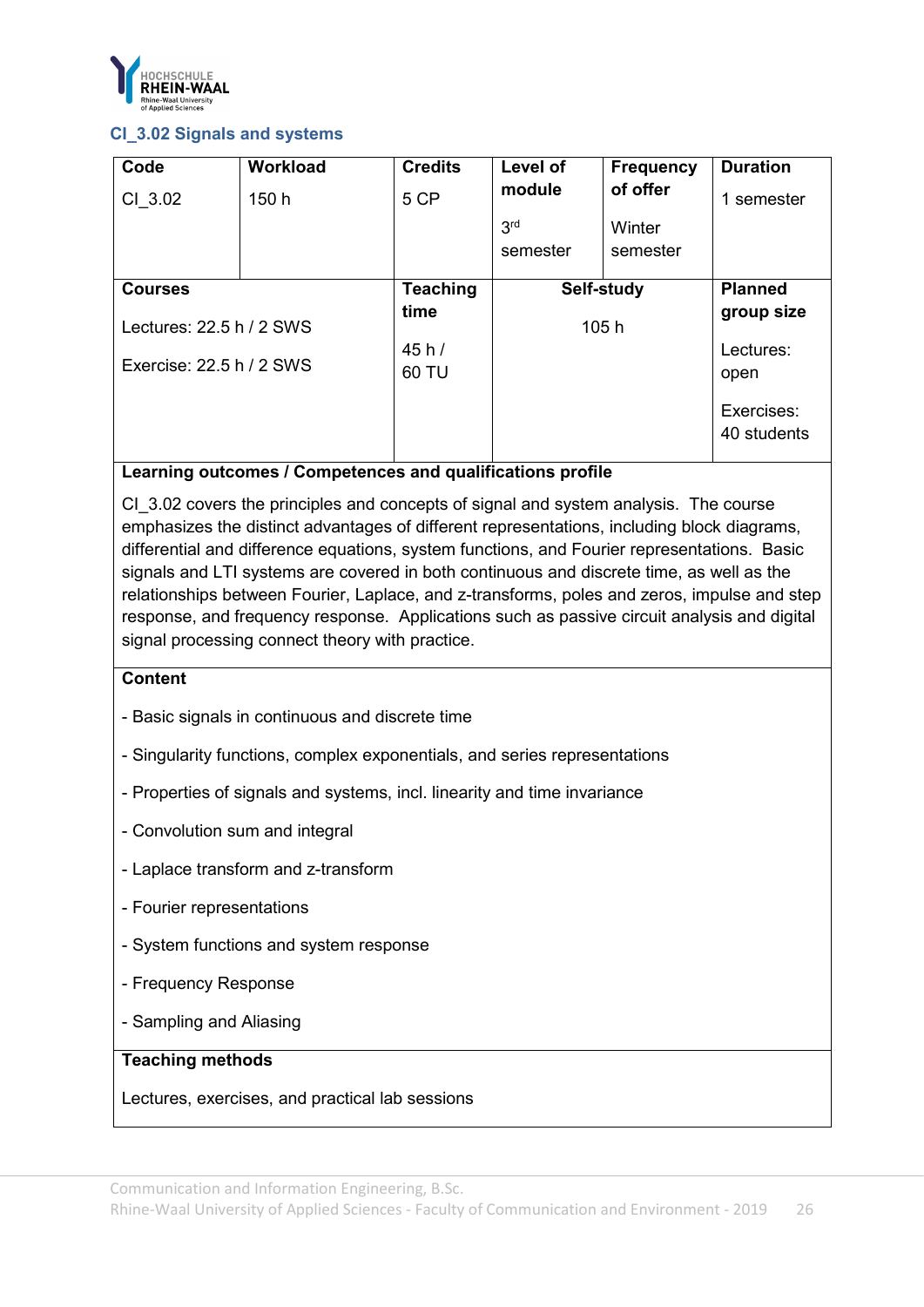

#### **Entry requirements**

Students have to pass

CI\_1.01 "Physics: Mechanics, electricity and magnetism"

CI 1.04 "Scientific programming"

CI\_2.01 "Fundamentals of electrical engineering: Electrical networks and semiconductors"

before taking this course.

# **Types of assessment**

Graded examination

#### **Requirements for the award of credit points**

Passed assessment

**Use of module (in other study programs)**

-

# **Weight towards final grade**

3,33 %

#### **Person in charge of module**

Prof. Dr. Volker Strumpen

# **Additional information**

Readings:

Oppenheim A.V.; Willsky A.S. (1997): Signals and Systems. 2nd Edition; Pearson.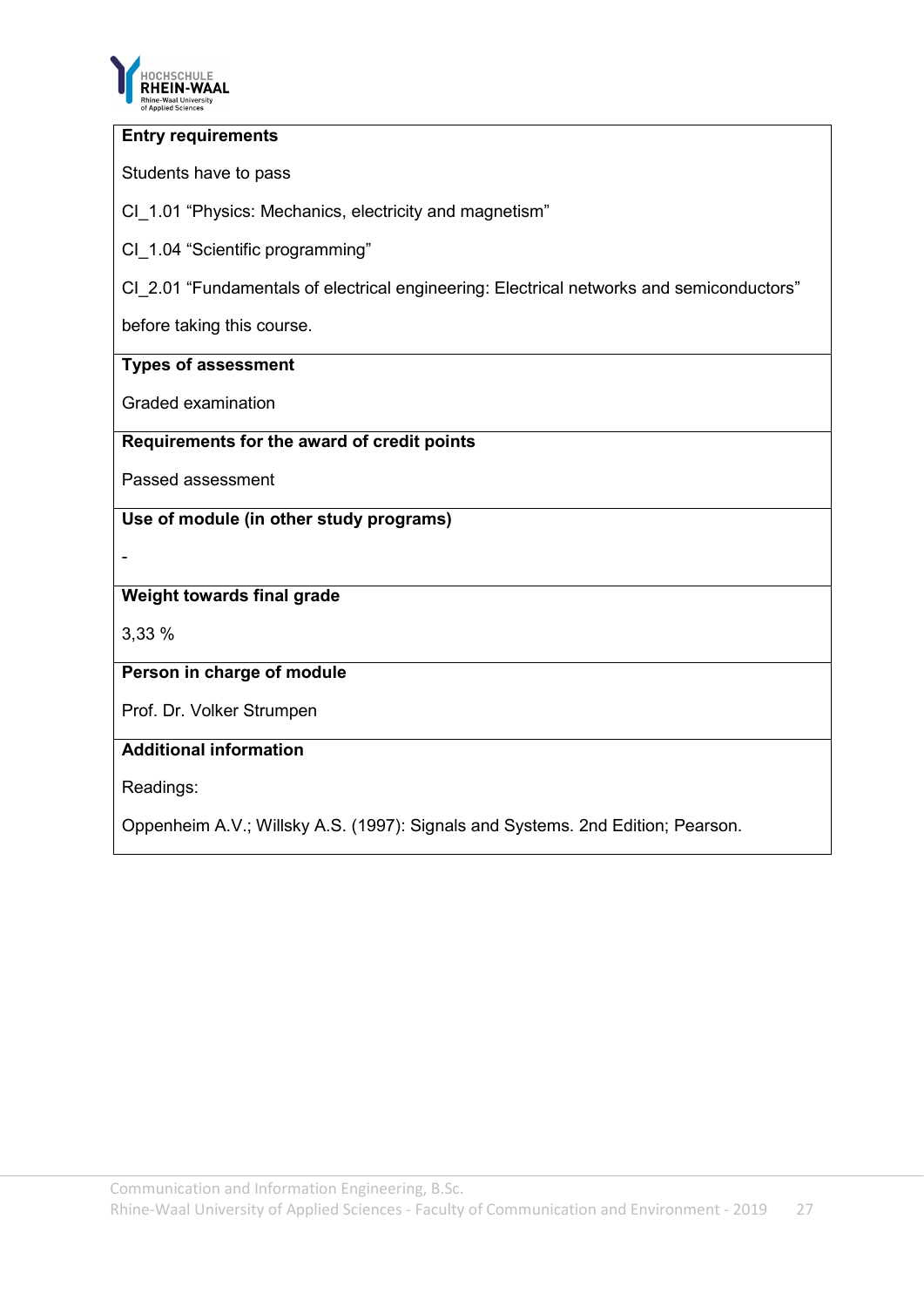

#### <span id="page-32-0"></span>**CI\_3.03 Data management**

| Code                       | <b>Workload</b> | <b>Credits</b>  | Level of        | <b>Frequency</b> | <b>Duration</b>           |
|----------------------------|-----------------|-----------------|-----------------|------------------|---------------------------|
| CI 3.03                    | 150 h           | 5 CP            | module          | of offer         | 1 semester                |
|                            |                 |                 | 3 <sup>rd</sup> | Winter           |                           |
|                            |                 |                 | semester        | semester         |                           |
| <b>Courses</b>             |                 | <b>Teaching</b> |                 | Self-study       |                           |
| Lectures: $22.5 h / 2$ SWS |                 | time            | 105h            |                  | group size                |
| Exercises: 22.5 h / 2 SWS  |                 | 45h/<br>60 TU   |                 |                  | Lectures:<br>open         |
|                            |                 |                 |                 |                  | Exercises:<br>40 students |

# **Learning outcomes / Competences and qualifications profile**

After passing this module students are able to make use of abstraction methods in order to transform real world scenarios into database models for various applications. The students are able to select the suitable architectural design for the given model. In addition to that students are familiar with normalization methods and data consitency principles. They can independently express SQL statements to solve complex tasks of database creation, use and maintance. Students have further knownledge about contemporary extensions of traditional database management, such as semantic web, ontologies, big data, data mining and NoSQL databases.

#### **Content**

- Introduction: file systems and data base systems, migration from file system, client-serverarchitecture, data

base based web-applications

- Abstraction, analysis and modelling methods

- Data models, Entity Relationship Model (ER), Enhanced Entity Relationship Model (primary key, foreign key,

integrity constraints ...)

- Theoretical fundamentals of relational data bases: relational algebra, functional dependencies, normalization,

- Structured Query Language

- Semantical modelling and data base design, Ontologies, Semantic Web, and other alternative non-centralized storage formats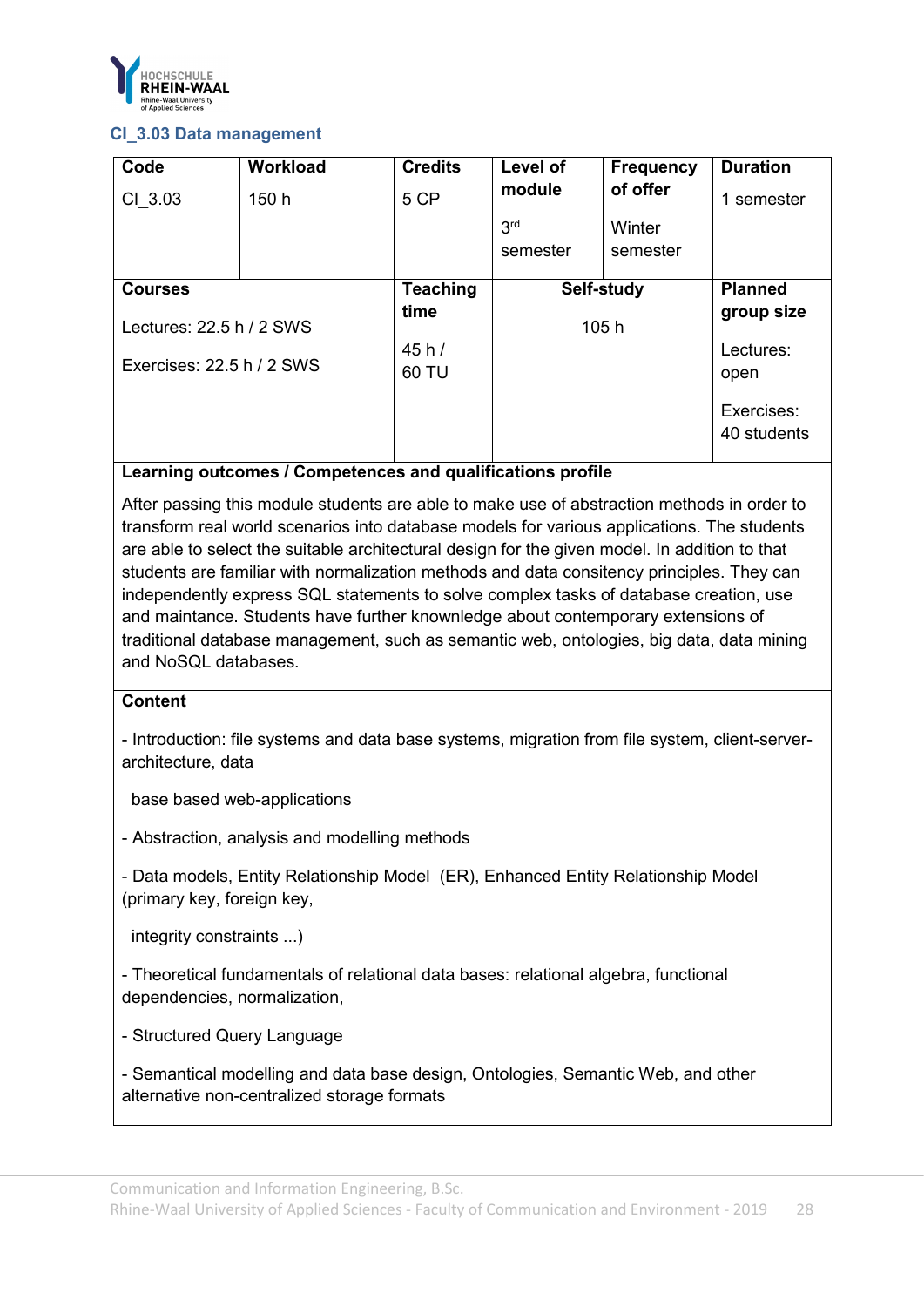

#### - No-SQL Databases, Big Data

- Object oriented data bases, data warehouse, data mining, information

- retrieval, search engines

#### **Teaching methods**

Lectures and practical classes

#### **Entry requirements**

Students have to pass

CI\_1.02 "Fundamentals of computer science and networks"

before taking this course.

#### **Types of assessment**

Graded examination

#### **Requirements for the award of credit points**

Passed assessment

# **Use of module (in other study programs)**

Same module in "Communication and Information Engineering" and "Mobility and Logistics"

#### **Weight towards final grade**

3,33 %

#### **Person in charge of module**

Prof. Dr. Michael Schwind

#### **Additional information**

Reading:

Elmasri, R., Navathe S.: Database Systems, ISBN 0132144980, Pearson, 6th edition, 2014

Barnes, D.J., Kölling, M.: Objects First with Java - A Practical Introduction using BlueJ, Prentice Hall, 5th edition, 2012

Vaish, G.: Getting Started with NoSQL, Packt Publishing, 2013

Robinson, I., Webber, J., Eifrem E.: Graph Databases, O'Reilly, 2nd edition, 2015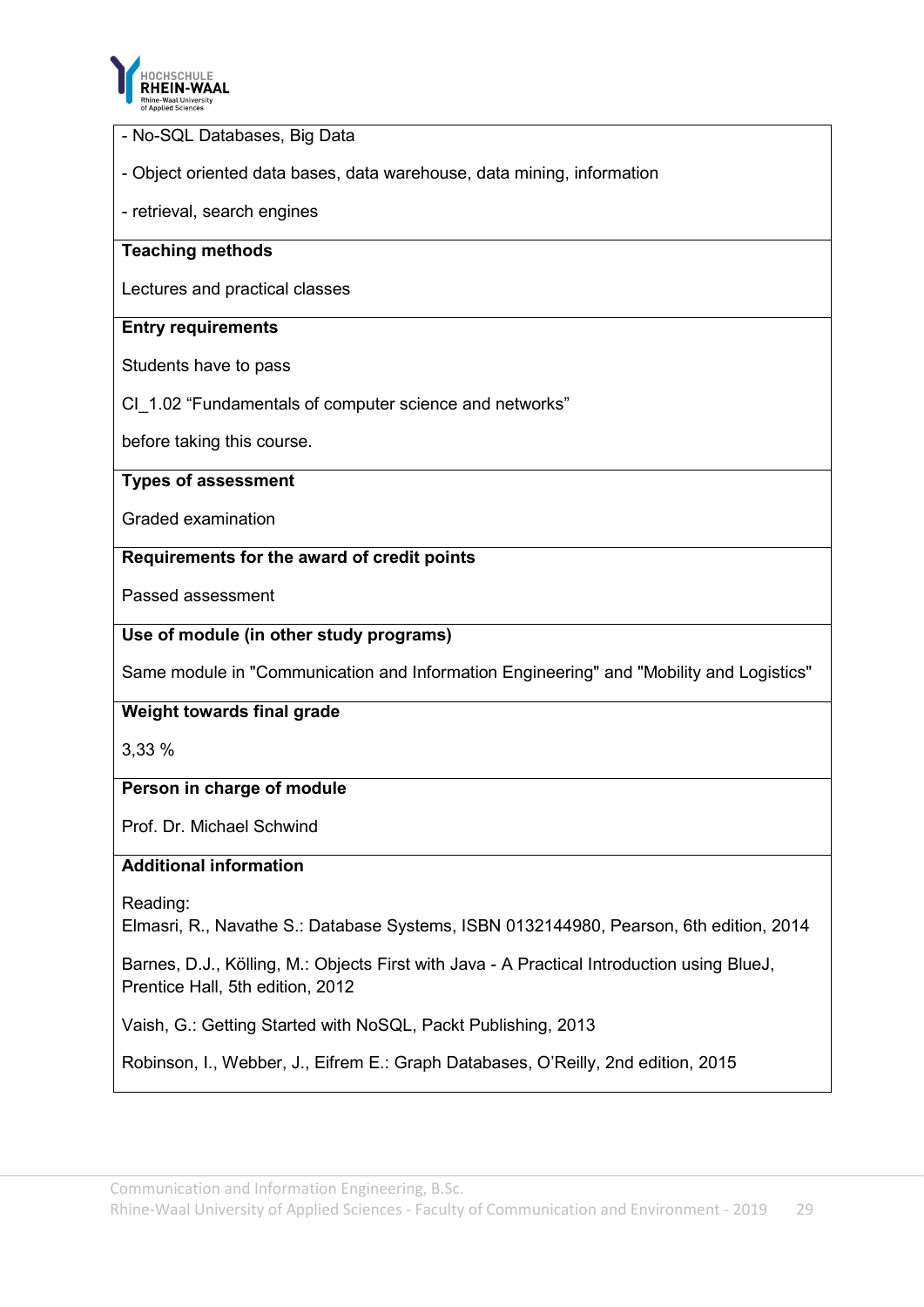

# <span id="page-34-0"></span>**CI\_3.06 Higher mathematics**

| Code                       | <b>Workload</b> | <b>Credits</b>  | Level of        | <b>Frequency</b> | <b>Duration</b>           |
|----------------------------|-----------------|-----------------|-----------------|------------------|---------------------------|
| CI 3.06                    | 150 h           | 5 CP            | module          | of offer         | 1 semester                |
|                            |                 |                 | 3 <sup>rd</sup> | Winter           |                           |
|                            |                 |                 | semester        | semester         |                           |
| <b>Courses</b>             |                 | <b>Teaching</b> |                 | Self-study       | <b>Planned</b>            |
| Lectures: $22.5 h / 2$ SWS |                 | time            | 105h            |                  | group size                |
| Exercises: 22.5 h / 2 SWS  |                 | 45h/            |                 |                  | Lectures:                 |
|                            |                 | 60 TU           |                 |                  | open                      |
|                            |                 |                 |                 |                  | Exercises:<br>40 students |

# **Learning outcomes / Competences and qualifications profile**

Students are enabled to use advanced mathematical methods such as fundamental knowledge of vector analysis, complex analysis, Fourier analysis and Laplace transform in given engineering contexts. They are also used to express engineering problems in the language of mathematics and to solve them by using modern calculation and simulation tools such as MATLAB/Octave, R or Python.

#### **Content**

#### **Vector Calculus**

- Vector differential calculus (grad, div, curl)
- Vector integral calculus (integral theorems)
- Line Integrals
- Surface Integrals
- Gauss's Theorem
- Stokes's Theorem

#### **Coordinate Systems**

**Distributions**

- **Integral Transforms**
- Complex Analysis
- Fourier Analysis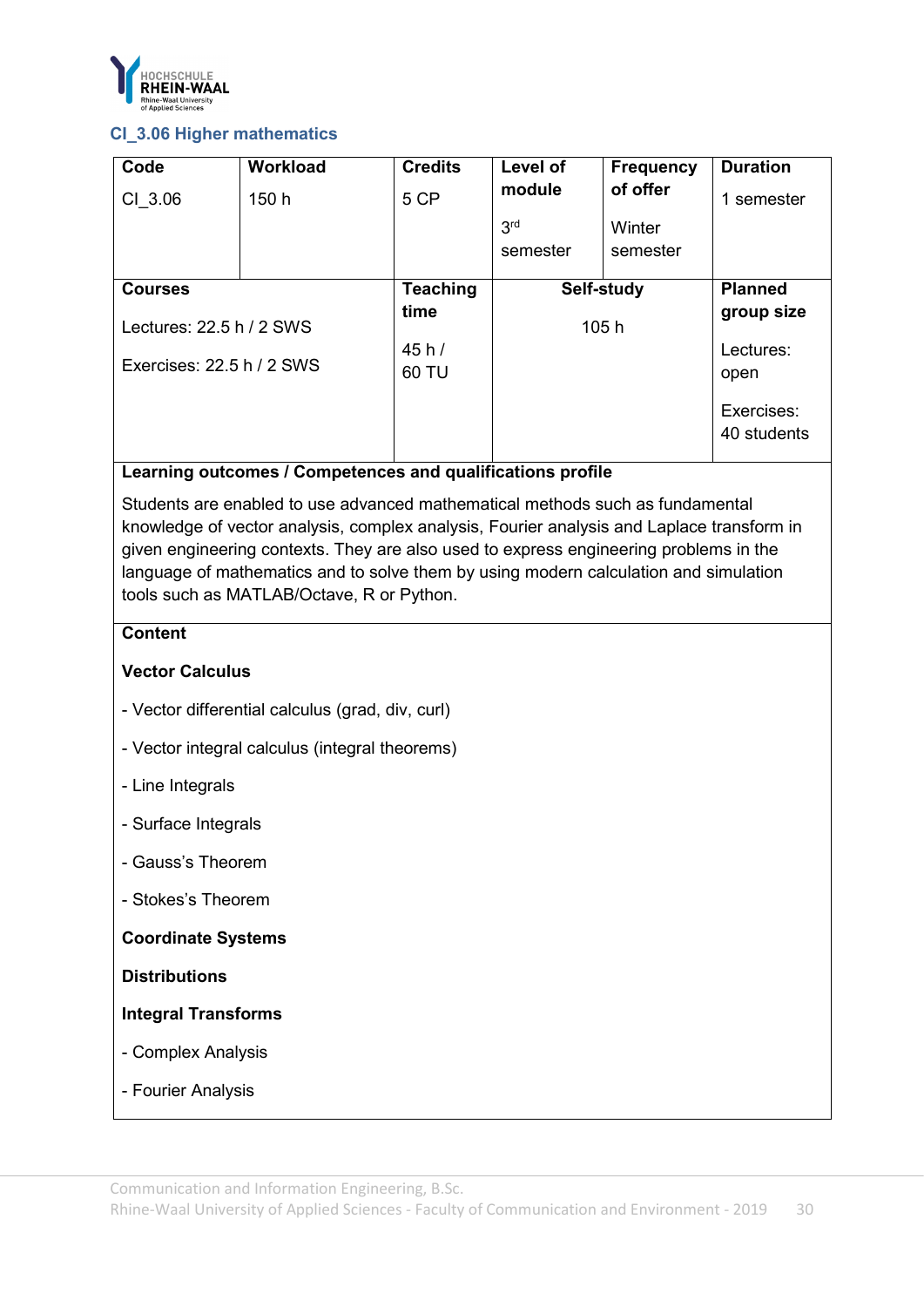

- Discrete Signals
- Discrete Fourier transform in 2D
- Laplace Transform
- z-Transform

# **Introduction to Differential Equations**

- Ordinary differential equations (first order ODEs, second order ODEs, higher order ODEs), using built-in Solvers

- Aspects of partial differential equations

#### **Numerical Analysis**

- Fundamental numerical concepts
- Numerics for ODEs and PDEs

# **Aspects of probability and statistics**

#### **Teaching methods**

Lectures and practical classes

#### **Entry requirements**

Students have to pass

CI\_1.05 "Mathematics: Analysis and discrete mathematics"

CI\_2.05 "Mathematics: Linear algebra and graph theory"

before taking this course.

Students are expected to have basic knowledge of a modern programming language. **Types of assessment**

Graded examination

#### **Requirements for the award of credit points**

Passed assessment

#### **Use of module (in other study programs)**

Open to students of other study programs

# **Weight towards final grade**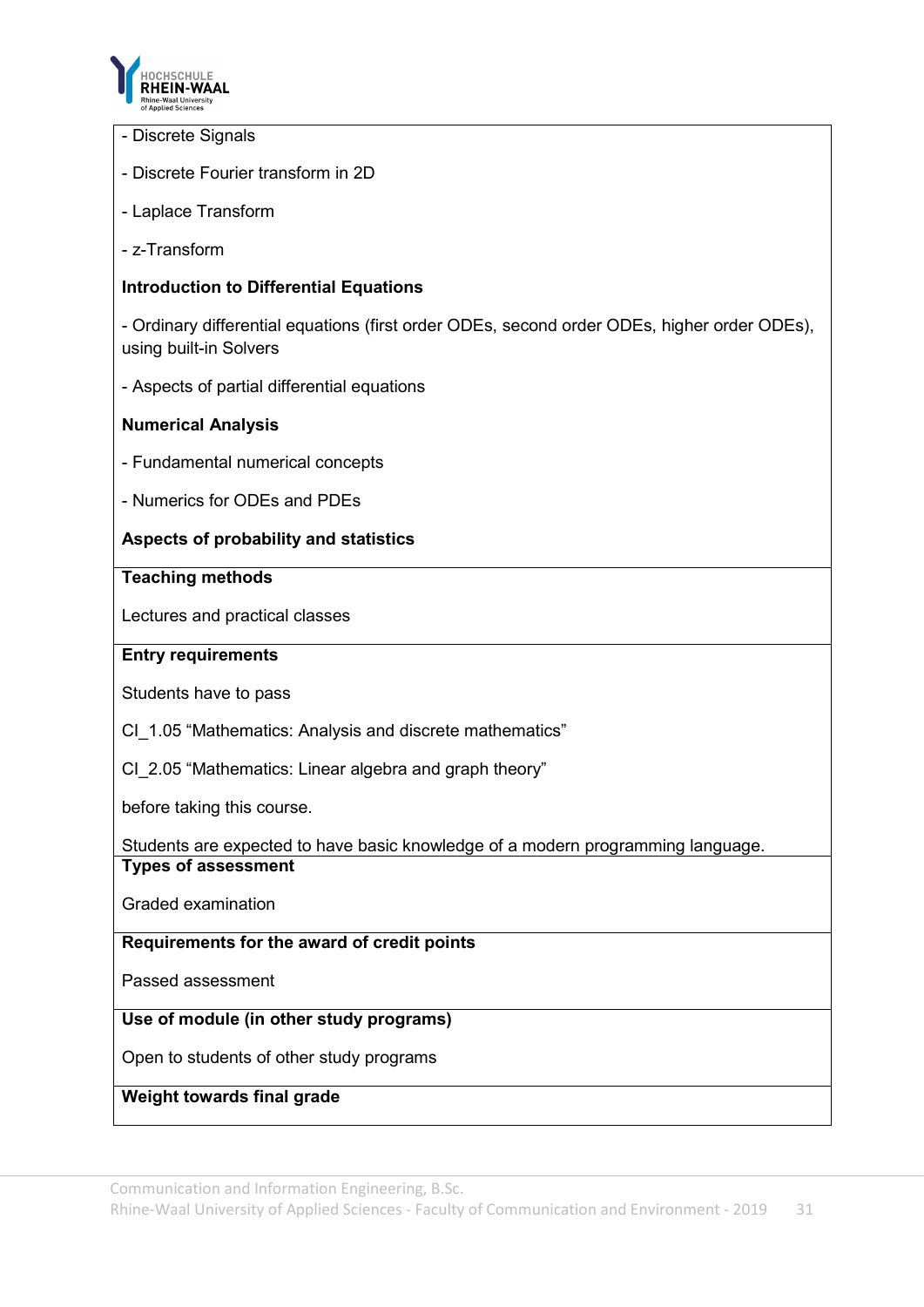

3,33 %

## **Person in charge of module**

Prof. Dr. Frank Zimmer

## **Additional information**

Reading:

Chapra, S.C.; Canale, R.P.: Numerical Methods for Engineers, ISBN 978-0073397924, McGraw-Hill Education – Europe,  $7<sup>th</sup>$  ed., 2014

Gilat, A.; Subramaniam, V.: Numerical Methods for Engineers and Scientists: An Introduction with Applications Using MATLAB, ISBN 978-1118554937, John Wiley & Sons Inc., 3<sup>rd</sup> ed., 2013

Kreyszig, E.: Advanced Engineering Mathematics, ISBN 978-8126554232, John Wiley & Sons, 10<sup>th</sup> ed., 2015

Hill, C.: Learning Scientific Programming with Python, ISBN 978-1107428225, Cambridge University Press, 2016

Quarteroni, A. M.; Saleri, F.; Gervasio, P.: Scientific Computing with MATLAB and Octave, ISBN 978-3642453663, 4th edition, Springer, Berlin, 2014

Stroud, K.A.; Booth, D.J: Engineering Mathematics, ISBN 978-1137031204, Red Globe Press,  $7<sup>th</sup>$  ed., 2013

Stroud, K.A.; Booth, D.J: Advanced Engineering Mathematics, ISBN 978-0230275485, Red Globe Press, 5th ed., 2011

Turner, P.R.; Arildsen, T.; Kavanagh, K.: Applied Scientific Computing: With Python, ISBN 978-3319895741, Springer, Berlin, 2018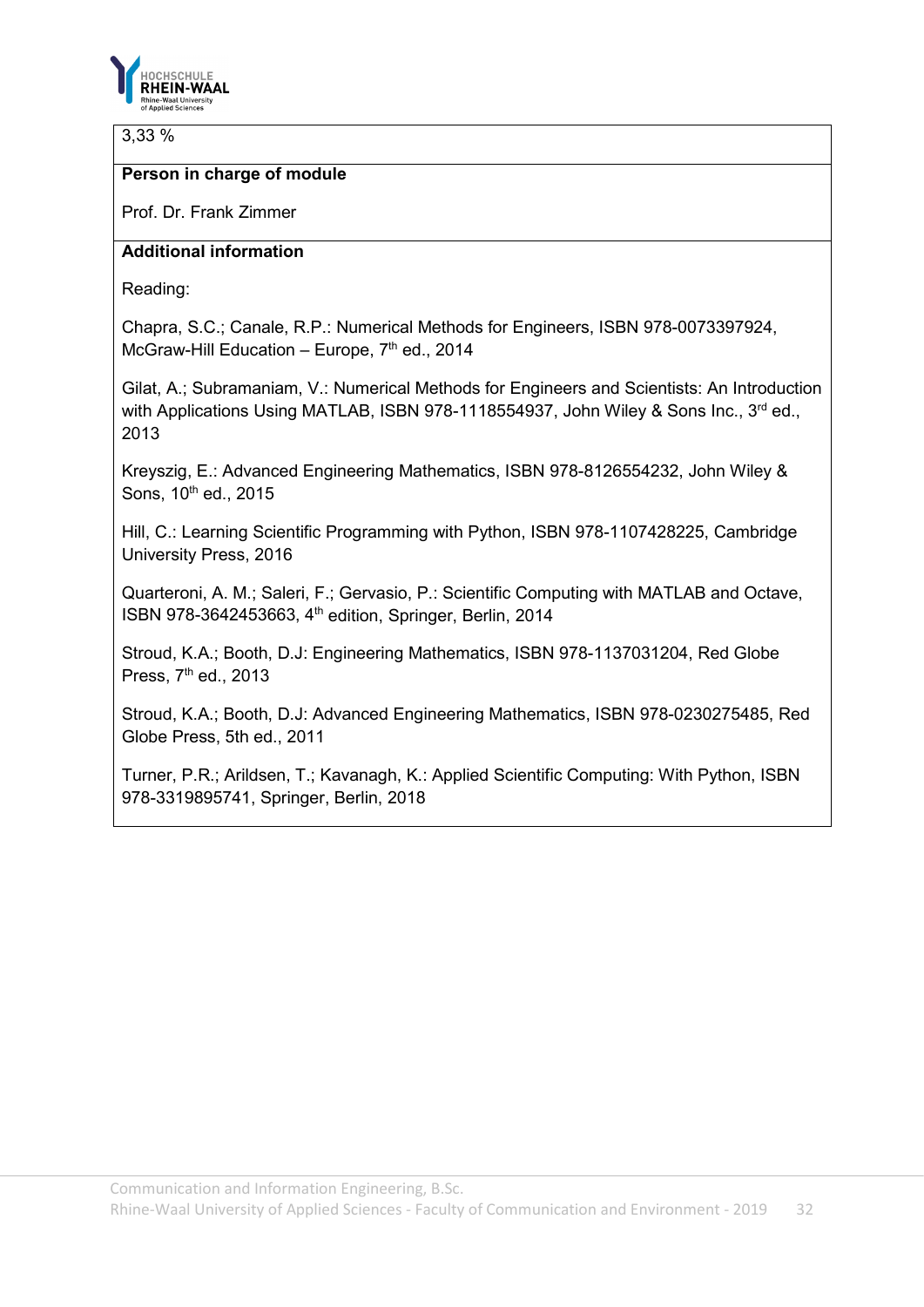

## **CI\_3.07 Software engineering**

| Code                       | <b>Workload</b> | <b>Credits</b>  | Level of        | <b>Frequency</b> | <b>Duration</b>           |
|----------------------------|-----------------|-----------------|-----------------|------------------|---------------------------|
| CI 3.07                    | 150 h           | 5 CP            | module          | of offer         | 1 semester                |
|                            |                 |                 | 3 <sup>rd</sup> | Winter           |                           |
|                            |                 |                 | semester        | semester         |                           |
| <b>Courses</b>             |                 | <b>Teaching</b> |                 | Self-study       | <b>Planned</b>            |
| Lectures: $22.5 h / 2$ SWS |                 | time            | 105h            |                  | group size                |
| Exercises: 22.5 h / 2 SWS  |                 | 45h/<br>60 TU   |                 |                  | Lectures:<br>open         |
|                            |                 |                 |                 |                  | Exercises:<br>40 students |

## **Learning outcomes / Competences and qualifications profile**

Students have gained an overview of the ten knowledge areas of software engineering as defined by the ACM/IEEE Computer Society Software Engineering Body of Knowledge (IEEE 2013) and have been introduced to selected methods. Students are able to decide which software engineering methods should be applied in different situations. Students are able to evaluate the appropriateness of specific methods in the context of specific organizational setting and software product requirements.

Besides they have discussed and understood the direct and indirect responsibility and effects that comes with the leap of faith provided by society to engineers, computer scientists and technical development.

## **Content**

- Ethical aspects of software engineering, software engineering as a professional discipline and the influence on society.
- Software processes: OMG SPEM, Eclipse Process Framework Composer
- Agile software development: TDD, Scrum
- Requirements engineering
- System modeling, architectural design: UML, Enterprise Architect
- Design Patterns
- Configuration Management, build, continous integrationsoftware factories
- Software testing

#### **Teaching methods**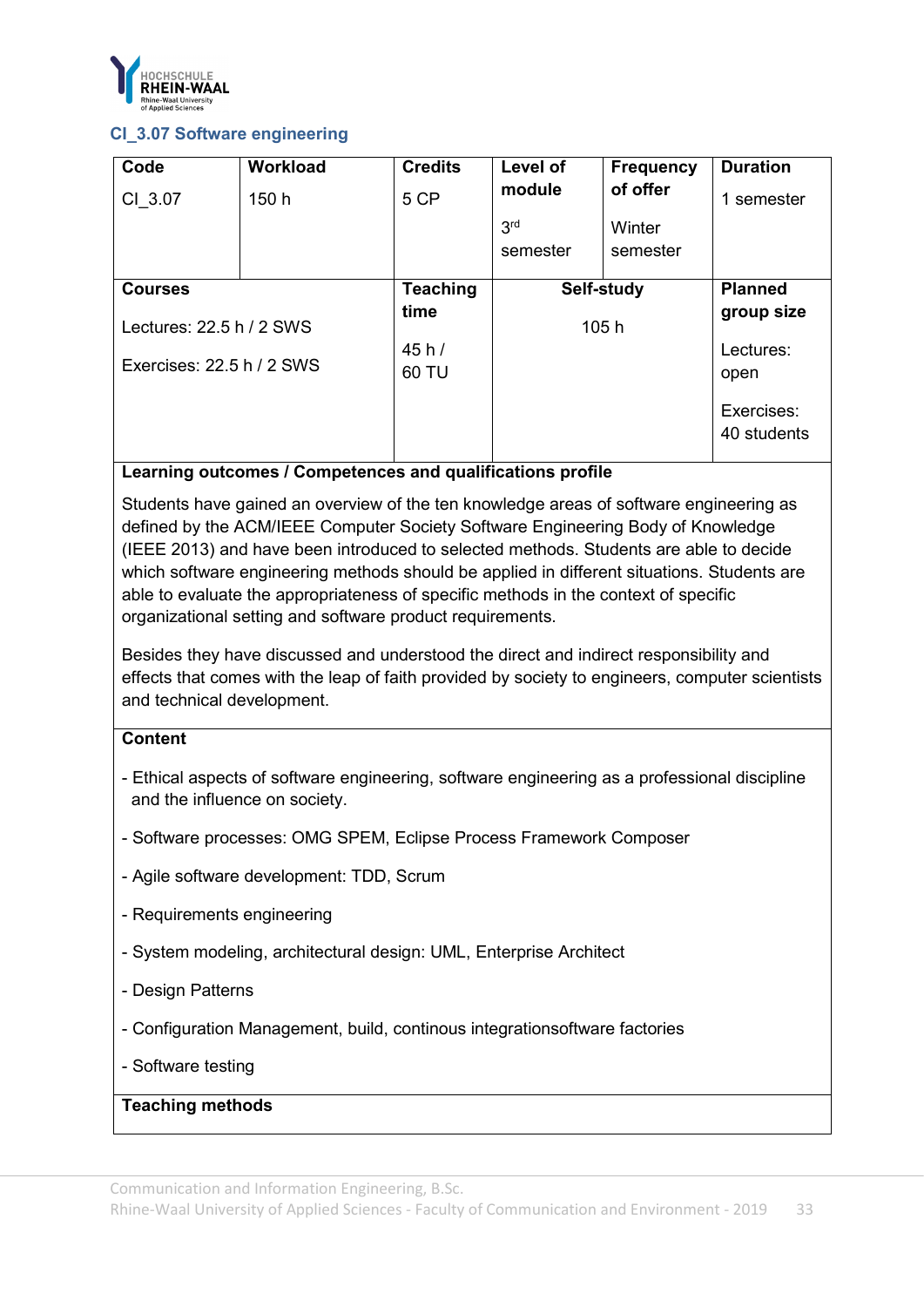

Lectures and practical classes

#### **Entry requirements**

Students have to pass

CI\_2.04 "Object oriented programming"

before taking this course.

## **Types of assessment**

Graded examination

## **Requirements for the award of credit points**

Passed assessment

#### **Use of module (in other study programs)**

-

## **Weight towards final grade**

3,33 %

## **Person in charge of module**

N.N.

## **Additional information**

Reading:

- IEEE Computer Society (2013): Software Engineering Body of Knowledge (SWEBOK V3).

- Sommerville, I. (2011): Software Engineering, Addison-Wesley

- de Marco, T. (2009): Software Engineering: An Idea Whose Time Has Come and Gone?. IEEE Software, July/August 2009.

- ISO/IEC 12207:2008: Systems and software engineering - Software life cycle processes.

- Brooks, F. (1995): The Mythical Man-Month. Addison-Wesley.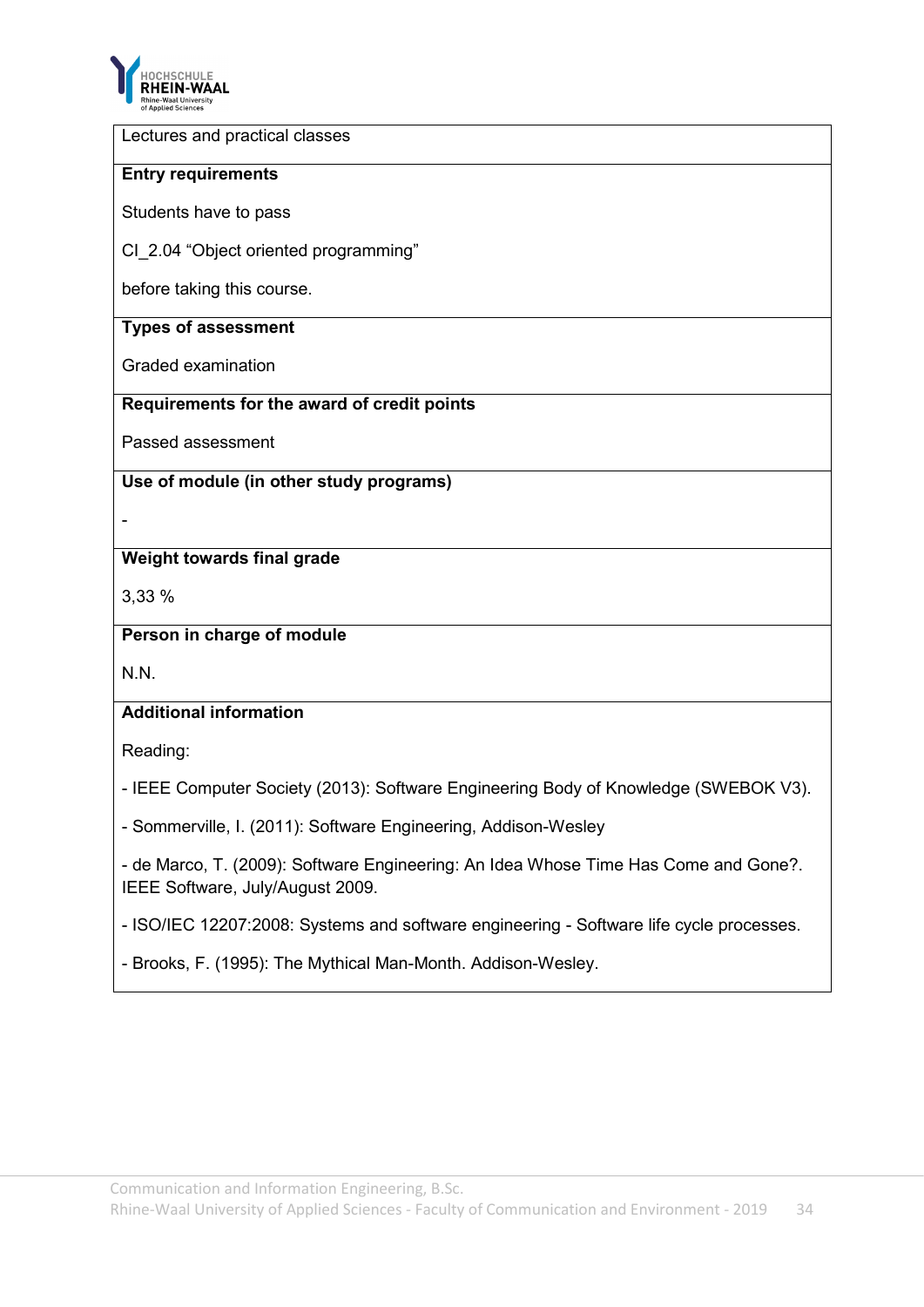

# **CI\_3.08 Laboratory: Microprocessor laboratory**

| Code                                         | Workload                                                                                                                                                                                                                                                                               | <b>Credits</b>  | <b>Level of</b> | <b>Frequency</b> | <b>Duration</b> |  |  |
|----------------------------------------------|----------------------------------------------------------------------------------------------------------------------------------------------------------------------------------------------------------------------------------------------------------------------------------------|-----------------|-----------------|------------------|-----------------|--|--|
| CI 3.08                                      | 150 h                                                                                                                                                                                                                                                                                  | 5 CP            | module          | of offer         | 1 semester      |  |  |
|                                              |                                                                                                                                                                                                                                                                                        |                 | 3 <sup>rd</sup> | Winter           |                 |  |  |
|                                              |                                                                                                                                                                                                                                                                                        |                 | semester        | semester         |                 |  |  |
| <b>Courses</b>                               |                                                                                                                                                                                                                                                                                        | <b>Teaching</b> |                 | Self-study       | <b>Planned</b>  |  |  |
| Laboratories: 45 h / 4 SWS                   |                                                                                                                                                                                                                                                                                        | time            |                 | 105 h            | group size      |  |  |
|                                              |                                                                                                                                                                                                                                                                                        | 45h/            |                 |                  | Practical       |  |  |
|                                              |                                                                                                                                                                                                                                                                                        | 60 TU           |                 |                  | laboratories:   |  |  |
|                                              |                                                                                                                                                                                                                                                                                        |                 |                 |                  | 25 students     |  |  |
|                                              | Learning outcomes / Competences and qualifications profile                                                                                                                                                                                                                             |                 |                 |                  |                 |  |  |
|                                              | use logic-level simulation for design and verfication of combinational and sequential circuits.<br>The course emphasizes modularization as a the guiding design principle to cope with the<br>complexity of large designs, leading up to the design and synthesis of a microprocessor. |                 |                 |                  |                 |  |  |
| <b>Content</b>                               |                                                                                                                                                                                                                                                                                        |                 |                 |                  |                 |  |  |
|                                              | - Hardware description languages (SystemVerilog)                                                                                                                                                                                                                                       |                 |                 |                  |                 |  |  |
|                                              | - Simulation, Testing, and Verification                                                                                                                                                                                                                                                |                 |                 |                  |                 |  |  |
| - Combinational circuits                     |                                                                                                                                                                                                                                                                                        |                 |                 |                  |                 |  |  |
|                                              | - Arithmetic circuits                                                                                                                                                                                                                                                                  |                 |                 |                  |                 |  |  |
| - Sequential circuits, finite state machines |                                                                                                                                                                                                                                                                                        |                 |                 |                  |                 |  |  |
|                                              | - Logic-level description of a microprocessor                                                                                                                                                                                                                                          |                 |                 |                  |                 |  |  |
|                                              | - Synthesis for FPGAs                                                                                                                                                                                                                                                                  |                 |                 |                  |                 |  |  |

- Timing Analysis

# **Teaching methods**

Practical lab sessions

# **Entry requirements**

Students have to pass

CI\_2.02 "Computer architecture"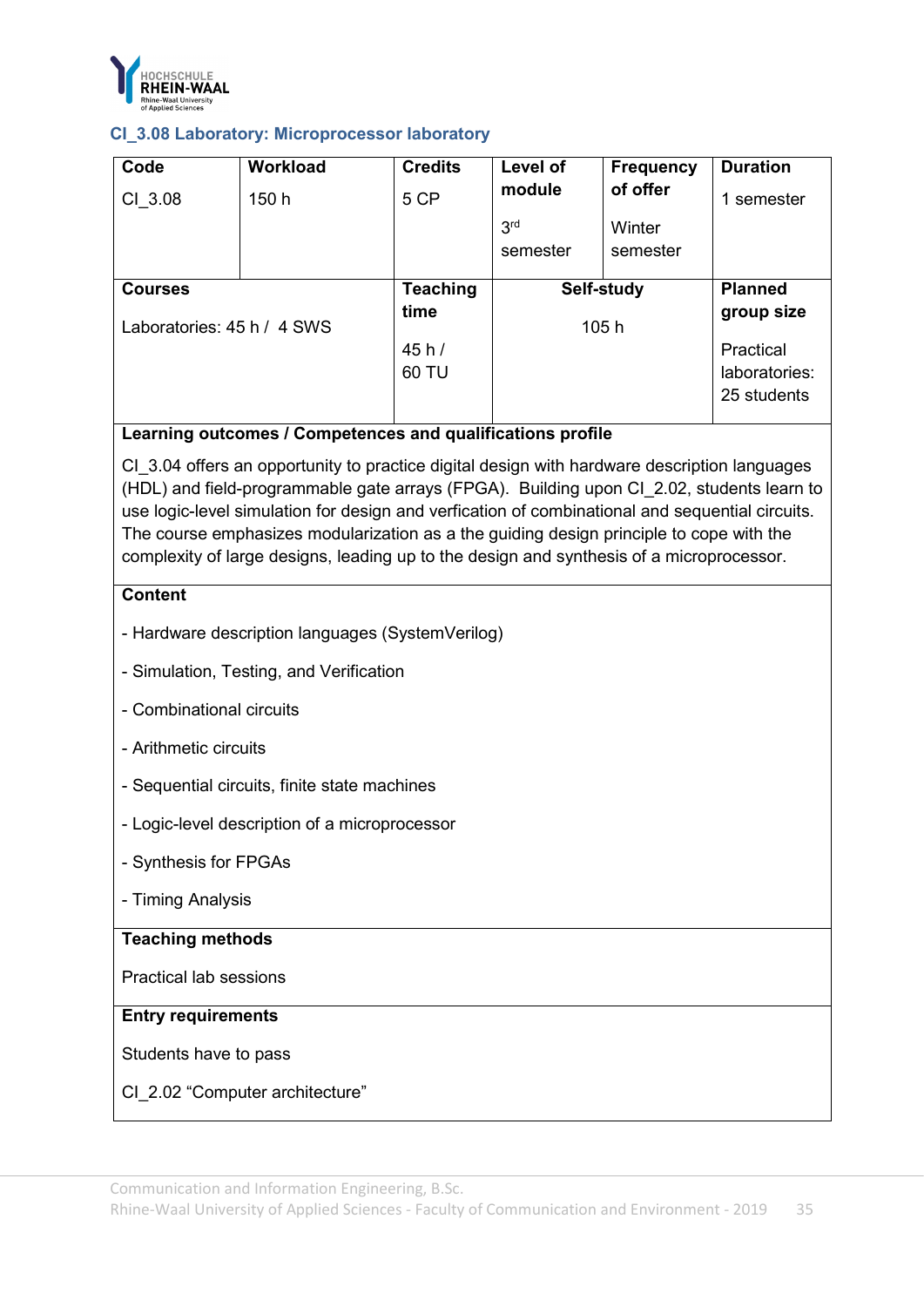

before taking this course.

#### **Types of assessment**

Graded examination

# **Requirements for the award of credit points**

Passed assessment

## **Use of module (in other study programs)**

-

# **Weight towards final grade**

None (ungraded)

## **Person in charge of module**

Prof. Dr. Volker Strumpen

# **Additional information**

Readings:

Harris D.M.; Harris S.L. (2013): Digital Design and Computer Architecture. 2nd Edition; Morgan Kaufmann.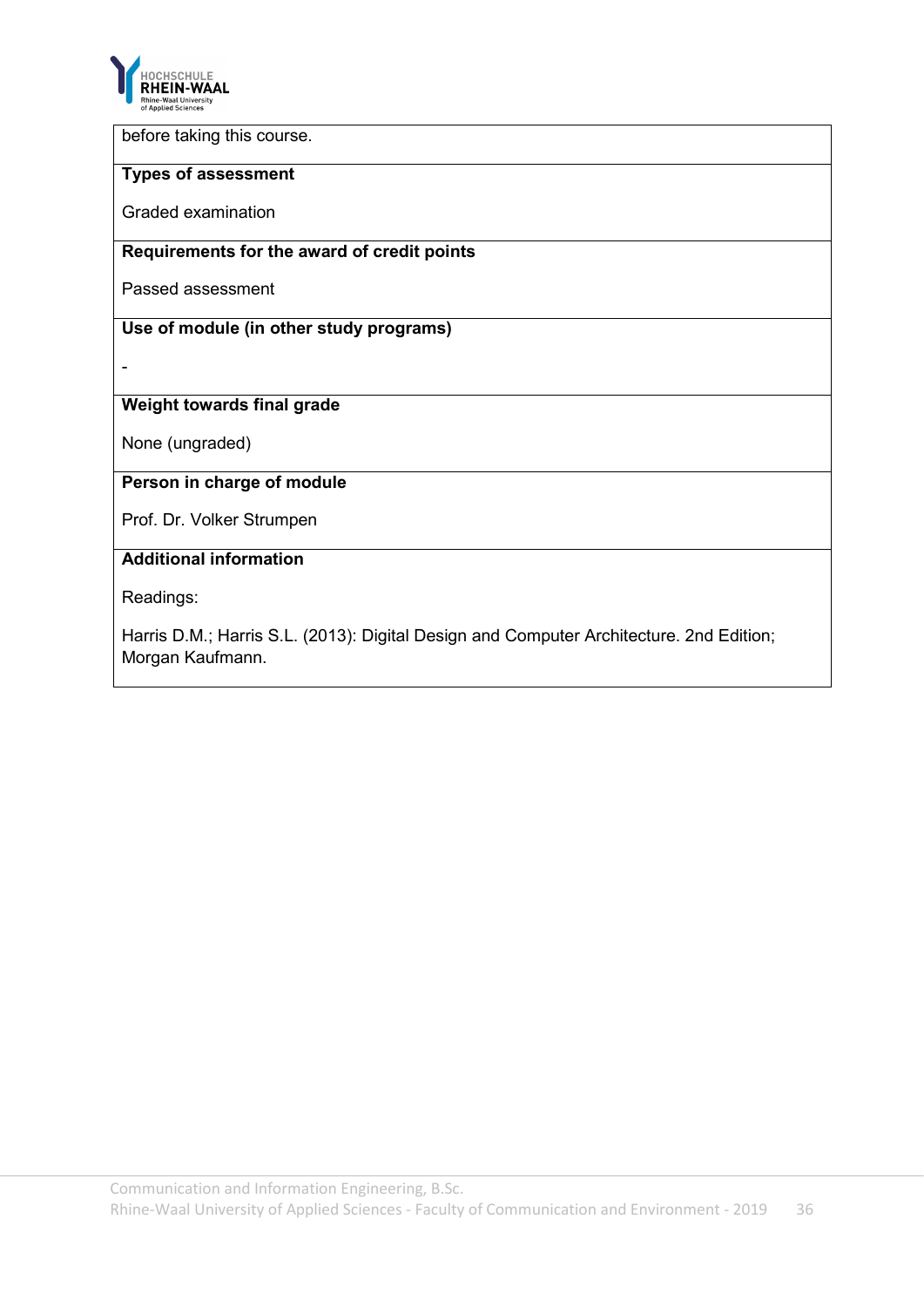

## **CI\_3.09 Data science**

| Code                       | <b>Workload</b> | <b>Credits</b>  | Level of        | <b>Frequency</b> | <b>Duration</b> |
|----------------------------|-----------------|-----------------|-----------------|------------------|-----------------|
| CI 3.09                    | 150 h           | 5 CP            | module          | of offer         | 1 semester      |
|                            |                 |                 | 3 <sup>rd</sup> | Winter           |                 |
|                            |                 |                 | semester        | semester         |                 |
| <b>Courses</b>             |                 | <b>Teaching</b> |                 | Self-study       | <b>Planned</b>  |
| Lectures: $22.5 h / 2$ SWS |                 | time            | 105h            |                  | group size      |
|                            |                 | 45h/            |                 |                  | Lectures:       |
| Exercises: 22.5 h / 2 SWS  |                 | 60TU            |                 |                  | open            |
|                            |                 |                 |                 |                  | Exercises:      |
|                            |                 |                 |                 |                  | 40 students     |

## **Learning outcomes / Competences and qualifications profile**

Students are familiar with a programming language (e.g. Python or R) and they can write well-structured programs and modules for data analysis using the libraries covered. Students can get an overview of data and describe its properties. They are trained in basic mathematical and statistical concepts and methods in the context of data science and can apply them in different areas. They are able to find meaningful numerical representations for different data sets and to manipulate them compactly and efficiently. They can apply the learned methods in different contexts.

## **Content**

#### **Introduction and Motivation**

Data Science as an **Interdisciplinary Scientific Field**

#### **Mathematical and Statistical Foundations**

- Probability, Descriptive Statistics, Correlation Analysis, Statistical Analysis (Statistical Distributions, Sampling, Significance, Permutation Tests and P-values, Bayesian Reasoning, …)

- Logarithm, Linear Algebra

- Mathematical Models, Modelling of stochastic dependencies (like Queueing theory, Markov chain etc.)

#### **Data Handling**

- Collecting and Loading Data
- Cleaning and Manipulating Data
- -Visualizing and Describing Data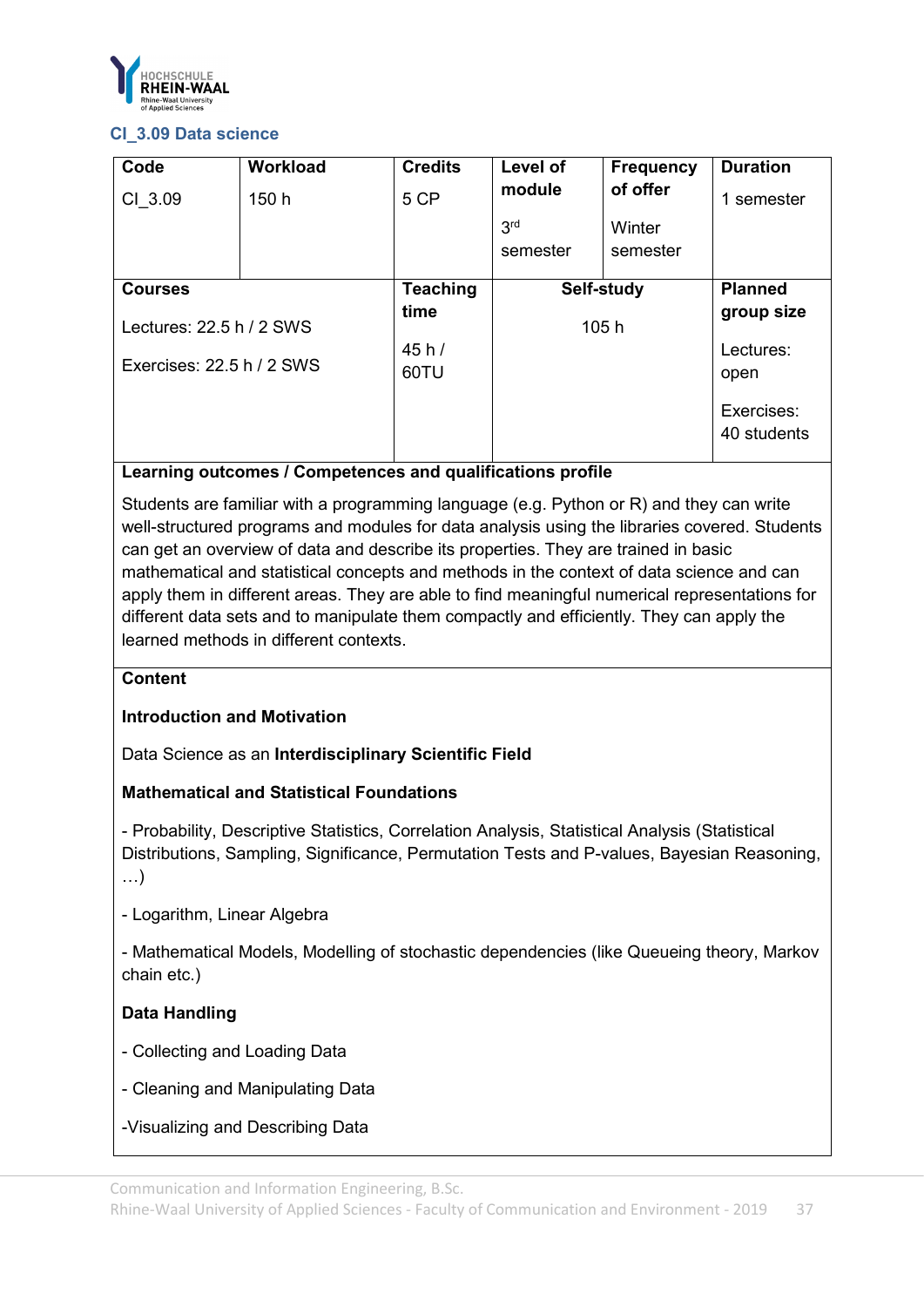

# **Methods and Tools Big Data Data Science and Machine Learning Teaching methods** Tuition in seminars, lectures and practical classes **Entry requirements** Students have to pass CI\_1.04 "Scientific programming" before taking this course. **Types of assessment** Graded examination **Requirements for the award of credit points** Passed assessments **Use of module (in other study programs)** Open to students of other study programs

## **Weight towards final grade**

3,33 %

## **Person in charge of module**

Prof. Dr. Frank Zimmer

## **Additional information**

Reading:

Bruce, P.; Bruce A.: Statistics for Data Scientists: 50 Essential Concepts, ISBN 978- 1491952962, O'Reilly UK Ltd., 2017

Cady, F.: The Data Science Handbook, ISBN 978-1119092940, John Wiley & Sons Inc., 2017

Cielen, D.; Meysman A.D.B.: Introducing Data Science, ISBN 978-1633430037, Manning, 2016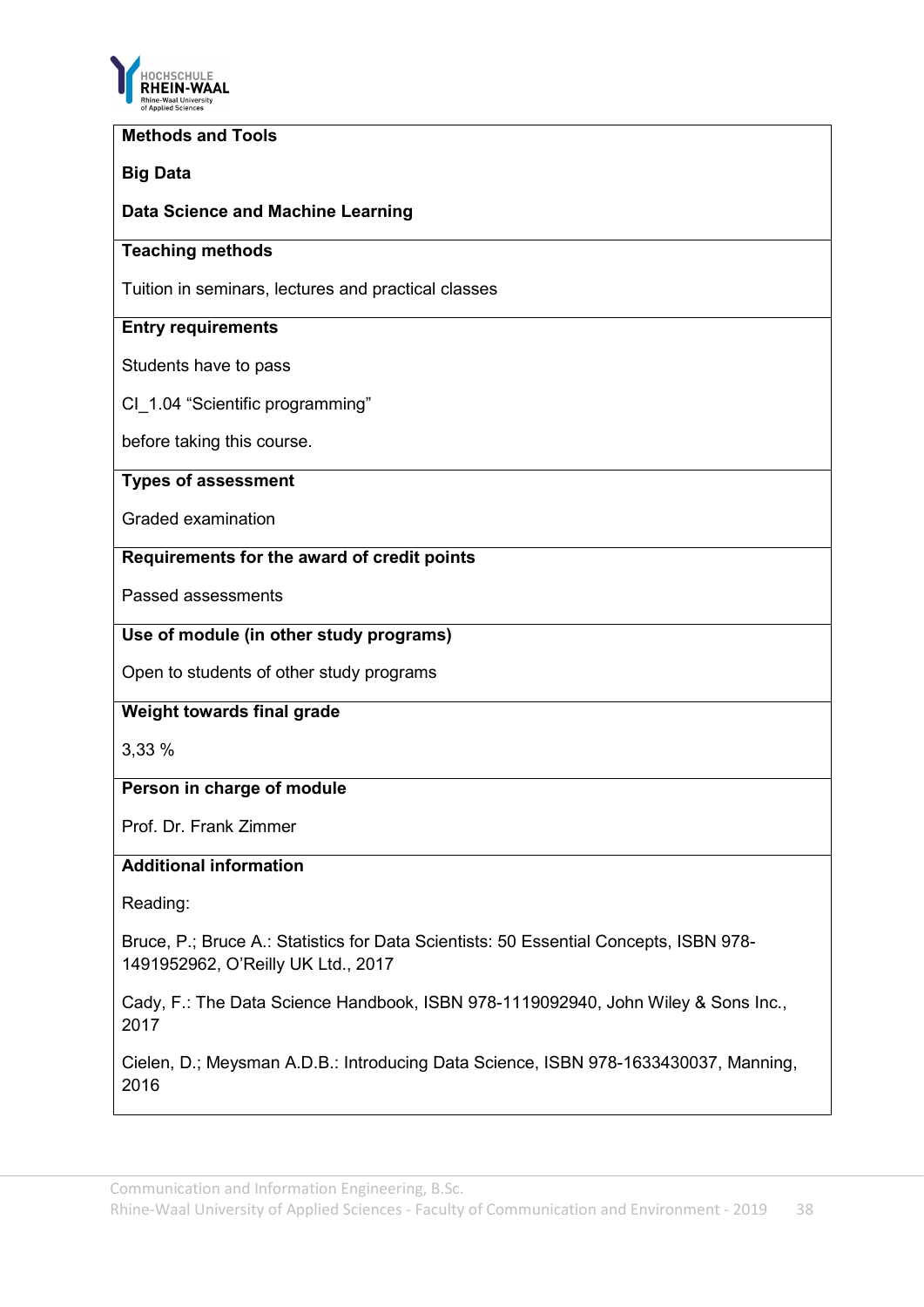

Dinu, J.: Foundations of Data Science: A Practical Introduction to Data Science with Python, ISBN 978-0134398808, Addison Wesley, 2018

Godsey, B.: Think Like a Data Scientist, ISBN 978-1633430273, Manning, 2017

Hill, C.: Learning Scientific Programming with Python, ISBN 978-1107428225, Cambridge University Press, 2016

McKinney, W.: Python for Data Analysis: Data Wrangling with Pandas, NumPy, and IPython, ISBN 978-1491957660, O'Reilly UK Ltd, 2nd ed., 2017

Skiena, S.S.: The Data Science Design Manual, ISBN 978-3319554433, Springer, Berlin, 2017

VanderPlas, J.: Python Data Science Handbook: Essential Tools for working with Data, ISBN 978-1491912058, O'Reilly UK Ltd., 2016

Wickham, H.; Grolemund, G.: R for Data Science, ISBN 978-1491910399, O'Reilly UK Ltd, 2017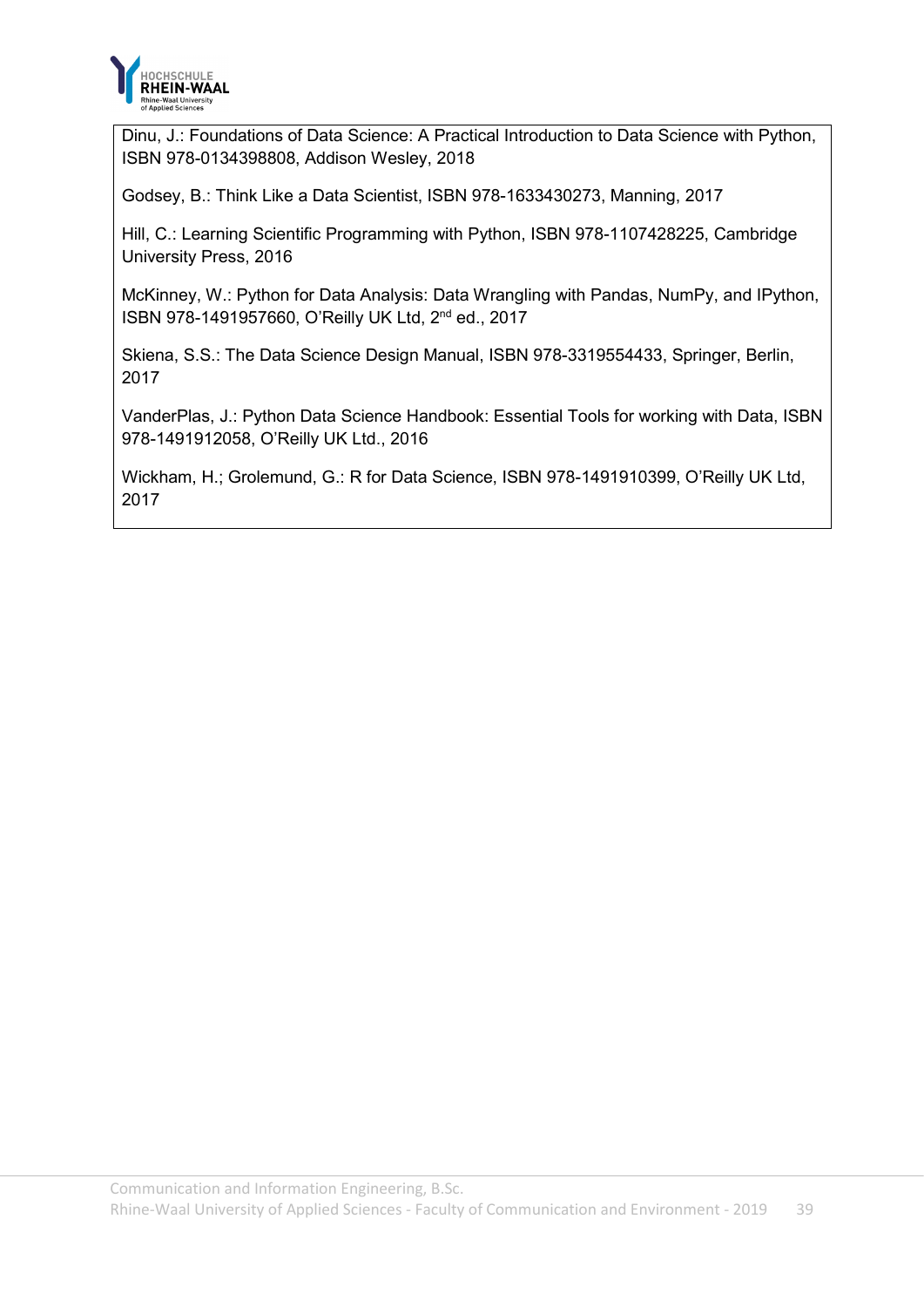

## **CI\_4.01 Analog and digital signal processing**

| Code                         | Workload | <b>Credits</b>  | Level of        | <b>Frequency</b> | <b>Duration</b> |
|------------------------------|----------|-----------------|-----------------|------------------|-----------------|
| CI 4.01                      | 300h     | 10 CP           | module          | of offer         | 1 semester      |
|                              |          |                 | 4 <sup>th</sup> | Summer           |                 |
|                              |          |                 | semester        | semester         |                 |
| <b>Courses</b>               |          | <b>Teaching</b> |                 | Self-study       | <b>Planned</b>  |
| Lectures: $45 h/4$ SWS       |          | time            | 210h            |                  | group size      |
| Exercises: $22.5 h/2$ SWS    |          | 90 h/           |                 |                  | Lectures:       |
|                              |          | <b>120 TU</b>   |                 |                  | open            |
| Laboratories: 22.5 h / 2 SWS |          |                 |                 |                  | Exercises:      |
|                              |          |                 |                 |                  | 50 students     |
|                              |          |                 |                 |                  | Laboratories:   |
|                              |          |                 |                 |                  | 25 students     |

#### **Learning outcomes / Competences and qualifications profile**

This module introduces basic concepts and fundamentals of analog and digital signal processing and system characterization. Students learn to represent analog and digital signals in the time and frequency domains, and to apply Fourier, Laplace, and z-transforms to study analog and digital signals and systems. The lectures and emphasize the similarities and differences between the discrete and continuous time domains. The course then focuses on practical filter design, including passive and active analog filters as well as finite and infinite impulse response digital filters. The laboratory complements the theory with hands-on software and hardware design and characterization of filters. The course concludes with the topics of sampling, interpolation, and modulation.

#### **Content**

- Signal representations in CT and DT
- LTI systems in CT and DT
- Convolution in CT and DT
- Fourier series and transforms in CT and DT
- Laplace transform and z-transform
- Analog Filter Design, incl. passive and active LC-ladders and Butterworth filters
- Digital FIR and IIR filters
- Sampling and Interpolation
- Modulation in CT and DT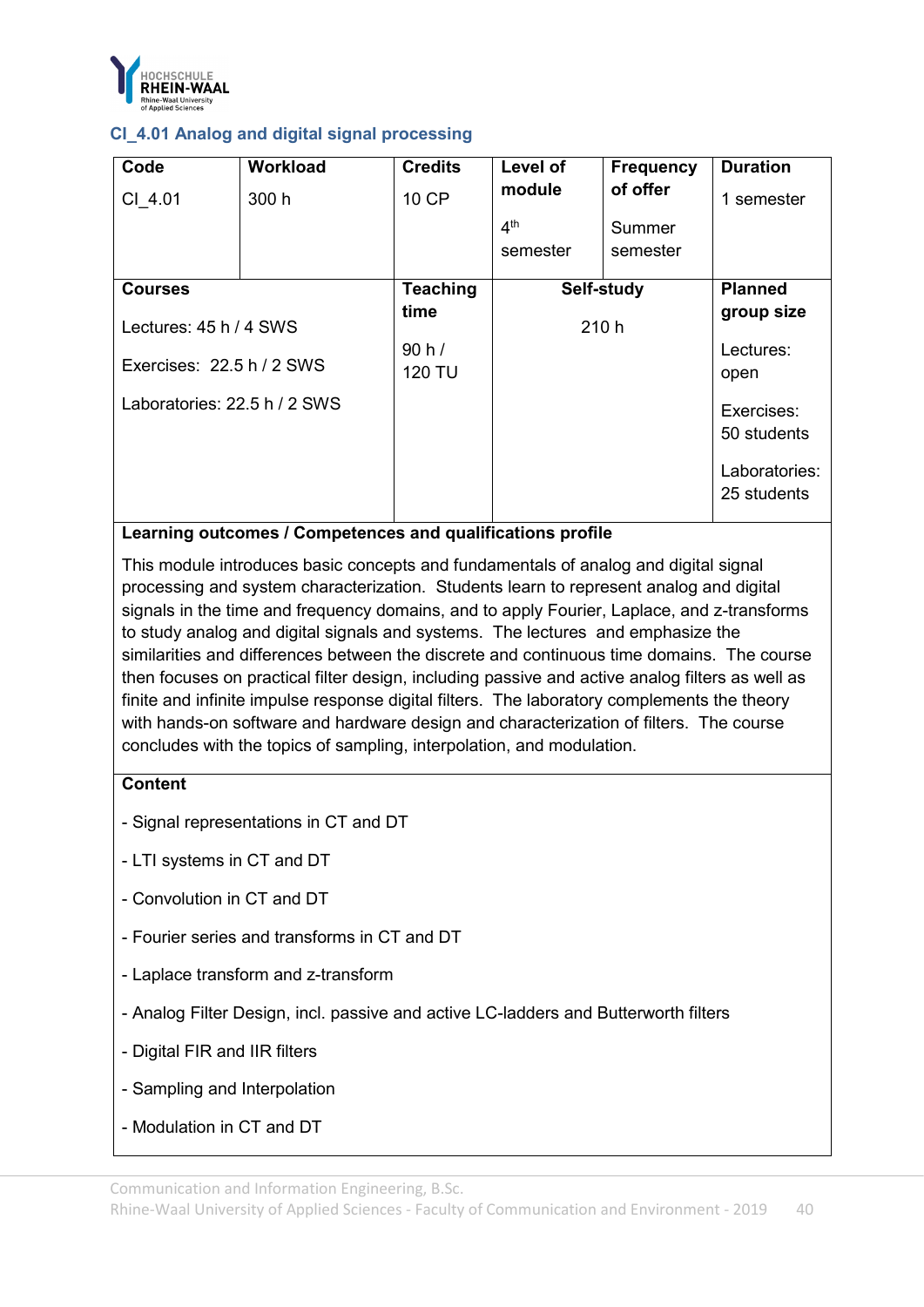

## **Teaching methods**

Lectures, exercises, and practical lab sessions

#### **Entry requirements**

Students have to pass

CI\_3.02 "Signals and systems"

before taking this course.

## **Types of assessment**

Graded examination

#### **Requirements for the award of credit points**

Passed assessments

**Use of module (in other study programs)**

-

## **Weight towards final grade**

6,67 %

#### **Person in charge of module**

Prof. Dr. Volker Strumpen

## **Additional information**

Readings:

Oppenheim A.V.; Willsky A.S. (1997): Signals and Systems. 2nd Edition; Pearson.

Oppenheim A.V.; Schafer R.W. (2010): Discrete-Time Signal Processing. 3rd Edition; Pearson.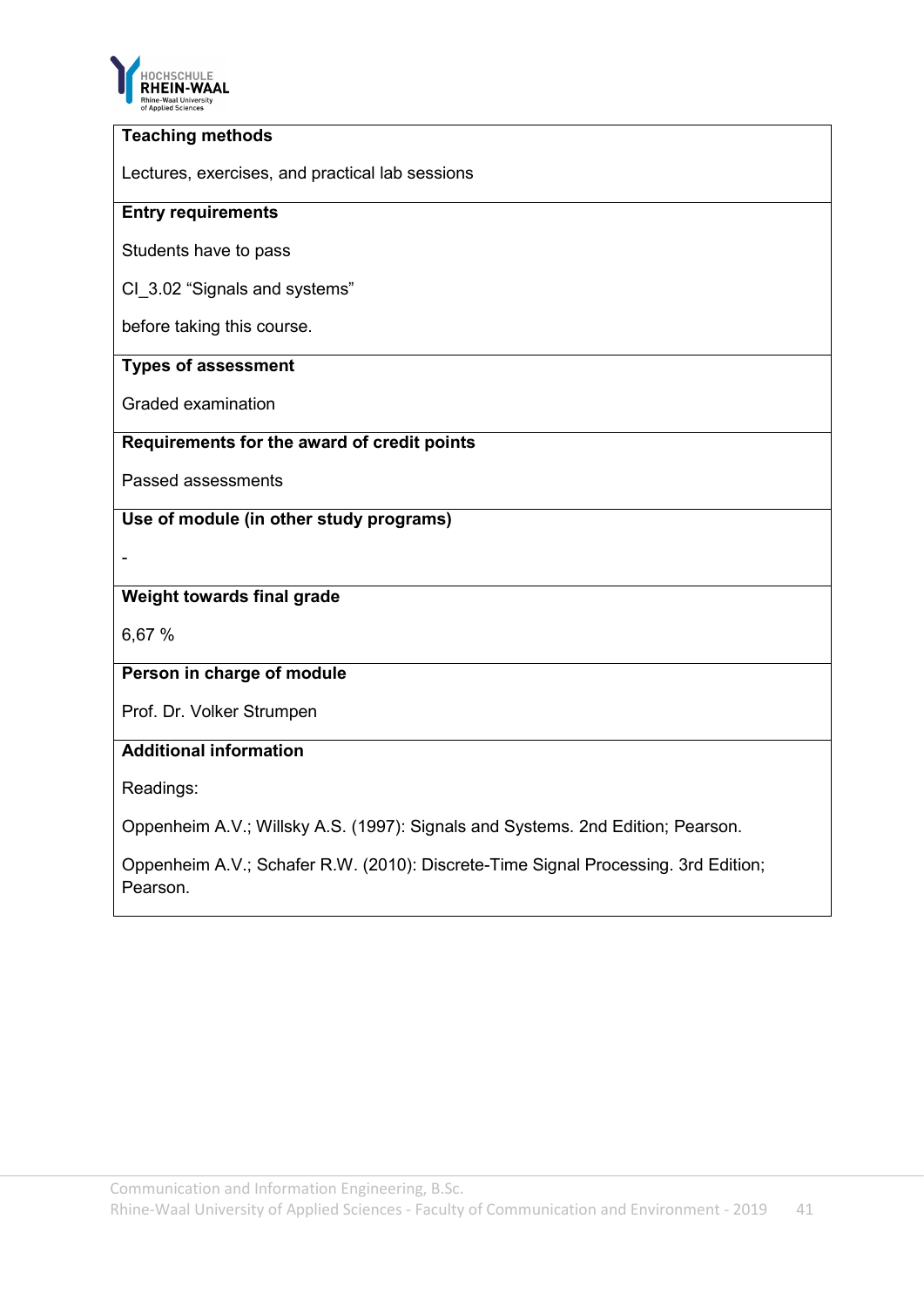

## **CI\_4.03 Programming: Distributed systems**

| Code                               | Workload | <b>Credits</b>   | Level of                    | <b>Frequency</b>   | <b>Duration</b>            |
|------------------------------------|----------|------------------|-----------------------------|--------------------|----------------------------|
| CI 4.03                            | 150 h    | 5 CP             | module                      | of offer           | 1 semester                 |
|                                    |          |                  | 4 <sup>th</sup><br>semester | Summer<br>semester |                            |
| <b>Courses</b>                     |          | <b>Teaching</b>  |                             | Self-study         | <b>Planned</b>             |
| Lectures: 22.5 h / 2 SWS           |          | time             | 82.5h                       |                    | group size                 |
| Exercises: 22.5 h / 2 SWS          |          | 67.5 h/<br>90 TU |                             |                    | Lectures:<br>open          |
| Practical Training: 22.5 h / 2 SWS |          |                  |                             |                    | Exercises:<br>40 students  |
|                                    |          |                  |                             |                    | Practicals:<br>25 students |

#### **Learning outcomes / Competences and qualifications profile**

Students have learned to develop complex software systems in Java which are distributed on networked computers. They are skilled in using eclipse or netbeans as integrated development environments. They have experience in using communication middleware systems and in integrating as well as testing of distributed systems. They know architectural patterns for distributed systems and can choose suitable architectural approaches according to environmental requirements. They are familiar with the typical challenges caused by the heterogeneity of enterprise application environments. Middleware systems of various technologies and categories have been practically utilized during exercises.

## **Content**

- JavaDoc, external libraries
- Representation of data (XML, JSON), parsing (SAX)
- Java on Android (anatomy of a simple app)
- Multi-tier architectures
- Classification of middleware: typical requirements and categories
- Enterprise Application Integration (EAI)- Distributed objects (Java RMI), de-/serialization
- Indirect communication (JGroups, Publish Subscribe, Message Queues)
- Enterprise Java Beans, application servers
- Workflow management: process oriented EAI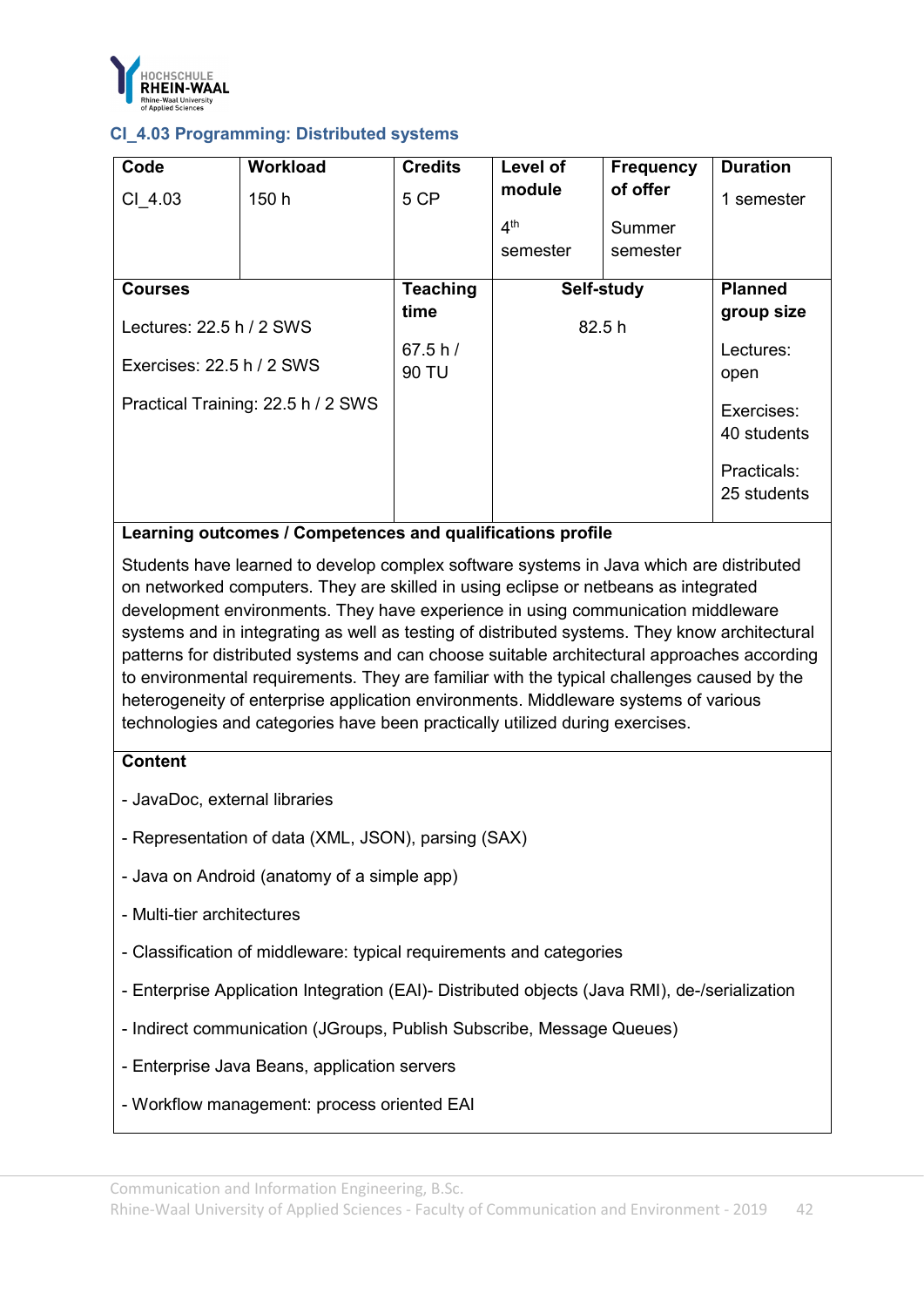

# - Service-oriented architectures - Web services - Service orchestration **Teaching methods** Lectures and practical classes **Entry requirements** Students have to pass CI 2.04 "Object oriented programming" before taking this course. **Types of assessment** Graded examination **Requirements for the award of credit points** Passed assessment **Use of module (in other study programs)**

-

## **Weight towards final grade**

3,33 %

#### **Person in charge of module**

N.N.

#### **Additional information**

Tanenbaum, A.S. & van Steen, M. (2007). Distributed Systems: Principles and Paradigms, Pearson

Coulouris, G., Dollimore,J., Kindberg, T., & Blair, G. (2012). Distributed Systems: Concepts and Design, Pearson

Papazoglou, M. (2012): Web Services and SOA: Principles and Technology. Pearson

Erl, T. (2007): SOA Principles of Service Design. Prentice Hall International

Fowler, M. (2002). Patterns of Enterprise Application Architecture. Addison-Wesley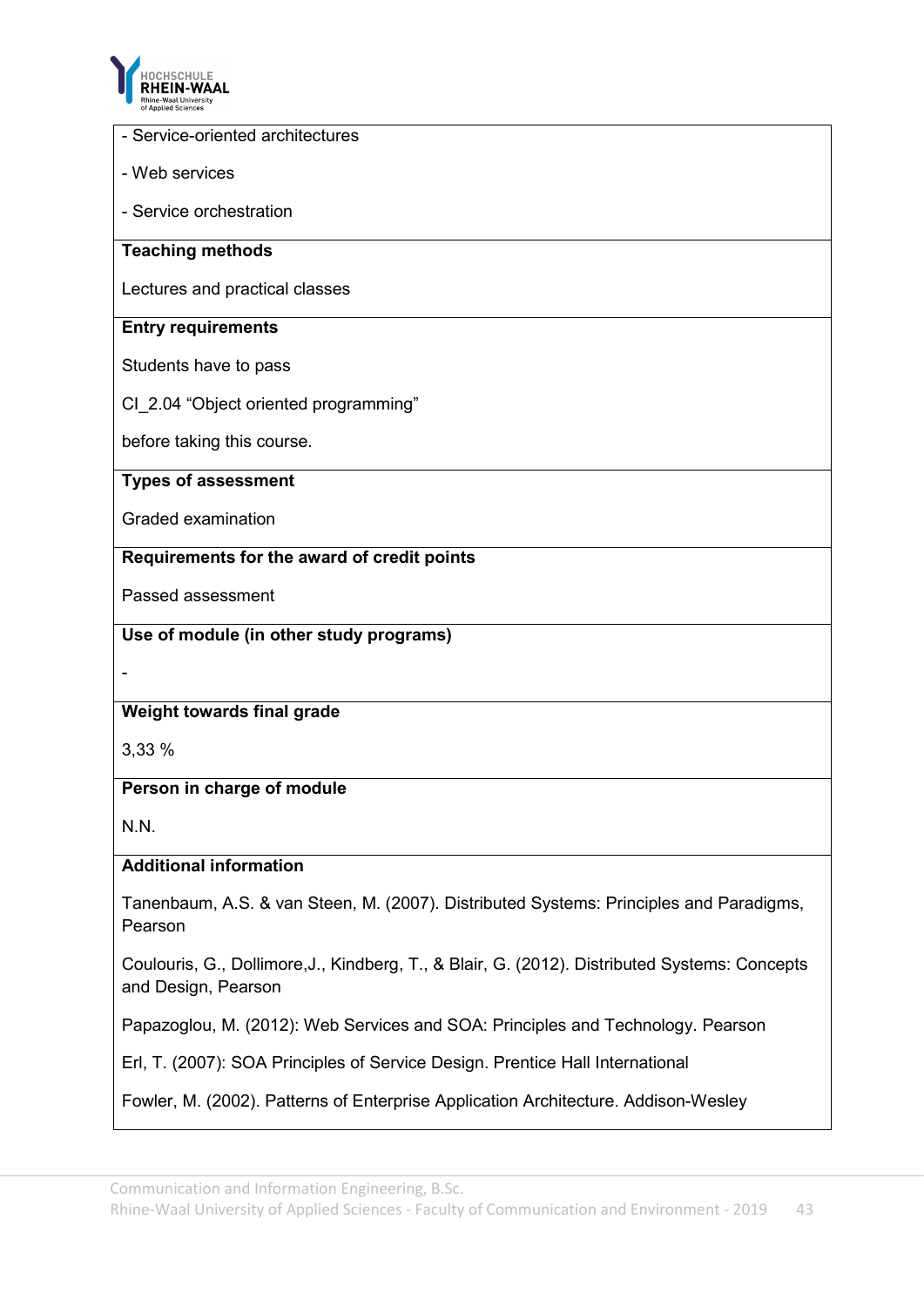

Gamma, E. et al. (1994). Design Patterns. Elements of Reusable Object-Oriented Software. Addison-Wesley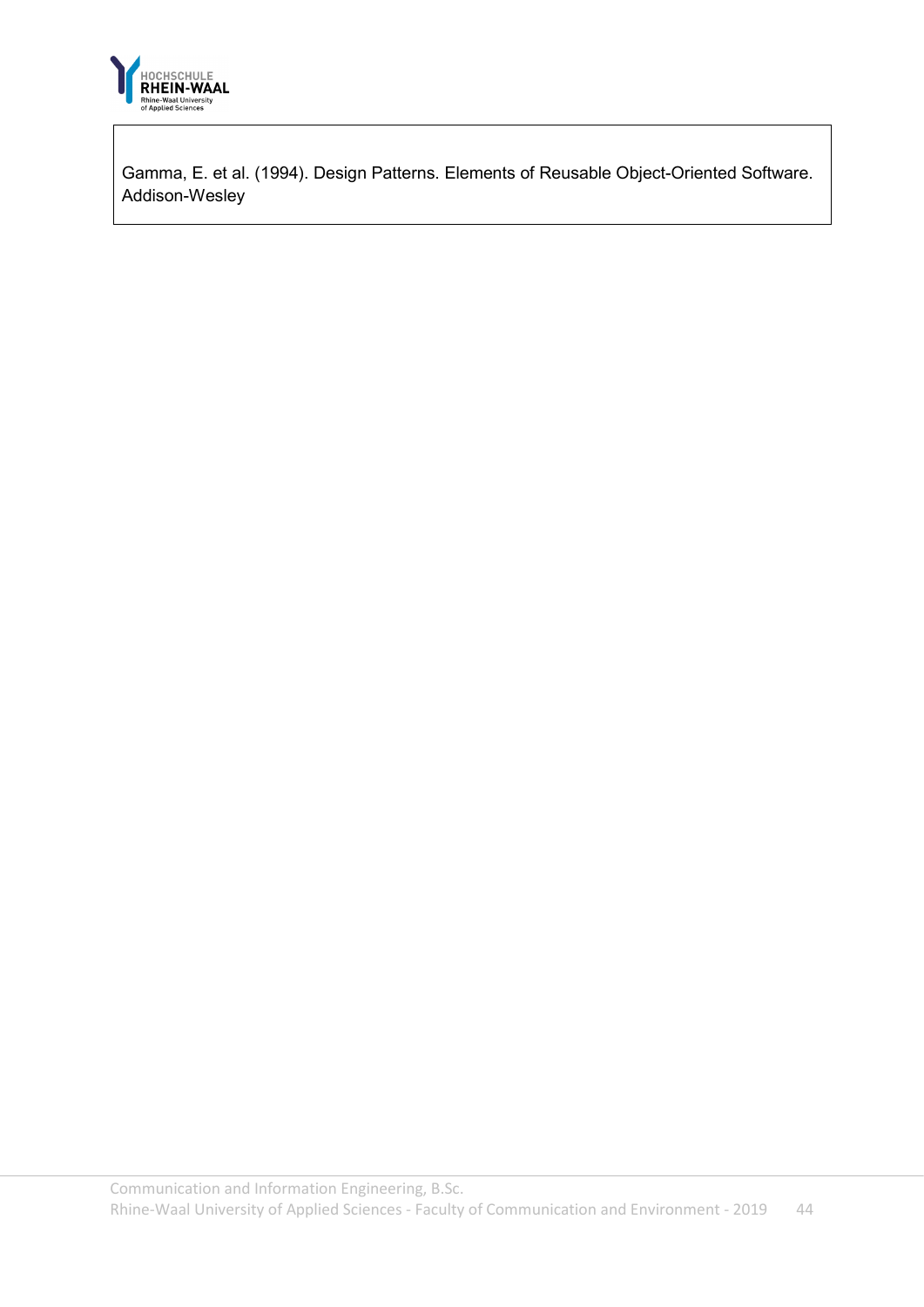

## **CI\_5.01 Embedded systems**

| Code                              | <b>Workload</b>            | <b>Credits</b>  | Level of        | <b>Frequency</b> | <b>Duration</b>            |
|-----------------------------------|----------------------------|-----------------|-----------------|------------------|----------------------------|
| CI 5.01                           | 150 h                      | 5 CP            | module          | of offer         | 1 semester                 |
|                                   |                            |                 | 5 <sup>th</sup> | Winter           |                            |
|                                   |                            |                 | semester        | semester         |                            |
| <b>Courses</b>                    |                            | <b>Teaching</b> |                 | Self-study       | <b>Planned</b>             |
|                                   | Lectures: $22.5 h / 2$ SWS |                 | 105h            |                  | group size                 |
|                                   |                            | 45h/            |                 |                  | Lectures:                  |
| Practical classes: 22.5 h / 2 SWS |                            | 60 TU           |                 |                  | open                       |
|                                   |                            |                 |                 |                  | Practicals:<br>25 students |

## **Learning outcomes / Competences and qualifications profile**

Having passed this module students know fundamental principles of embedded systems with emphasis on microcontrollers (MC). They have been introduced to the programming of MCs and their electrical interfacing in practical classes. Interactions of MCs with the user and the environment have been realized, as well as solutions for the machine-to-machine communication. The students are familiar with common development environments and can solve practical problems of moderate complexity. This introductory course equips students with the basic skills necessary for further acquisition of more sophisticated problems.

## **Content**

- Classification of embedded hardware and typical applications: microcontroller, digital signal processor, field programmable gate array, system on chip, embedded computer

- Embedded systems on a programmable chip using FPGAs
- Internal devices: GPIO, ADC, DAC, Timer, Counter, PWM, DMA
- Digital interfaces: UART , I2C, SPI, 1Wire
- Multi-tasking: interrupt handler, scheduler, real-time kernel, operating system
- Programming in C
- In system debugging

#### **Teaching methods**

Tuition in seminars, lectures and practical classes

#### **Entry requirements**

Students have to pass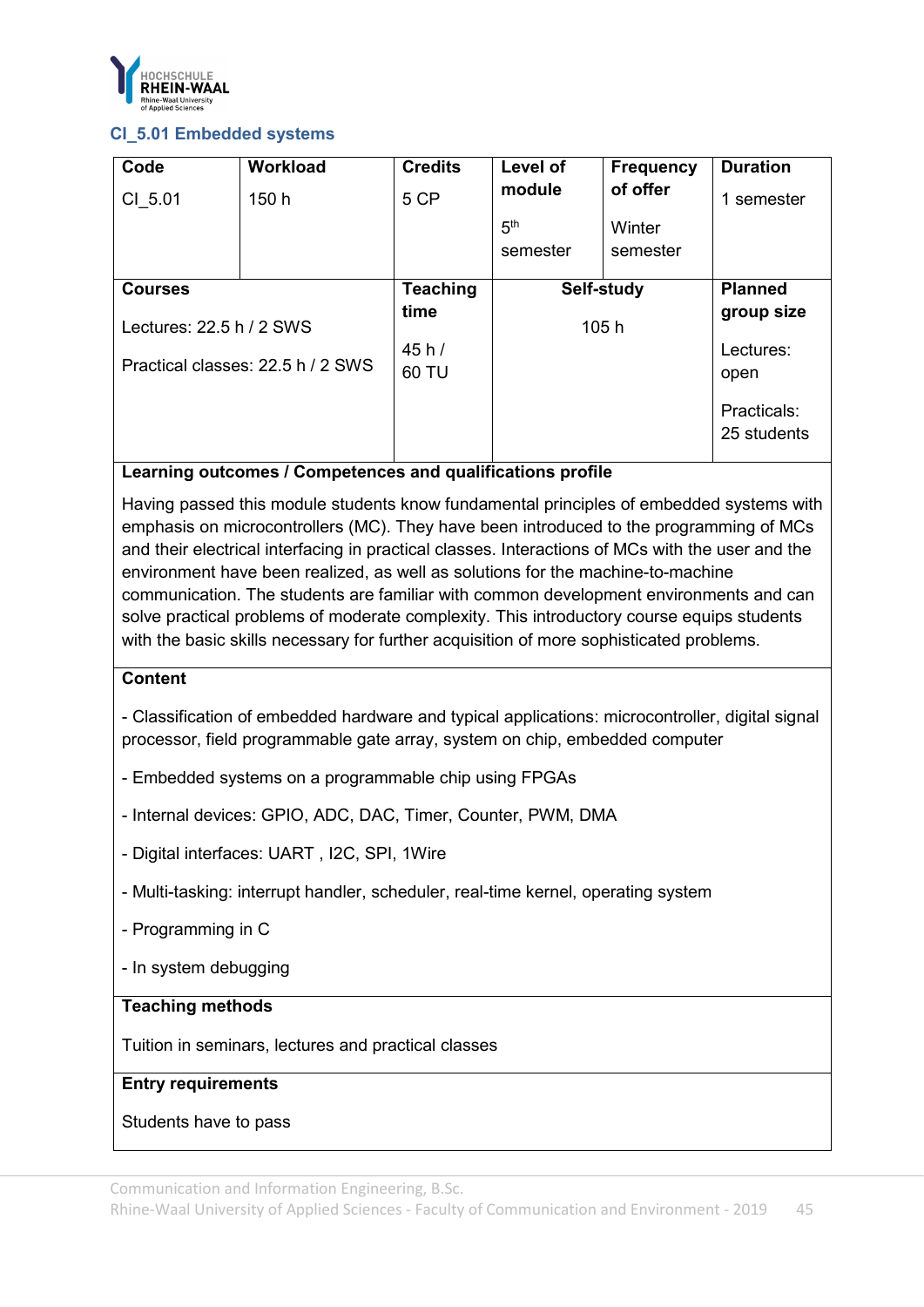

## CI 2.02 "Computer architecture"

before taking this course. It is expected that students have knowledge of the principle components of a programming language.

## **Types of assessment**

Graded examination

#### **Requirements for the award of credit points**

Passed assessment

#### **Use of module (in other study programs)**

-

## **Weight towards final grade**

3,33 %

## **Person in charge of module**

Prof. Dr. Volker Strumpen

## **Additional information**

Reading:

Noergaard, T.:"Embedded Architecture", ISBN: 978-0-382196-6, Oxford, Newnes, 2013.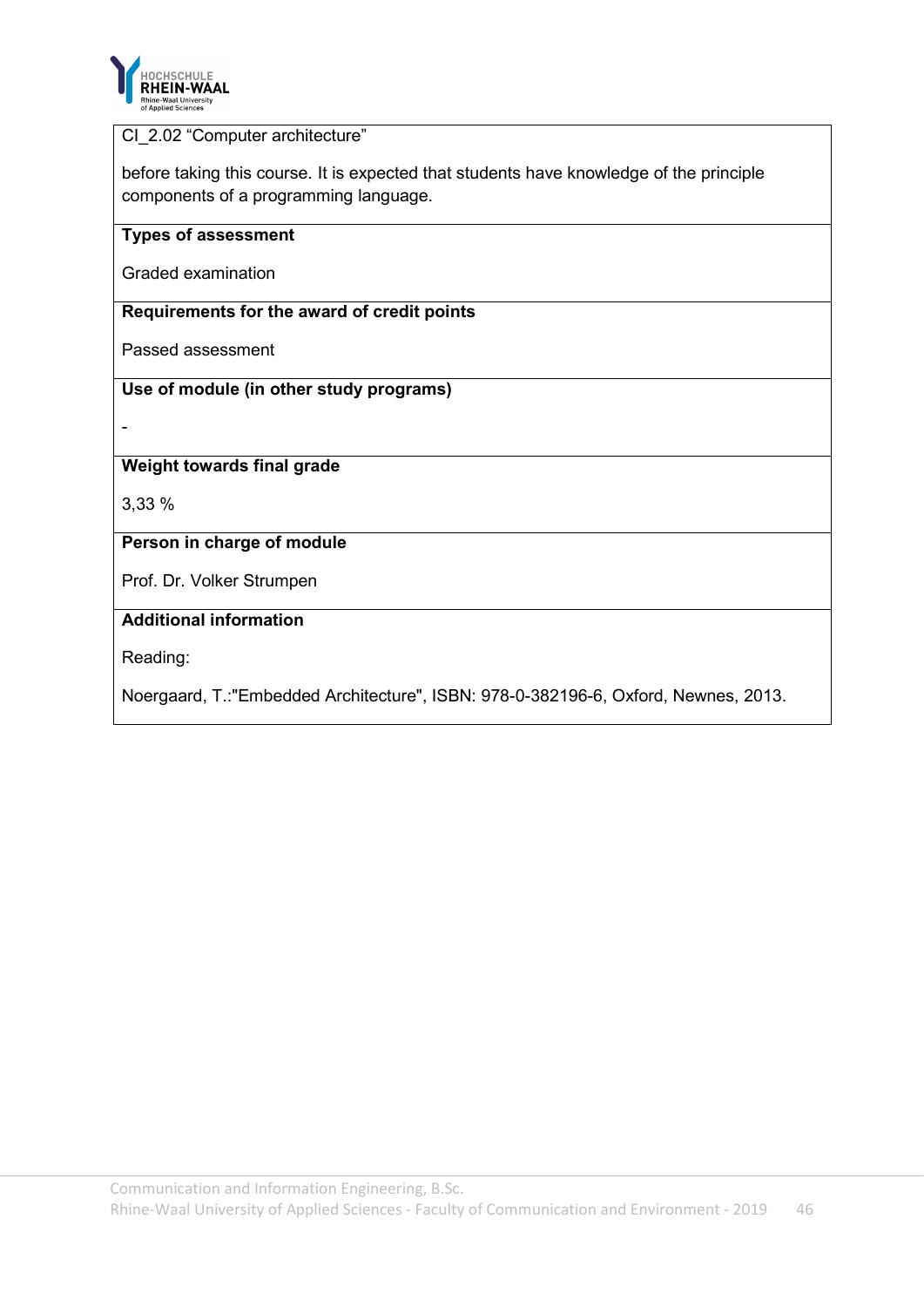

## **CI\_5.02 Communication Systems**

| Code                     | <b>Workload</b>            | <b>Credits</b>  | Level of        | <b>Frequency</b> | <b>Duration</b>           |
|--------------------------|----------------------------|-----------------|-----------------|------------------|---------------------------|
| CI 5.02                  | 150 h                      | 5 CP            | module          | of offer         | 1 semester                |
|                          |                            |                 | 5 <sup>th</sup> | Summer           |                           |
|                          |                            |                 | semester        | semester         |                           |
| <b>Courses</b>           |                            | <b>Teaching</b> | Self-study      |                  | <b>Planned</b>            |
|                          | Lectures: $22.5 h / 2$ SWS |                 | 105h            |                  | group size                |
|                          |                            | 45h/            |                 |                  | Lectures:                 |
| Exercise: 22.5 h / 2 SWS |                            | 90 TU           |                 |                  | open                      |
|                          |                            |                 |                 |                  | Exercises:<br>40 students |

## **Learning outcomes / Competences and qualifications profile**

This module introduces communication systems by implementing a complete software defined radio. Students focus on a specific communication system, a pulse-amplitude modulated digital radio, rather than being confronted with an encyclopedic catalog of possible methods employed in communication systems. However, the course covers a complete radio from start to finish, providing students with much of the fundamental knowledge needed to understand modern communications systems in general. The radio is implemented in Matlab/Octave, and challenges students to cope with real world imperfections such as channel noise, multipath interference, phase jitter, frequency inaccuracies, clock errors, etc.

#### **Content**

- Software Defined Radio
- Modulation, IF Mixing, Sampling, and Interpolation
- Digital Filter Design
- Information and Entropy
- Source and Channel Coding
- Pulse Shaping and Matched Filters
- Adaptive Methods and Automatic Gain Control
- Carrier Recovery
- Timing Recovery
- Linear Equilization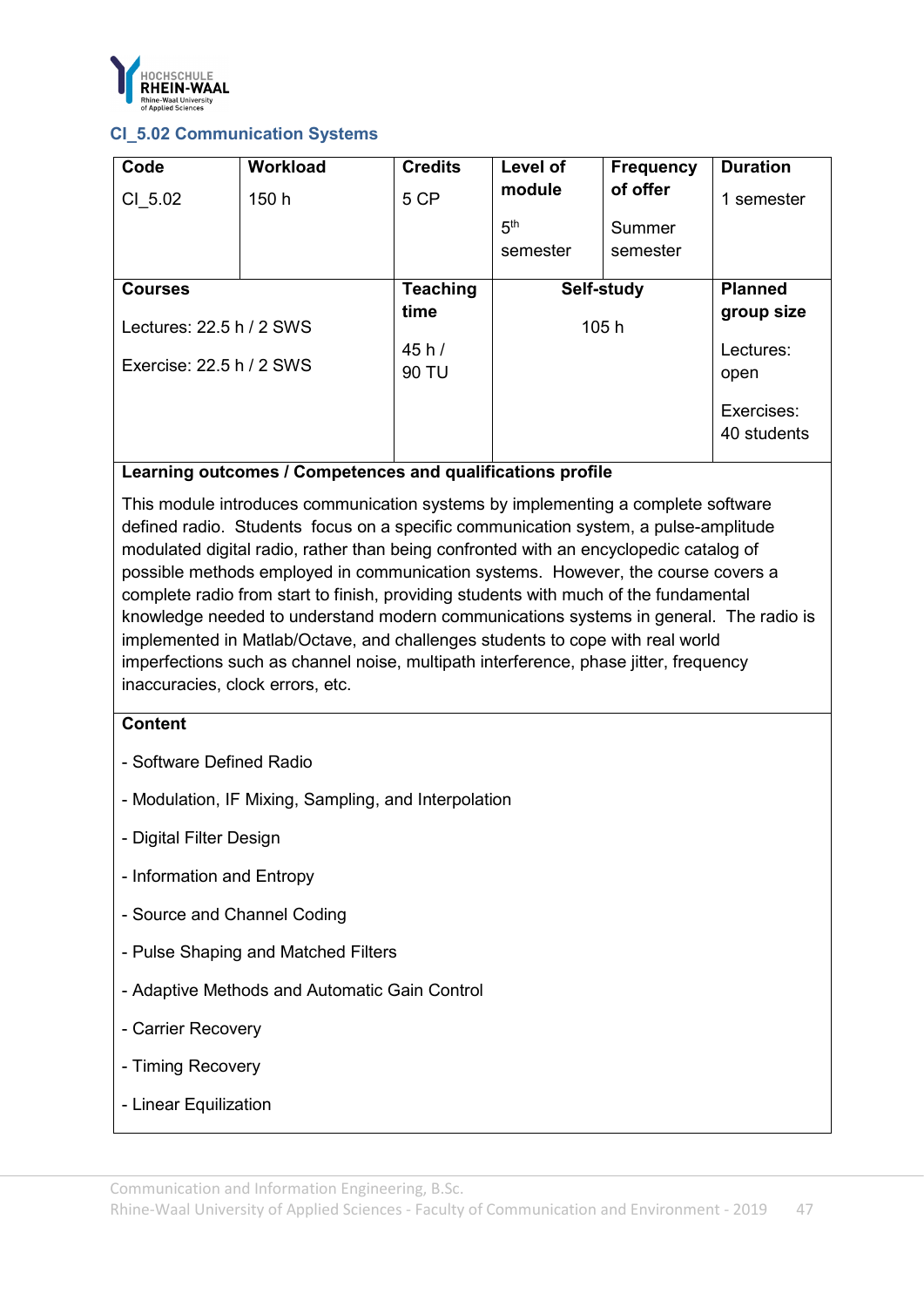

## **Teaching methods**

Tuition in seminars, lectures and exercises

#### **Entry requirements**

Students have to pass

CI\_4.01 "Analog and digital signal processing"

before taking this course.

## **Types of assessment**

Graded examination

#### **Requirements for the award of credit points**

Passed assessment

**Use of module (in other study programs)**

-

#### **Weight towards final grade**

3,33 %

#### **Person in charge of module**

Prof. Dr. Volker Strumpen

#### **Additional information**

Readings:

Johnson, Jr. C.R.; Sethares W.A., Klein Andrew G. (2011): Software Receiver Design, Cambridge University Press.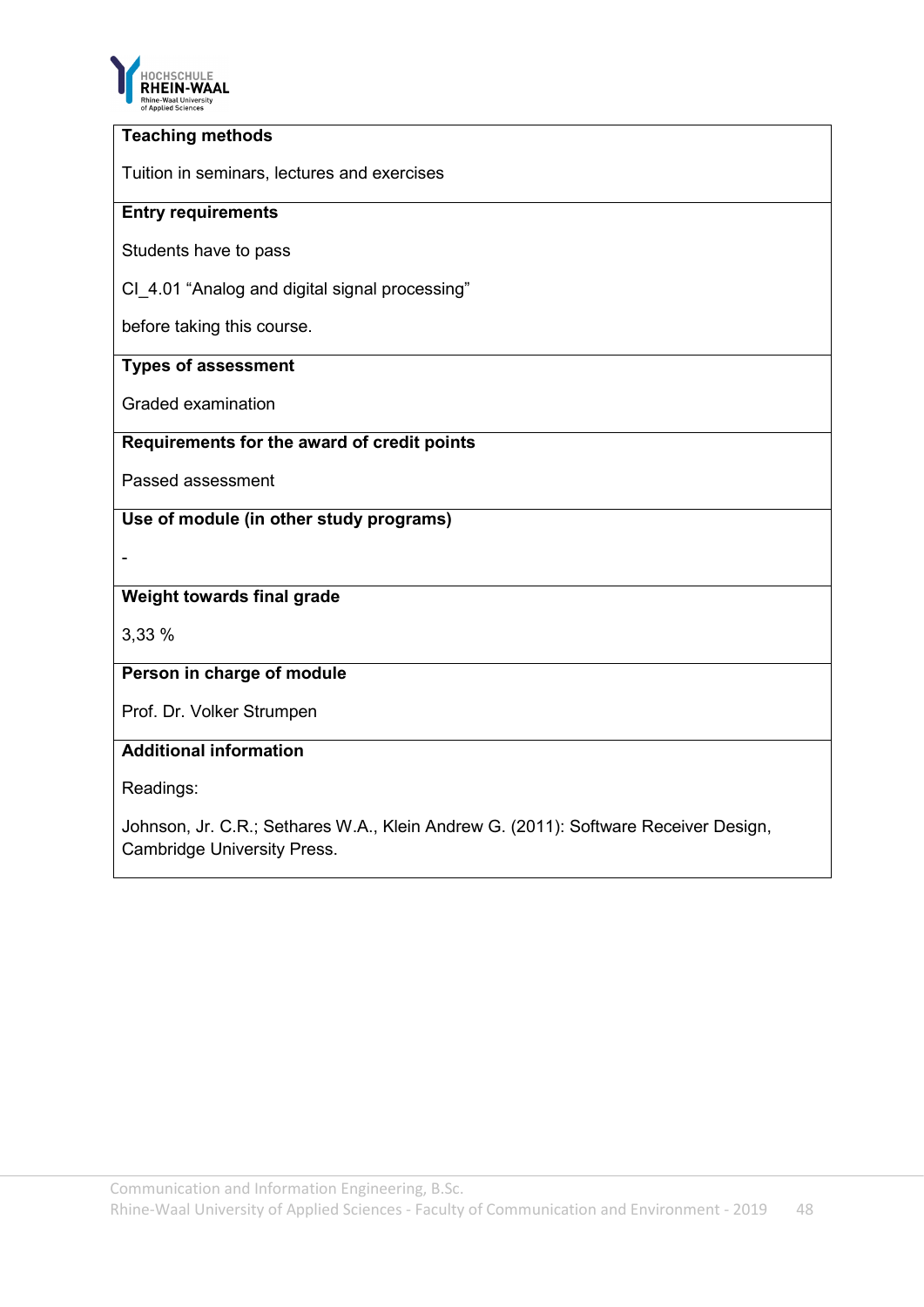

## **CI\_5.03 Interdisciplinary project**

| Code                        | Workload | <b>Credits</b>   | Level of        | <b>Frequency</b> | <b>Duration</b> |
|-----------------------------|----------|------------------|-----------------|------------------|-----------------|
| CI 5.03                     | 300 h    | 10 CP            | module          | of offer         | semester        |
|                             |          |                  | 5 <sup>th</sup> | Winter           |                 |
|                             |          |                  | semester        | semester         |                 |
| <b>Courses</b>              |          | <b>Teaching</b>  | Self-study      |                  | <b>Planned</b>  |
| Contact time: 67.5h / 6 SWS |          | time             |                 | 232.5 h          | group size      |
|                             |          | 67.5 h/<br>90 TU |                 |                  | open            |
|                             |          |                  |                 |                  |                 |

## **Learning outcomes / Competences and qualifications profile**

In this module students have expanded and deepened the knowledge and skills they have acquired in previous project and modules. The interdisciplinary character of the project encourages students to discover new topics and gather practical experiences in different fields. Having completed this module, students are able to work on questions of theory or praxis in an international and interdisciplinary team. Students of a team have to organize and manage their tasks and results independently. As identified relevant competences - students will train their: communication skills, time and team management skills, structural abilities, reflective abilities, conflict abilities, presentation skills. Besides students get the opportunity to be confronted with and to work on socially relevant topics. They are able to work scientifically and to produce convincing results in their teams

#### **Content**

The content differs between projects, depending on the study programs which are involved and the teaching staff's background. Depending on students' knowledge, lectures and workshops concerning different topics will be included so that students can attend different lectures of other degree programmes.

#### **Teaching methods**

Sessions for basic information about the project options; project coordination; project counseling provided by teaching staff or project partner from a company; accompanying lectures depending on projects' topics and demand; presentation of results to an interested audience consisting of university staff and students as well as external project partners.

#### **Entry requirements**

Students have to pass

CI\_3.04 "Software Engineering"

before taking this course.

#### **Types of assessment**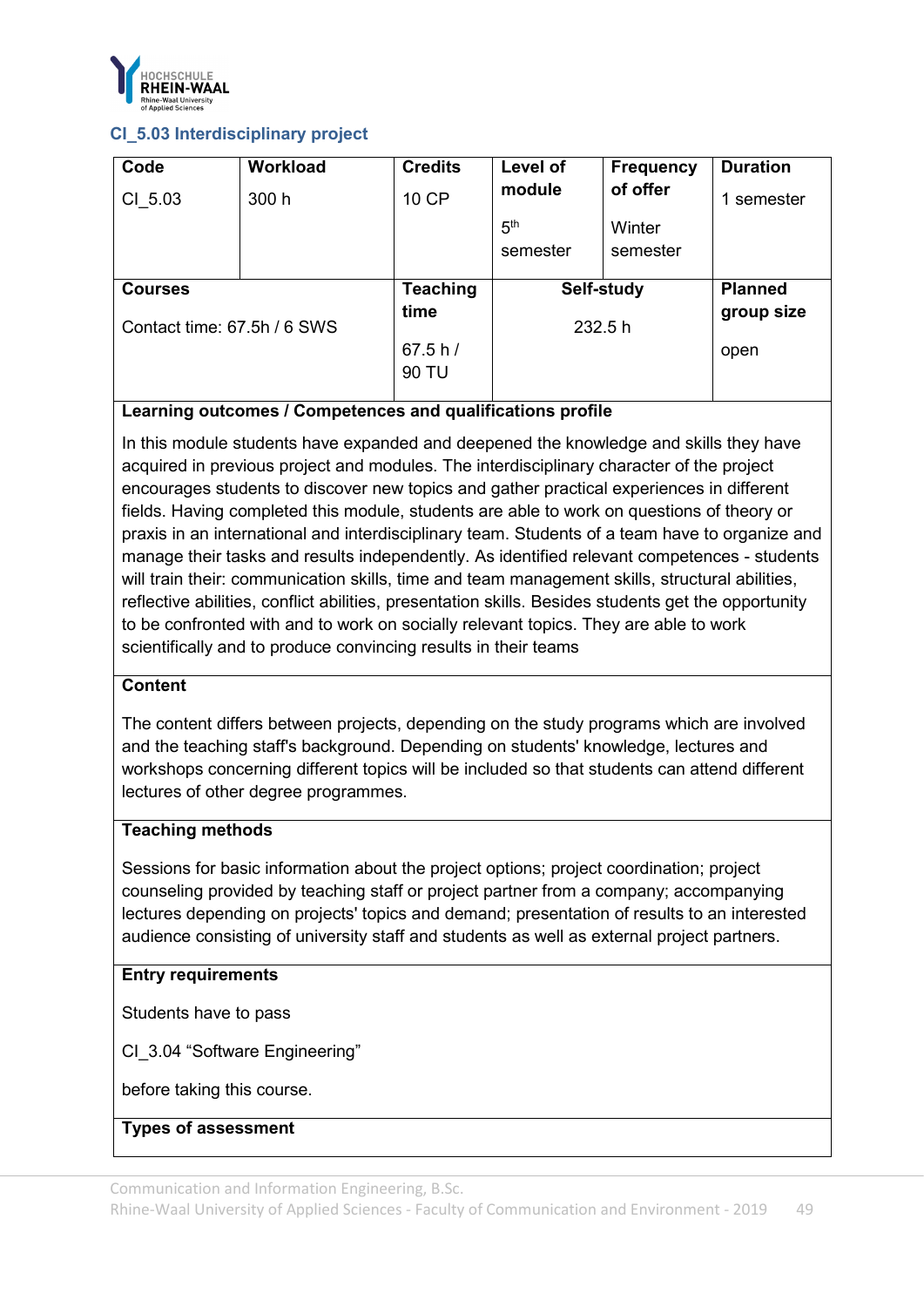

Graded examination (depending on topic e.g. project report as well as presentation of results performed in team work.)

# **Requirements for the award of credit points**

Project report and presentation of results delivered. Both have to meet quality criteria to pass the module.

## **Use of module (in other study programs)**

Same module for all Bachelor study programs of the faculty

## **Weight towards final grade**

6,67 %

#### **Person in charge of module**

All professors of the faculty

# **Additional information**

-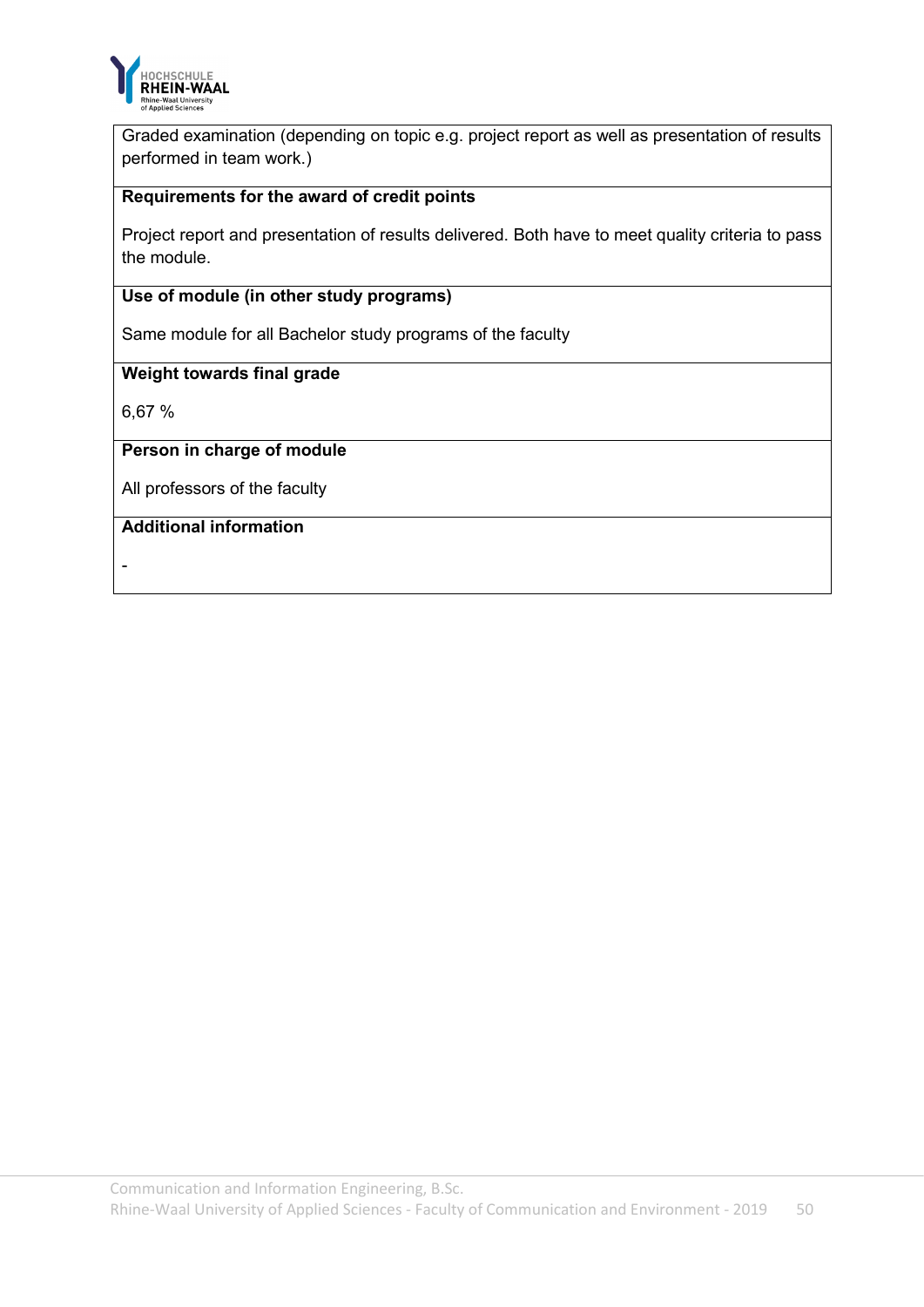

## **CI\_6.01 Internship / Semester abroad**

| Code           | Workload | <b>Credits</b>  | Level of                    | <b>Frequency</b>                | <b>Duration</b> |
|----------------|----------|-----------------|-----------------------------|---------------------------------|-----------------|
| CI 6.01        | 900 h    | 30 CP           | module                      | of offer                        | 1 semester      |
|                |          |                 | 6 <sup>th</sup><br>semester | Summer or<br>winter<br>semester |                 |
| <b>Courses</b> |          | <b>Teaching</b> |                             | Self-study                      | <b>Planned</b>  |
|                |          | time            |                             | 900 h                           | group size      |
|                |          |                 |                             |                                 | open            |

## **Learning outcomes / Competences and qualifications profile**

The internship has been done in a company, an agency or a research institute in a field related to the degree programme. Students have applied their classroom knowledge in a real world professional environment. They have gained insights into a company and into specific practical fields. During their stays as interns they have worked on different tasks in the companies and have taken on responsibility for certain topics. A descriptions of the projects and of the lessons learned in the internship has to be presented in a scientific report. The internship also offers opportunities to increase knowledge, specialise in a certain field, gain additional qualifications, network, and career management.

Students who opted for a semester abroad have gained intercultural competencies. They have improved their foreign language skills or have even studied a new foreign language, have learned how to get along in a foreign educational system and have worked with other students and teaching staff of different nationalities. Semester abroad reports have to meet criteria of scientific reports. This means that the report also includes areflection on a topic related to the degree programme with a special focus on country-specific features. The topic has to be arranged in advanced and needs to be approved by the supervisor.

#### **Content**

Depending on internship company or university abroad. Topics will be discussed beforehand with teaching staff of Rhine-Waal University of Applied Sciences.

#### **Teaching methods**

-

## **Entry requirements**

89 credit points achieved

#### **Types of assessment**

Certificate (Testat)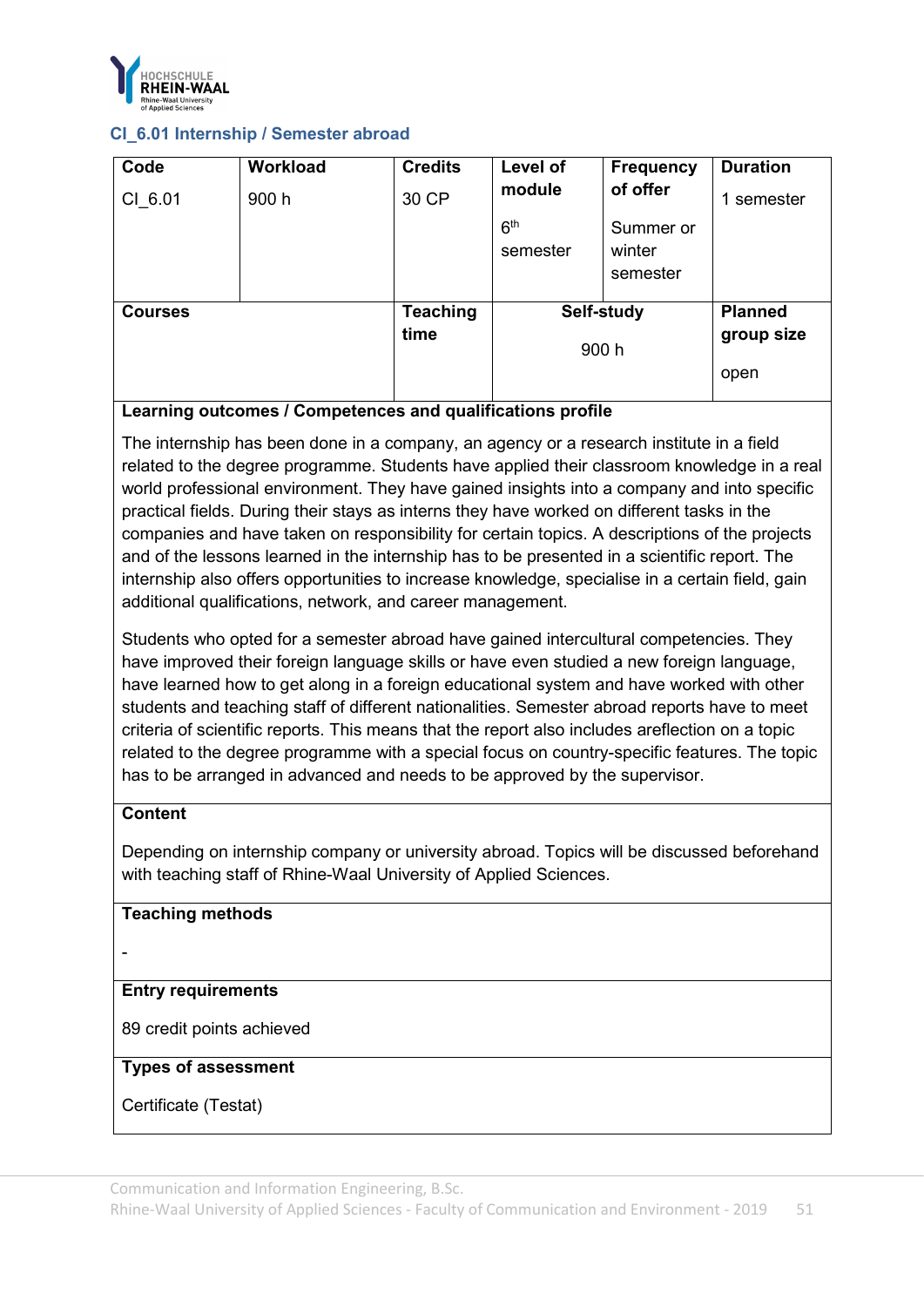

#### **Requirements for the award of credit points**

The required 20 weeks of internship have to be completed as a whole. An interruption is not allowed. Students have to hand in an internship report which meets scientific quality criteria.

In case of a semester abroad at least 15 ECTS have to be earned at the foreign university which is located in a non-German speaking country. Exceptions can be made in cases in which the success of the semester abroad is defined differently. Besides students have to hand in a report according to scientific quality standards (with minimum of 10 pages). The specific topic must be agreed in advance with the supervising teacher at the Rhein-Waal University of Applied Sciences. Furthermore, students will have to present their topic in a faculty public presentation.

## **Use of module (in other study programs)**

Same module in "International Business and Social Sciences", "Communication and Information Engineering", "Information and Communication Design", "Environment and Energy", and "Mobility and Logistics"

#### **Weight towards final grade**

None (ungraded)

-

**Person in charge of module**

All professors of the faculty

## **Additional information**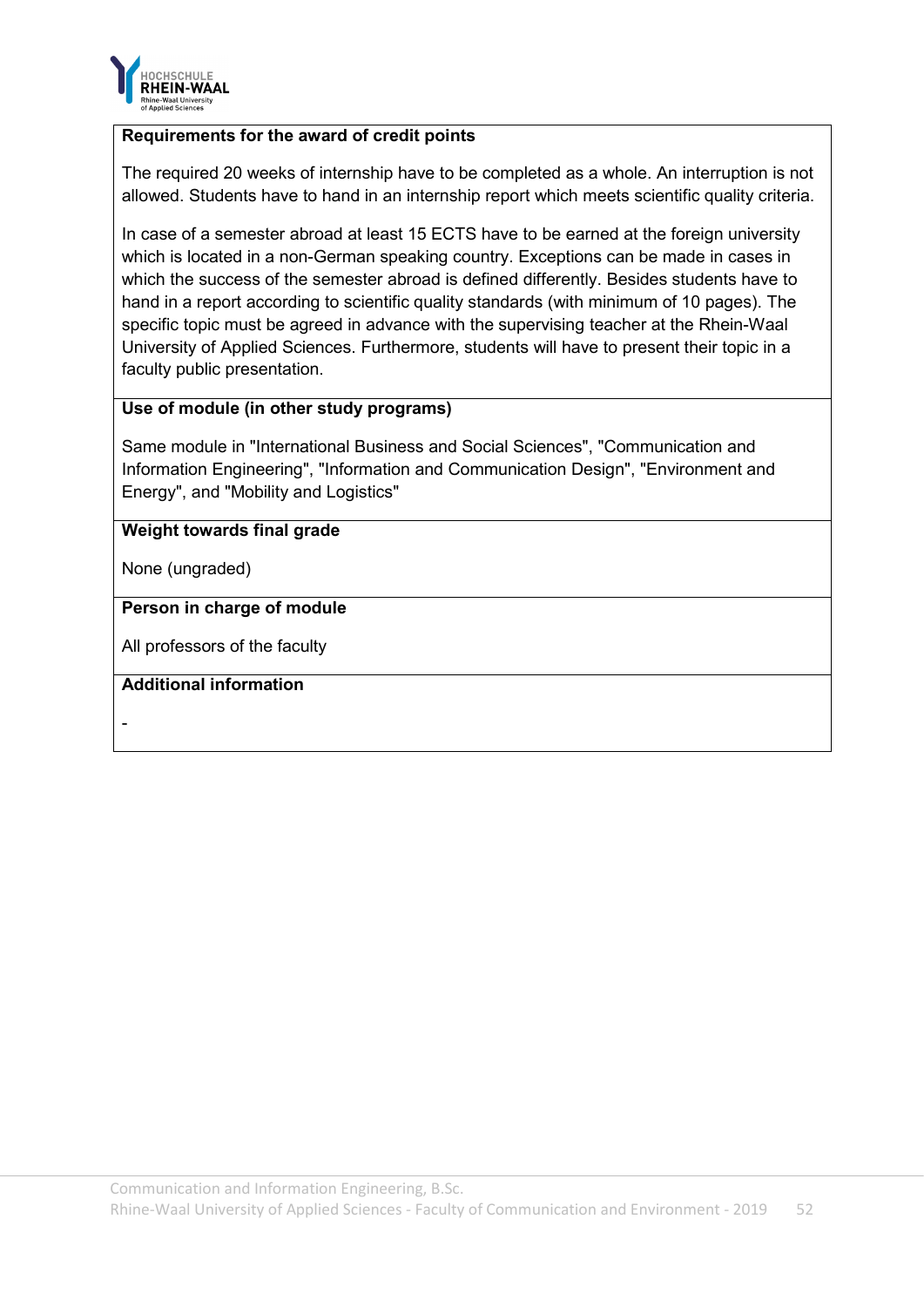

## **CI\_7.01 Bachelor workshop I: Research methods**

| Code                   | Workload | <b>Credits</b>  | Level of        | <b>Frequency</b> | <b>Duration</b> |
|------------------------|----------|-----------------|-----------------|------------------|-----------------|
| CI 7.01                | 150 h    | 5 CP            | module          | of offer         | semester        |
|                        |          |                 | 7 <sup>th</sup> | Winter           |                 |
|                        |          |                 | semester        | semester         |                 |
|                        |          |                 |                 |                  |                 |
| <b>Courses</b>         |          | <b>Teaching</b> | Self-study      |                  | <b>Planned</b>  |
|                        |          | time            |                 |                  | group size      |
| Seminaristic lectures: |          |                 | 105h            |                  |                 |
| 45 h / 4 SWS           |          | 45h/            |                 |                  | 50 students     |
|                        |          | 60 TU           |                 |                  |                 |
|                        |          |                 |                 |                  |                 |

## **Learning outcomes / Competences and qualifications profile**

Having completed this course, students are able to decide which research method is suitable to answer the research question they have chosen for their thesis. Regarding the specific requirements of scientific work students gain the competence to develop a hypothesis, to use an appropriate study setup for the verification or falsification of the hypothesis, to collect and evaluate data, to consider data quality, to discuss own work in the context of other findings and to present results in articles and contributions to conferences.

Due to the discussions during the course students have strengthen their abilities of critical self-reflection and strengthen their abilities to evaluate methods and approaches and to participate in scientific discussions.

#### **Content**

Lectures and exercises on

- the challenge of finding the appropriate research question
- observational versus experimental methods
- objectivity and repeatability•hypotheses and theories
- correlation versus causality
- the experimental setup suitable to verify or falsify a hypothesis
- evaluation of nominal, ordinal, interval and ratio data
- descriptive statistics, algorithms and models
- presentation of data in tables and figures
- developing and validating models
- writing an extended abstract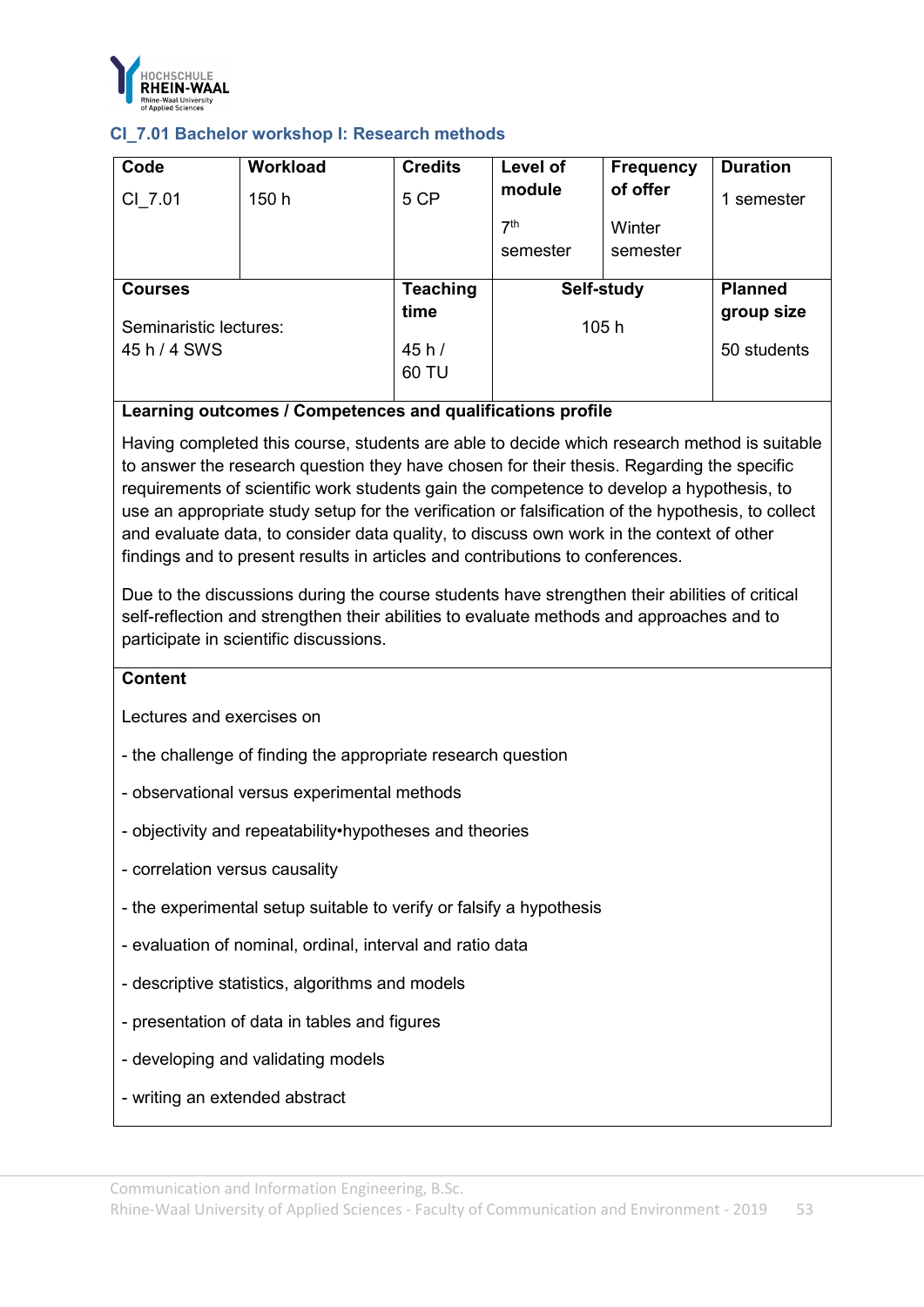

#### - oral presentations at conferences

- the sources of information (scientific papers, norms, legislation)

#### **Teaching methods**

Seminaristic lectures which will include discussions as well as student tasks

#### **Entry requirements**

175 credits points achieved (including internship or semester abroad)

#### **Types of assessment**

Certificate (Testat)

#### **Requirements for the award of credit points**

Successful participation reflected by the total of submitted assignments

## **Use of module (in other study programs)**

This module is open to students of other Bachelor courses of the Communication and Environment faculty.

#### **Weight towards final grade**

None (ungraded)

#### **Person in charge of module**

Prof. Dr. Ute Hansen

## **Additional information**

Reading:

Field, A., Hole, G. (2003): How to Design and Report Experiments, SAGE Publications

Sullivan, M. (2014) Fundamentals of Statistics, Pearson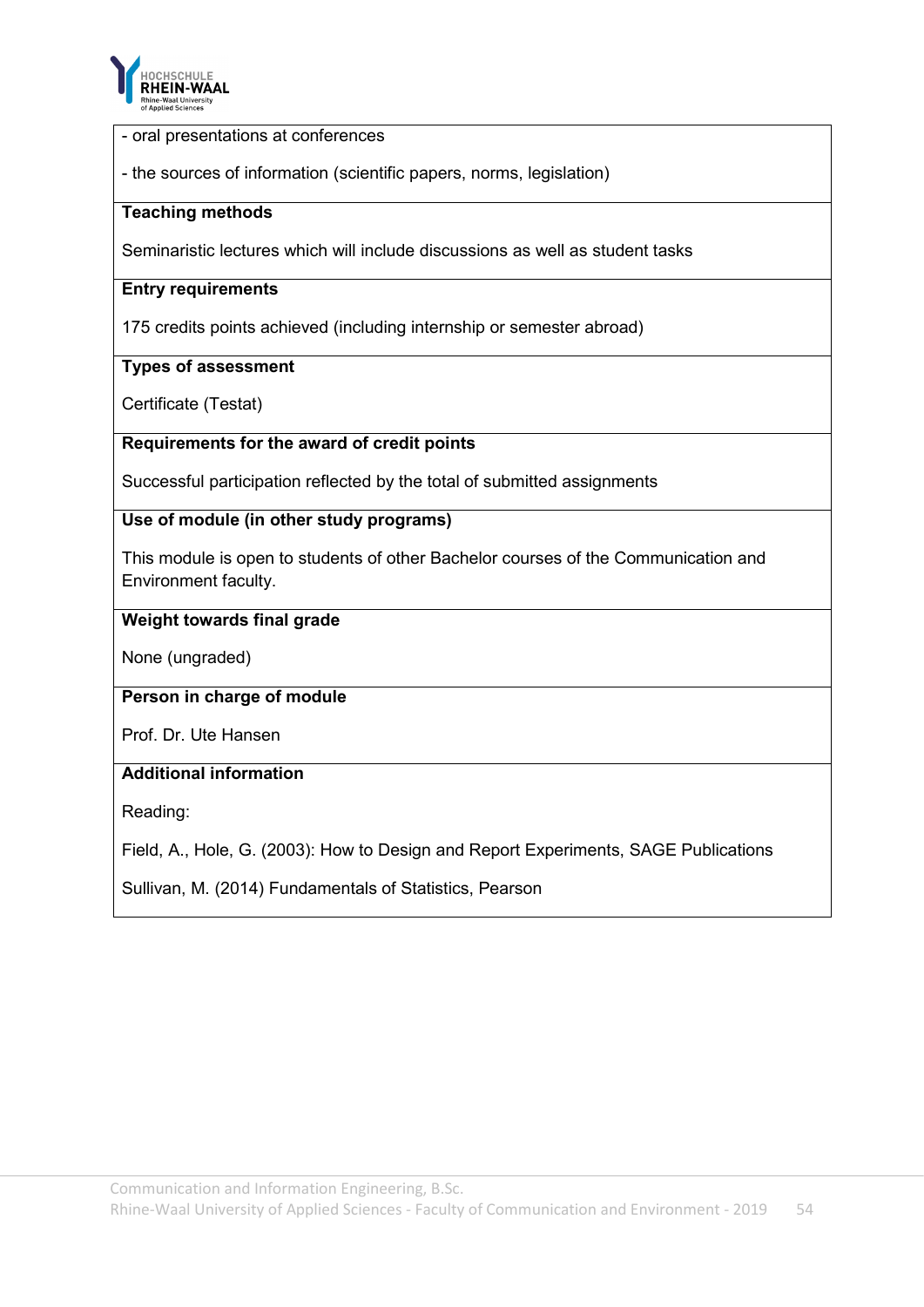

# **CI\_7.02 Bachelor workshop II: Scientific writing**

| Code                              | Workload                                                                                                                                                                                                                                                                                                                  | <b>Credits</b>  | Level of        | <b>Frequency</b> | <b>Duration</b> |  |  |  |
|-----------------------------------|---------------------------------------------------------------------------------------------------------------------------------------------------------------------------------------------------------------------------------------------------------------------------------------------------------------------------|-----------------|-----------------|------------------|-----------------|--|--|--|
| CI 7.02                           | 150 h                                                                                                                                                                                                                                                                                                                     | 5 CP            | module          | of offer         | 1 semester      |  |  |  |
|                                   |                                                                                                                                                                                                                                                                                                                           |                 | 7 <sup>th</sup> | Winter           |                 |  |  |  |
|                                   |                                                                                                                                                                                                                                                                                                                           |                 | semester        | semester         |                 |  |  |  |
| <b>Courses</b>                    |                                                                                                                                                                                                                                                                                                                           | <b>Teaching</b> |                 | Self-study       | <b>Planned</b>  |  |  |  |
| Seminaristic lectures:            |                                                                                                                                                                                                                                                                                                                           | time            |                 | 105 h            | group size      |  |  |  |
| 45 h / 4 SWS                      |                                                                                                                                                                                                                                                                                                                           | 45h/<br>60 TU   |                 |                  | 35 students     |  |  |  |
|                                   | Learning outcomes / Competences and qualifications profile                                                                                                                                                                                                                                                                |                 |                 |                  |                 |  |  |  |
|                                   | Students are able to communicate their results of scientific working in an appropriate written<br>form. They have learned how to write effectively, concisely, and clearly. By practicing the<br>discussed writing techniques they have gained an understanding of and experience in<br>creating a scientific manuscript. |                 |                 |                  |                 |  |  |  |
| <b>Content</b>                    |                                                                                                                                                                                                                                                                                                                           |                 |                 |                  |                 |  |  |  |
| - Writing style                   |                                                                                                                                                                                                                                                                                                                           |                 |                 |                  |                 |  |  |  |
| - Writing techniques              |                                                                                                                                                                                                                                                                                                                           |                 |                 |                  |                 |  |  |  |
|                                   | - Structure, outline, and first draft                                                                                                                                                                                                                                                                                     |                 |                 |                  |                 |  |  |  |
|                                   | - Organizing the writing process                                                                                                                                                                                                                                                                                          |                 |                 |                  |                 |  |  |  |
|                                   | - How to present methods and results effectively                                                                                                                                                                                                                                                                          |                 |                 |                  |                 |  |  |  |
| - Discussing the results          |                                                                                                                                                                                                                                                                                                                           |                 |                 |                  |                 |  |  |  |
|                                   | - Putting the fragements together                                                                                                                                                                                                                                                                                         |                 |                 |                  |                 |  |  |  |
| - Abstract and Introduction       |                                                                                                                                                                                                                                                                                                                           |                 |                 |                  |                 |  |  |  |
| - Rewriting the manuscript        |                                                                                                                                                                                                                                                                                                                           |                 |                 |                  |                 |  |  |  |
| - Editing and publishing the text |                                                                                                                                                                                                                                                                                                                           |                 |                 |                  |                 |  |  |  |
| <b>Teaching methods</b>           |                                                                                                                                                                                                                                                                                                                           |                 |                 |                  |                 |  |  |  |
|                                   | Workshop including seminaristic lectures and many writing exercises. Students discuss their<br>results and support each other.                                                                                                                                                                                            |                 |                 |                  |                 |  |  |  |
| <b>Entry requirements</b>         |                                                                                                                                                                                                                                                                                                                           |                 |                 |                  |                 |  |  |  |

175 credits points achieved (including internship or semester abroad)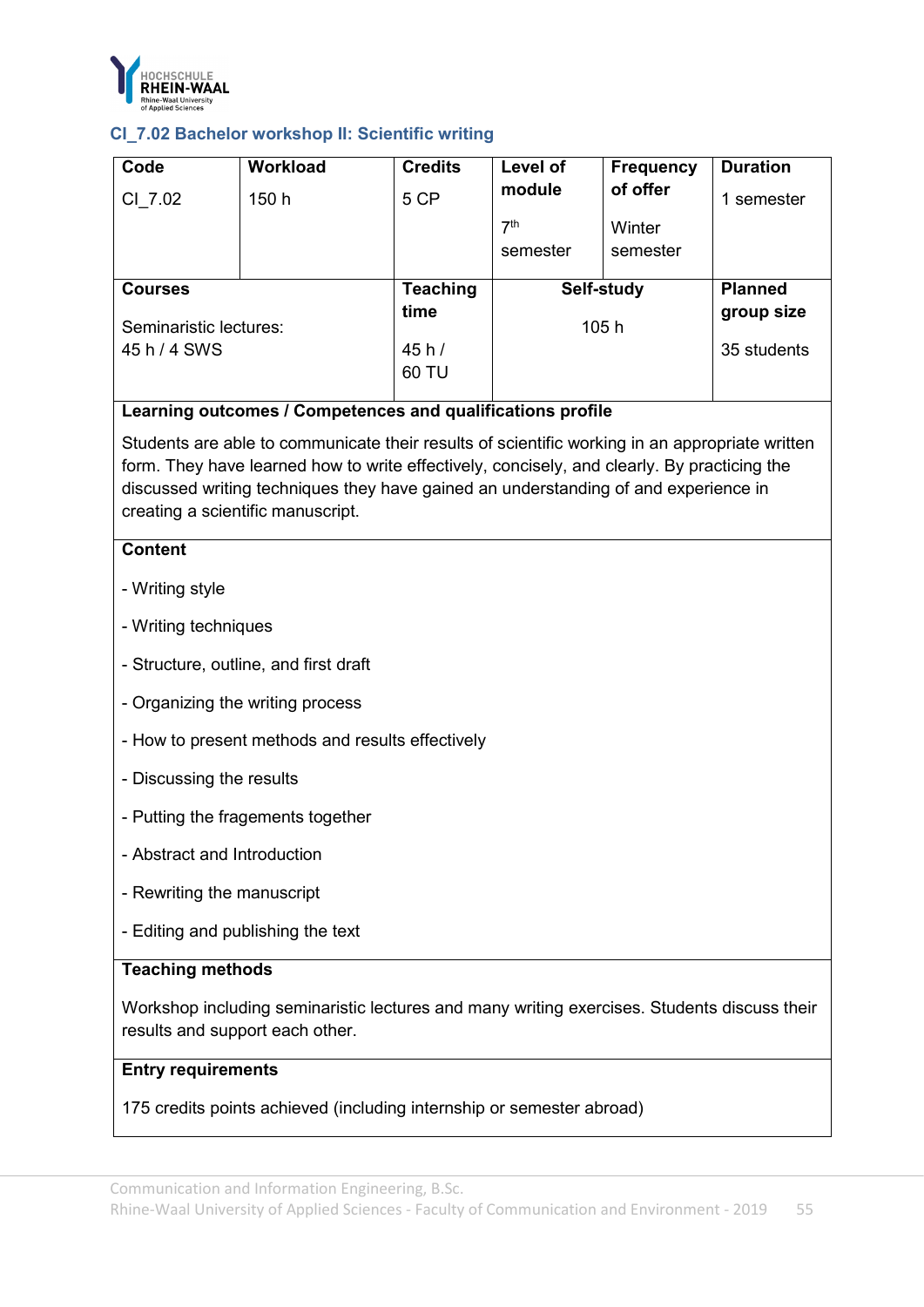

#### **Types of assessment**

Certificate (Testat)

## **Requirements for the award of credit points**

Successful participation reflected by the total of submitted assignments

## **Use of module (in other study programs)**

Same module in "International Business and Social Sciences", "Communication and Information Engineering", "E-Government", "Environment and Energy", "Media Communication and Computer Sciences" and "Mobility and Logistics"

#### **Weight towards final grade**

None (ungraded)

## **Person in charge of module**

Prof. Dr. Kai Tiedemann

#### **Additional information**

Reading:

Cargill, M. / O'Connor, P. (2009): Writing Scientific Research Articles. Strategy and Steps. Chichester: Wiley-Blackwell.

Glasman-Deal, H. (2010): Science Research Writing for Non-Native Speakers of English. A Guide for Non-Native Speakers of English. London: Imperial College Press.

Hofmann, A. H. (2010): Scientific Writing and Communication: Papers, Proposals, and Presentations. Oxford: Oxford University Press.

Russey, W. E. / Ebel, H. F. / Bliefert, C. (2006): How to Write a Successful Science Thesis. The Concise Guide for Students. Weinheim: Wiley-VCH.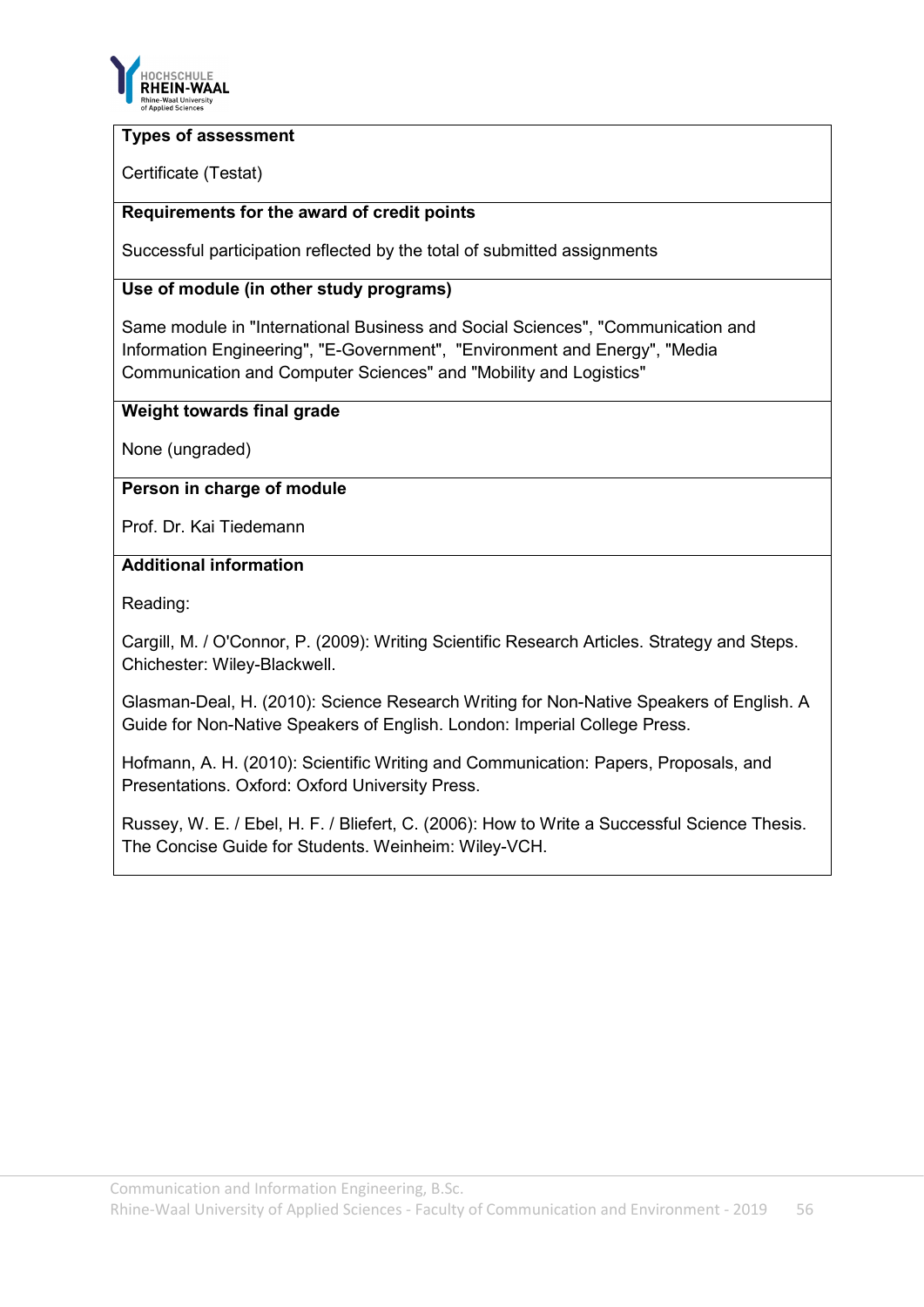

## **CI\_7.03 Bachelor workshop III: Colloquium**

| Code<br>CI 7.03                                          | <b>Workload</b><br>150 h | <b>Credits</b><br>5 CP                   | Level of<br>module<br>7 <sup>th</sup><br>semester | <b>Frequency</b><br>of offer<br>Winter<br>semester | <b>Duration</b><br>1 semester                                                                                 |
|----------------------------------------------------------|--------------------------|------------------------------------------|---------------------------------------------------|----------------------------------------------------|---------------------------------------------------------------------------------------------------------------|
| <b>Courses</b><br>Seminaristic lectures:<br>45 h / 4 SWS |                          | <b>Teaching</b><br>time<br>45h/<br>60 TU |                                                   | Self-study<br>105h                                 | <b>Planned</b><br>group size<br>35 students<br>or small<br>groups<br>supervised<br>by different<br>professors |

## **Learning outcomes / Competences and qualifications profile**

Students have received feedback, advice and guidance for their bachelor thesis. Each student has presented his or her own thesis in a short presentation (20-30 minutes). Together with other students, he/she has discussed the current state of research findings, methodology etc. In that way students have learned to present their research in a convincing way, to professionally defend their research and to accept feedback or criticism from their peers. At the same time students have learned to give feedback, provide ideas and advice for the work of others and formulate criticism in a fair way.

## **Content**

- How to present research findings in a professional way
- How to comment and criticize the research of others
- How to moderate a group discussion
- Students´ presentations of their own findings followed by an open group discussion

#### **Teaching methods**

Students present their own research. Group discussions about the findings and methods applied.

#### **Entry requirements**

175 credits points achieved (including internship or semester abroad)

#### **Types of assessment**

Certificate (Testat)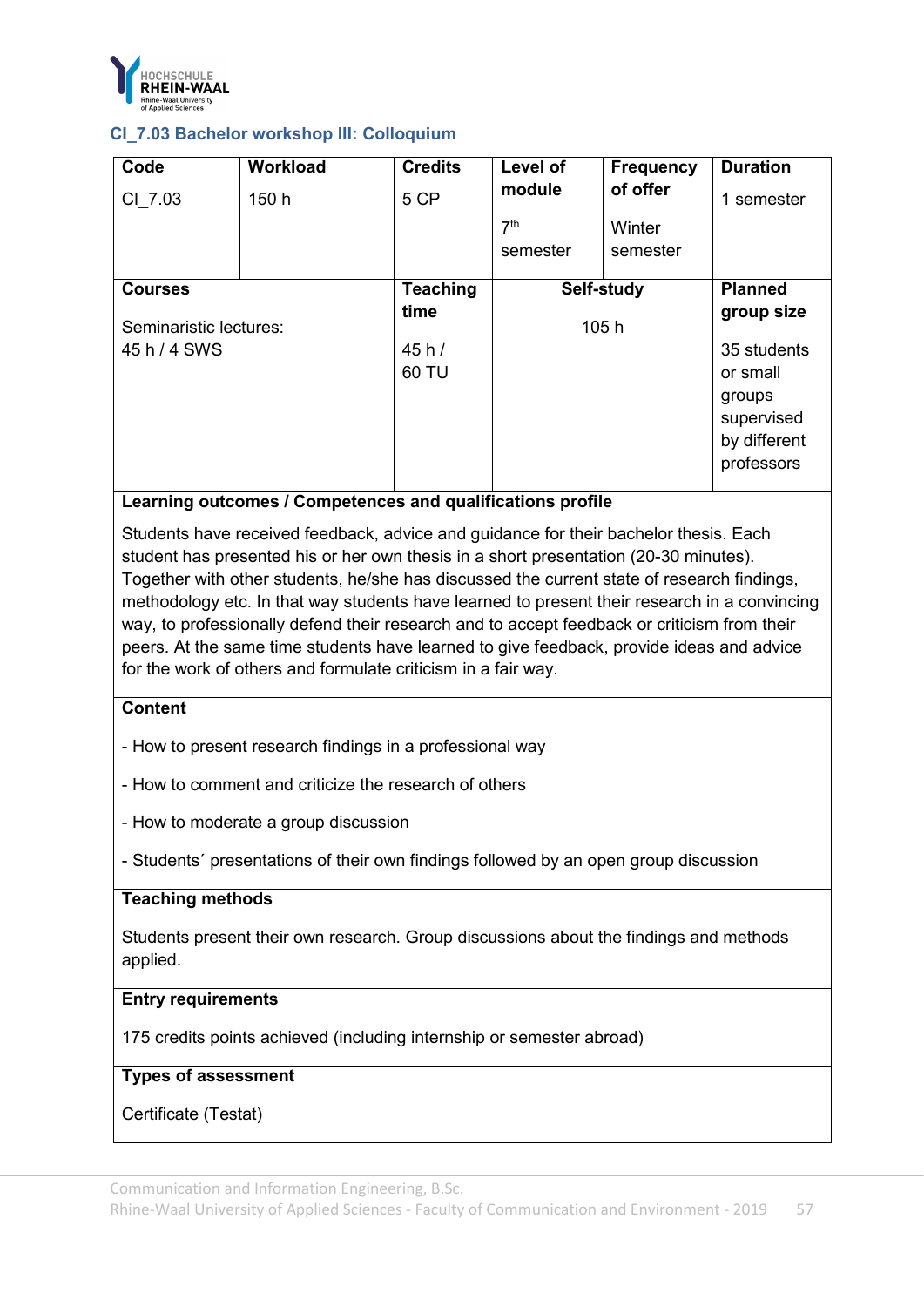

## **Requirements for the award of credit points**

Individual student´s presentation of his/her own research findings.

## **Use of module (in other study programs)**

Same module in "International Business and Social Sciences", "Communication and Information Engineering", "Environment and Energy", and "Mobility and Logistics"

## **Weight towards final grade**

None (ungraded)

# **Person in charge of module**

All professors of the faculty

#### **Additional information**

-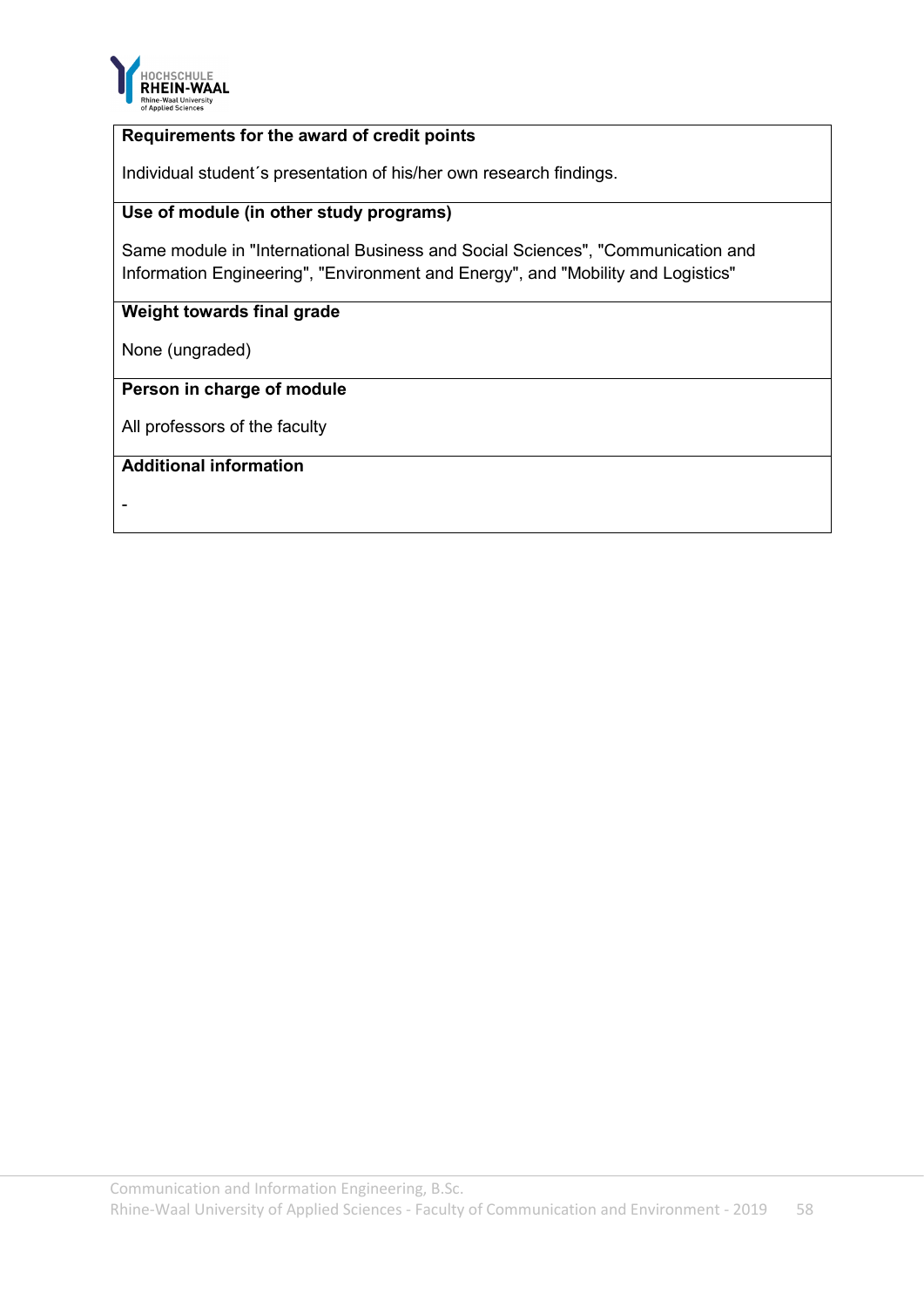

## **CI\_7.04 Bachelor thesis and colloquium**

| Code                   | Workload | <b>Credits</b>  | Level of        | <b>Frequency</b> | <b>Duration</b> |
|------------------------|----------|-----------------|-----------------|------------------|-----------------|
| CI 7.04                | 450 h    | <b>15 CP</b>    | module          | of offer         | semester        |
|                        |          |                 | 7 <sup>th</sup> | Winter           |                 |
|                        |          |                 | semester        | semester         |                 |
|                        |          |                 |                 |                  | <b>Planned</b>  |
| <b>Courses</b>         |          | <b>Teaching</b> |                 | Self-study       |                 |
| Bachelor Thesis: 12 CP |          | time            |                 |                  | group size      |
|                        |          |                 |                 |                  |                 |
| Colloquium: 3 CP       |          | Depends         |                 |                  |                 |
|                        |          | on need         |                 |                  |                 |
|                        |          | and             |                 |                  |                 |
|                        |          | demand          |                 |                  |                 |
|                        |          |                 |                 |                  |                 |

## **Learning outcomes / Competences and qualifications profile**

Students have conducted their own studies examining a research question from their scientific discipline, developing an appropriate methodological approach, and reflecting their research design and findings critically.

During the disputation students have proven their competencies in evaluating the topic and reflecting on its impact on real-life problems.

#### **Content**

- Depends on the topic; inter alia:
- Researching and evaluating literature
- Developing a research question and deriving hypotheses
- Operationalizing constructs
- Analyzing methodological strengths and weaknesses of different research approaches
- Developing research designs
- Conducting the studies
- Evaluating the results / Implementation
- Writing the thesis
- Presenting and defending the findings

#### **Teaching methods**

Individual supervision and support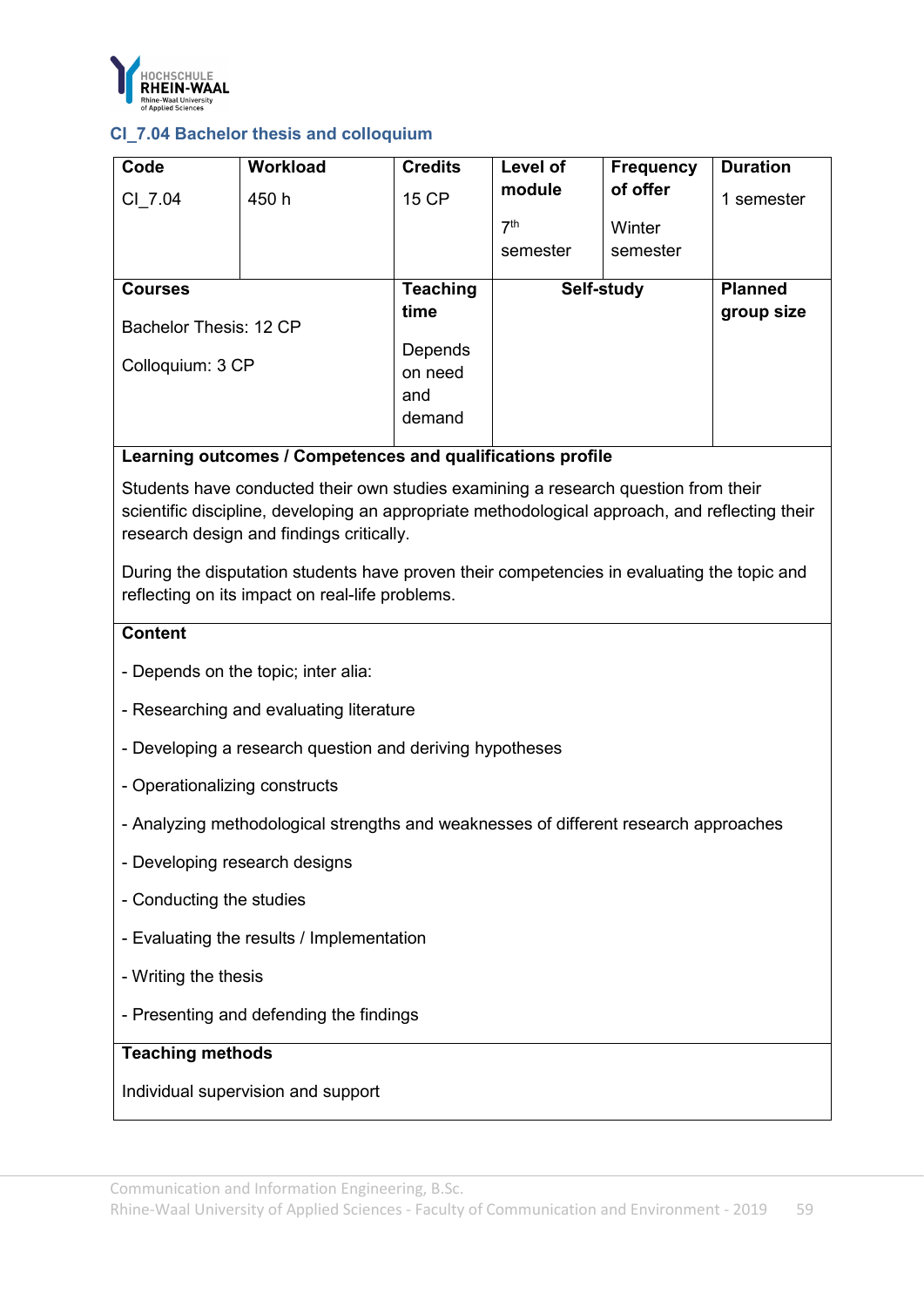

## **Entry requirements**

175 credits points achieved (including internship or semester abroad)

## **Types of assessment**

Written Bachelor thesis and oral disputation

## **Requirements for the award of credit points**

Passed Bachelor thesis and disputation as well as successful completion of all other modules of the curriculum

# **Use of module (in other study programs)**

-

## **Weight towards final grade**

10 %

## **Person in charge of module**

All professors of the faculty

## **Additional information**

-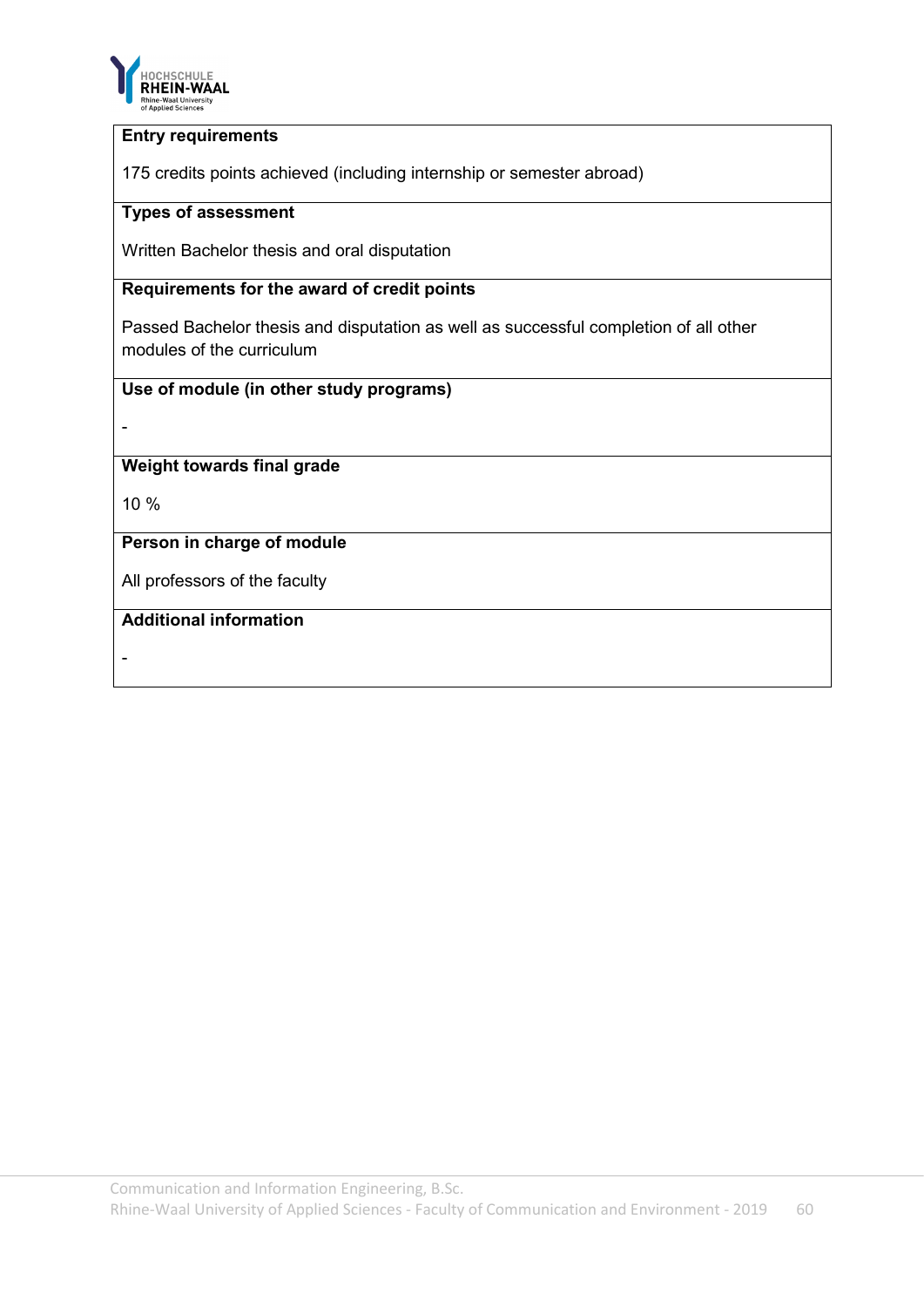

## **CI\_W.01 Ambient intelligent systems**

| Code                        | Workload | <b>Credits</b>  | Level of       | <b>Frequency</b> | <b>Duration</b> |
|-----------------------------|----------|-----------------|----------------|------------------|-----------------|
| CI W.01                     | 150 h    | 5 CP            | module         | of offer         | 1 semester      |
|                             |          |                 | $4th$ or $5th$ | Once a year      |                 |
|                             |          |                 | semester       |                  |                 |
|                             |          |                 |                |                  |                 |
| <b>Courses</b>              |          | <b>Teaching</b> | Self-study     |                  | <b>Planned</b>  |
|                             |          | time            | 105 h          |                  | group size      |
| Seminar-like lectures:      |          |                 |                |                  |                 |
| 22.5 h / 2 SWS              |          |                 |                |                  |                 |
|                             |          | 45h/            |                |                  | 25 students     |
|                             |          | 60 TU           |                |                  |                 |
| <b>Practical exercises:</b> |          |                 |                |                  |                 |
| 22.5 h / 2 SWS              |          |                 |                |                  |                 |

## **Learning outcomes / Competences and qualifications profile**

Ambient Intelligence envisions a world where people are surrounded by sensors and intelligent, intuitive interfaces embedded in the everyday objects around them. This enables the environment to identify individuals or objects and to response to their presence and behaviour in an appropriate and perhaps personalized way.

In this module the students have been introduced to the vision of ambient intelligent systems. They have gained a sound understanding of enabling technologies and they got an overview of applications and understood how articficial intelligence enables these applications. The application field Ambient Assisted Living (AAL) has been discussed in detail. The students have learned how new technology can be used to improve care processes and to increase the personal mobility and comfort of elderly people. They also got a brief idea of other socio-cultural impacts. At the end of this course students are able to come up with new ideas and to start innovative projects in this area.

#### **Content**

Vision, history and predecessor technologies/visions

-Working with the user: human centered design

- Architectures of Ambient Intelligent Systems (including service oriented architecture and frameworks like OSGi)

- From sensor data to context: modelling, automatic detection and recognition
- Knowledge-based systems
- Action Planning Algorithms
- Adaptive systems
- Ideas and current research in the area of AmI and AAL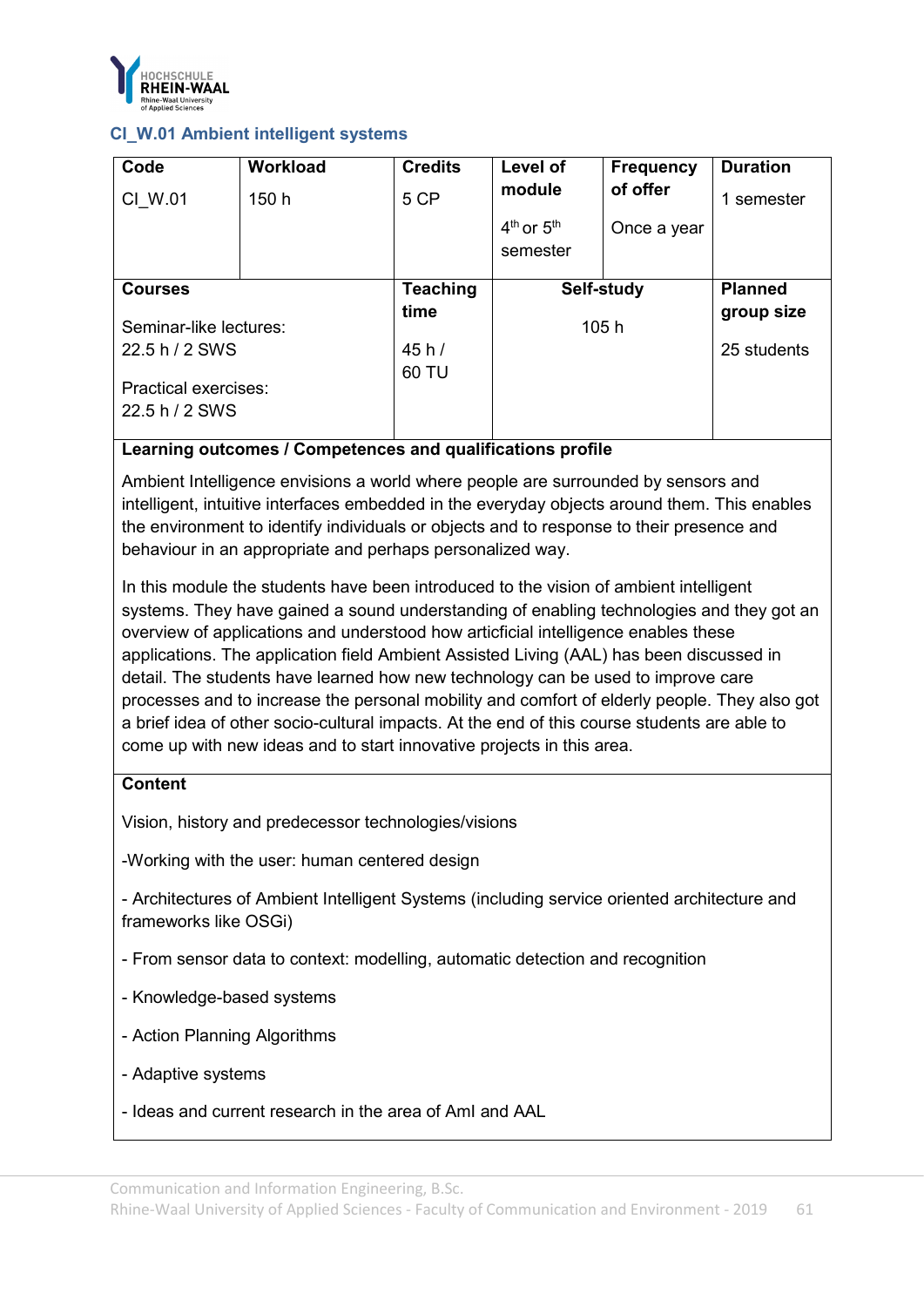

| Rhine-Waal University<br>of Applied Sciences                                                                                                 |
|----------------------------------------------------------------------------------------------------------------------------------------------|
| - Privacy and data protection in smart environments                                                                                          |
| - Ethical and social impacts                                                                                                                 |
| <b>Teaching methods</b>                                                                                                                      |
| Tuition in seminars, lectures and practical classes                                                                                          |
| <b>Entry requirements</b>                                                                                                                    |
| Students have to pass                                                                                                                        |
| CI 1.02 "Fundamentals of computer science and networks"                                                                                      |
| CI 2.04 "Object oriented programming"                                                                                                        |
| before taking this course.                                                                                                                   |
| <b>Types of assessment</b>                                                                                                                   |
| <b>Graded examination</b>                                                                                                                    |
| Requirements for the award of credit points                                                                                                  |
| Passed assessment                                                                                                                            |
| Use of module (in other study programs)                                                                                                      |
| Open to students of other study programs                                                                                                     |
| Weight towards final grade                                                                                                                   |
| 3.33 % (Elective course)                                                                                                                     |
| Person in charge of module                                                                                                                   |
| Prof. Dr. Christian Ressel                                                                                                                   |
| <b>Additional information</b>                                                                                                                |
| Reading:                                                                                                                                     |
| Corchado, J.M. et al: 3rd Symposium of Ubiquitous Computing and Ambient Intelligence<br>2008. ISBN 978-3-540-85866-9, Berlin, Springer, 2008 |
| Corchado, J.M. et al: Ambient Intelligence and Future Trends -: International Symposium on                                                   |

Ambient Intelligence 2010. ISBN 3642132677, Berlin, Springer 2010

Omatu, S. et al: Distributed Computing, Artificial Intelligence, Bioinformatics, Soft Computing, and Ambient Assisted Living: 10th International Work-Conference. ISBN 3642024807, Berlin, Springer, 2009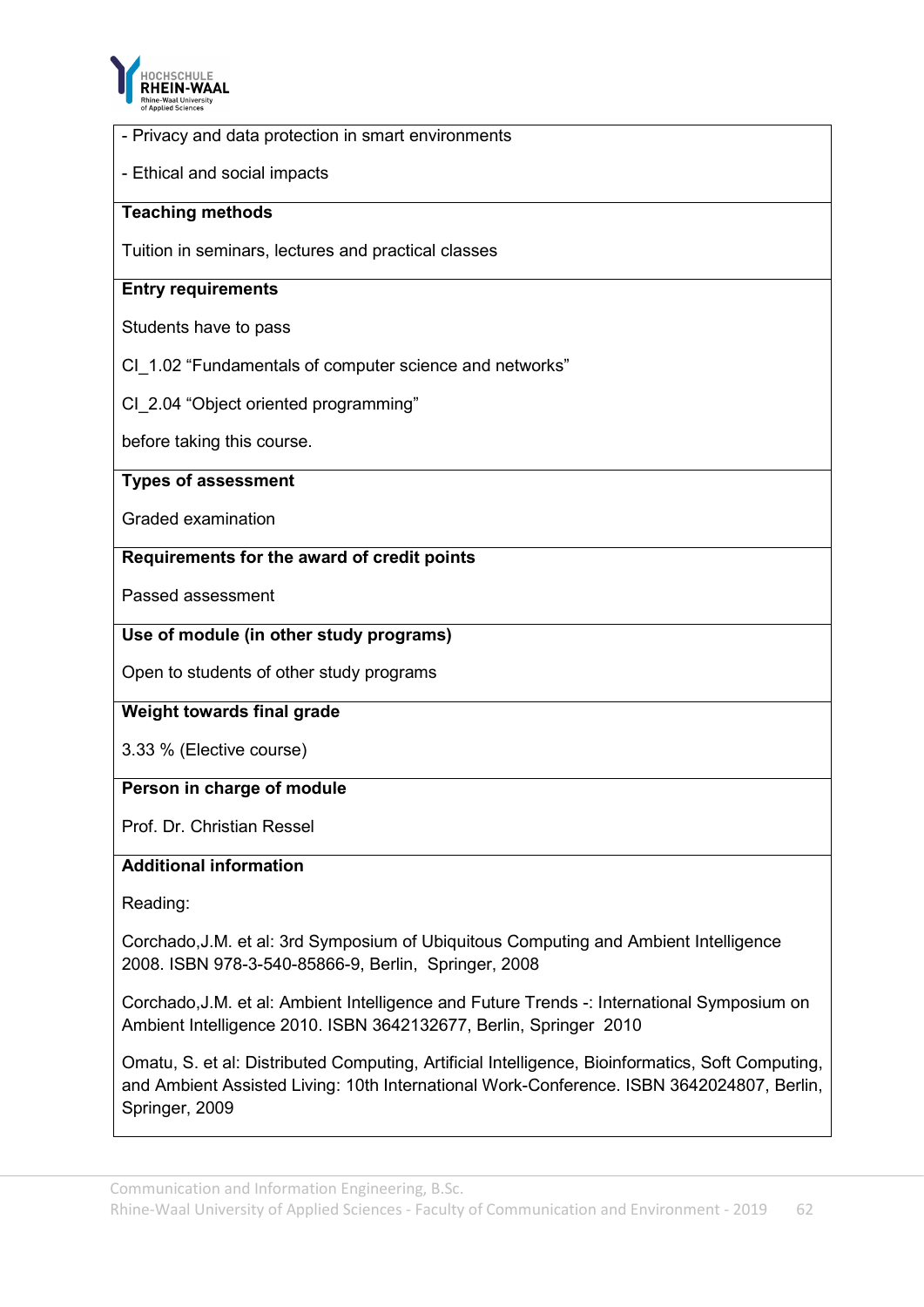

Verhaegh, W.; Aarts,E.; Korst,J.: Algorithms in ambient intelligence. ISBN 978- 1402017575,Springer Netherlands, 2004.

Bravo, J. et al: Ambient Assisted Living: Third International Workshop, IWAAL 2011. ISBN 3642213022, Berlin, Springer, 2011.

Vasilakos,A.; Pedrycz, W.: Ambient intelligence, wireless networking, and ubiquitous computing. ISBN 1-580-53963-7,Boston, Artech House Inc, 2006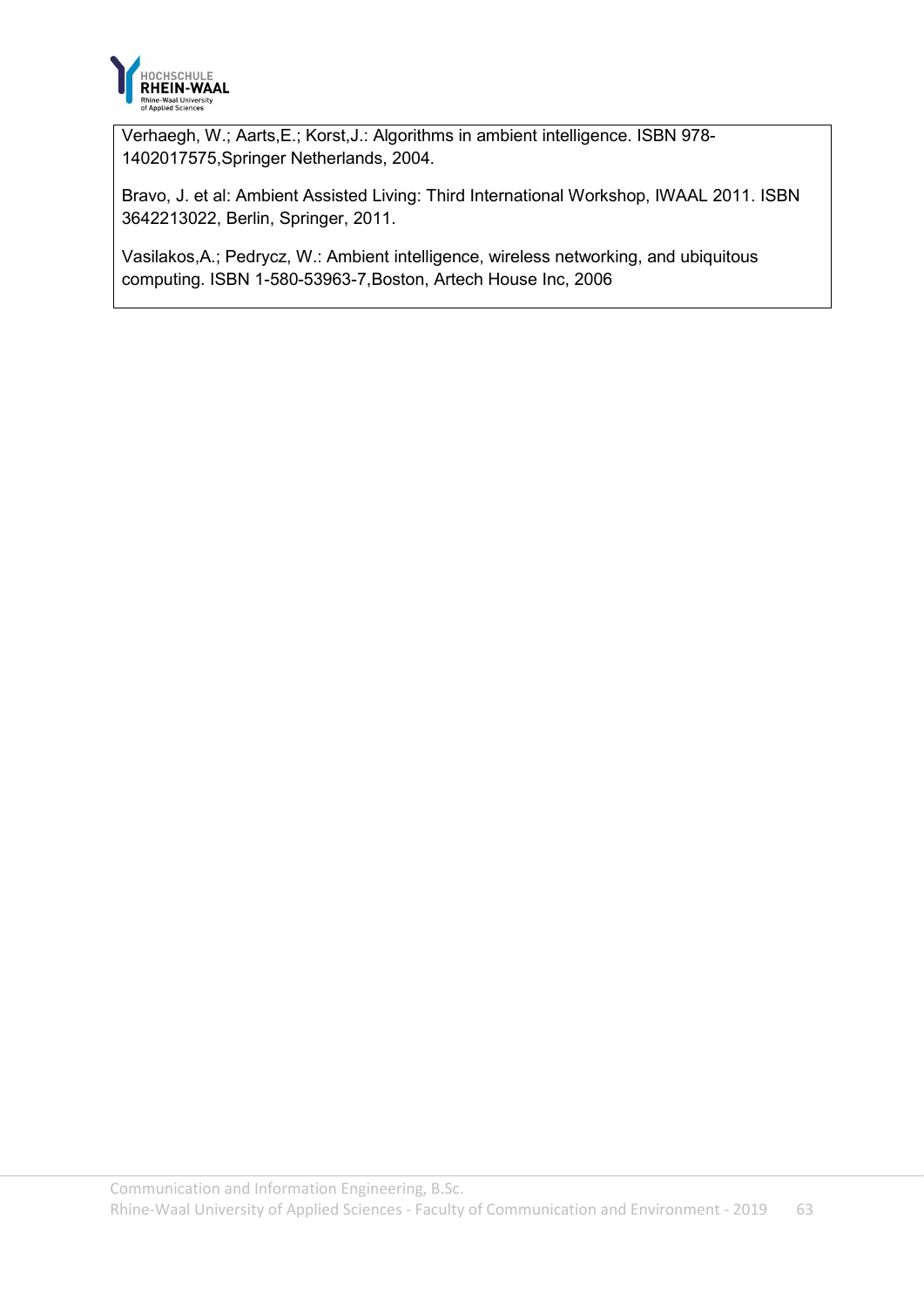

## **CI\_W.03 Communication security**

| Code                        | <b>Workload</b> | <b>Credits</b>  | Level of        | <b>Frequency</b> | <b>Duration</b>           |
|-----------------------------|-----------------|-----------------|-----------------|------------------|---------------------------|
| CI W.03                     | 150 h           | 5 CP            | module          | of offer         | 1 semester                |
|                             |                 |                 | 4 <sup>th</sup> | Summer           |                           |
|                             |                 |                 | semester        | semester         |                           |
| <b>Courses</b>              |                 | <b>Teaching</b> |                 | Self-study       | <b>Planned</b>            |
| Lectures: $22.5 h / 2$ SWS  |                 | time            | 105 h           |                  | group size                |
| Exercises: $22.5 h / 2$ SWS |                 | 45h/<br>60 TU   |                 |                  | Lectures:<br>open         |
|                             |                 |                 |                 |                  | Exercises:<br>40 students |

## **Learning outcomes / Competences and qualifications profile**

Students have gained fundamental knowledge of security terms and concepts, such as threats, vulnerabilities, protection and incident handling. The purpose of the course is to provide the student with an overview of the field of communication / information security and respective implementation issues for communication systems. The students will be exposed to the spectrum of security activities, its methods, methodologies and mechanisms.

Coverage will include cryptographic functions, inspection and protection of assets, detection of and reaction to threats to communication systems, and analysis of incident procedures. Another focus will be set on security related organizational structures and product / system certification with respect to standardized security evaluation crietria.

## **Content**

- Legal, Ethical, and Professional Issues in Information Security
- Cryptography
- Operating System Vulnerabilities and Resolutions
- Communication Security, Tunneling
- Cryptographic Protocols
- Malware, Anti-Virus
- Firewalls and (virtual) Private Networks
- IDS and Access Control
- Trustworthy Hardware
- Physical Security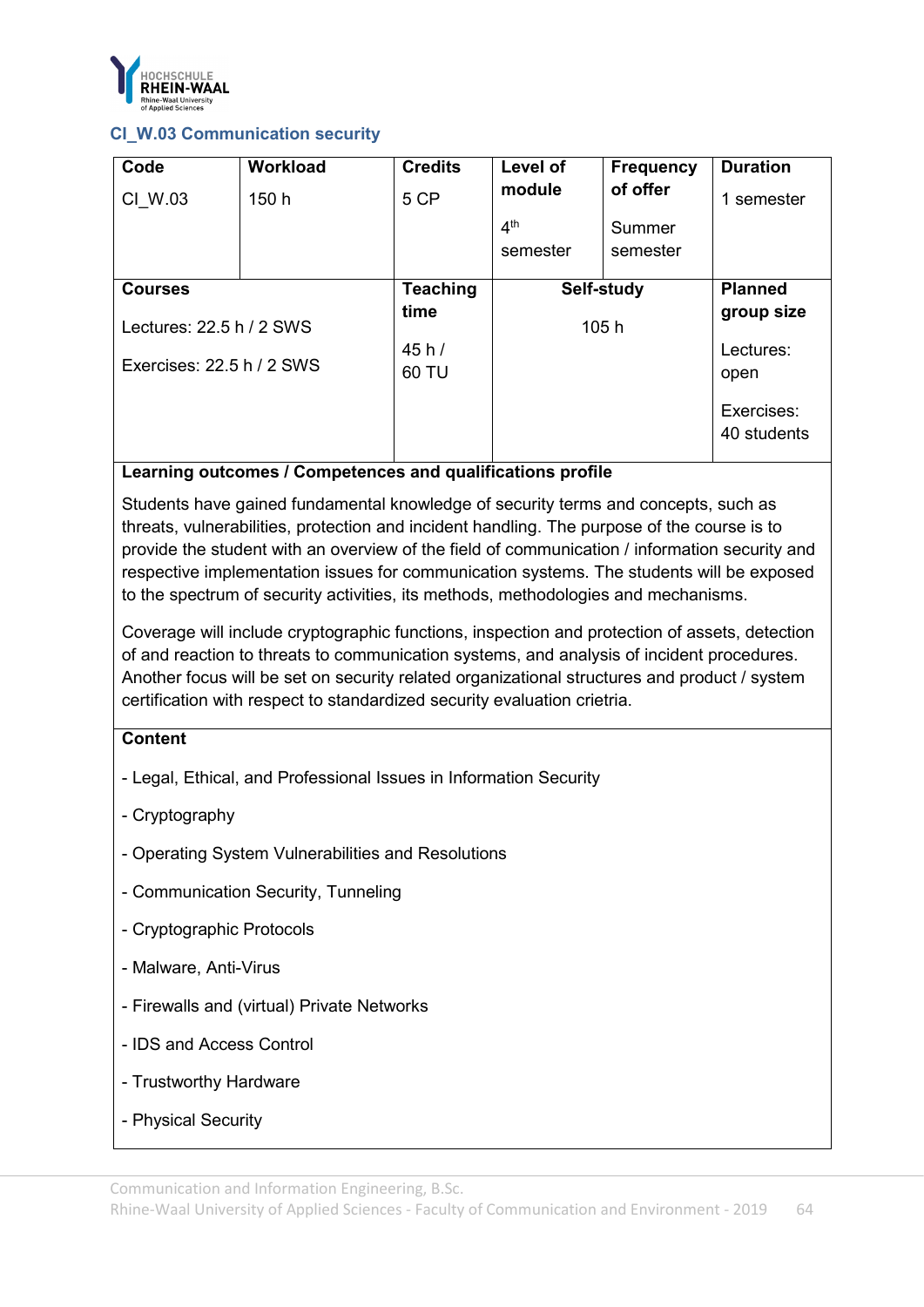

- Cryptographic Protocols
- Audits
- Implementing Security
- Security Certification
- Information Security Management

#### **Teaching methods**

Lectures and practical classes

#### **Entry requirements**

Students have to pass

CI\_1.02 "Fundamentals of computer science and networks"

CI\_2.03 "Computer networks"

before taking this course. It is expected that students have knowledge of a programming language and of the fundamentals of operating systems.

#### **Types of assessment**

Graded examination

#### **Requirements for the award of credit points**

Passed assessment

#### **Use of module (in other study programs)**

Open to students of other study programs

#### **Weight towards final grade**

3.33 % (Elective course)

#### **Person in charge of module**

Prof. Dr. Ulrich Greveler

## **Additional information**

Reading:

Paar, C. (2010): Understanding Cryptography, Berlin-Heidelberg, Springer-Verlag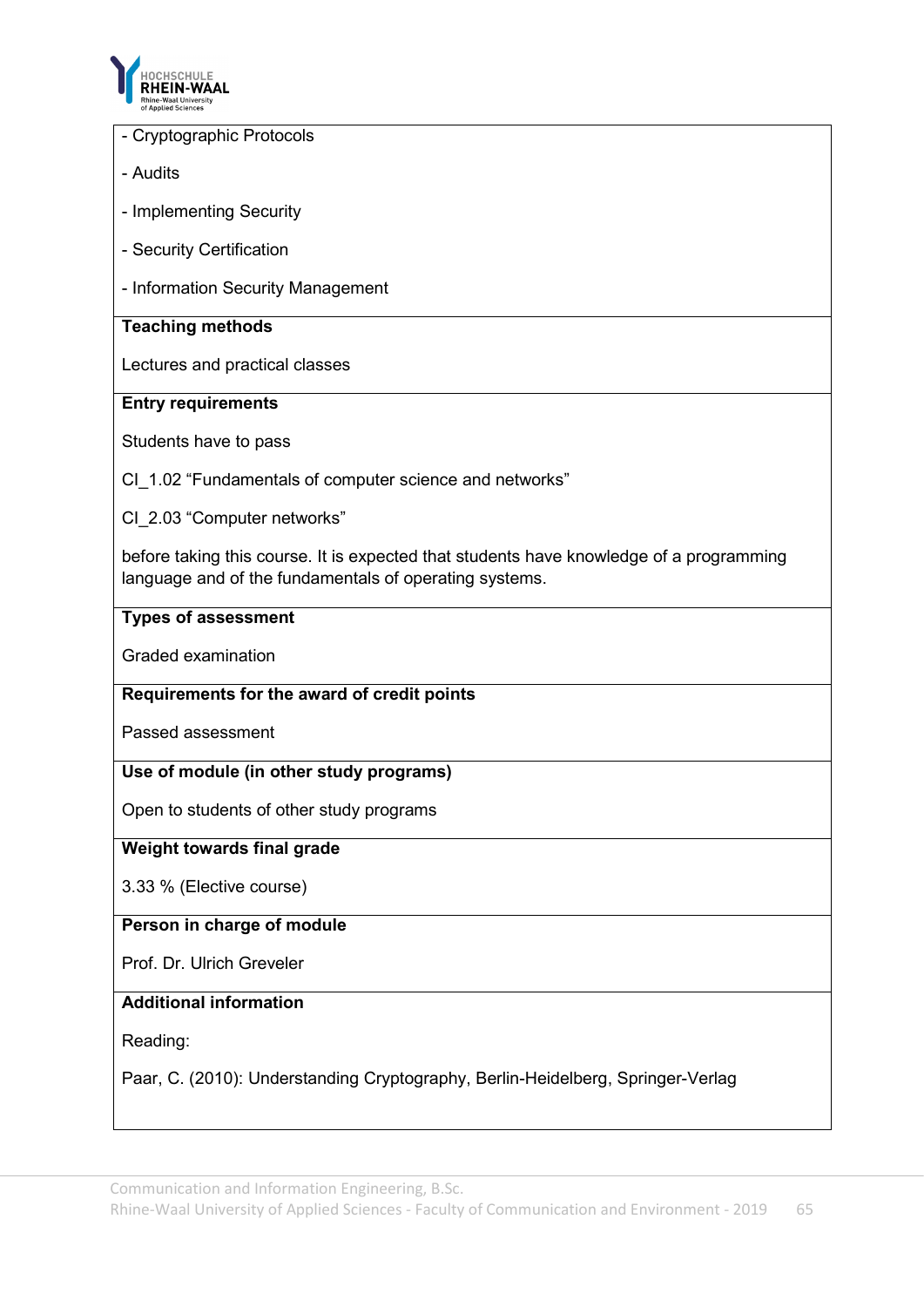

Schneier, B. (1996): Applied Cryptography, Canada, John Wiley & Son, Inc.

Anderson, R.J. (2008): Security Engineering, Canada, Wiley Publisching, Inc.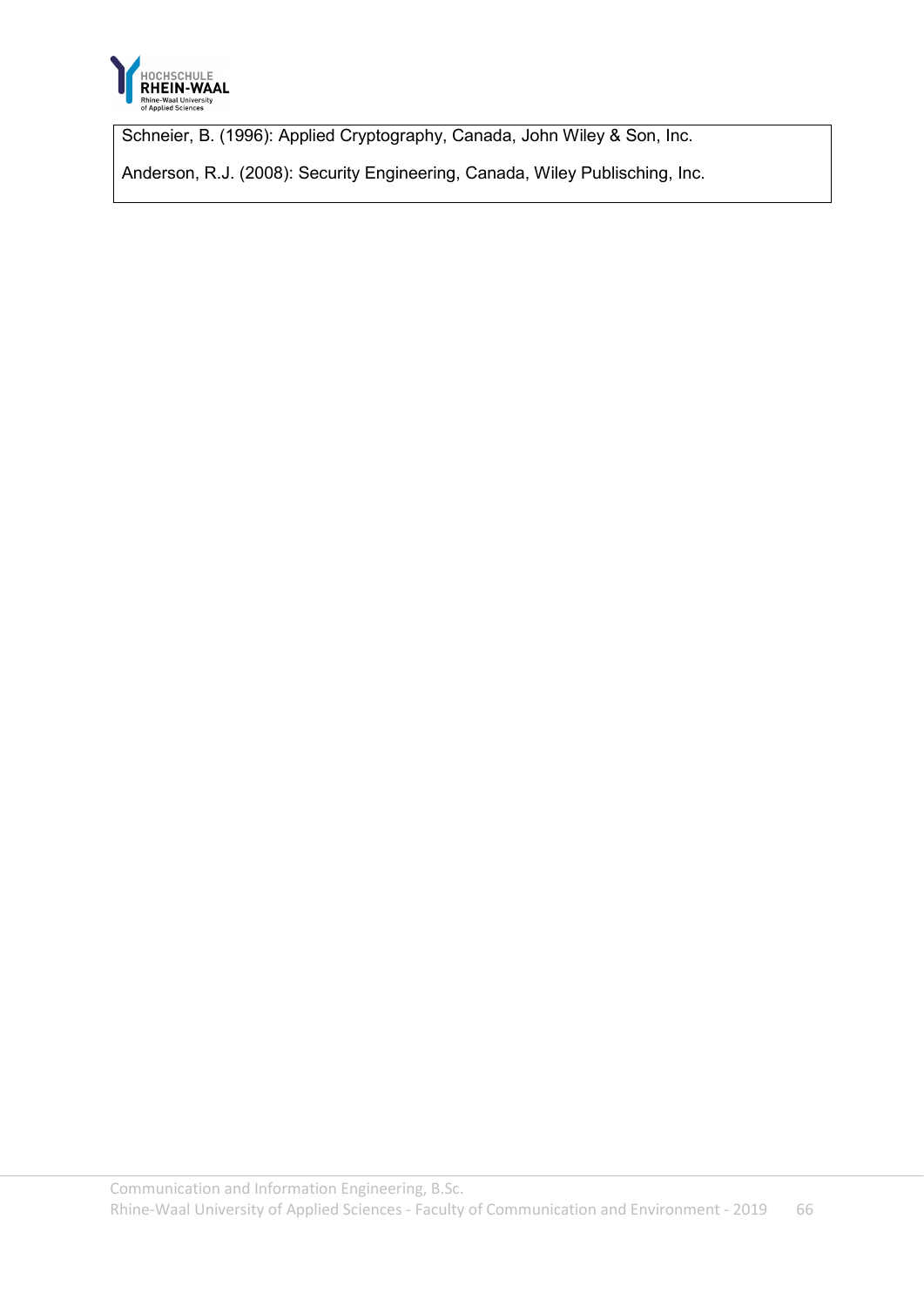

## **CI\_W.05 Advanced modelling and simulation**

| Code<br>CI W.05                                     | Workload<br>150 h | <b>Credits</b><br>5 CP | Level of<br>module<br>$4th$ or $5th$<br>semester | <b>Frequency</b><br>of offer<br>Winter or<br>summer<br>semester | <b>Duration</b><br>1 semester    |
|-----------------------------------------------------|-------------------|------------------------|--------------------------------------------------|-----------------------------------------------------------------|----------------------------------|
| <b>Courses</b>                                      |                   | <b>Teaching</b>        | Self-study                                       |                                                                 | <b>Planned</b>                   |
| Lecture: 22.5 h / 2 SWS<br>Exercise: 22.5 h / 2 SWS |                   | time<br>45h/<br>90 TU  |                                                  | 105h                                                            | group size<br>Lecture:           |
|                                                     |                   |                        |                                                  |                                                                 | open<br>Exercise:<br>40 students |

#### **Learning outcomes / Competences and qualifications profile**

This course enables students to create models of technical systems and to analyze them via simulations. In detail, the students learn to model complex technical problems, to describe them mathematically and to find solutions. They know the appropriate use of models and simulations and their limits and understand the steps of the simulation process. Students are familiar with modern modelling and simulation techniques as well as common tools and they can apply the learned methods to different problems in practice, for example to make predictions, to find general rules and to raise new questions. They understand modeling and simulation techniques as a useful tool for understanding technical systems and they can apply them in different contexts.

#### **Content**

Introduction: to modelling and simulation, motivation, meaning of modelling and simulation in the context of technical systems, practical examples from everyday life, typical questions, different categories of simulations, steps of the simulation process

## **Continuous simulations**

- e.g. Growth processes (exponential, logistic), predator-prey relationships, stepwise extension (e.g. by intraspecific competition, different predator or prey species),

- Introduction of dimensionless variables
- Implementation e.g. with Octave/Matlab, Scilab/Xcos, R or Python
- Transfer of the learned methods to other situations and technical systems
- Modelling of stochastic dependencies (like Queueing theory, Hidden Markov Model)
- Fundamentals of numerical methods in the context of differential equations: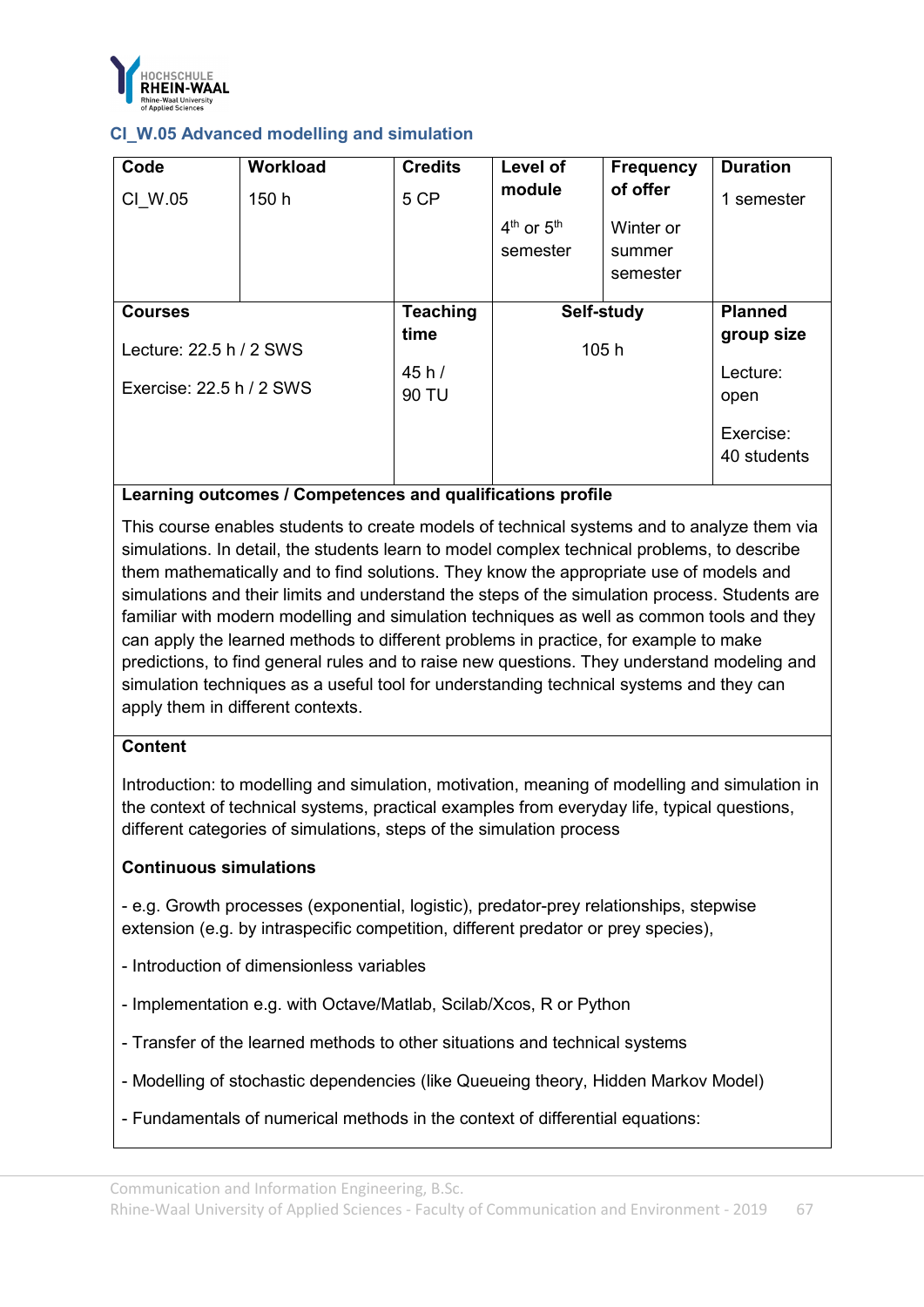

- Ordinary differential equations (ODE): discretization, Euler method, Runge-Kutta method and subsequent implementation of examples, stability of methods, built-in solvers in modern tools

- Partial differential equations (e.g. heat conduction equation via FEM or FDM, solution of the one-dimensional advection-diffusion equation via FDM)

### **Discrete and Stochastic Simulations**

- e.g. Monte Carlo simulations (e.g. radioactive decay)

Modelling and simulations in **data science** and **machine learning**

### **Teaching methods**

Tuition in seminars, lectures and practical classes

#### **Entry requirements**

Students have to pass

CI\_1.04 "Scientific programming"

CI\_3.06 "Higher mathematics"

before taking this course. Students are expected to have basic knowledge of a modern programming language.

#### **Types of assessment**

Graded examination

### **Requirements for the award of credit points**

Passed assessment

### **Use of module (in other study programs)**

Open to students of other study programs

### **Weight towards final grade**

None (ungraded)

### **Person in charge of module**

Prof. Dr. Frank Zimmer

## **Additional information**

Reading: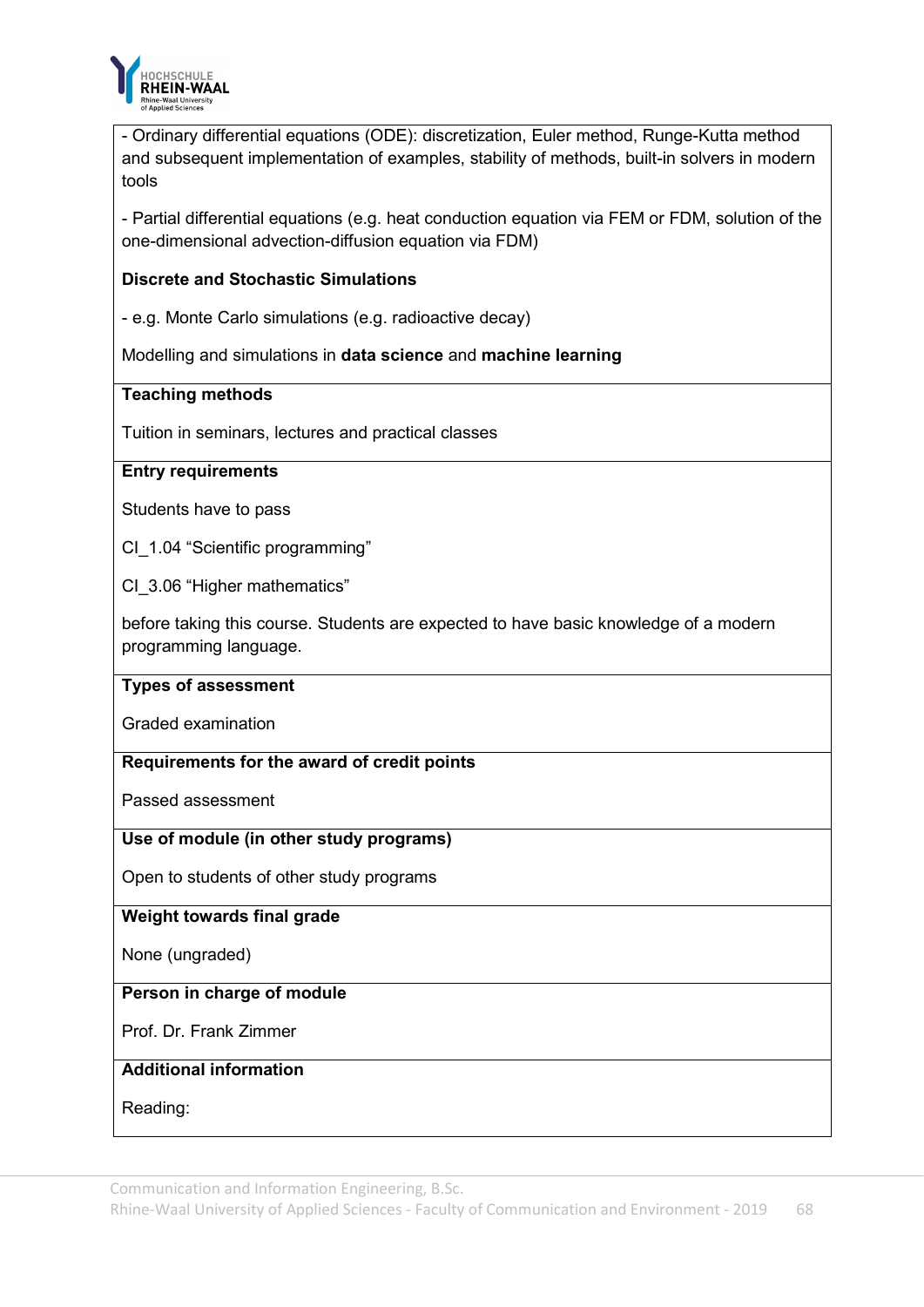

Campbell, S.L.; Chancelier, J.-P.; Nikoukhah, R.: Modeling and Simulation in Scilab/Scicos with ScicosLab 4.4, ISBN 978-1441955265, Springer, Berlin, 2nd ed., 2009

Chapra, S.C.; Canale, R.P.: Numerical Methods for Engineers, ISBN 978-0073397924, McGraw-Hill Education – Europe,  $7<sup>th</sup>$  ed., 2014

Gilat, A.; Subramaniam, V.: Numerical Methods for Engineers and Scientists: An Introduction with Applications Using MATLAB, ISBN 978-1118554937, John Wiley & Sons Inc., 3<sup>rd</sup> ed., 2013

Kreyszig, E.: Advanced Engineering Mathematics, ISBN 978-8126554232, John Wiley & Sons, 10<sup>th</sup> ed., 2015

Jones, O.; Maillardet, R.; Robinson, A.: Introduction to Scientific Programming and Simulation Using R, ISBN 978-1466569997, CRC Press, Taylor & Francis Group, Boca Raton, FL, 2<sup>nd</sup> new edition, 2014

Hill, C.: Learning Scientific Programming with Python, ISBN 978-1107428225, Cambridge University Press, 2016

Quarteroni, A. M.; Saleri, F.; Gervasio, P.: Scientific Computing with MATLAB and Octave, ISBN 978-3642453663, 4<sup>th</sup> edition, Springer, Berlin, 2014

Stroud, K.A.; Booth, D.J: Engineering Mathematics, ISBN 978-1137031204, Red Globe Press, 7<sup>th</sup> ed., 2013

Stroud, K.A.; Booth, D.J: Advanced Engineering Mathematics, ISBN 978-0230275485, Red Globe Press, 5th ed., 2011

Turner, P.R.; Arildsen, T.; Kavanagh, K.: Applied Scientific Computing: With Python, ISBN 978-3319895741, Springer, Berlin, 2018

Tyagi, A.K.: MATLAB and Simulink for Engineers, ISBN 978-0198072447, Oxford Univ Pr, Pap/Cdr, 2011

Wouwer, A.V.; Saucez, P.; Vilas, C.: Simulation of ODE/PDE Models with MATLAB®, OCTAVE and SCILAB: Scientific and Engineering Applications, ISBN 978-3319067896, Springer, Berlin, 2014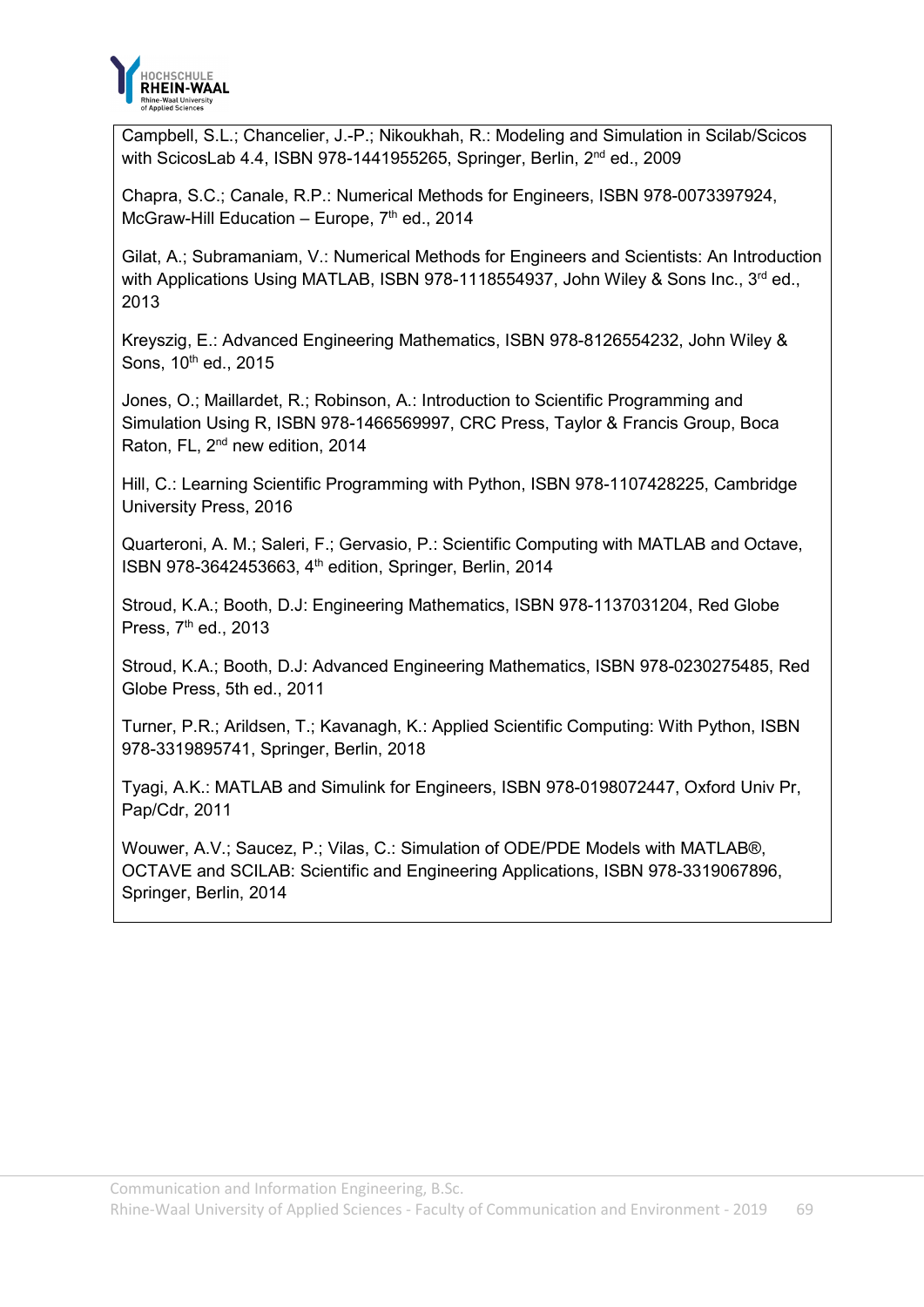

### **CI\_W.06 Fundamentals of business administration**

| Code<br>CI W.06             | Workload<br>150 h | <b>Credits</b><br>5 CP | Level of<br>module<br>$4th$ or $5th$<br>semester | <b>Frequency</b><br>of offer<br>Winter or<br>summer | <b>Duration</b><br>1 semester |
|-----------------------------|-------------------|------------------------|--------------------------------------------------|-----------------------------------------------------|-------------------------------|
|                             |                   |                        |                                                  | semester                                            |                               |
| <b>Courses</b>              |                   | <b>Teaching</b>        | Self-study                                       |                                                     | <b>Planned</b>                |
| Lectures: $22.5 h / 2$ SWS  |                   | time                   |                                                  | 105h                                                | group size                    |
| Exercises: $22.5 h / 2$ SWS |                   | 45h/<br>60 TU          |                                                  |                                                     | Lectures:<br>open             |
|                             |                   |                        |                                                  |                                                     | Exercises:<br>40 students     |

### **Learning outcomes / Competences and qualifications profile**

Students have gained an understanding of fundamental concepts of business administration and the basic functions of organizations. They have a good grasp of important terms, concepts, and methods and are able to apply them to real-life problems. They have discussed the impacts of globalization and can describe its influence on business processes.

#### **Content**

- An organization and its goals
- Corporate organization and organizational structure
- Principles of strategic management and planning
- The operations function: the process of production, costs and planning, production logistics
- Fundamentals of marketing: the marketing mix
- Principles of finance
- The controlling function
- Fundamentals of human resource management and leadership

### **Teaching methods**

Lectures, accompanied by exercises in which case studies and problems in practice are presented

#### **Entry requirements**

None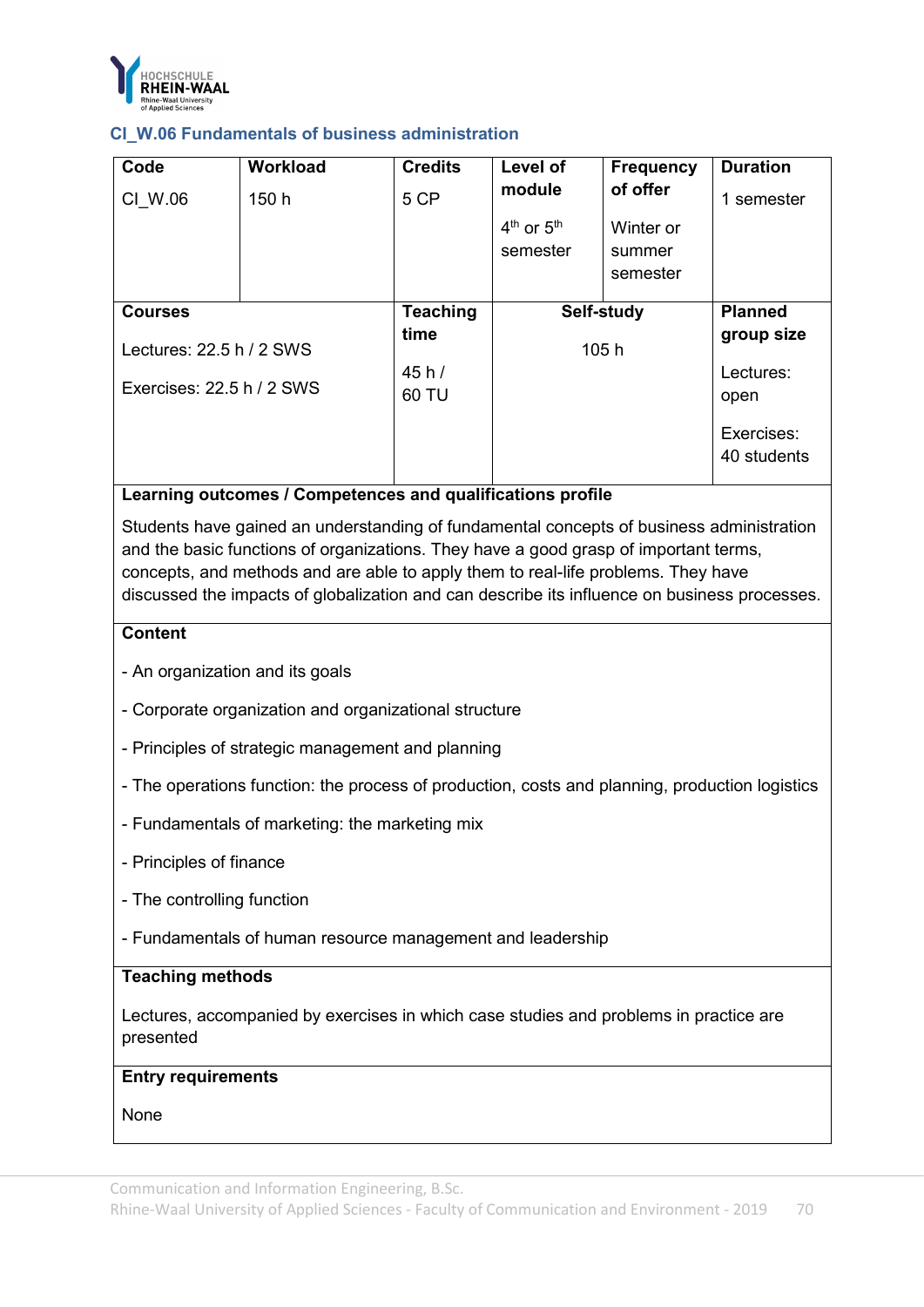

#### **Types of assessment**

Graded examination

### **Requirements for the award of credit points**

Passed assessment

### **Use of module (in other study programs)**

Same module in "Communication and Information Engineering", "International Business and Social Sciences" and "Mobility and Logistics"

### **Weight towards final grade**

3.33 % (Elective course)

### **Person in charge of module**

Prof. Dr. Daniel H. Scheible

# **Additional information**

Reading:

Gamble, J. E. / Thompson, A. A. (2011): Essentials of Strategic Management. The Quest for Competitive Advantage. 2nd edition. New York: McGraw-Hill.

Hill, C. W. L. (2009): International Business. Competing in the Global Marketplace. 7th edition. New York: McGraw-Hill.

Kotler, P. / Armstrong, G. (2010): Principles of Marketing. 13th edition. Upper Saddle River: Pearson Prentice Hall.

Luthans, F. / Doh, J. P. (2009): International Management. Culture, Strategy, and Behavior. 7th edition. New York: McGraw-Hill.

Robbins, Stephen P. / DeCenzo, David A. / Coulter, Mary (2011): Fundamentals of Management. Essential Concepts and Applications. 7th edition. Upper Saddle River: Pearson Prentice Hall.

Slack, N. / Chambers, S. / Johnston, R. (2010): Operations Management. 6th edition. Harlow: Pearson Prentice Hall.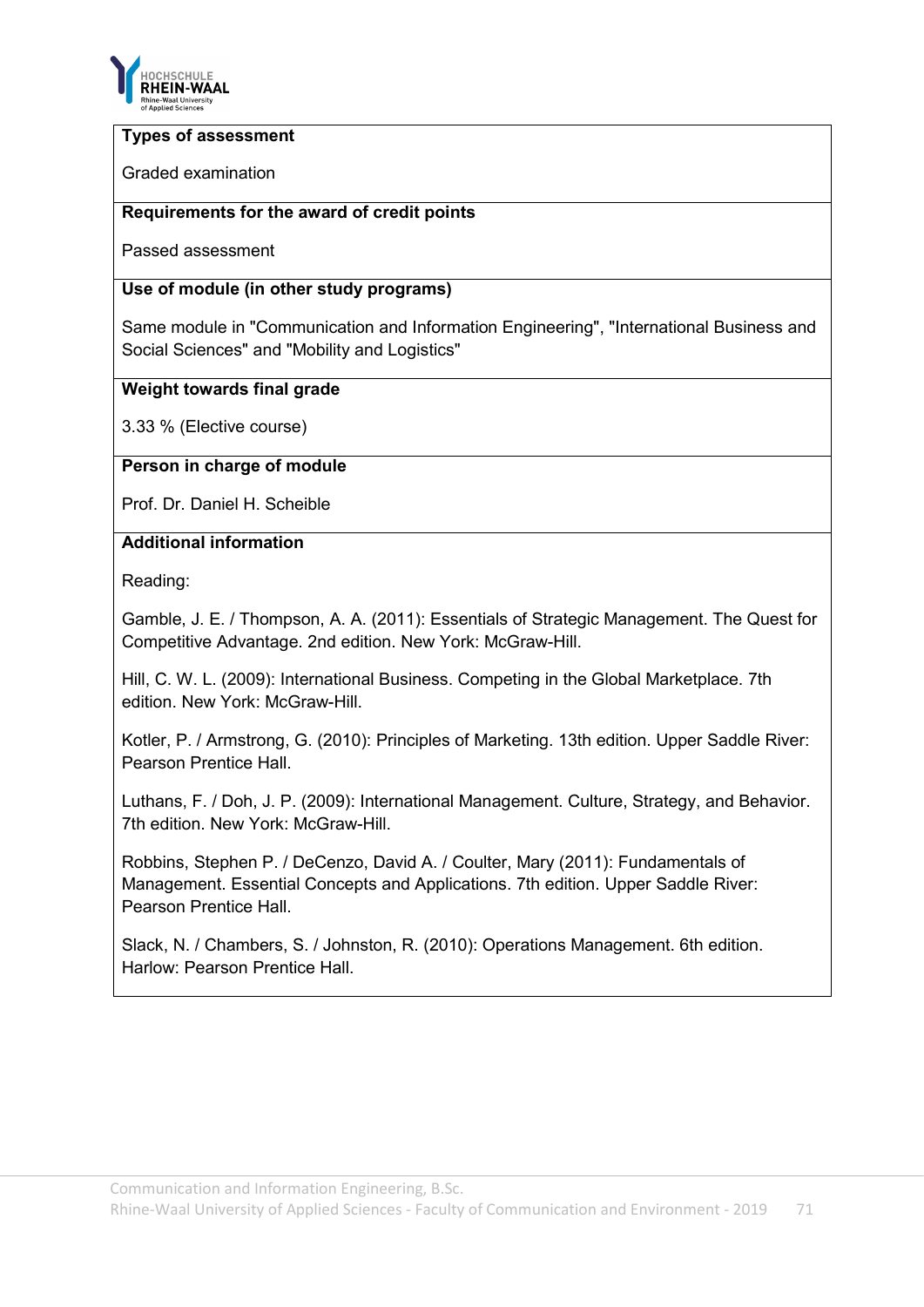

# **CI\_W.07 Parallel programming**

| Code                        | Workload | <b>Credits</b>  | Level of       | <b>Frequency</b> | <b>Duration</b> |
|-----------------------------|----------|-----------------|----------------|------------------|-----------------|
| CI W.07                     | 150 h    | 5 CP            | module         | of offer         | 1 semester      |
|                             |          |                 | $4th$ or $5th$ | Once a year      |                 |
|                             |          |                 | semester       |                  |                 |
|                             |          |                 |                |                  |                 |
| <b>Courses</b>              |          | <b>Teaching</b> | Self-study     |                  | <b>Planned</b>  |
|                             |          | time            |                |                  | group size      |
| Seminar-like lectures:      |          |                 | 105 h          |                  |                 |
| 22.5 h / 2 SWS              |          | 45h/            |                |                  | 25 students     |
|                             |          | 60 TU           |                |                  |                 |
| <b>Practical exercises:</b> |          |                 |                |                  |                 |
| 22.5 h / 2 SWS              |          |                 |                |                  |                 |
|                             |          |                 |                |                  |                 |

### **Learning outcomes / Competences and qualifications profile**

Multicore processors are today's standard computer architecture ranging from embedded processors, laptops, desktops, to supercomputers. This module introduces the principles and practice of parallel programming on these shared-memory architectures, including data and task parallelism. The course focuses on methods for high-performance engineering such as leaf coarsening and cache oblivious algorithms. Students learn to make effective use of the features provided by OpenMP.

### **Content**

- Data parallelism
- Task parallelism
- Multithreaded algorithms
- Specification of parallelism with OpenMP
- Performance engineering

### **Teaching methods**

Lectures, exercises, and practical programming labs

#### **Entry requirements**

Students have to pass

CI 2.02 "Computer architecture"

before taking this course.

### **Types of assessment**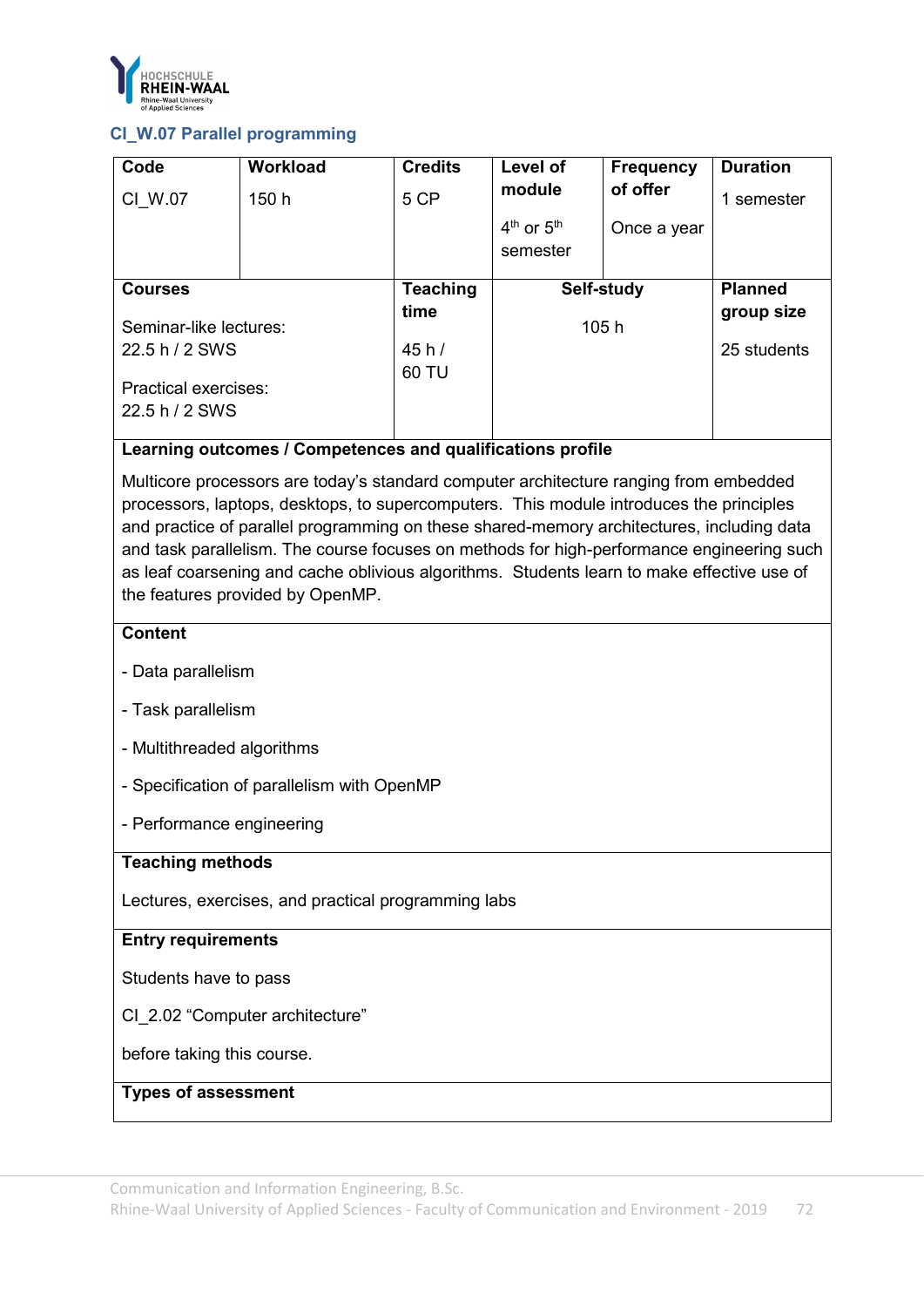

Graded examination

### **Requirements for the award of credit points**

Passed assessment

## **Use of module (in other study programs)**

-

### **Weight towards final grade**

3.33 % (Elective course)

# **Person in charge of module**

Prof. Dr. Volker Strumpen

### **Additional information**

Readings:

OpenMP Application Programming Interface, Version 5.0, 2018.

Cormen T.H., Leiserson C.E., Rivest R.L., Stein C. (2013), Introduction to Algorithms, 3rd ed; MIT Press.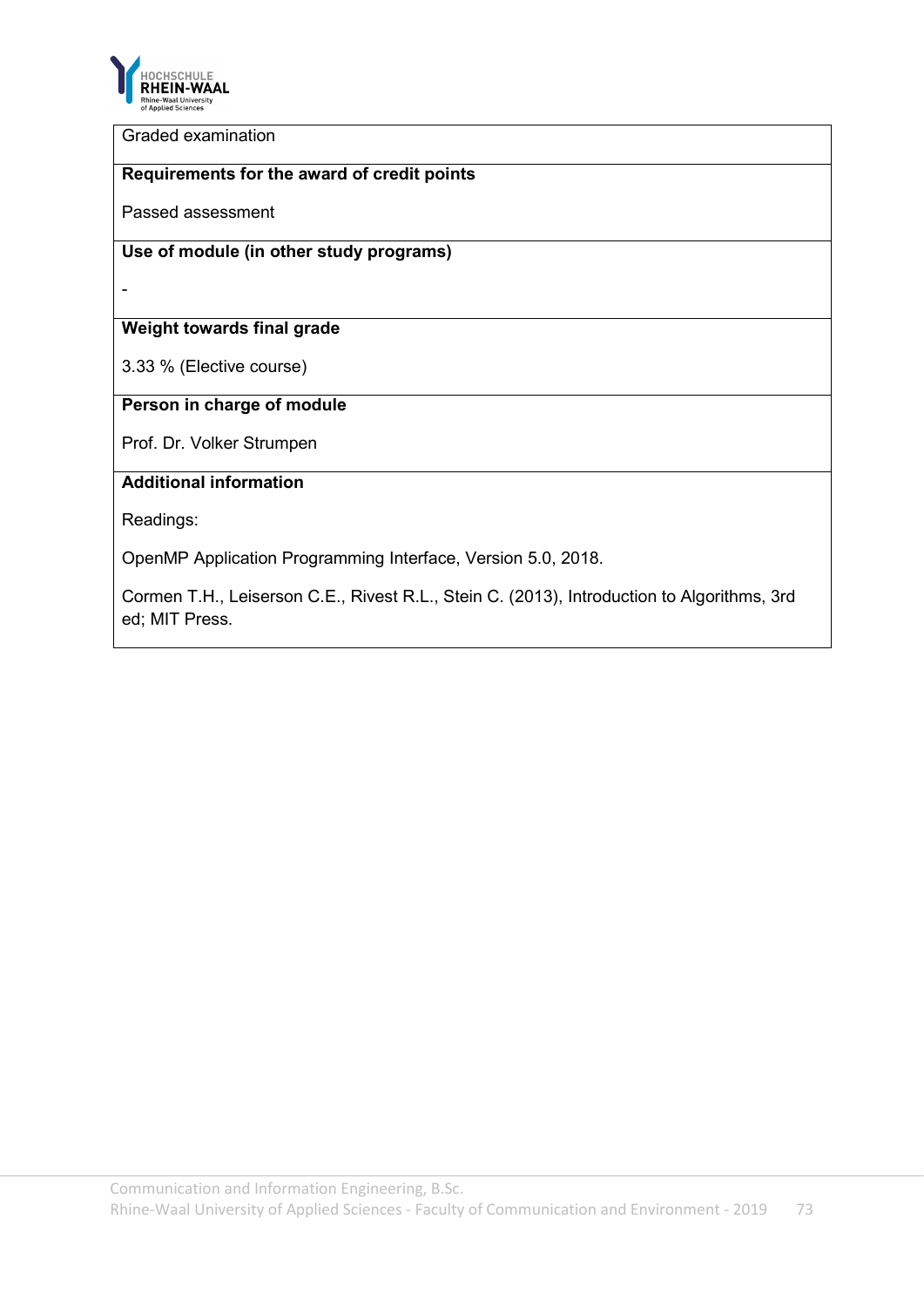

# **CI\_W.08 Innovative technologies**

| Code                          | <b>Workload</b>                                                                        | <b>Credits</b>          | Level of                           | <b>Frequency</b> | <b>Duration</b> |  |  |
|-------------------------------|----------------------------------------------------------------------------------------|-------------------------|------------------------------------|------------------|-----------------|--|--|
| CI W.08                       | 150 h                                                                                  | 5 CP                    | module                             | of offer         | 1 semester      |  |  |
|                               |                                                                                        |                         | 4 <sup>th</sup> or 5 <sup>th</sup> | irregular        |                 |  |  |
|                               |                                                                                        |                         | semester                           |                  |                 |  |  |
|                               |                                                                                        |                         |                                    |                  |                 |  |  |
| <b>Courses</b>                |                                                                                        | <b>Teaching</b><br>time |                                    | Self-study       | <b>Planned</b>  |  |  |
| Seminar-like lectures:        |                                                                                        |                         | 105 h                              |                  | group size      |  |  |
| 22.5 h / 2 SWS                |                                                                                        | 45 h/                   |                                    |                  | 40 students     |  |  |
| Practical exercises:          |                                                                                        | 90 TU                   |                                    |                  |                 |  |  |
| 22.5 h / 2 SWS                |                                                                                        |                         |                                    |                  |                 |  |  |
|                               |                                                                                        |                         |                                    |                  |                 |  |  |
|                               | Learning outcomes / Competences and qualifications profile                             |                         |                                    |                  |                 |  |  |
|                               | The students are familiar with trends and innovative approaches in computer science or |                         |                                    |                  |                 |  |  |
|                               | engineering. They know current frameworks and methods and can apply them.              |                         |                                    |                  |                 |  |  |
| <b>Content</b>                |                                                                                        |                         |                                    |                  |                 |  |  |
|                               |                                                                                        |                         |                                    |                  |                 |  |  |
| Examples:                     |                                                                                        |                         |                                    |                  |                 |  |  |
|                               | - Current approaches in development of mobile Applications                             |                         |                                    |                  |                 |  |  |
|                               |                                                                                        |                         |                                    |                  |                 |  |  |
|                               | - Technologies and software development in the domain of industry 4.0                  |                         |                                    |                  |                 |  |  |
|                               | - Development of cyber physical systems                                                |                         |                                    |                  |                 |  |  |
|                               |                                                                                        |                         |                                    |                  |                 |  |  |
| - digital forensics           |                                                                                        |                         |                                    |                  |                 |  |  |
| <b>Teaching methods</b>       |                                                                                        |                         |                                    |                  |                 |  |  |
|                               | Tuition in seminars, lectures and practical classes                                    |                         |                                    |                  |                 |  |  |
|                               |                                                                                        |                         |                                    |                  |                 |  |  |
| <b>Entry requirements</b>     |                                                                                        |                         |                                    |                  |                 |  |  |
| Students have to pass         |                                                                                        |                         |                                    |                  |                 |  |  |
| CI 3.02 "Signals and systems" |                                                                                        |                         |                                    |                  |                 |  |  |
| before taking this course.    |                                                                                        |                         |                                    |                  |                 |  |  |
| <b>Types of assessment</b>    |                                                                                        |                         |                                    |                  |                 |  |  |
| Graded examination            |                                                                                        |                         |                                    |                  |                 |  |  |
|                               | Requirements for the award of credit points                                            |                         |                                    |                  |                 |  |  |
| Passed assessment             |                                                                                        |                         |                                    |                  |                 |  |  |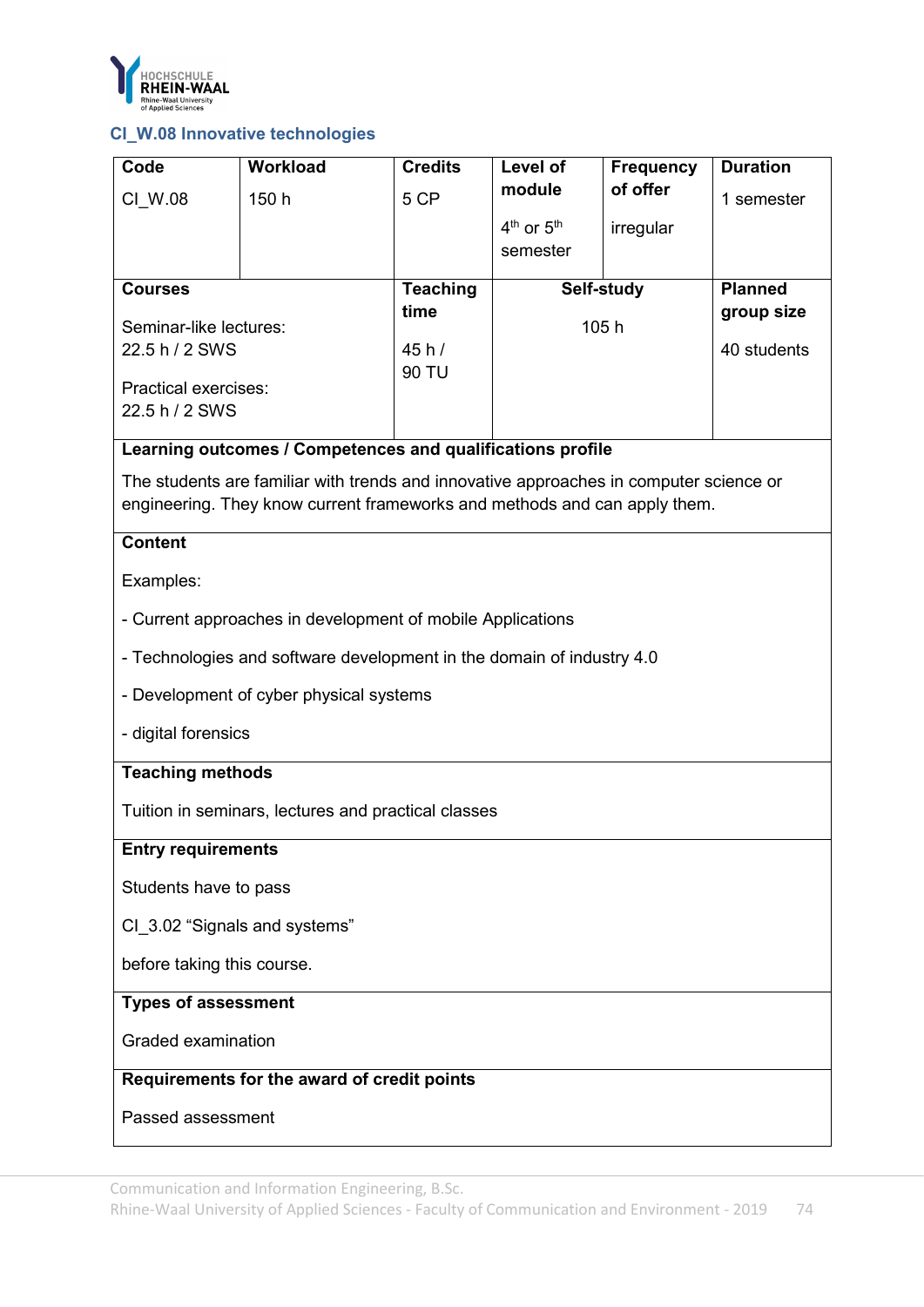

# **Use of module (in other study programs)**

Open to students of other study programs

### **Weight towards final grade**

3.33 % (Elective course)

# **Person in charge of module**

Prof. Dr. Christian Ressel

# **Additional information**

Reading:

depends on thematic focal points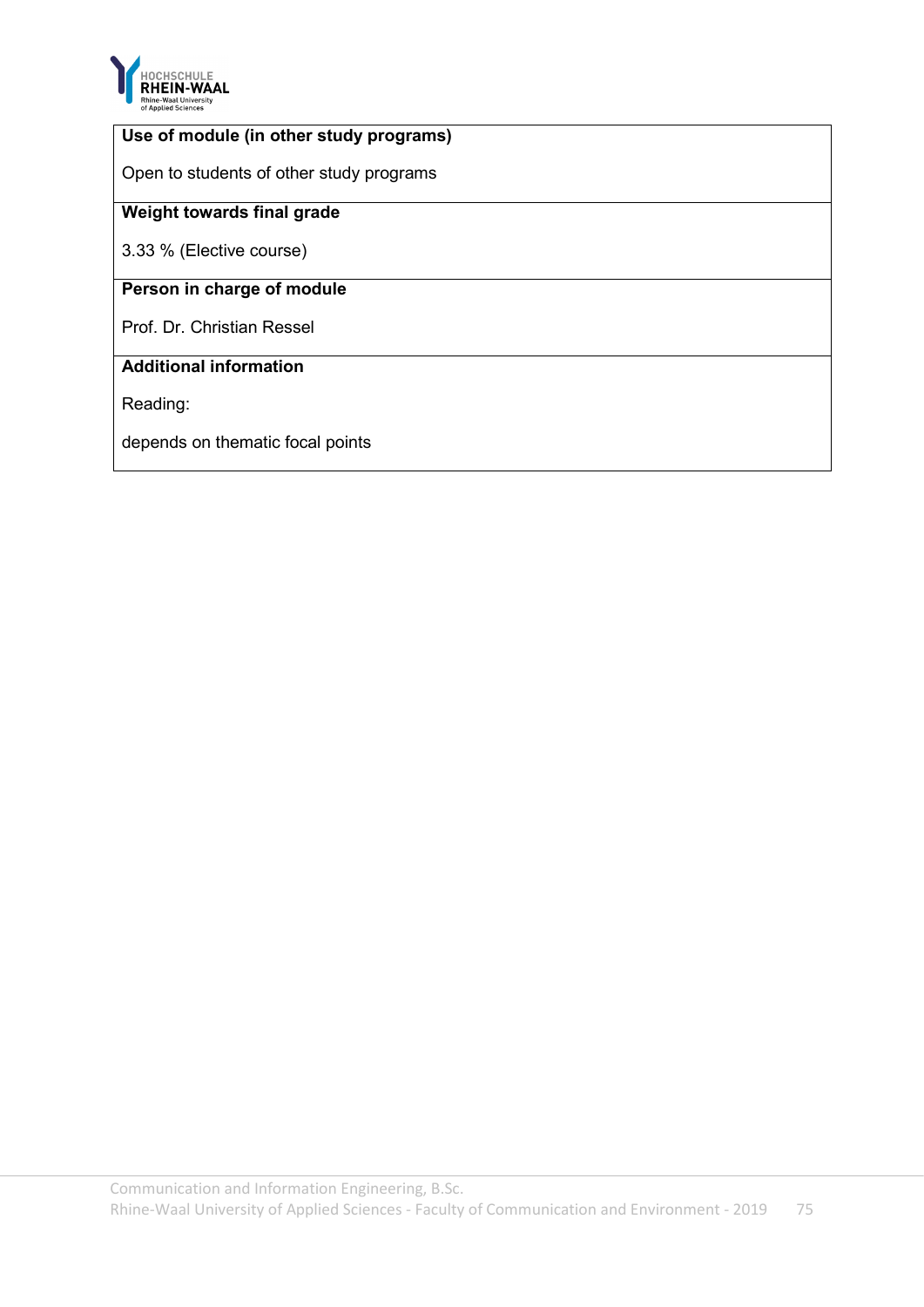

## **CI\_W.09 Control engineering**

| Code                       | Workload | <b>Credits</b> | Level of       | <b>Frequency</b> | <b>Duration</b>           |
|----------------------------|----------|----------------|----------------|------------------|---------------------------|
| CI 5.02                    | 150 h    | 5 CP           | module         | of offer         | 1 semester                |
|                            |          |                | $4th$ or $5th$ | Once a year      |                           |
|                            |          |                | semester       |                  |                           |
|                            |          |                |                |                  |                           |
| <b>Courses</b>             |          | Teaching       | Self-study     |                  | <b>Planned</b>            |
| Lectures: $22.5 h / 2$ SWS |          | time           | 105 h          |                  | group size                |
|                            |          |                |                |                  |                           |
|                            |          | 45 h/          |                |                  | Lectures:                 |
| Exercise: 22.5 h / 2 SWS   |          | 90 TU          |                |                  | open                      |
|                            |          |                |                |                  | Exercises:<br>40 students |

## **Learning outcomes / Competences and qualifications profile**

After finishing this module, students have gained fundamental knowledge and skills to describe and analyse technical systems. They are familiar with basics of control systems, such as closed-loop control, time and frequency domains analysis, Bode and Nyquist plots, as well as PID control. Students have worked with common simulation and modelling software and are furthermore able to implement simple controllers in software and hardware. Special attention is given to real-life examples and applications of control systems. Students have gained enough skills to recognize and conceptualize elements of more complex control systems.

### **Content**

- Mathematical modelling of technical systems
- Functionality and basic structure of control circuits
- Description of linear continuous systems
- Stability of linear continuous control systems

### **Teaching methods**

Tuition in seminars, lectures and practical classes

### **Entry requirements**

Students have to pass

CI\_3.02 "Signals and systems"

before taking this course.

### **Types of assessment**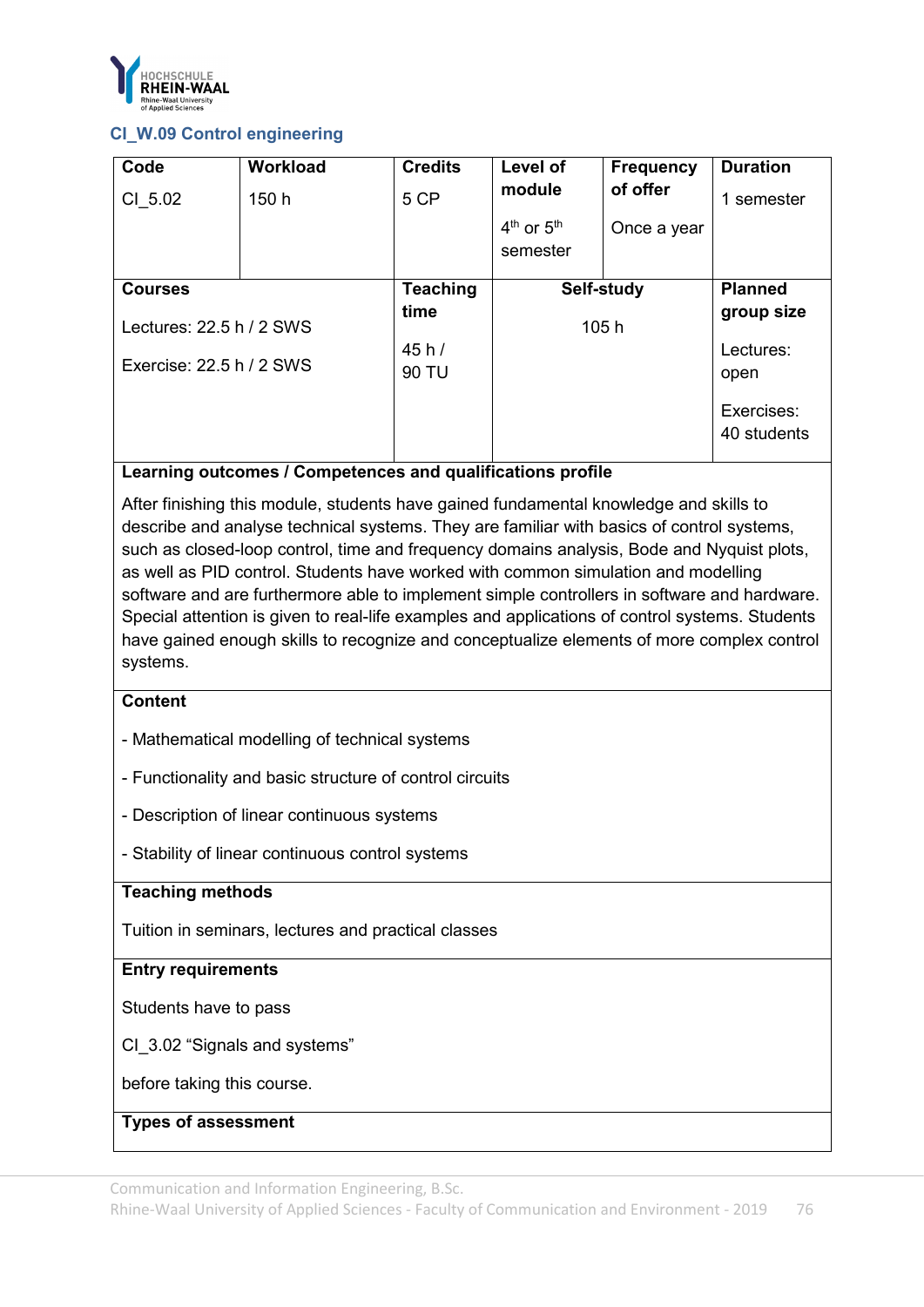

Graded examination

### **Requirements for the award of credit points**

Passed assessment

## **Use of module (in other study programs)**

-

## **Weight towards final grade**

3,33 % (Elective Course)

# **Person in charge of module**

Prof. Dr. Rolf Becker

## **Additional information**

Reading:

Nise, N. (2011). Control systems engineering. New York, N.Y.: John Wiley & Sons.

Okuyama, Y. (2014). Discrete Control Systems. London: Springer-Verlag.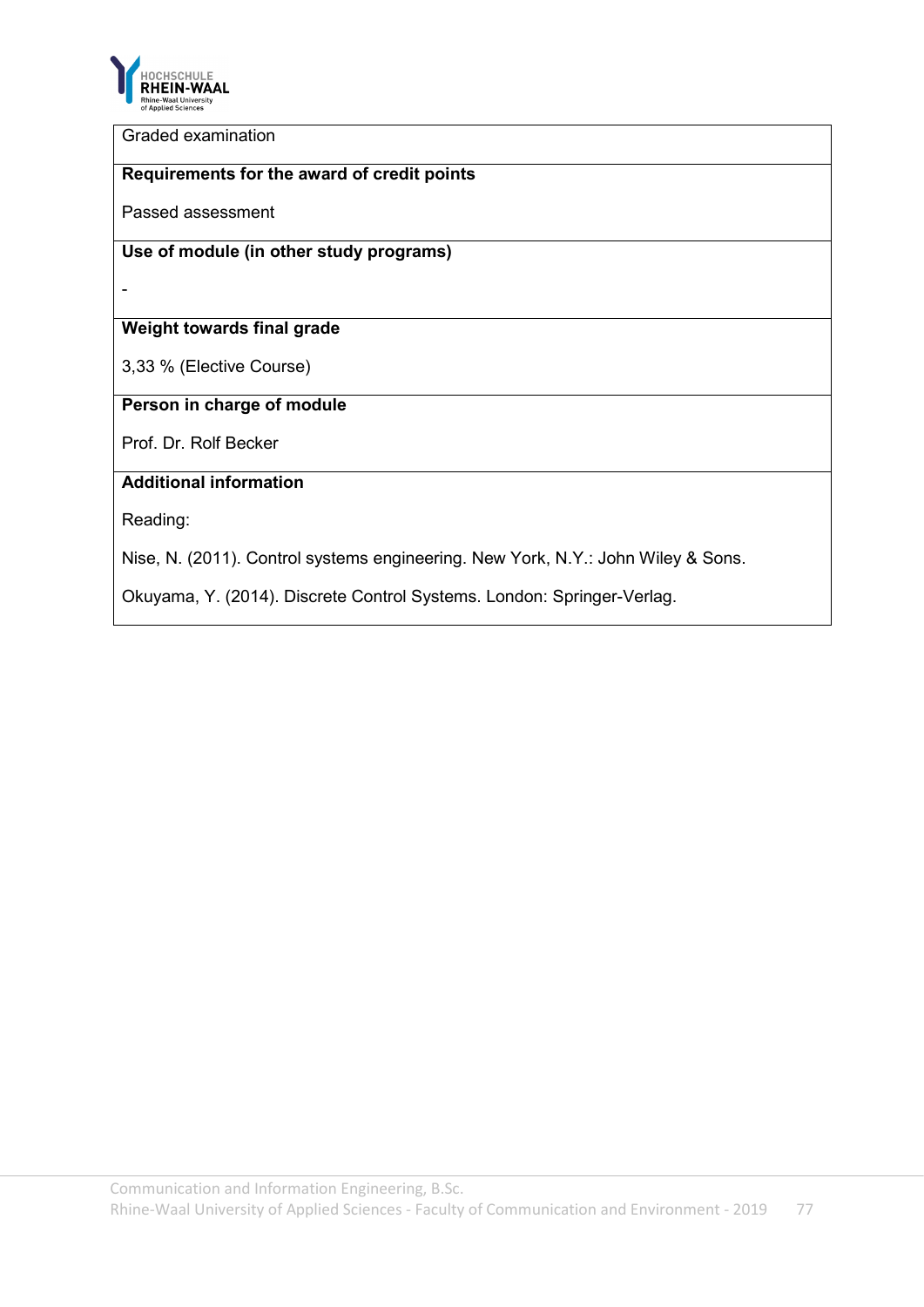

## **CI\_W.10 Machine learning**

| Code                                          | Workload | <b>Credits</b>  | Level of       | <b>Frequency</b>   | <b>Duration</b> |
|-----------------------------------------------|----------|-----------------|----------------|--------------------|-----------------|
| CI W.10                                       | 150 h    | 5 CP            | module         | of offer           | 1 semester      |
|                                               |          |                 | $5th$ semester | Winter<br>semester |                 |
| <b>Courses</b>                                |          | <b>Teaching</b> | Self-study     |                    | <b>Planned</b>  |
| Seminar-like lectures:                        |          | time            |                | 105 h              | group size      |
| 22.5 h / 2 SWS                                |          | 45h/            |                |                    | 40 students     |
| <b>Practical exercises:</b><br>22.5 h / 2 SWS |          | 60 TU           |                |                    |                 |

### **Learning outcomes / Competences and qualifications profile**

Machine Learning is a key to develop intelligent systems and analyze data in science and engineering. This course provides an introduction to the fundamental methods at the core of machine learning. It covers theoretical foundations including supervised and unsupervised learning. The theory is beeing introduced by examples from the ambient intellegience domain (and others) including learning as an approach to relize adaptive systems. The implementation of programs in this domain is also part of the course. Having passed this module students are aware of the challenges of machine learning. They have gained basic understanding not just of algorithms but also critical reflection, which allows them to perform problem oriented feature engineering, to find appropriate models.

#### **Content**

- Introduction and motivation
- Adaptive systems
- statistical learning theory
- local methods, like: nearest neighbor, k-nearest neighbor, parzen windows, high dimensions
- Bias variance and cross validation
- Regularized least squares and classification
- Regularization Networks
- Kernal based methods and support Vector Machines
- Dimensionality reduction and variable selection
- Clustering algorithms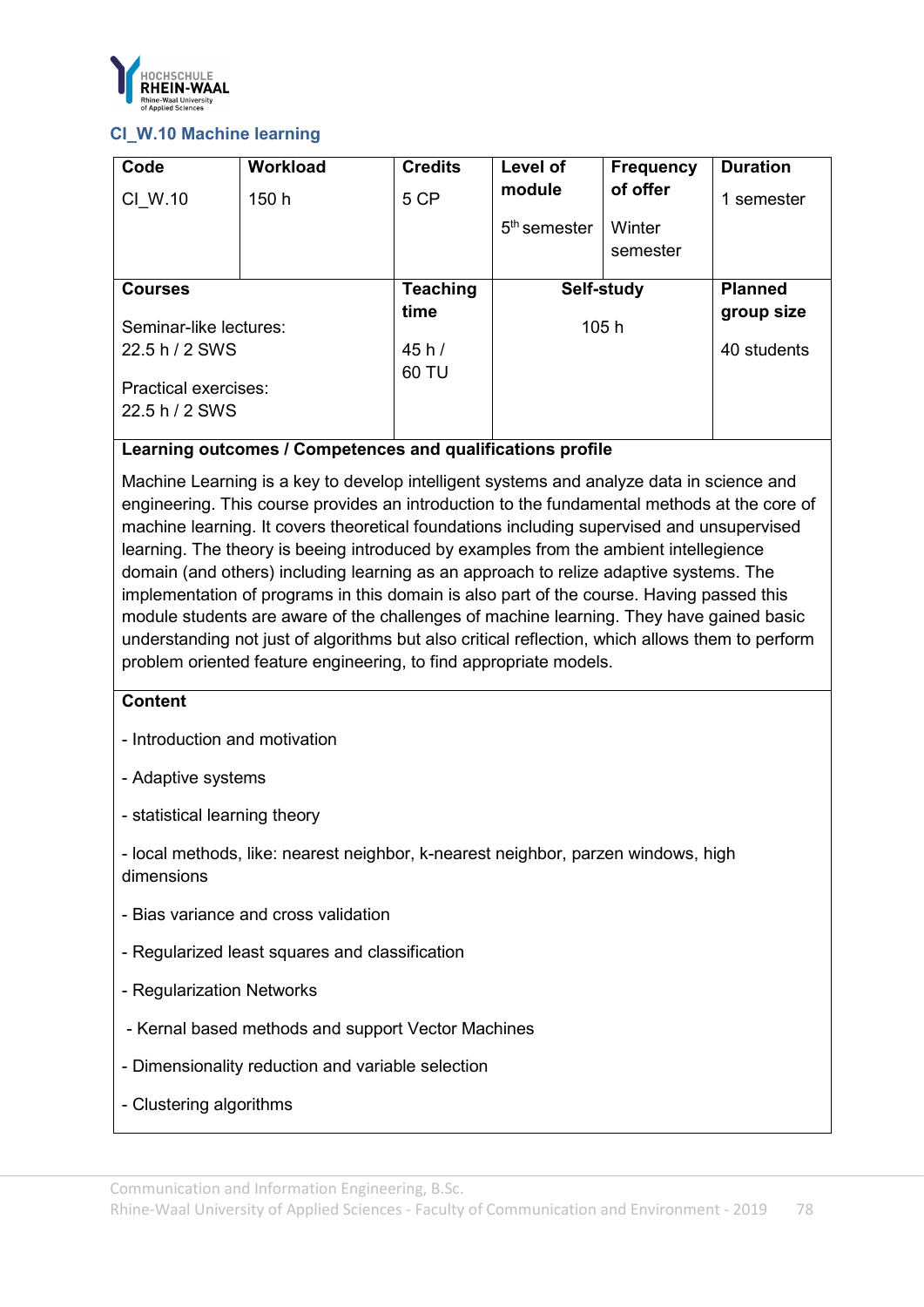

#### - Neural Networks

- Bayesian learning

### **Teaching methods**

Tuition in seminars, lectures and practical classes

#### **Entry requirements**

Students have to pass CI\_3.06 "Higher mathematics" before taking this course.

### **Types of assessment**

Graded examination

### **Requirements for the award of credit points**

Passed assessment

### **Use of module (in other study programs)**

Open to students of other study programs

#### **Weight towards final grade**

3.33 % (Elective course)

### **Person in charge of module**

Prof. Dr. Christian Ressel

### **Additional information**

Reading:

Hastie, Tibshirani and Friedman: "Elements of statistical learning", ISBN: 9678-038784857-0 , Springer, 2017

Harrington:" Machine learning in action", ISBN: 978-1-617-29018-3, Shelter Island, Manning, 2012

Mendelson (Hrsg): "Advanced lectures on machine learning", ISBN: 3-540-00529-3, Berlin, Springer, 2003

Alpaydin:"Introduction to machine learning", ISBN: 978-0-262-01243-0, Cambridge, MIT Press, 2010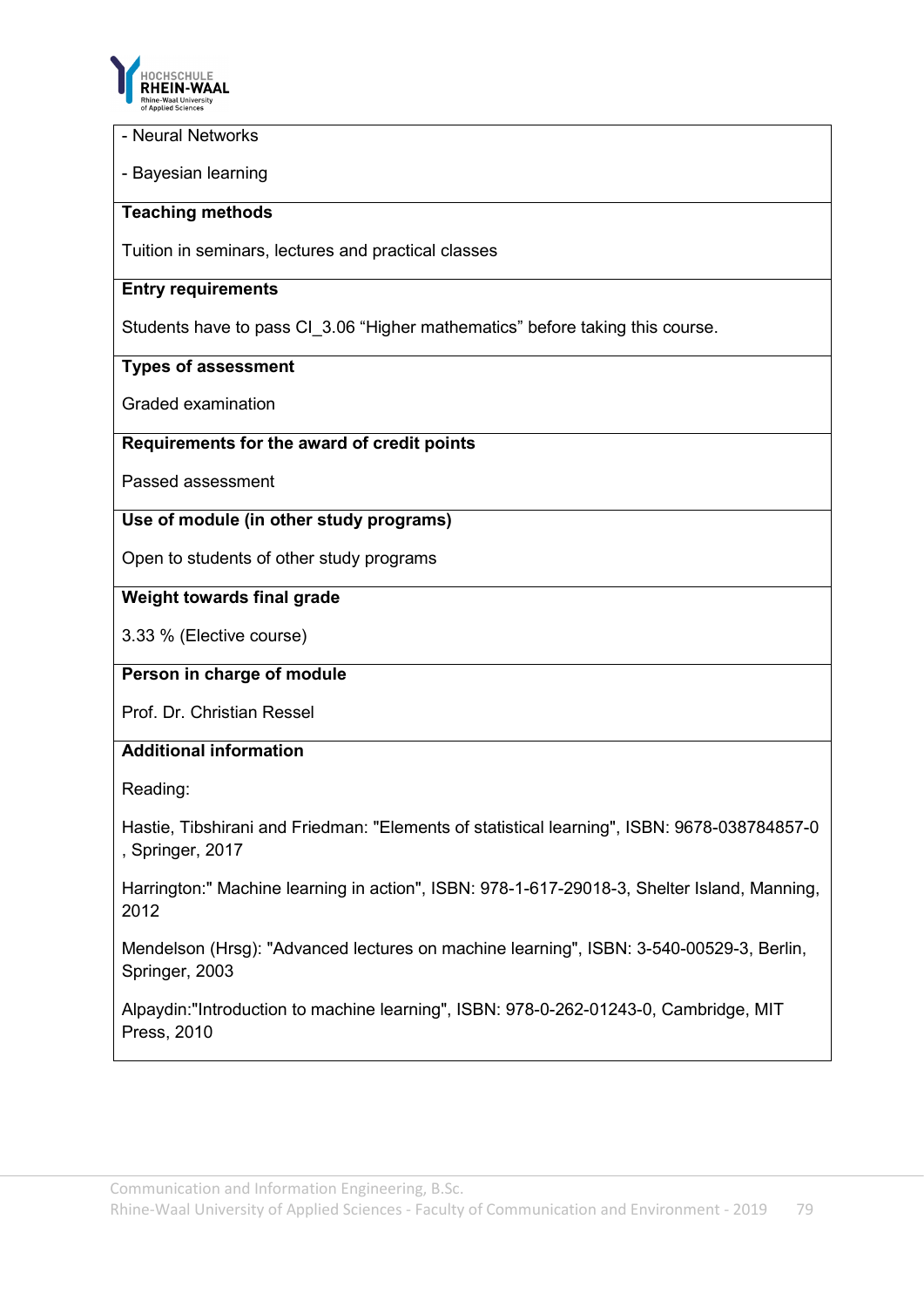

## **CI\_W.11 Drone technology and application**

| Code                        | <b>Workload</b> | <b>Credits</b>  | Level of        | <b>Frequency</b> | <b>Duration</b> |
|-----------------------------|-----------------|-----------------|-----------------|------------------|-----------------|
| CI W.12                     | 150 h           | 5 CP            | module          | of offer         | 1 semester      |
|                             |                 |                 | 5 <sup>th</sup> | Winter           |                 |
|                             |                 |                 | semester        | semester         |                 |
| <b>Courses</b>              |                 | <b>Teaching</b> | Self-study      |                  | <b>Planned</b>  |
|                             |                 | time            |                 |                  | group size      |
| Seminar-like lectures:      |                 |                 | 105h            |                  |                 |
| 22.5 h / 2 SWS              |                 |                 |                 |                  |                 |
|                             |                 | 45h/            |                 |                  | 25 students     |
|                             |                 | 60 TU           |                 |                  |                 |
| <b>Practical exercises:</b> |                 |                 |                 |                  |                 |
| 22.5 h / 2 SWS              |                 |                 |                 |                  |                 |

### **Learning outcomes / Competences and qualifications profile**

Unmanned Aircraft Systems (UAS) for very low level (VLL) airspace are established cost effective systems enabling novel applications and business cases. The operation of such drones touches several fields such as the complex technology of the UAS itself but also payloads for specific applications, flight control, mission planning, air traffic control and legal regulation. Real world case studies in this domain are ideal for problem based learning.

UAS technology by itself is extremely broad. It comprises e.g. embedded systems (flight controllers), control engineering, sensors, power electronics, remote control, telemetry as well as computer vision for navigation and machine learning.

In fact a drone is a component in a larger distributed system. Application specific payloads open further universes of interesting challenges, be them imaging systems such as RGB, hyperspectral or thermal cameras, radars, laser scanners or actuators for physical interactions, to name a few. Application examples are remote sensing for earth observation, structural health monitoring, surveillance, precision agriculture or transport of cargo and passengers.

Having passed this module students are aware of the significance of UAS. They are able to assess technology and applications. They know the fundamental principles and components of a drone. They are able to integrate simple systems and to operate them. They have shaped their skills in embedded systems, control engineering and application development.

### **Content**

Flight controllers (FC) as control systems

Remote control and communication protocols

Mission planning and automated flight

Companion computer (CC) and on-board computing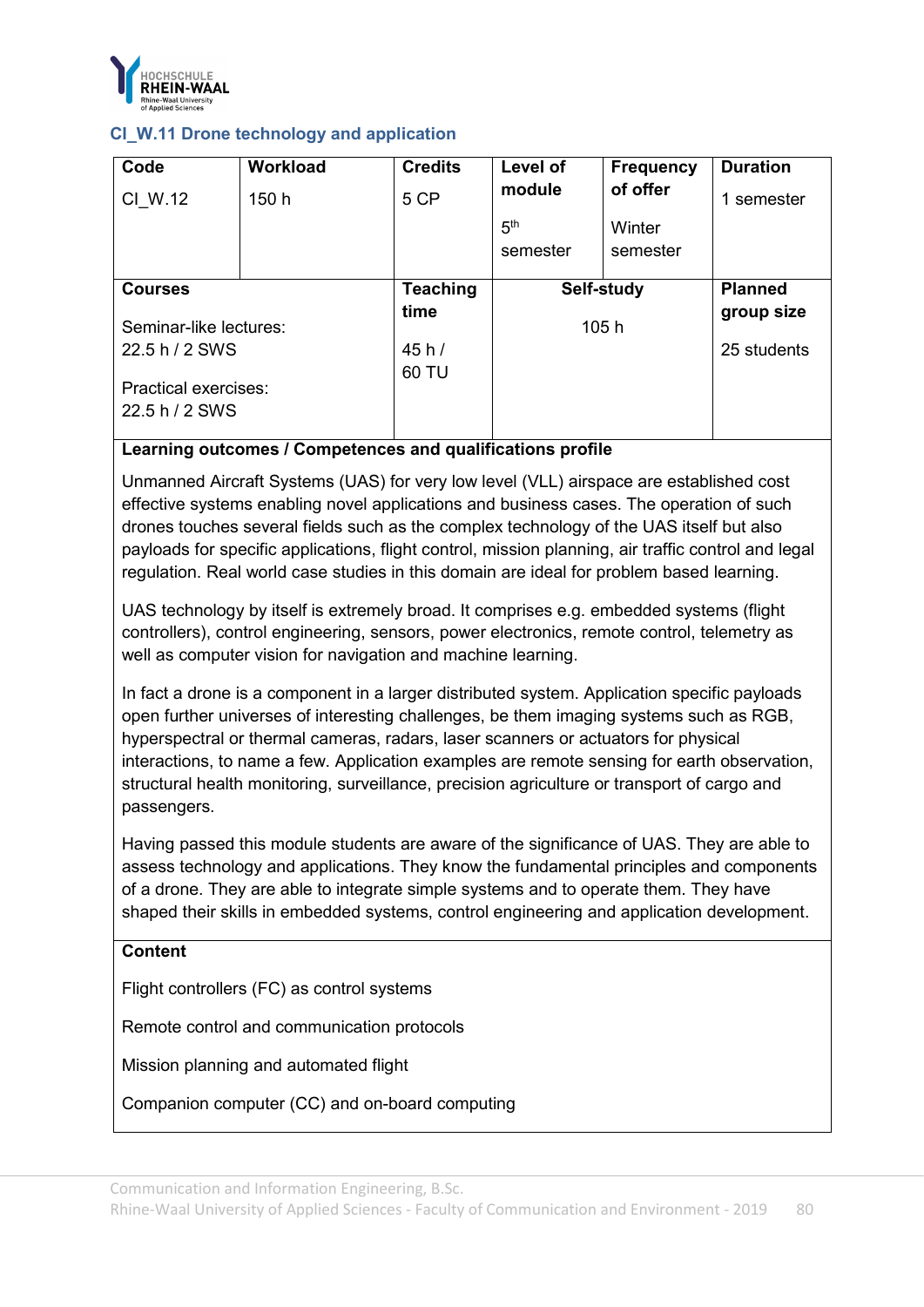

| Sensor integration and computer vision       |
|----------------------------------------------|
| Remote sensing and application development   |
|                                              |
| <b>Teaching methods</b>                      |
| Seminar-like lecture and practical exercises |
| <b>Entry requirements</b>                    |
| Students have to pass                        |
| Cl_3.02 "Signals and systems"                |
| before taking this course.                   |
| <b>Types of assessment</b>                   |
| <b>Graded examination</b>                    |
| Requirements for the award of credit points  |
| Passed assessment                            |
| Use of module (in other study programs)      |
|                                              |
| Weight towards final grade                   |
| 3.33 % (Elective course)                     |
| Person in charge of module                   |
| Prof. Dr. Rolf Becker                        |
| <b>Additional information</b>                |
|                                              |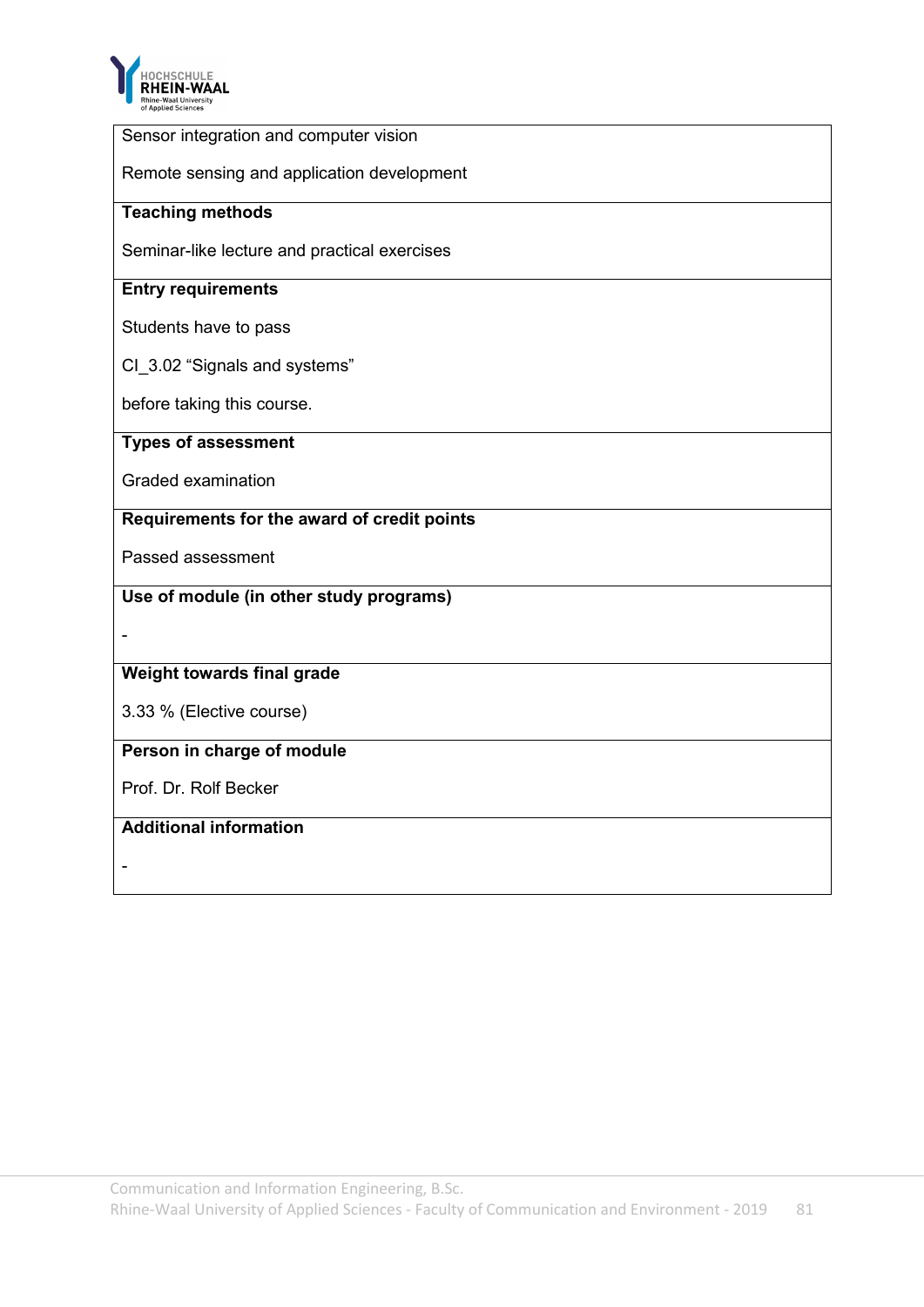

### **CI\_K.01 Project management**

| Code                       | <b>Workload</b> | <b>Credits</b>  | Level of        | <b>Frequency</b> | <b>Duration</b>           |
|----------------------------|-----------------|-----------------|-----------------|------------------|---------------------------|
| CI K.01                    | 150 h           | 5 CP            | module          | of offer         | 1 semester                |
|                            |                 |                 | 4 <sup>th</sup> | Summer           |                           |
|                            |                 |                 | semester        | semester         |                           |
| <b>Courses</b>             |                 | <b>Teaching</b> | Self-study      |                  | <b>Planned</b>            |
| Lectures: $22.5 h / 2$ SWS |                 | time            | 105h            |                  | group size                |
|                            |                 | 45 h            |                 |                  | Lectures:                 |
| Exercise: 22.5 h / 2 SWS   |                 | 90 TU           |                 |                  | open                      |
|                            |                 |                 |                 |                  | Exercises:<br>40 students |

### **Learning outcomes / Competences and qualifications profile**

Having passed this module students are able to plan and carry out projects. They are familiar with methodological tools used in project planning, realisation, monitoring and completion in fields like personnel, costs, deadlines and quality. They are able to present project results appropriately.

Students have experienced the dynamics and pitfalls of teamwork and are sensitized for different cultures and the cooperation with people from different cultural background. Besides due to the interaction during the course students have strengthen their communication skills, their reflective abilities and conflict abilities. During the practical parts they train their structural competencies, time and team management skills.

### **Content**

- Defining the project and its scope

- Developping the project plan (defining work packages, setting milestones, developing flow charts and network plans)

- Scheduling the project

- Creating, leading, and managing a project team (esp. teams with participants from different nations/cultures)

- Managing resources and monitoring project performance , Controlling the project and managing risk

- International projects, cooperation with customers/project partners from foreign countries and different cultures (intercultural competences)

- Project closure, documentation and presenting to an audience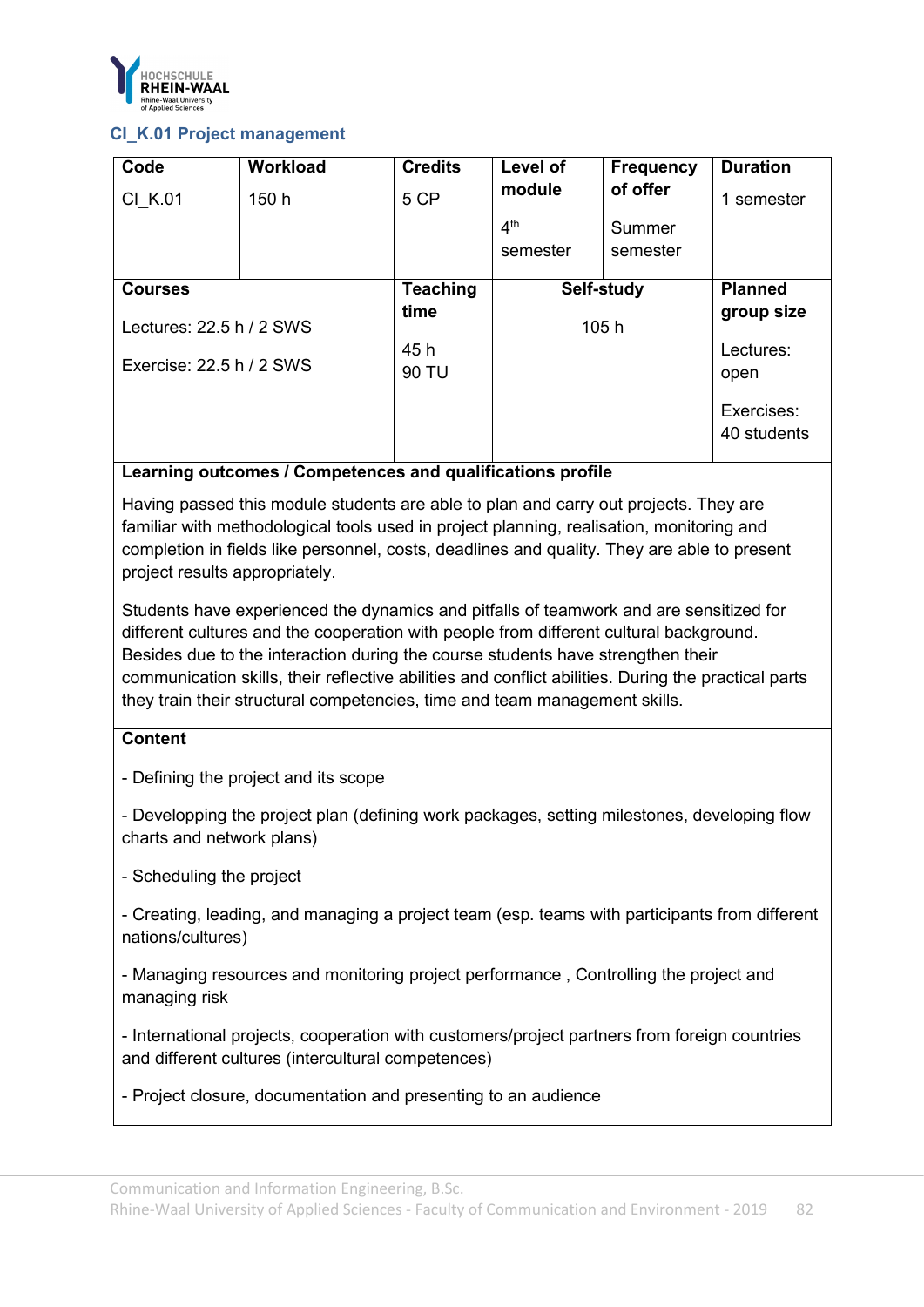

- Developing the presentation (developing the material, structuring the presentation, use of presentation software, preparation)

- Presentation techniques and visual aids

### **Teaching methods**

Lectures, accompanied by exercises in which students conduct their own projects (case studies) and present their results

### **Entry requirements**

None

### **Types of assessment**

Certificate (Testat)

### **Requirements for the award of credit points**

Participation in a project (case study), final presentation and report

## **Use of module (in other study programs)**

Same module in "Environment and Energy", "Communication and Information Engineering", "Information and Communication Design", "International Business and Social Sciences" and "Mobility and Logistics"

### **Weight towards final grade**

None (ungraded)

# **Person in charge of module**

Prof. Dr. Daniel H. Scheible

## **Additional information**

Reading:

Heerkens, G. R. (2002): Project Management. New York: McGraw-Hill.

Hillson, D. (2009): Managing Risk in Projects. Farnham; Burlington: Gower.

Larson, E. W. / Gray, C. F. (2011): Project Management. The Managerial Process. 5th edition. New York: McGraw-Hill.

Raynolds, G. (2008): Presentation Zen. Simple Ideas on Presentation Design and Delivery. Berkeley: New Riders.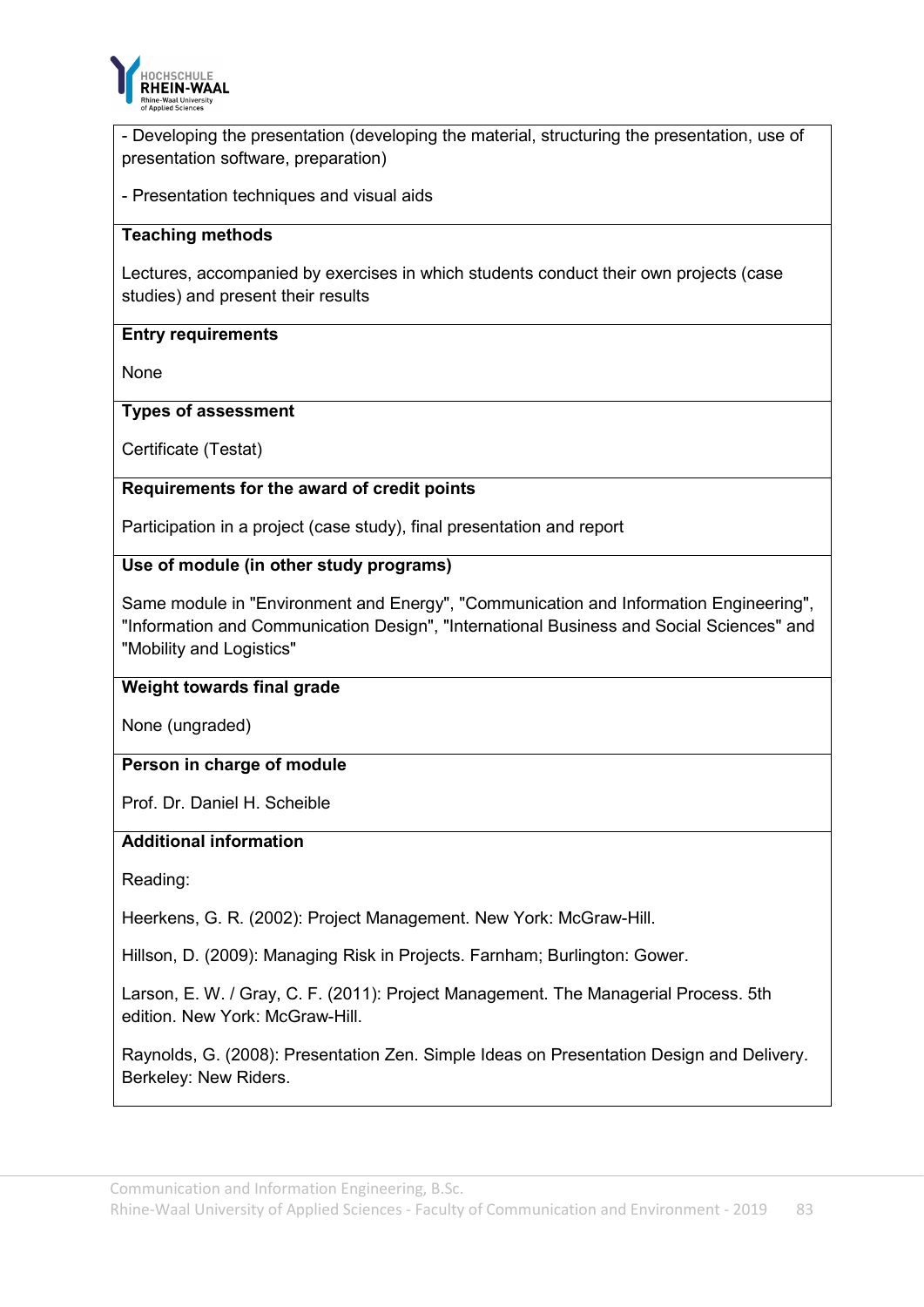

Stanton, N. (2009): Mastering Communication. 5th edition. Basingstoke; New York: Palgrave Macmillian.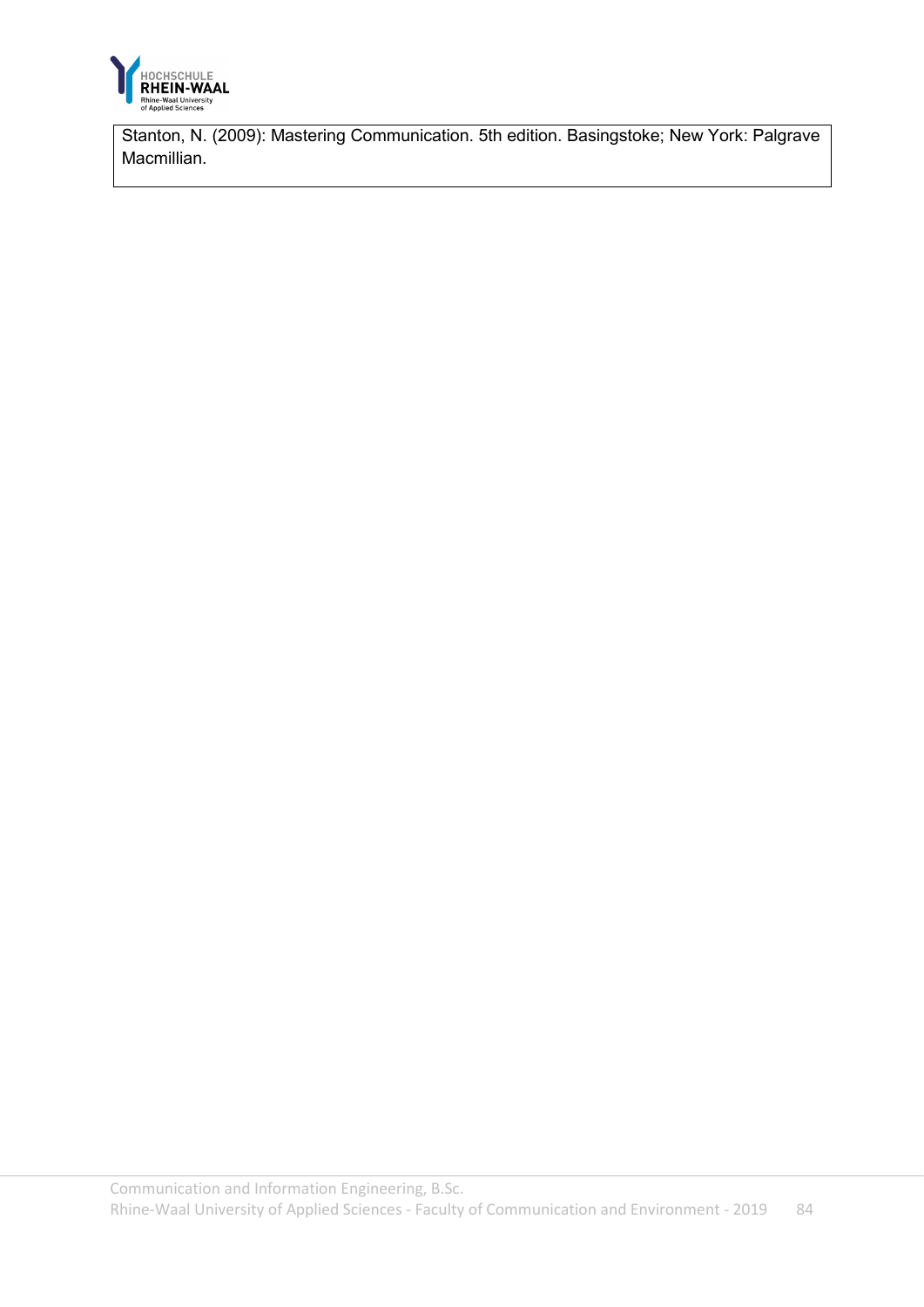

### **CI\_K.02 Foreign language**

| Code           | <b>Workload</b> | <b>Credits</b>  | Level of        | <b>Frequency</b> | <b>Duration</b>          |
|----------------|-----------------|-----------------|-----------------|------------------|--------------------------|
| CI K.02        | 150 h           | 5 CP            | module          | of offer         | 1 semester               |
|                |                 |                 | 4 <sup>th</sup> | Summer           |                          |
|                |                 |                 | semester        | semester         |                          |
| <b>Courses</b> |                 | <b>Teaching</b> |                 | Self-study       | <b>Planned</b>           |
|                |                 | time            |                 | 105h             | group size               |
|                |                 | 45 h            |                 |                  | Lecture:                 |
| 45 h / 4 SWS   |                 | 60 TU           |                 |                  | open                     |
|                |                 |                 |                 |                  | Exercise: 40<br>students |

### **Learning outcomes / Competences and qualifications profile**

At the beginning of the course, students define the language level to be achieved based on their current language skills. The improvement of the language level will be defined in a learning agreement.

Students who are not German-native speakers have to take German courses unless they have reached language level C1. Other students are allowed to take any course offered by the Language Center of the HSRW (except courses in their native language).

After successful completion of the module, the language skills of students have been approved according to the learning agreement.

### **Content**

Is defined in the course description of the language center of HSRW

### **Teaching methods**

Is defined in the course description of the language center of HSRW

#### **Entry requirements**

Is defined in the course description of the language center of HSRW

### **Types of assessment**

Certificate (Testat)

### **Requirements for the award of credit points**

Is defined in the course description of the language center of HSRW

## **Use of module (in other study programs)**